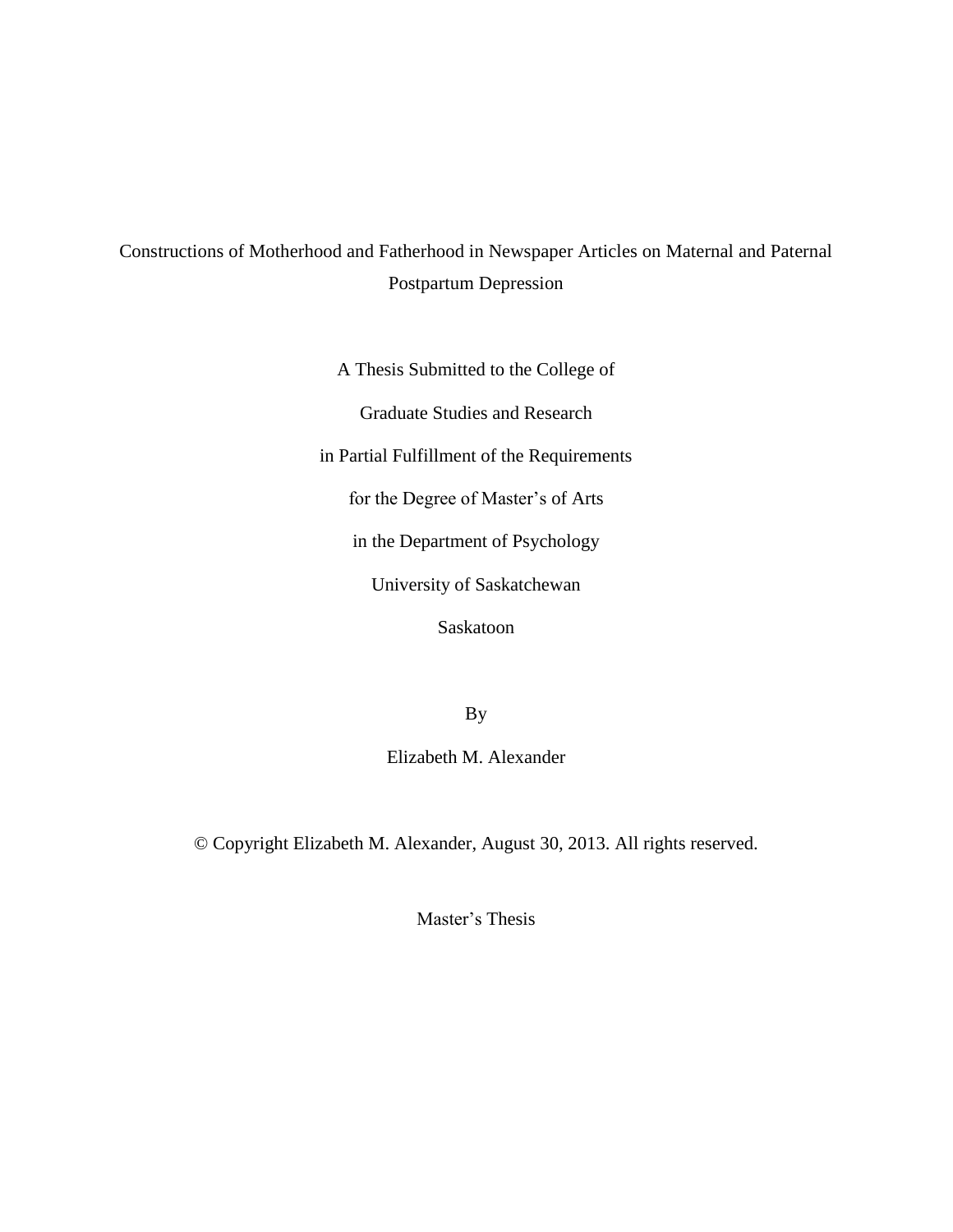### **Permission To Use**

In presenting this thesis in partial fulfillment of the requirements for a Master's degree from the University of Saskatchewan, I agree that the Libraries of this University may make it freely available for inspection. I further agree that permission for copying of this thesis in any manner, in whole or in part, for scholarly purposes may be granted by the professor, Dr. McMullen, who supervised my thesis work or, in her absence, by the Head of the Department of Psychology or the Dean of Graduate Studies. It is understood that any copying or publication or use of this thesis or parts thereof for financial gain shall not be allowed without my written permission. It is also understood that due recognition shall be given to me and to the University of Saskatchewan in any scholarly use which may be made of any material in my thesis.

Requests for permission to copy or to make other uses of materials in this thesis/dissertation in whole or part should be addressed to:

Linda McMullen (supervisor) Arts 154, 9 Campus Dr. University of Saskatchewan Saskatoon, Saskatchewan, S7N 5A5 Canada

### OR

Head of the Department of Psychology Arts 154, 9 Campus Dr. University of Saskatchewan Saskatoon, Saskatchewan, S7N 5A5 Canada

## OR

Dean of Graduate Studies College of Graduate Studies and Research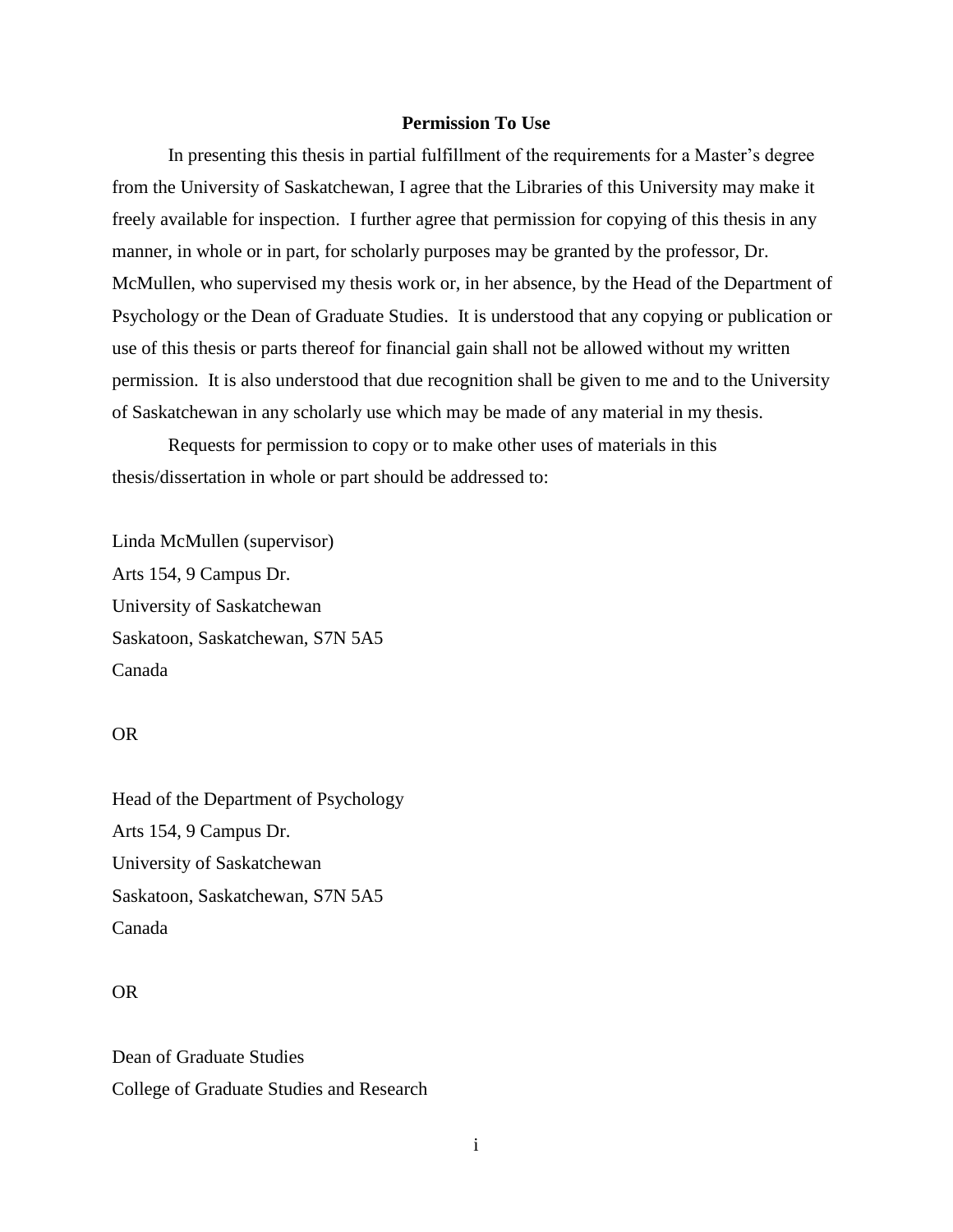University of Saskatchewan 107 Administration Place Saskatoon, Saskatchewan S7N 5A2 Canada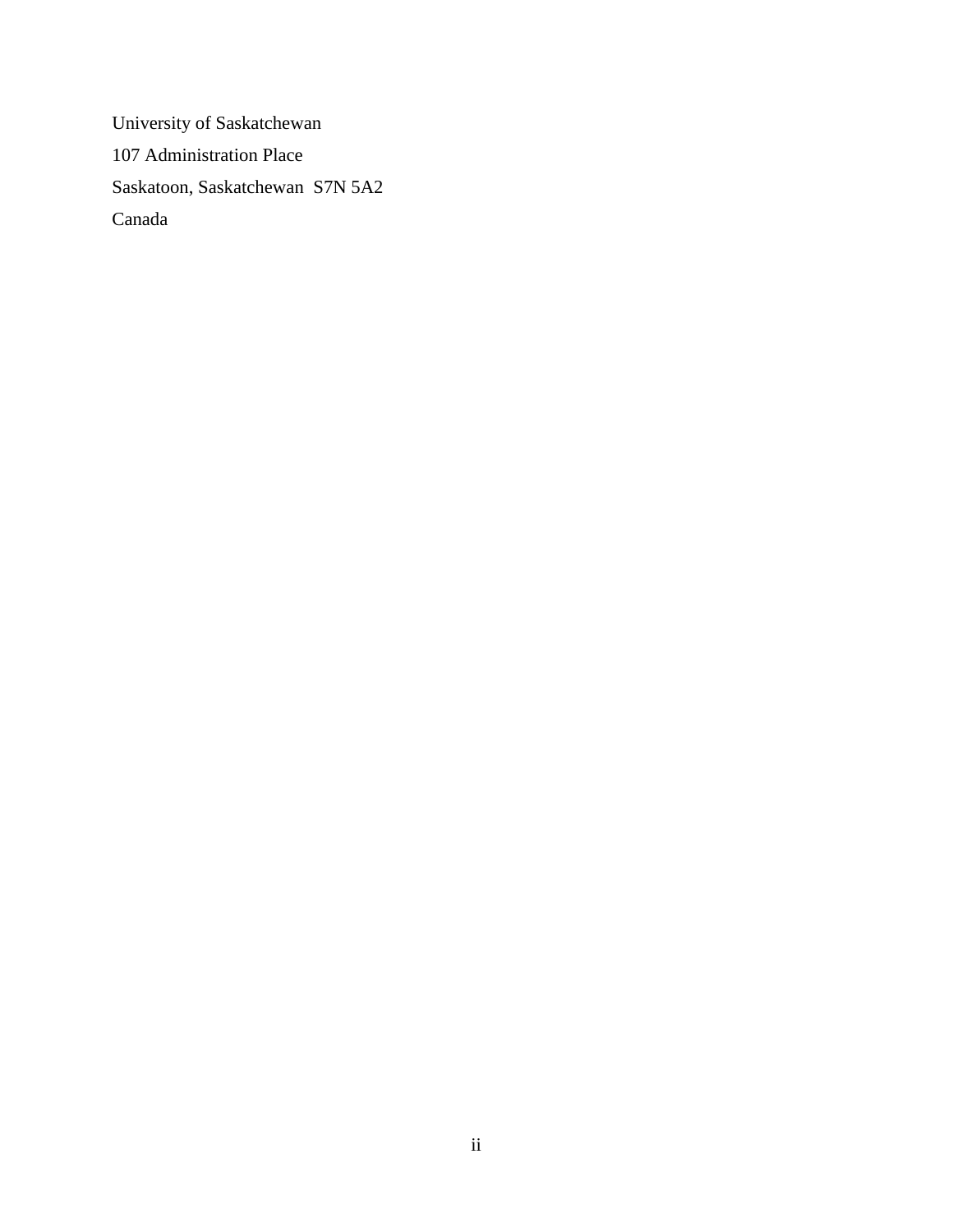### **Abstract**

Postpartum depression (PPD) is a medicalized condition that exists on a continuum of postpartum mood disorders. PPD is reported to be experienced by 10-15% of mothers and 10% of fathers during pregnancy or after the birth of a baby. PPD, as experienced by either parent, is considered a serious condition because of its potential short- and long-term negative impacts on the developing child.

In this thesis I explore how motherhood and fatherhood are constructed in the context of articles on maternal and paternal PPD in Canadian and American newspapers. Specifically, I focus on how references to the opposite partner were used to position each parent, and how each parent was positioned with respect to the new baby.

In the articles on maternal PPD, husbands were either inconsequential to the story, positioned as being absent, or constructed as supporting the mother through instrumental and action-oriented behaviours. In addition, mothers were constructed as lonely and isolated because of self-imposed limitations (e.g., feeling ashamed for not being happy).

In the articles on paternal PPD, the mother-father relationship was based on differences and competition. Fathers were constructed as isolated, lonely and misunderstood, most often through mother-blaming, such as by positioning the mother as responsible for the father's wellbeing (e.g., causing his PPD), and by labelling PPD "a woman's domain." Fathers' loneliness was presented as being due to imposed limitations of others (e.g., others did not properly prepare fathers for fatherhood).

Mothering was constructed as being instinctually skilled, tolerant, and self-sacrificing, with the inherent capability to manage multiple roles and changes. The mother-baby relationship was constructed as naturally joyful, all-important and –consuming. Fathers were not expected to be as skilled or instinctively prepared and tolerant, to engage in chores/childcare, or to be explicitly overjoyed with the baby. Mothers were blamed for their distress in the role, while others were blamed for fathers' distresses.

Gendered stereotypes in the parenting role were perpetuated in these newspaper articles. Parenthood was not constructed as a collaboration, but rather motherhood and fatherhood stood in isolation from each other, with motherhood positioned as the primary role. These constructions continue to maintain fathers in the background of parenthood as an "other," and to position mothers as responsible for the well-being of her partner, child(ren) and herself.

iii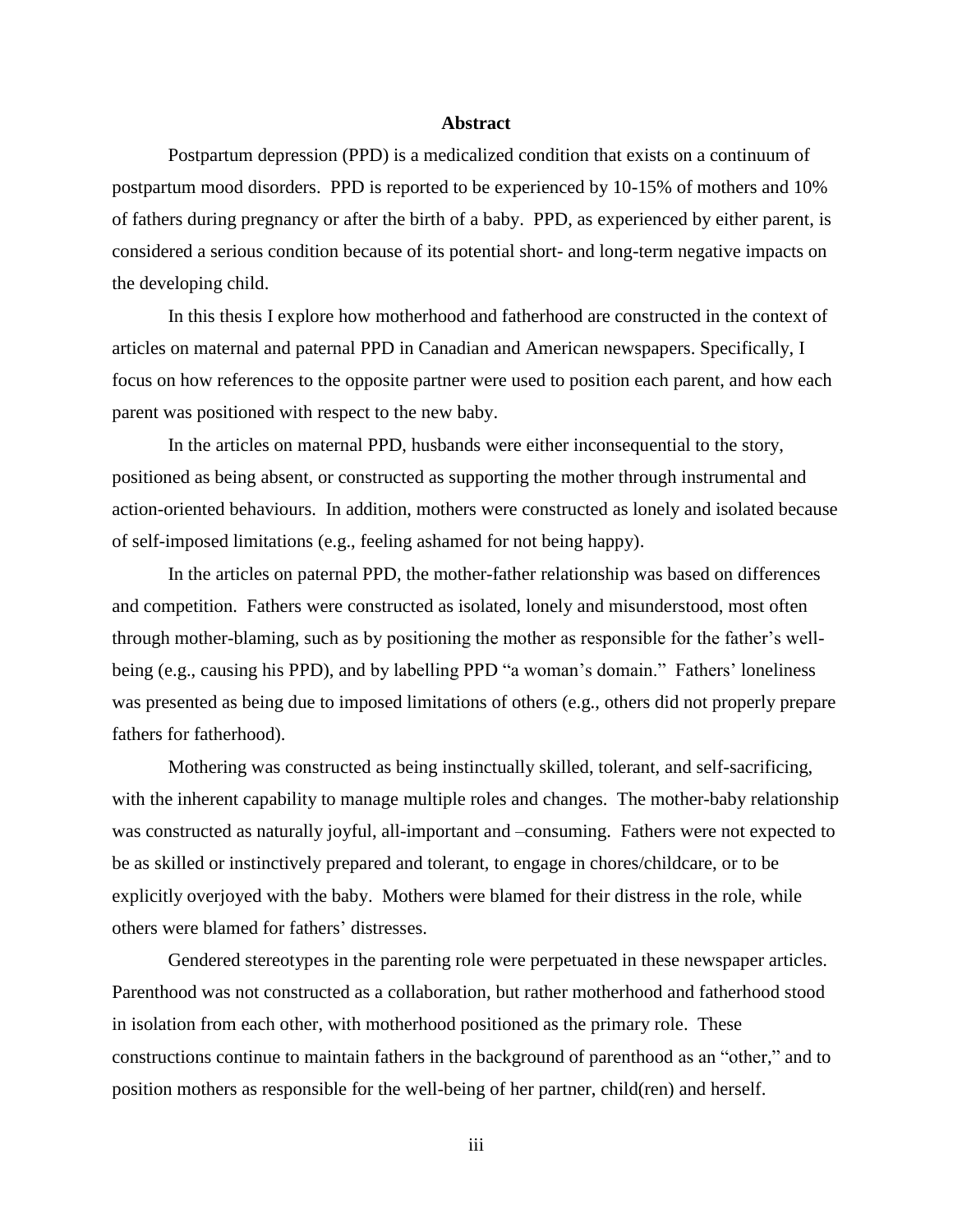### **Acknowledgements**

First and foremost, I recognize that I probably would not be here if it was not for the upbringing and unconditional support of my mom (Anna), dad (Steve) and sister (Catherine). My other half, Ben, was also a blessed angel who kept me grounded and sane! All of them kept me going, not only with their encouragement, but also with their excitement.

I would also like to profusely thank my supervisor, Linda McMullen, for her guidance, wisdom, patience and quiet encouragement. Without her support, and determination to help me get this thesis done in a timely fashion, this process would have been much more difficult. I will fondly look back on our time together, knowing how blessed I was to get a supervisor like her.

And, as it always goes with "thank-you" speeches, there are so many other people who made it possible for me to get through this, including my committee members, Hilary Clark, Karen Lawson, and Megan O'Connell. I am also very grateful for the friends I made while in Saskatoon, and the opportunities I had while there. Nowhere else will ever be able to replace you, Saskatoon (and the people therein). Thank-you.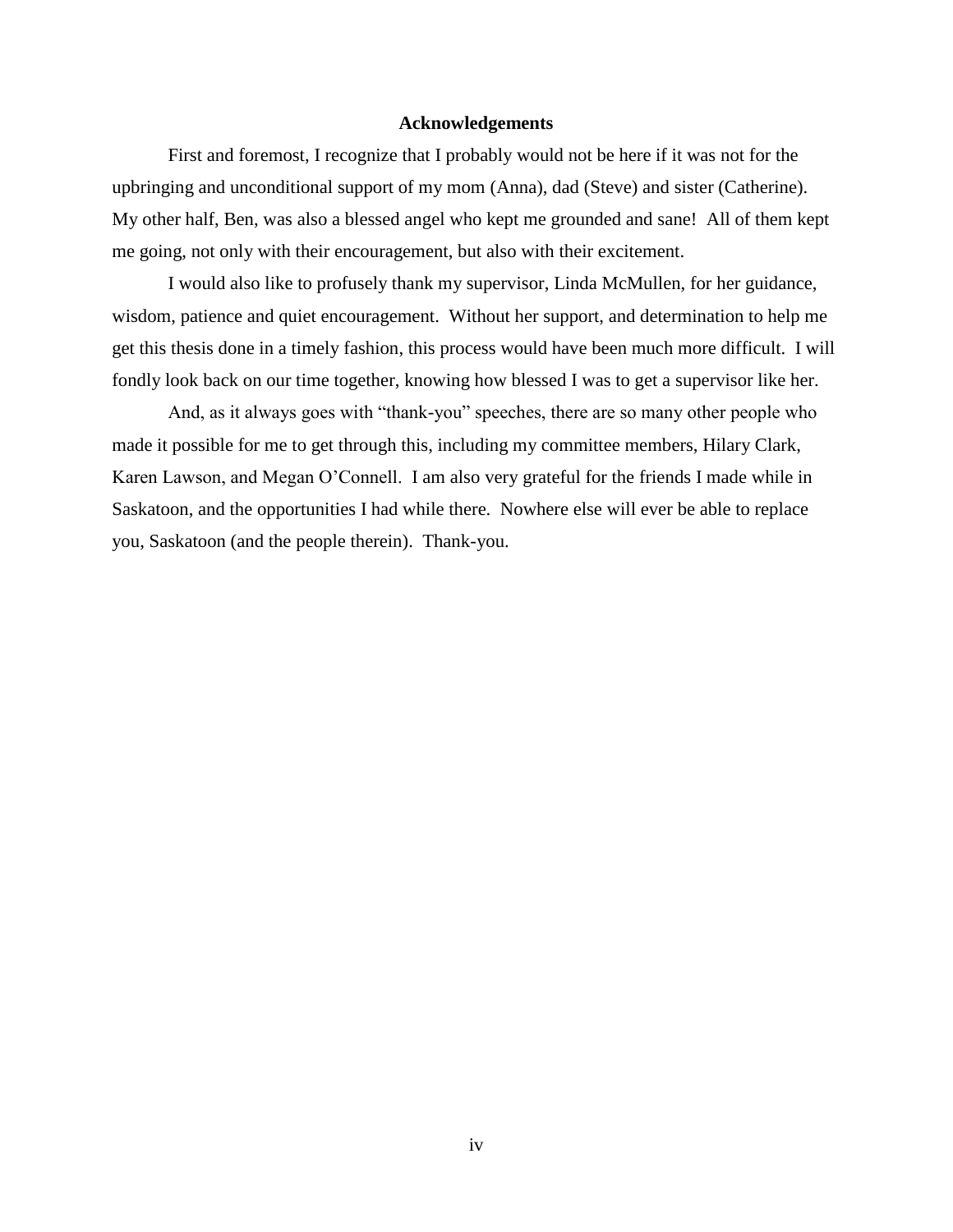# **Dedication**

To the future.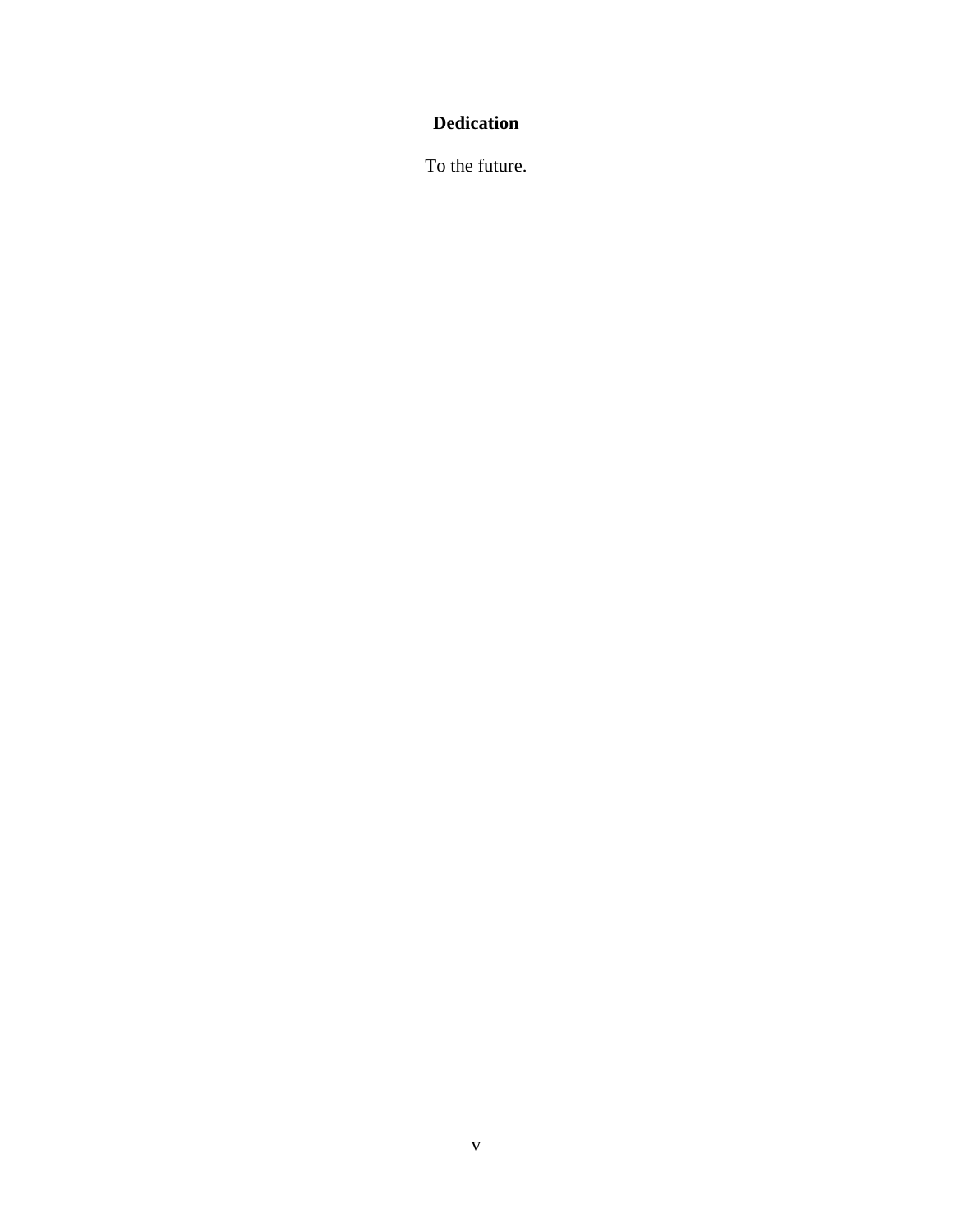| 1.3 PPD: Blame and responsibility manufactured and the settlem and responsibility |  |
|-----------------------------------------------------------------------------------|--|
|                                                                                   |  |
|                                                                                   |  |
|                                                                                   |  |
|                                                                                   |  |
| 3. ANALYSIS OF PARTNER REFERENCES: ARTICLES ON MATERNAL POSTPARTUM                |  |
|                                                                                   |  |
|                                                                                   |  |
|                                                                                   |  |
|                                                                                   |  |
|                                                                                   |  |
|                                                                                   |  |
|                                                                                   |  |
|                                                                                   |  |
|                                                                                   |  |

# **Table of Contents**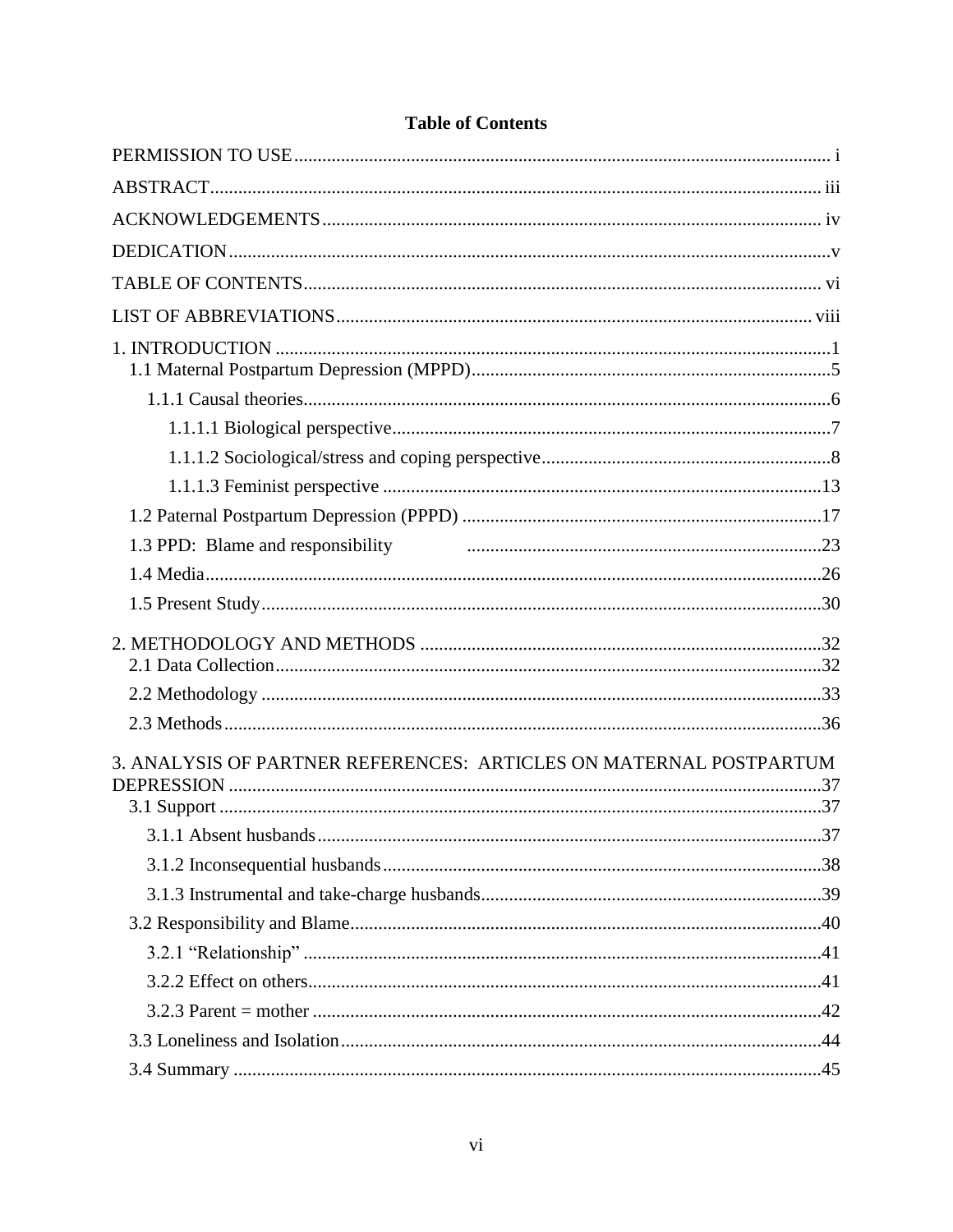| 4. ANALYSIS OF PARTNER REFERENCES: ARTICLES ON PATERNAL POSTPARTUM |
|--------------------------------------------------------------------|
|                                                                    |
|                                                                    |
|                                                                    |
|                                                                    |
|                                                                    |
|                                                                    |
|                                                                    |
|                                                                    |
|                                                                    |
|                                                                    |
|                                                                    |
|                                                                    |
|                                                                    |
|                                                                    |
|                                                                    |
|                                                                    |
|                                                                    |
|                                                                    |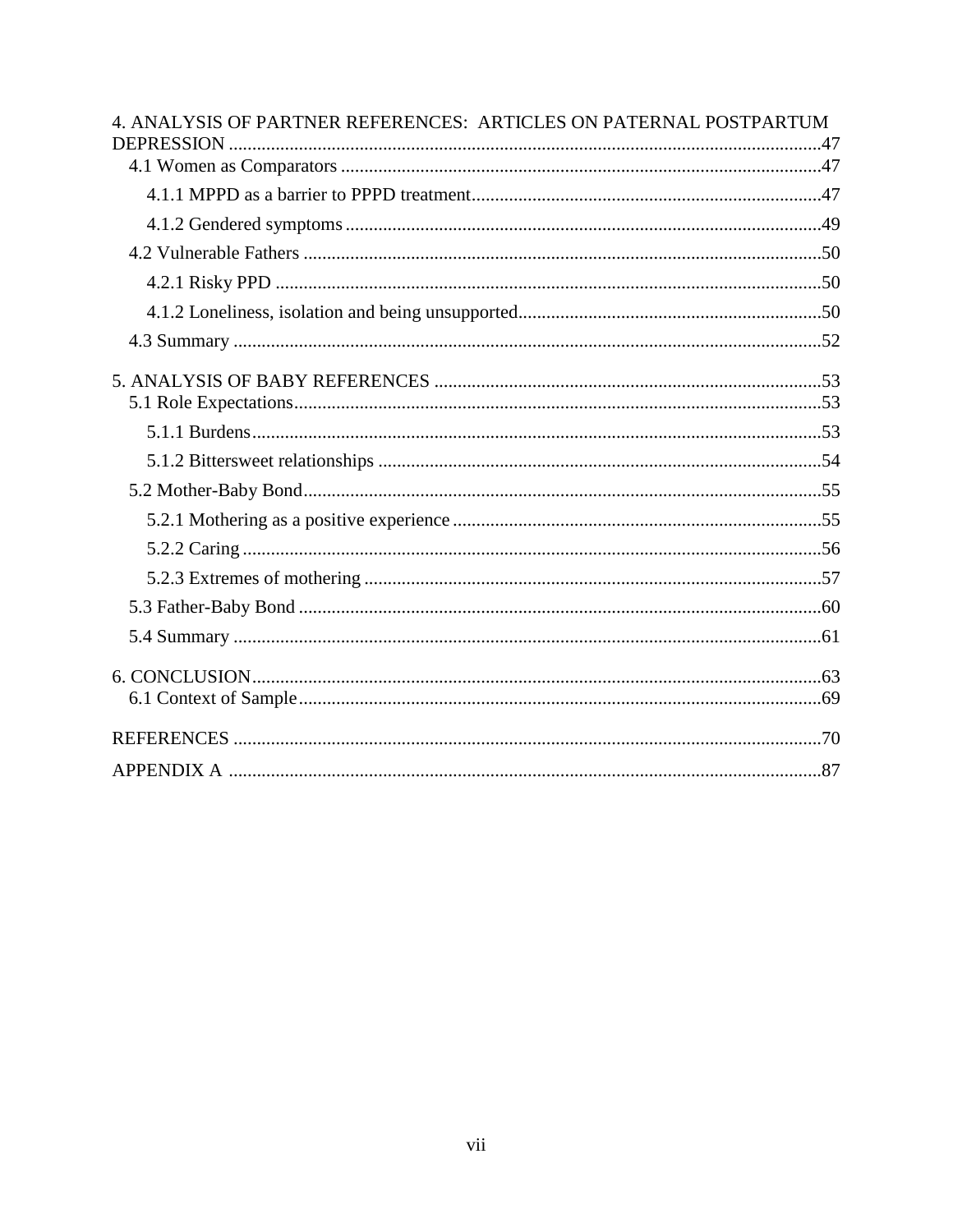# **List of Abbreviations**

- CDA Critical Discourse Analysis
- MPPD Maternal postpartum depression
- PPD Postpartum depression
- PPPD Paternal postpartum depression
- PPP Postpartum psychosis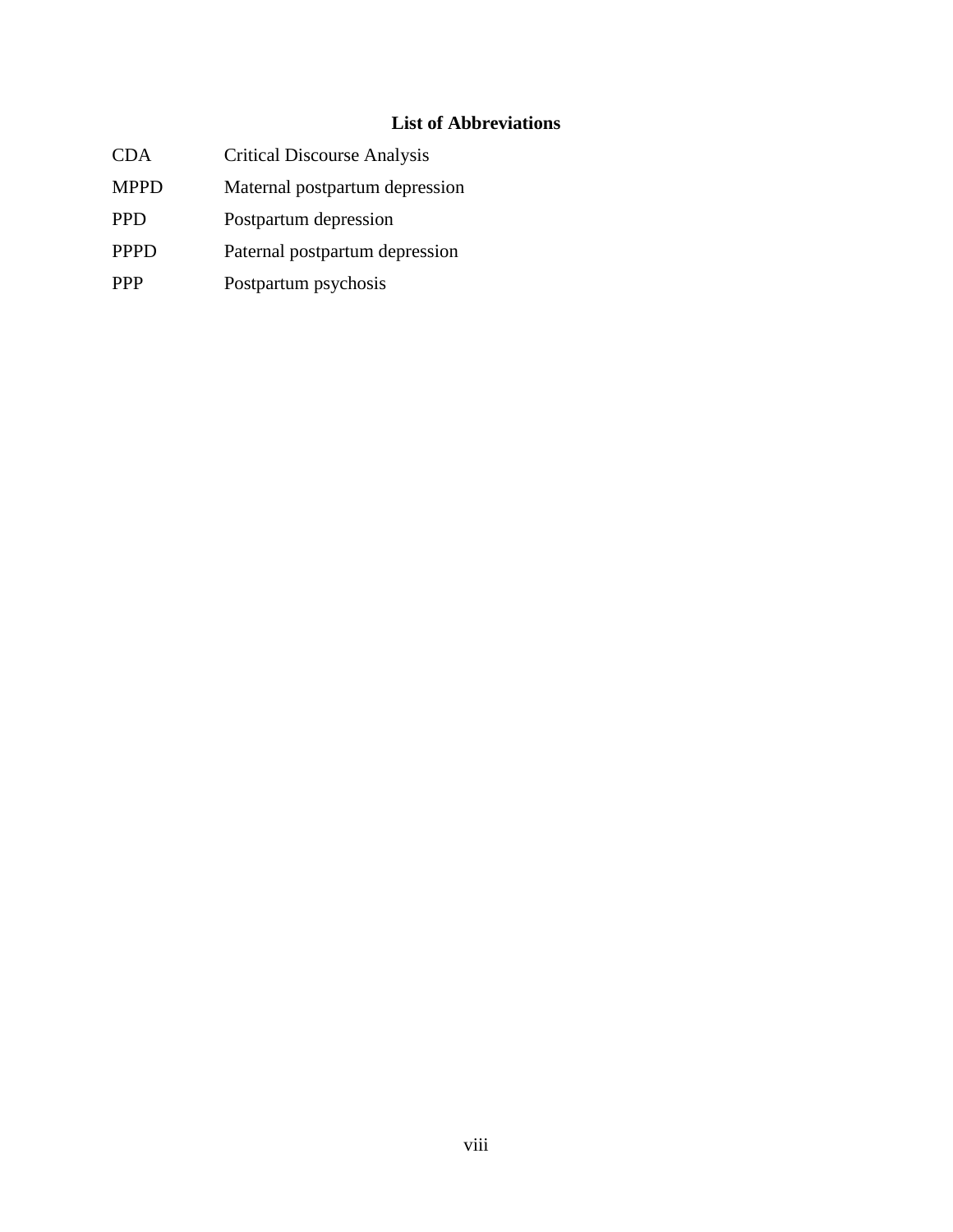#### **1. Introduction**

Fatherhood and motherhood are powerful ideologies that are intimately woven into all cultures<sup>1</sup>. In addition, ideologies, expectations, and assumptions are often evident (either overtly or covertly) when talking about illnesses, diseases, or abnormalities. Postpartum depression (PPD) is such a malady, sometimes called a "disorder of motherhood" (Roan, 2010) or "a thief that steals motherhood" (Beck, 2008, p. 121). However, fathers are also said to experience PPD. Therefore, assumptions and expectations about motherhood and fatherhood can be ascertained by analyzing presentations of PPD in various public spheres (e.g., literature, media, and the Internet).

PPD is conceptualized as occurring on a continuum of postpartum mood disorders, ranging from the least severe form of the baby/maternal "blues" (henceforth referred to as the blues) to the most severe form, called postpartum psychosis (PPP). The extremes for the prevalence of a diagnosis of maternal PPD (MPPD) in North America are 4% to 20% (e.g., CMHA, 2012; Suda, Sega-Nishida, Newton, & Duman, 2008; Whiffen, 1992), and up to 50% for paternal PPD (PPPD; Ballard & Davies, 1996; Bradley & Slade, 2011; Goodman, 2004; Melrose, 2010; In case, 2010). The most common statistic reported for MPPD is approximately 10-15% (e.g., American Psychological Association, 2007; Bina, 2008; CPA, 2009; Posmontier & Horowitz, 2004; Rychnovksy & Beck, 2006) and 10% for PPPD (e.g., Paulson & Bazemore, 2010). The following is a compiled list of symptoms from a number of sources (e.g., APA, 2000; Knudson-Martin & Silverstein, 2009; Letourneau et al., 2010; Nicolson, 1990; Roehrich, 2008; Suda et al., 2008; Whiffen, 1992) that fathers and mothers may experience after childbirth: mood swings, guilt, shame, suicidal ideation, energy loss, loss of interest, agitation, motor retardation, anxiety, irritability, and/or insomnia.

Up to 80% of mothers who have recently given birth will experience the blues within a week postpartum, which is defined as a tearful, emotional disturbance and instability that subsides within hours (e.g., Clay & Seehusen, 2004; Heron, Craddock & Jones, 2005; Riecher-Rossler & Fallahpour, 2003; Sharma, 2005) or 10-14 days postpartum (APA, 2000; CMHA, 2012.; Chalmers & Kimak, 2009; Riecher-Rossler & Fallahpour, 2003). Intervention for the blues is often restricted to no treatment (Sharma, 2005), or additional education and/or time

 $\overline{a}$ 

<sup>&</sup>lt;sup>1</sup> For the purposes of this thesis, when speaking about Canadian and American culture, I am referring to a culture that promotes maternal competence and happiness, and is individualizing when it comes to disease, symptoms and treatment.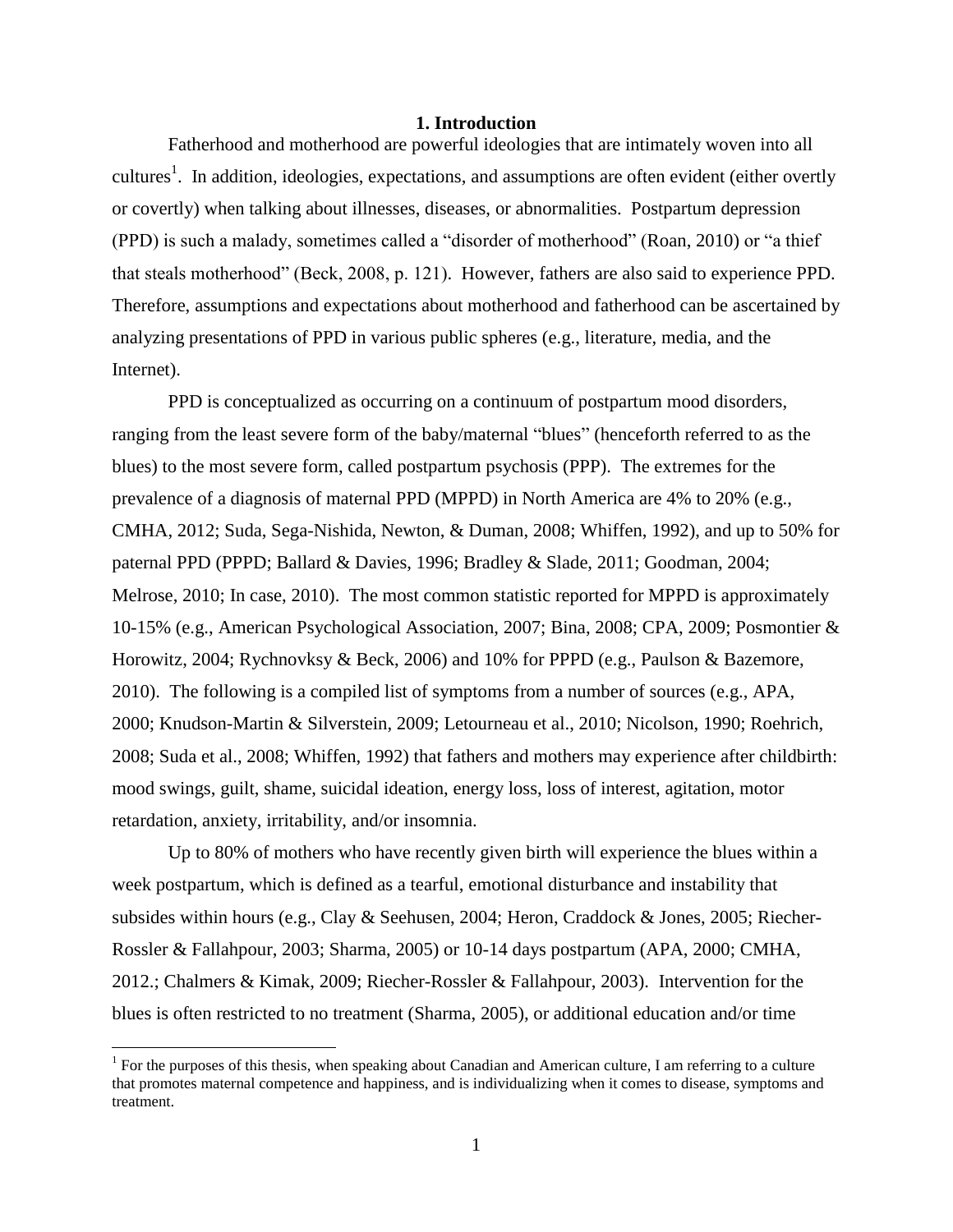(Riecher-Rossler & Fallahpour, 2003). The blues is assumed to be an adjustment period to the sudden change in hormones after giving birth (Godderis, 2010; Riecher-Rossler & Fallahpour, 2003; Whiffen, 1992). However, although the blues is very common and is considered an adjustment to normal biological changes, its association with other, more serious forms of mental illness (e.g., PPD and PPP) results in it being constructed as abnormal functioning (Godderis, 2010).

PPP follows severe depression and is defined by delusions and sometimes hallucinations that usually revolve around the baby (Clay & Seehusen, 2004). PPP occurs in approximately 0.002%-0.2% of mothers within the first year postpartum (Clay & Seehusen, 2004; Heron et al., 2005; Riecher-Rossler & Fallahpour, 2003), and is associated with a risk of suicide and infanticide (Riecher-Rossler & Fallahpour, 2003). The rate of infanticide due to PPP has been estimated at 4% (Clay & Seehusen, 2004). This extreme and rare end of the postpartum mood disorders spectrum is believed to be caused by manic episodes experienced by women who have bipolar disorder (either diagnosed or not; Clay & Seehusen, 2004; Heron, et al., 2005; Sharma, 2005). Treatment for PPP often includes hospitalization and mood stabilizers (Clay & Seehusen, 2004; Heron et al., 2005; Sharma, 2005). I will not focus on either PPP or the blues because (1) the blues are very common and usually remit spontaneously, and (2) PPP is very rare and sometimes has extreme consequences, and often requires intense treatment.

PPD is considered a serious condition (agreed to by 90% of American physicians, Seehusen, Baldwin, Runkle, & Clark, 2005; Riecher-Fossler & Fallahpour, 2003), primarily because of the negative and long-lasting impacts that can occur in the family, but especially for the developing child(ren). The negative impacts on a developing child, such as social and emotional adjustment difficulties (Melrose, 2010; Ramchandani, Stein, O'Connor, Heron, Murray, & Evans, 2008), are worse when both parents are diagnosed as having PPD (Hanington, Ramchandani, & Stein, 2009; Letourneau, Duffet-Leger, Dennis, Stewart & Tryphonopoulos, 2011; Melrose, 2010). Ballard and Davies (1996) suggested that children may develop impaired self-concepts, be more self-critical, and have difficulty with peer relations when both parents experience PPD. When PPD is experienced by both partners, the parents are twice as likely to perceive health problems in their baby and children (Melrose, 2010). As well, parents experiencing PPD are less likely to read to their child(ren), which can impact expressive language development (Paulson, Keefe, & Leiferman, 2009). However, if one parent is not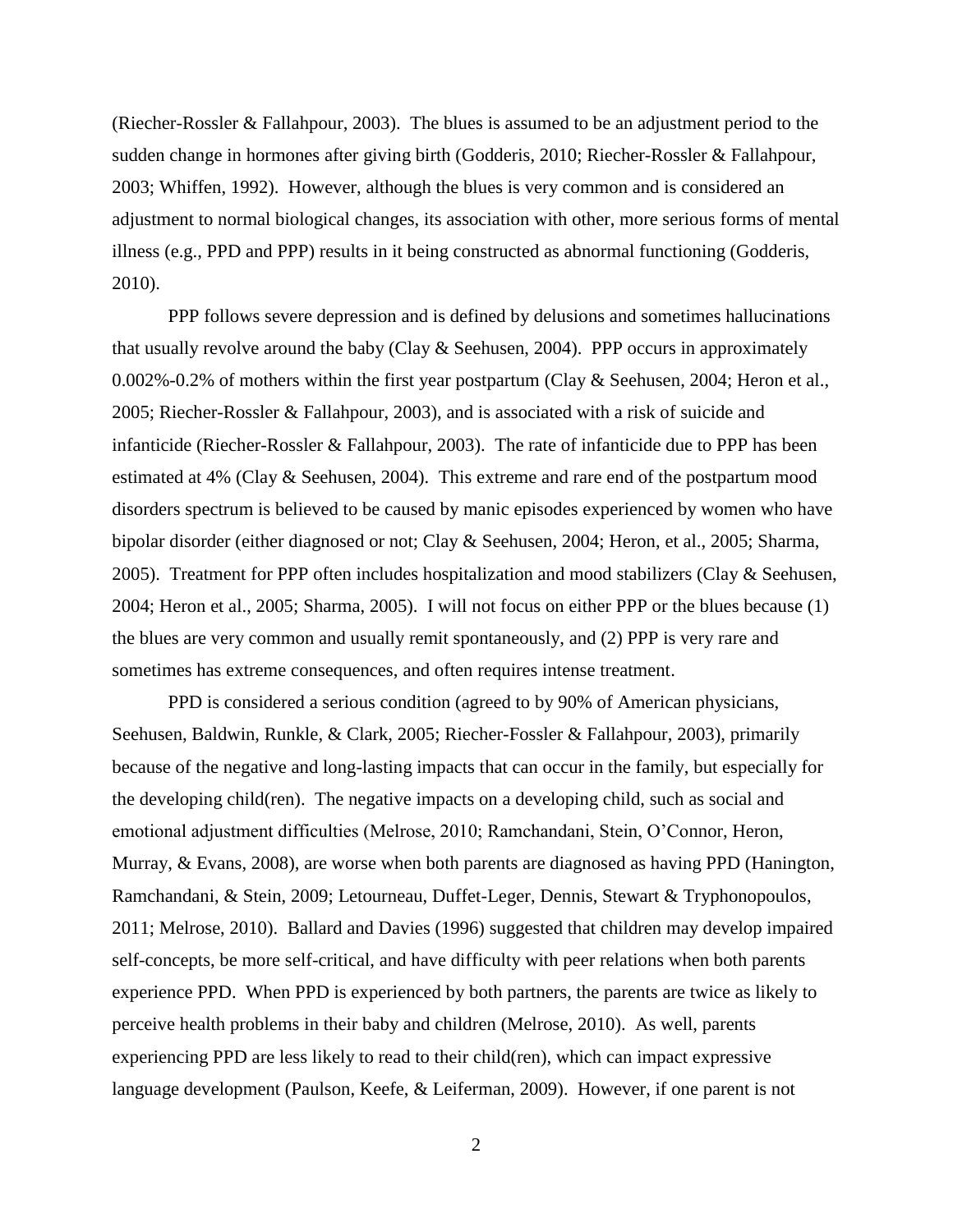suffering from PPD, that parent may be able to compensate for the impacts that the PPD of the other parent might have on a child (Melrose, 2010), although this finding is not consistently supported (Goodman, 2004, 2008). PPPD "seems specifically related to behavioral and peer relationship difficulties, whereas MPPD appears to be associated with a broader spectrum of child disturbance" (Ramchandani et al., 2008, p. 369). Boys seem to be particularly affected by both PPPD (Hanington et al., 2009; Melrose, 2010; Ramchandani, Stein, Evans, O'Connor & ALSPAC, 2005) and MPPD (Ramchandani et al., 2005).

An impaired mother-child bond is presumed to be the cause for developmental delays and difficulties that result from MPPD (Held & Rutherford, 2012; Riecher-Rossler & Fallahpour, 2003). So-called deficient mother-baby interactions may impede normal cognitive, language, emotional and/or behavioural development in these children (Beck, 1995; Bishop, & Skuse, 1995; Canuso, 2008; Clay & Seehusen, 2004; CPA, 2009; Riecher-Rossler & Fallahpour, 2003; Stein, Malmberg, Sylva, Barnes, Leach, & the FCCC team, 2008). MPPD has also been shown to have a negative impact on child development between 3-5 years of age, but the effects are more broad than those attributed to PPPD (e.g., across all domains of emotional and behavioural functioning, such as depression, anxiety, and conduct problems; Ramchandani et al., 2005). Behavioural problems are also present in the pre-teen years (Agnafors, Sydsjo, Dekeyser, & Svedin, 2013); however, this effect does not seem to be caused by MPPD, but rather by prolonged and recurring maternal depression after the postpartum period (Agnafors et al., 2013).

A major controversy in the treatment literature for MPPD is whether antidepressants are safe for mothers to take. Many mothers fear their infant will be affected by the drugs through breastfeeding (Boath, Bradley, & Henshaw, 2004; Bonari, Koren, Einarson, Jasper, Taddio, & Einarson, 2005). This position does not seem to be entirely unwarranted. Di Scalea and Wisner (2009) argued that caution must be taken because empirical long-term studies on the question of whether antidepressant medications leak into breast milk are lacking. In addition, they stated that the amount of antidepressants found in breast milk, and the effects of these antidepressants on babies, vary by the type of antidepressant (Gentile, 2005). However, Gentile (2005) suggested that this area has not been adequately studied and so it is unknown at what concentration medications would start to affect a young brain. Of concern, too, is whether the infant will experience withdrawal if s/he is exposed to antidepressants in the breast milk (Gentile). Gentile indicated that withdrawal has been shown to occur in children whose mothers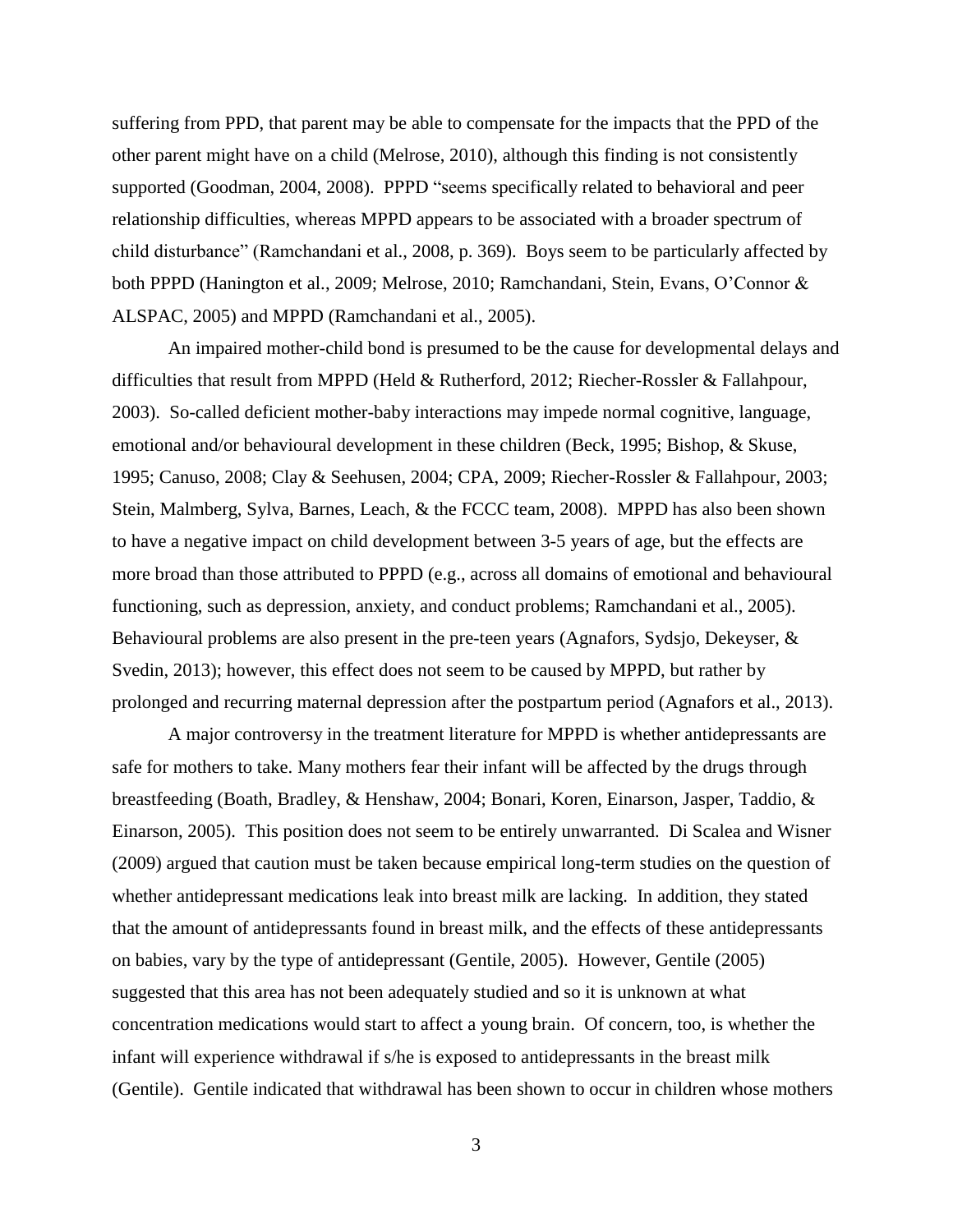were taking antidepressants (e.g., tricyclics) while pregnant, but this relation has not been researched with respect to breast milk exposure. As of 2004, The Food and Drug Administration (FDA) had not approved any psychotropic or antidepressant medications for use during pregnancy or breastfeeding (Clay & Seehusen, 2004). Nevertheless, Clay and Seehusen (2004), Di Scalea and Wisner, and Gentile suggested that physicians and mothers need to weigh the potential costs of exposing a child to untreated MPPD. If the physician and mother deem that a pharmacological treatment is preferable, then the mother could stop breastfeeding; but doing so has been associated with PPD (e.g., Ugarizza, 2002), albeit inconsistently (Dennis, 2004b). As well, it is important to remember that pharmacological treatments are not the only ones available to mothers and their families.

When a father has PPD, independent of whether the mother has PPD, infants are twice as likely to cry excessively at 2 months (Melrose, 2010), twice as likely to have behavioural and emotional concerns at 3-5 years old (Melrose, 2010; Ramchandani et al., 2005), and more likely to be diagnosed with Oppositional Defiant Disorder or Conduct Disorder at 7 years of age (Melrose, 2010; Ramchandani et al., 2005; Ramchandani et al., 2008). These negative effects are worse if a father experienced depression both in the prenatal and postpartum periods, although there are no apparent ill-effects if a father was depressed only during his partner's pregnancy (Ramchandani et al., 2008). According to Ramchandani et al. (2008) "It may be that effects previously attributed solely to maternal [postpartum] depression are, in fact, partly accounted for by paternal effects or factors related to both partners" (p. 396).

Some researchers have concluded that professionals should screen both parents, such as with self-report scales like the Gotland Male Depression Scale (GMDS; Madsen, 2009), and the Edinburgh Postpartum Depression Scale (EPDS; Bielawska-Batorowicz & Kossakowska-Petrycka, 2006; Lai, Tang, Lee, Yip & Chung, 2010; Madsen, 2009; Zelkowitz & Milet, 1997), especially if the mother is experiencing PPD (In Case, 2010; Thomas, 2010). Other suggestions for intervention and/or prevention include having professionals teach both parents about PPD and where to look for resources (Garfield & Isacco, 2009; Thomas, 2010), and to focus on the family unit (Ramchandani et al., 2008; Zelkowitz & Milet, 1997). Researchers also suggest that organizations should have groups that can accommodate the fathers' and mothers' schedules so that both can be included (e.g., in prenatal classes; Chin, Hall & Daiches, 2011), and more men should be hired as service providers (Chin et al., 2011).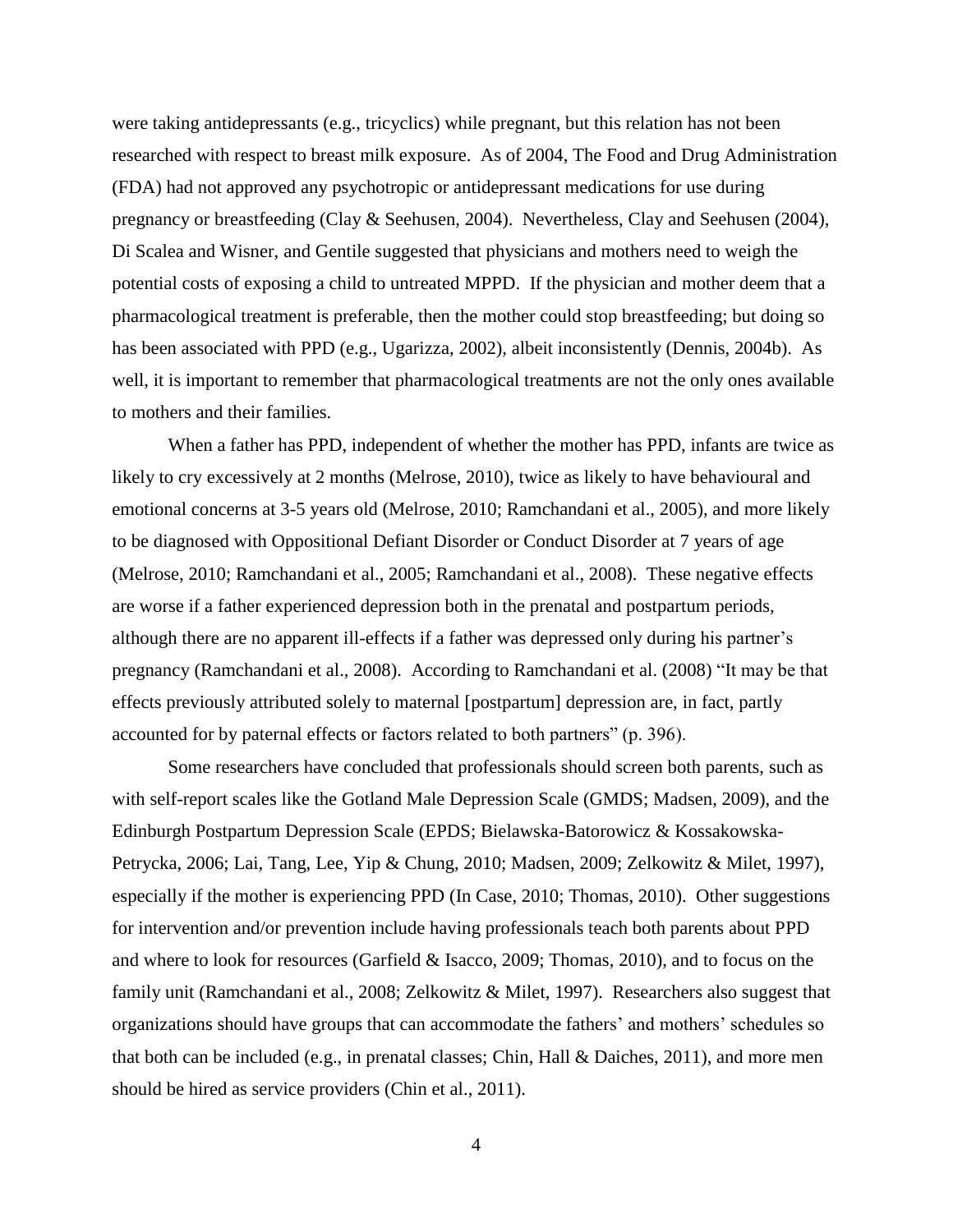For fathers specifically, Chin et al. (2011) suggested that more prenatal discussion with professionals needs to occur to prepare fathers for the changes (both positive and negative) that will occur after the birth of a baby, such as changes in the romantic relationship, the lack of time that will come from having a baby (e.g., for himself, or time with the partner; Bradley, MacKenzie & Boath, 2004), and that "life as you know it will cease to exist" (Bradley et al., 2004, p. 46). According to the participants of Letourneau et al.'s (2010) study, male partners reported "anger, frustration and even rage, often in response to their lack of preparation for the possibility of PPD in their lives" (p. 44). Fathers tended to minimize symptoms of MPPD as being a result of becoming a new mother, and often did not realize that anything was wrong until the partner returned to her "old self," thinking that the sensationalized infanticide cases in the media were representative of PPD (Letourneau et al.). In a study on fathers' retrospective descriptions of their partner's PPD, 31% remembered her being "happy and joyful" (Garfield & Isacco, 2009, p. 295).

For ease of discussion, maternal and paternal PPD will be reviewed separately, with a focus on stereotypes, expectations and roles.

### **1.1 Maternal Postpartum Depression (MPPD)**

The onset of MPPD is defined as within 2 to 4 weeks of giving birth, according to standard diagnostic criteria in the DSM-IV-TR (APA, 2000), although the Canadian Psychological Association (CPA, 2009) and the American Psychological Association (2007) PPD fact sheets state that it can begin during pregnancy. Zelkowitz and Milet's (1997) sample of women with PPD illustrated that 74% had an onset in the postpartum period, but 14% had an onset during pregnancy (40% according to Whiffen, 2004), and 12% were experiencing depression before becoming pregnant. Generally, the duration is from six months to a year, although some say it can last longer (Whiffen, 1992). Depressive symptoms are almost twice as prevalent during the postpartum period compared to other times in a woman's life (Whiffen, 1992); however this relation could, at least in part, be an artefact of age since, in Western societies, the median age for a primaparous mother is 26 years, and the average age of onset for a woman's first depressive episode is age 28 (Whiffen, 2004).

Not all researchers accept the general criteria, however, as stated above. For example, Ugarizza (2002) attempted to define PPD from women's perspectives, and compared what they had to say to what the DSM-IV-TR (APA, 2000) lists as criteria for major depression. The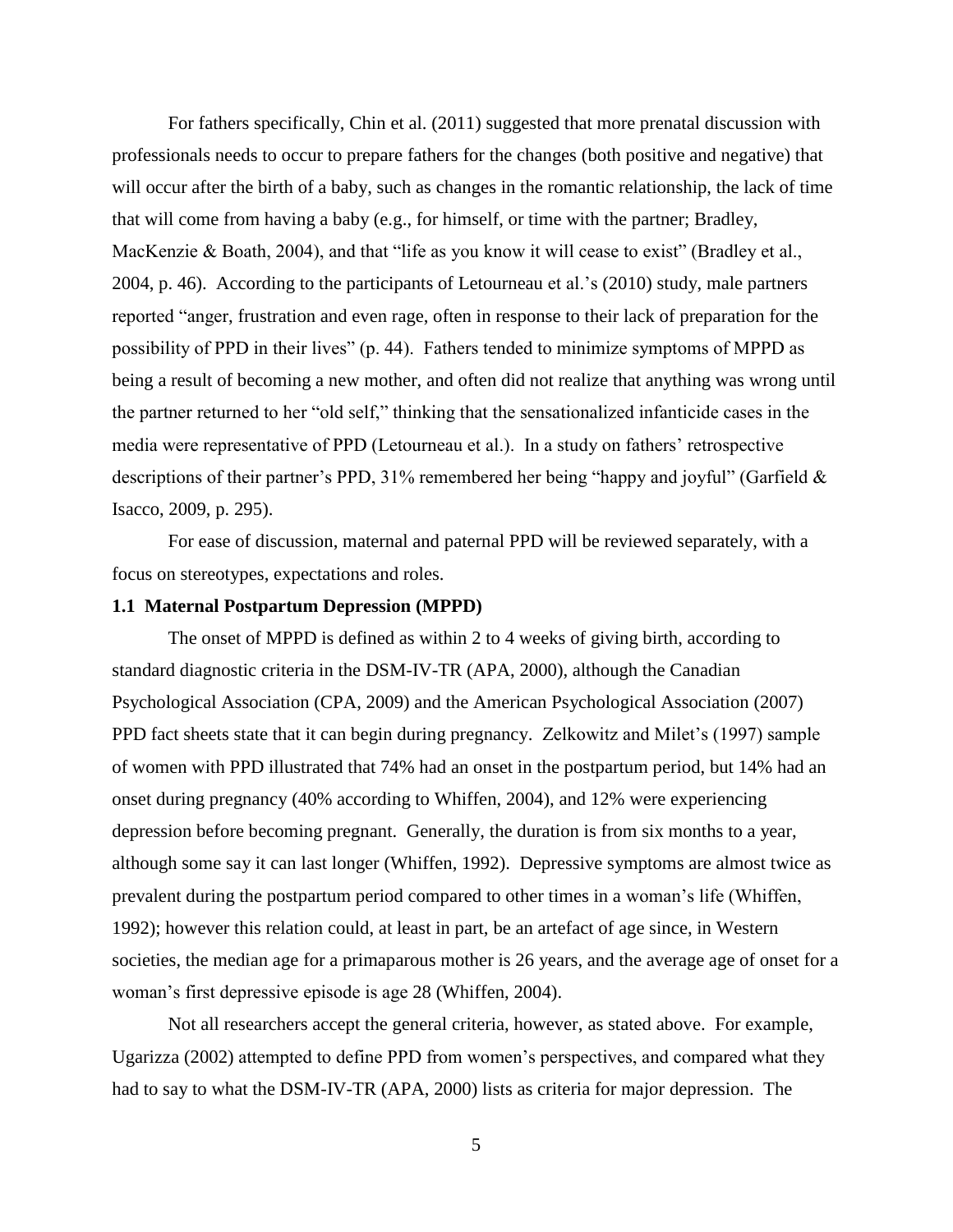DSM-IV-TR criteria for PPD are that a major depressive episode occurs within 4 weeks of having given birth, and that the symptoms of PPD persist for at least 2 weeks and decrease in frequency and severity over time. For the mothers who participated in Ugarizza's study, in contrast to the DSM-IV-TR, their symptoms did not progress in a linear downward trend, their sleep was not disordered but deprived, their guilt was specific to harming their babies (which seems to be unique to PPD), they did not want to die, and they did not lose interest in previously pleasurable activities, but yearned for these activities and felt that engaging in them would have been helpful. When taken out of the context of a manual, there is inconsistency and debate in the so-called fundamental criteria for diagnosing PPD.

**1.1.1 Causal theories.** The MPPD-related academic literature on the causes of PPD revolves around three main schools of thought: biological, sociological/stress and coping, and feminist models (Abrams & Curran, 2007; Barnes, 2006; Martinez, Johnston-Robledo, Ulsh, & Chrisler, 2000). Each of these varies in terms of individualization (e.g., conceptualizations based on individual flaws) and contextualization (e.g., the degree to which broader influences are considered, Dubriwny, 2010). The biological view posits that PPD is caused by sudden changes in immediate, chemical factors that occur within a few days of having given birth (Martinez et al., 2000; Nicolson, 1990; Sudo et al., 2008; Whiffen, 1992). As well, the biological view is implicit in the findings that women have an increased risk of developing PPD if they have a psychiatric history, if psychiatric illness runs in the family, if they were depressed while pregnant, and if they have had more than one child (Escriba-Aguir, & Artazcoz, 2011; Nicolson, 1990; Whiffen, 1992). The treatment of choice for this model is pharmacological (Barnes, 2006). The sociological/stress and coping model posits that PPD can be caused by social stressors in the mother's life, such as marital tension, care of a newborn, infant temperament (Whiffen, 1992), low levels of support (Smith & Howard, 2008; Whiffen, 1992), the shock of the sudden role-change, socioeconomic status (Bishop & Skuse, 1995; Canuso, 2008; Stein et al., 2008), and a feeling of disconnection from social relationships (Mauthner, 2003). The feminist model challenges the concept that the feelings mothers experience after having a child, which become part of the diagnosis of PPD, are abnormal. This model highlights cultural and societal pressures (e.g., to look as good as celebrities do after giving birth, Daniel, 2006) in addition to the experience of a loss of autonomy (Daniel, 2006) and other perceived losses (Nicolson, 2003), and the pressure to be happy because of the new baby (Daniel, 2006; Nicolson, 1990;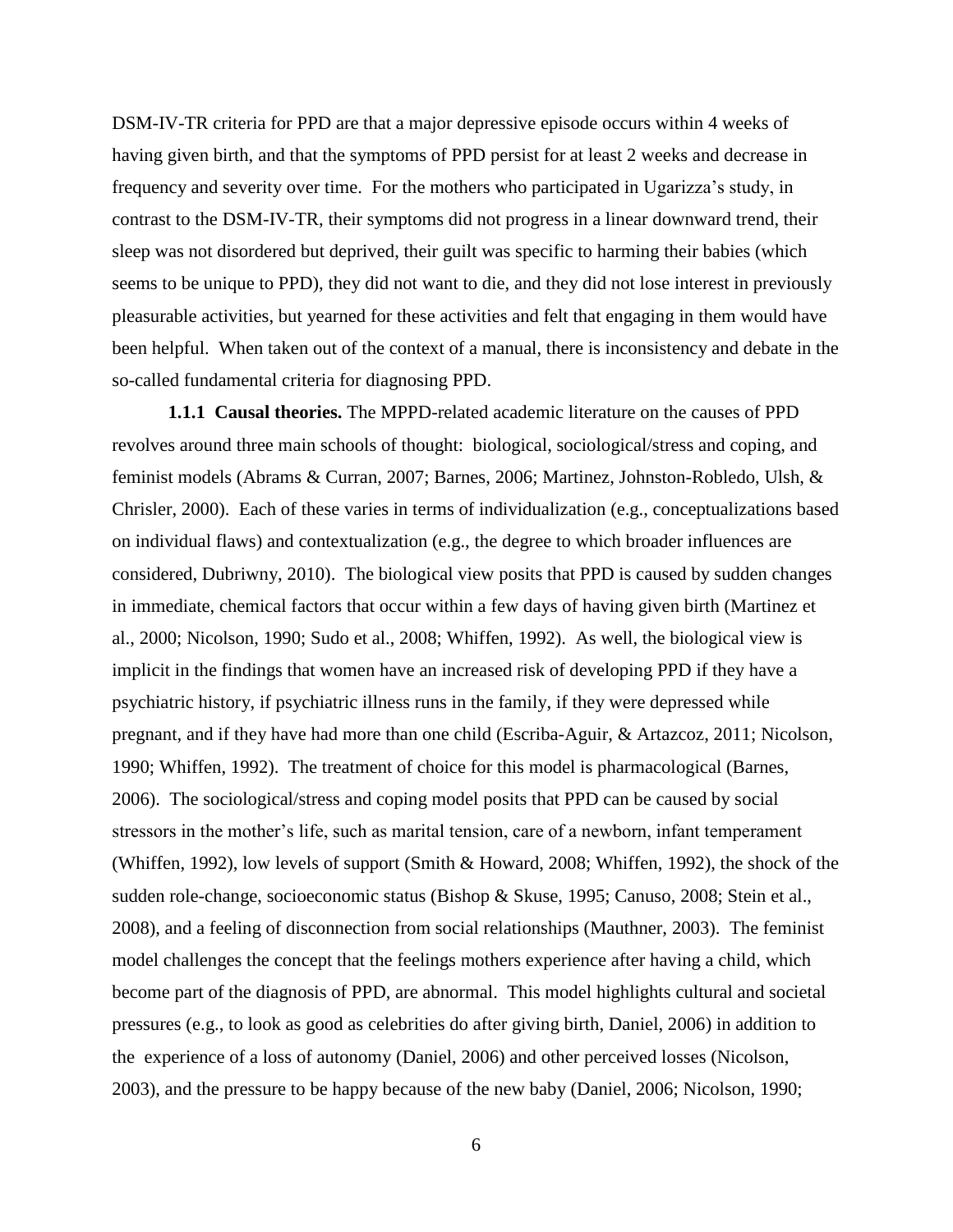Symon, 1999). "PPD" occurs as women navigate the conflicts between what they are experiencing and the personal, societal and cultural expectations that they feel obligated to meet (Barnes, 2006; Biehle & Mickelson, 2010).

*1.1.1.1 Biological perspective.* There is a very large literature on this model of MPPD. When people think about biological changes and PPD, the common belief is that the depression is caused by sudden changes in the concentrations of ovarian hormones (estrogen and progesterone) following childbirth (Martinez et al., 2000; Nicolson, 1990; Sudo et al., 2008; Whiffen, 1992). During pregnancy, estradiol (a type of estrogen) and progesterone levels can rise significantly. Then, after 3 days postpartum, these hormones drop to normal levels (Zonana & Gorman, 2005). Results, however, seem to be unsupportive of the notion that these quick hormonal changes impact PPD (as reviewed by Zonana & Gorman, 2005). In fact, research has been moving away from a focus on these two hormones, and instead is considering either how these hormones affect other biological processes in the body (e.g., stress-hormone levels, Suda et al., 2008), or other processes and/or chemicals all together (e.g., allopregnanlone, Zonana & Gorman; cortical-releasing-hormone, Rich-Edwards et al., 2008; and oxytocin, Consiglio, 2006).

Biological interventions are the treatments that result from a biological model of MPPD. Dennis (2004a) made the following conclusions in her review of biological interventions: nortriptyline (a tricyclic antidepressant) is no better than a placebo at preventing PPD and relapse; more research is needed on estrogen and progesterone therapy (although research suggests that long-acting synthetic progesterone increases depressive symptoms); thyroxine (a thyroid hormone) does not impact PPD (in women who are positive for thyroid dysfunction); and omega-3 fatty acid supplements do not influence depressive symptom expression, but oral calcium supplements do have some support in significantly reducing the prevalence of PPD at 12 weeks postpartum. On the basis of her review, Dennis did not recommend any biological intervention over another.

The literature on the biological model of MPPD is far larger than the literature that covers the other two models, which illustrates its prevalence and status in research and public discourses. At this point, and based on the research reviewed so far, no specific biological and/or chemical factors strongly predict the development of MPPD (e.g., Rich-Edwards et al., 2008; Zonana & Gorman, 2005). The findings that fatigue and perceived level of stress (Corwin,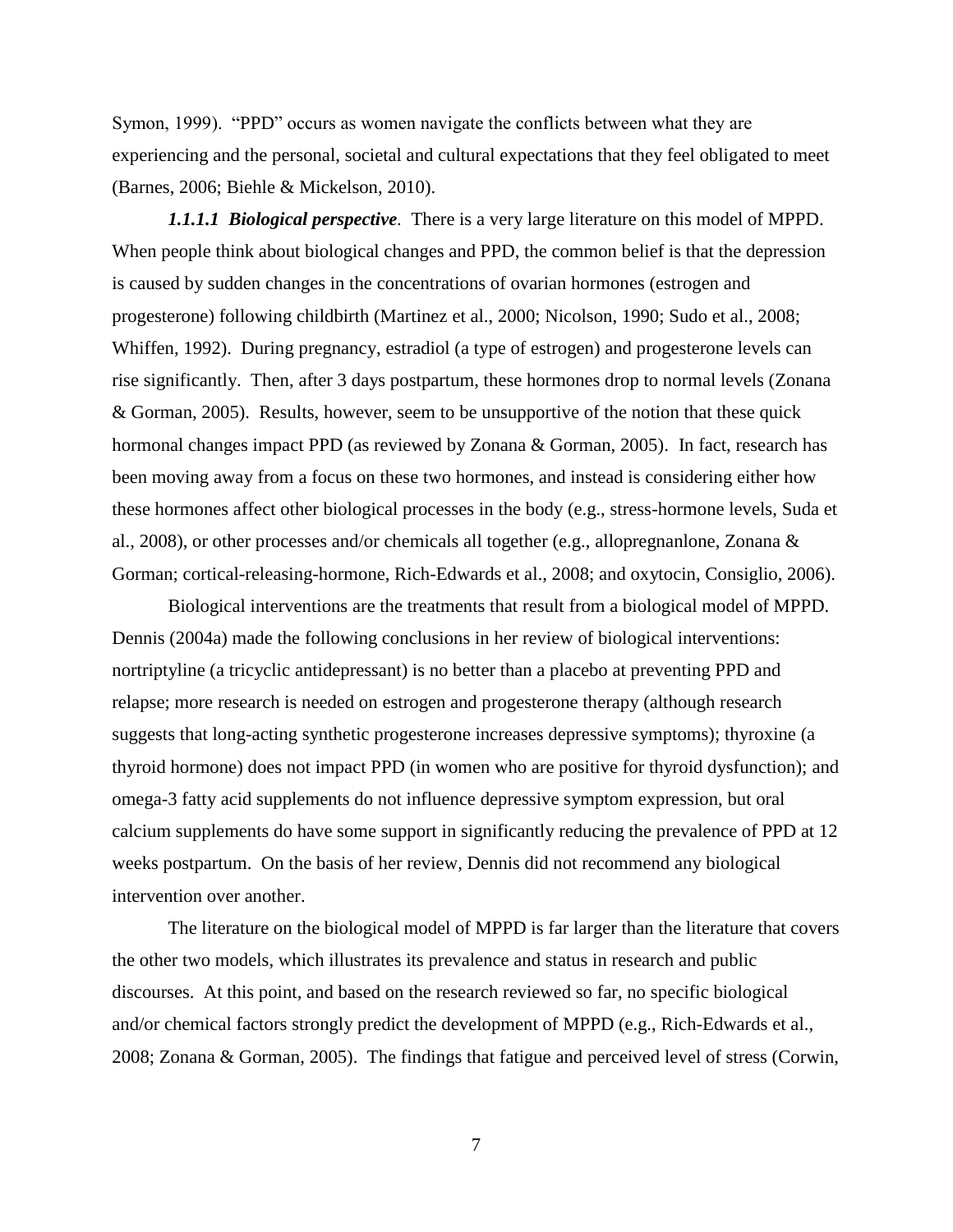Brownstead, Barton, Heckard, & Morin, 2005) are the best predictors of MPPD supports the idea that biology is not the only factor involved, despite the dominance of biological discourses.

The biological model is inherently individualized and decontextualized (i.e., it focuses on symptoms experienced by an individual that are presumed to be caused by one's physiology). The context of a woman's life is typically lacking in a biological conceptualization. As Dubriwny (2010) stated, "Once postpartum distress is taken out of its social context of motherhood, it becomes the medical problem of *individual* women" (p. 292). This way of conceptualizing MPPD can minimize a mother's distress, put more pressure on her to not be distressed, encourage her to think that there is something wrong with her as a person, and put almost all of the responsibility to deal with the distress (including to be the one to know when and where to seek treatment) on her. Arribas-Ayllon and Walkerdine (2008) suggested that the medicalization of behaviour is a social "strategy of control" (p. 95). As suggested by Held and Rutherford (2012), "When the most important job in the world becomes one of the most distressing, perhaps we need to look seriously, not only at mother, but at the job itself" (p. 119).

*1.1.1.2 Sociological/stress and coping perspective.* A driving force behind this perspective is that women who have been diagnosed with depression, including PPD, focus more on the social factors in their lives when they are asked to talk about their experiences (see Stoppard & McMullen, 2003). In Ugarizza's (2002) study, none of the participants believed that biology was the sole culprit of their distress, although a few did attribute some degree of responsibility to hormonal factors. More often, these women felt that a lack of preparedness for motherhood (Choi, Henshaw, Baker, & Tree, 2005; Homewood, Tweed, Cree, & Crossley, 2009; Zelkowitz & Milet, 1997), lack of support (also in Zelkowitz & Milet, 1997), fatigue and difficulties in breastfeeding (also in Haga, Lynne, Slinning, & Kraft, 2012) and delivery were the major contributors to their PPD. Other possible contributing factors could be high levels of stress (including work and financial; Zelkowitz & Milet, 1997), low self-esteem and loneliness, as well as feelings of incompetence, loss of self, an inability to cope (Letourneau et al., 2010), and isolation (Knudson-Martin & Silverstein, 2009).

The explanatory model developed from the interviews conducted in Ugarriza's (2002) study was that PPD is caused by social changes (e.g., role-changes), difficulties giving birth (e.g., unplanned caesarean section), "failure" to breastfeed in a society that values and promotes breastfeeding, hormones (to a small degree), or a combination of any of these factors. Aside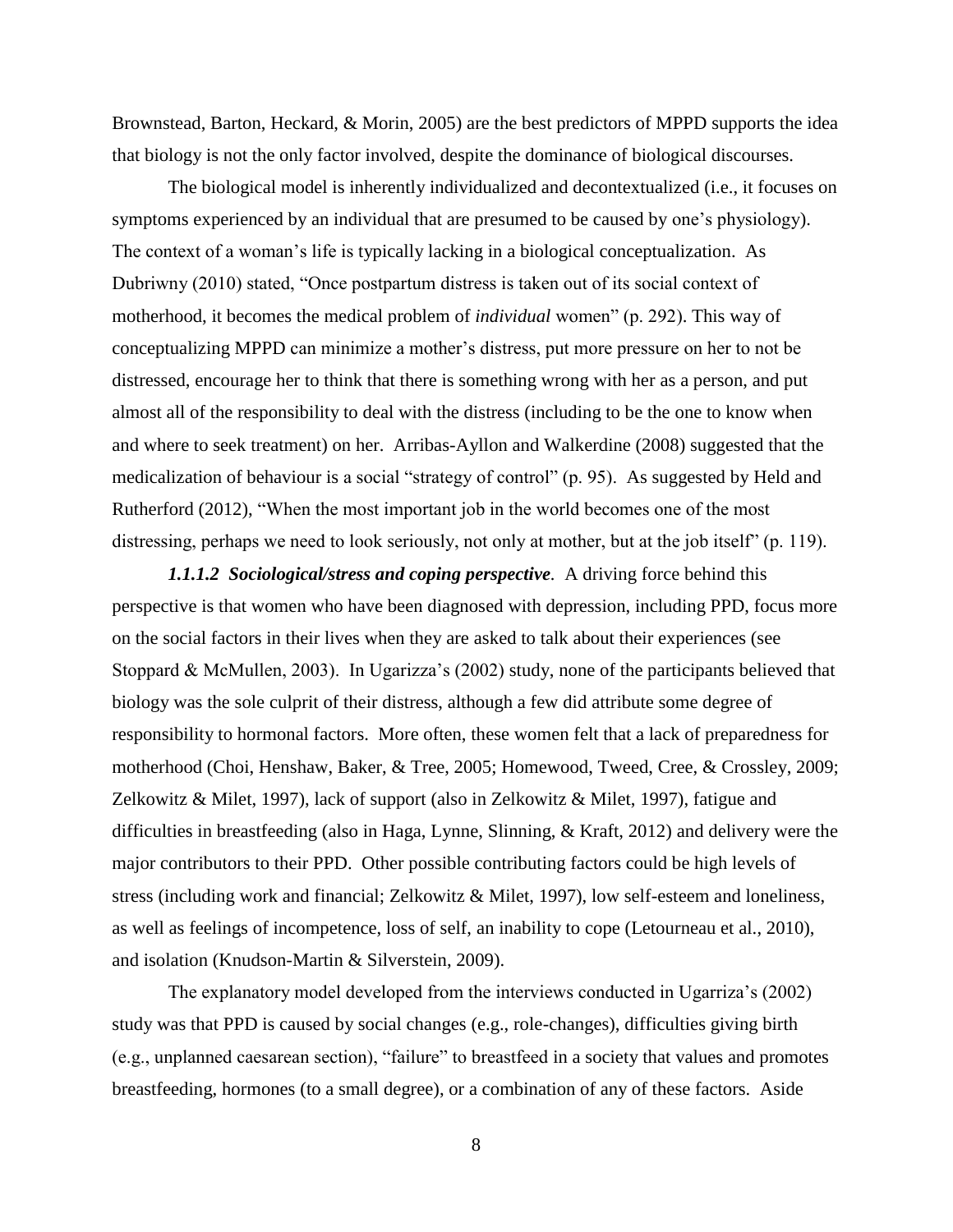from unhappiness, marital discord became a major problem after the onset of PPD. According to these women, the discord stemmed from the feeling that their husbands did not understand, that their husbands did not or were not able to help with childcare, or that their husband's life continued on as normal whereas the mother's had changed significantly. These women felt that being educated about PPD, as well as obtaining help to care for the baby and having opportunities to get out of the mother role and do something they enjoyed, would have been helpful. Mothers who had had their first child believed that they would be better able to cope with a second child because of their initial experiences. In contrast, some of the mothers who had more than one child were surprised and disheartened when PPD was not lessened after subsequent births. This finding is consistent with the results of Zelkowitz and Milet's (1997) study, in which 48% of the women who were experiencing PPD had delivered their first child, 40% their second child, and 12% their third.

Becoming pregnant and birthing a child create a number of changes in a woman's and the family's life, and it is these changes that the sociological/stress and coping viewpoint proposes as the most important factors in the development of PPD. The accumulation and/or perception of stressors in the postpartum period create a burden that is difficult for a new mother to cope with (e.g., Whiffen, 2004). Postpartum social supports (e.g., friends, family, financial) have been heralded as some of the most important preventative and ameliorating factors for PPD (Bina, 2008; Haga et al., 2012; Negron, Martin, Almog, Balbierz, & Howell, 2013; Posmontier & Horowitz, 2004), especially instrumental (e.g., being helped with practical tasks, such as housework, Garfield & Isacco, 2005; Negron et al., 2013) and emotional supports (Knudson-Martin & Silverstein, 2009). Much of this research comes from cross-cultural studies, where lower incidences of PPD are attributed, at least in part, to supportive postpartum cultural rituals (Bina, 2008; Posmontier & Horowitz, 2004).

Posmontier and Horowitz (2004) reviewed the difference in birthing and postpartum rituals between technocentric (i.e., where "technology is valued over social support networks," p. 35) and ethnokinship (i.e., where "social support rituals by family networks are the primary focus of the immediate and later postpartum periods," p. 35) cultures. Many "rituals" of technocentric cultures are not very supportive of new mothers and families. For example, while many places of employment do offer maternal and/or paternal leave, not all offer paid leaves. In a 2006 census in Canada, the percentage of women who received paid maternal leaves ranged by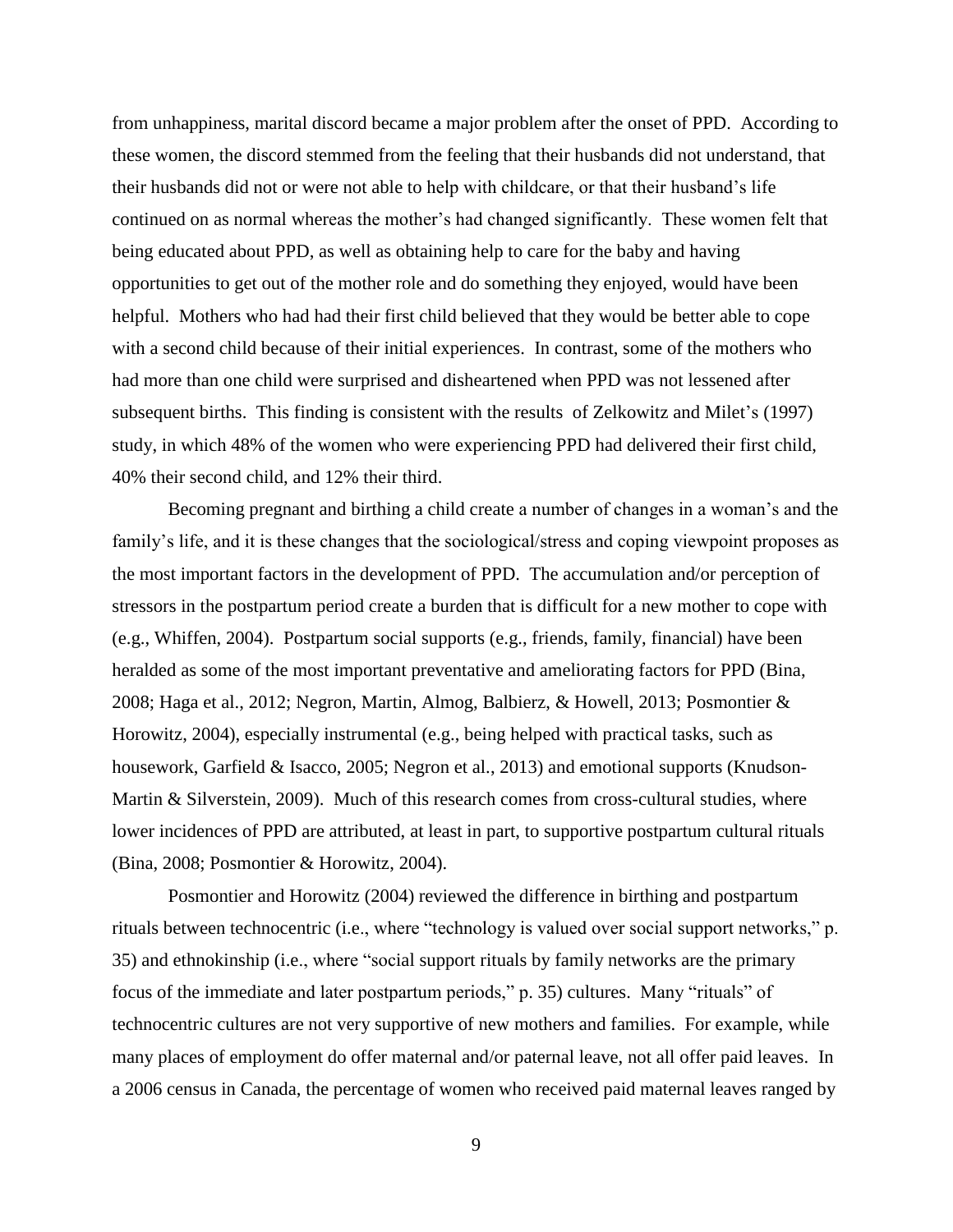province and territory from approximately 36% (Nunavut) to 83% (Prince Edward Island; Dzakpasu & Pelletier, 2009). A benefit of parental leaves is that they do provide the opportunity for both parents to take on the chores related to having a new baby; however, the financial burden might, nevertheless, work against this support.

In contrast, in many ethnokinship cultures (e.g., China, Japan and Korea) there is a mandatory recovery period for new mothers, about a month or two long (e.g., Posmontier  $\&$ Horowitz, 2004). Often, during this period, there is a lot of support from immediate and extended (female) family members. Also during this period, the mother is socially secluded from non-family members to encourage recovery and to decrease stress. The benefits of such a recovery period can be seen even within a technocentric culture, as evidenced by a reduced rate of PPD amongst an Amish group in Tennessee (Posmontier & Horowitz, 2004). This group allows for a period of rest for a new mother, and the mothers can draw on many social supports. One way that mothers are supported is by being supplied with foods that are believed to be healing. Just as the new infant is taken care of, so is the mother. Bina's (2008) review of crosscultural factors and MPPD identified this recuperation period as an alleviating factor for PPD, as long as the mother received support from family members she liked and wanted support from (e.g., her own parents rather than her mother-in-law). Closely related to social supports is the finding that increased religiosity is associated with decreased PPD (Bina; St. Pierre, 2007), presumably due to increased community cohesiveness and social support for new mothers within religious communities (Bina).

With respect to nonbiological interventions for PPD, Dennis (2004b) stated the following: interpersonal therapy is initially effective at preventing PPD, but these effects disappear at 24 weeks postpartum; results for the effectiveness of cognitive-behavioural therapy are mixed; psychological debriefing (e.g., where a midwife or other health-care professional talks to the mother about what will happen after the baby is born) either increases depressive symptoms or does not have any impact on the prevention of PPD; antenatal and postnatal classes also appear to have no significant, generalized impact on the development of PPD, although Dennis cited some research that suggested an antenatal/postnatal group may be helpful for primiparous, but not multiparous women; research suggested that intrapartum support (e.g., hiring a doula) is helpful in the first few months postpartum, but not in the long-term, although these results were also mixed; and supportive interactions (e.g., home nursing care for the child)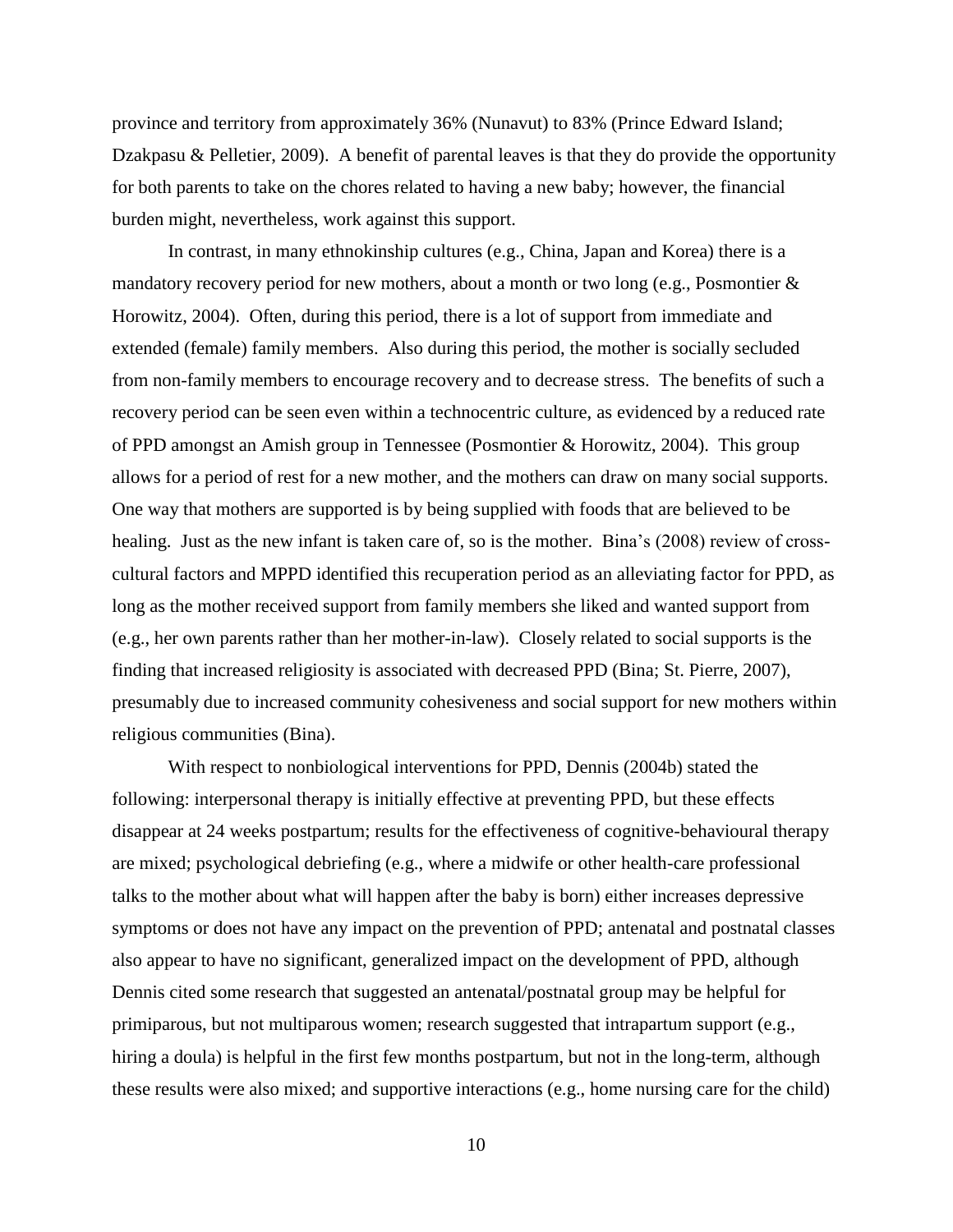appeared to prevent PPD at a 6-week postpartum assessment, but these positive impacts were not maintained at 16- and 24-week follow-ups. Dennis reviewed other interventions (e.g., midwifery teams and educational strategies) and found the results to be mixed or ineffective. Interventions that showed positive results were flexible postpartum care, where postpartum care is tailored to the individual mother's needs and wants, and relaxation with guided imagery; however, Dennis stated that more research on these strategies is needed before she would recommend them for clinical practice.

Support, therapy and education are commonly emphasized modes of treatment. With respect to therapy, interpersonal and cognitive-behavioural therapies are the most cited treatments for MPPD (e.g., Clay & Seehusen, 2004; CPA, 2009; Dennis, 2004b). Support groups are also said to be helpful (e.g., Riecher-Rossler & Fallahpour, 2003; Ugarriza, 2002), although there is little empirical evidence to support this claim (CPA, 2009). Yet, in Grube's (2005) study, women who had partners who were rated as "supportive" spent less time in the hospital and recovered more quickly from their illnesses. Support is only helpful, however, if it is is appropriate to a mother's needs and wants (Knudson-Martin & Silverstein, 2009; Posmontier & Horowitz, 2004). For some women, receiving help and support (e.g., with childcare) is viewed as an implicit message of her failure as a mother (Knudson-Martin & Silverstein, 2009), and others believe that they should not have to ask for help from others (Negron et al., 2013). Women's individual expectations and needs are very important considerations when treating women with PPD (Haga et al., 2012). For the women in Ugarriza's (2002) study, although they felt that group support would have helped ameliorate their depressive symptoms, many also felt that it would have been unrealistic to participate in such groups because their schedules were overburdened as it was.

Barnes (2006) and Whiffen (2004) suggested using an attachment theory framework when therapists are working with women who experience depressive symptoms in their postpartum periods, or childbearing depression (CBD, as Whiffen preferred to call it. Attachment theory, originally developed by John Bowlby and further developed by Mary Ainsworth, categorizes a baby's relationship style with important persons (usually its mother) based on how secure and safe the mother has made the baby feel over time and in a variety of threatening situations (e.g., being with strangers or being sick, Weiten & McCann, 2007). There are traditionally three attachment styles: secure, where a child feels safe and comforted when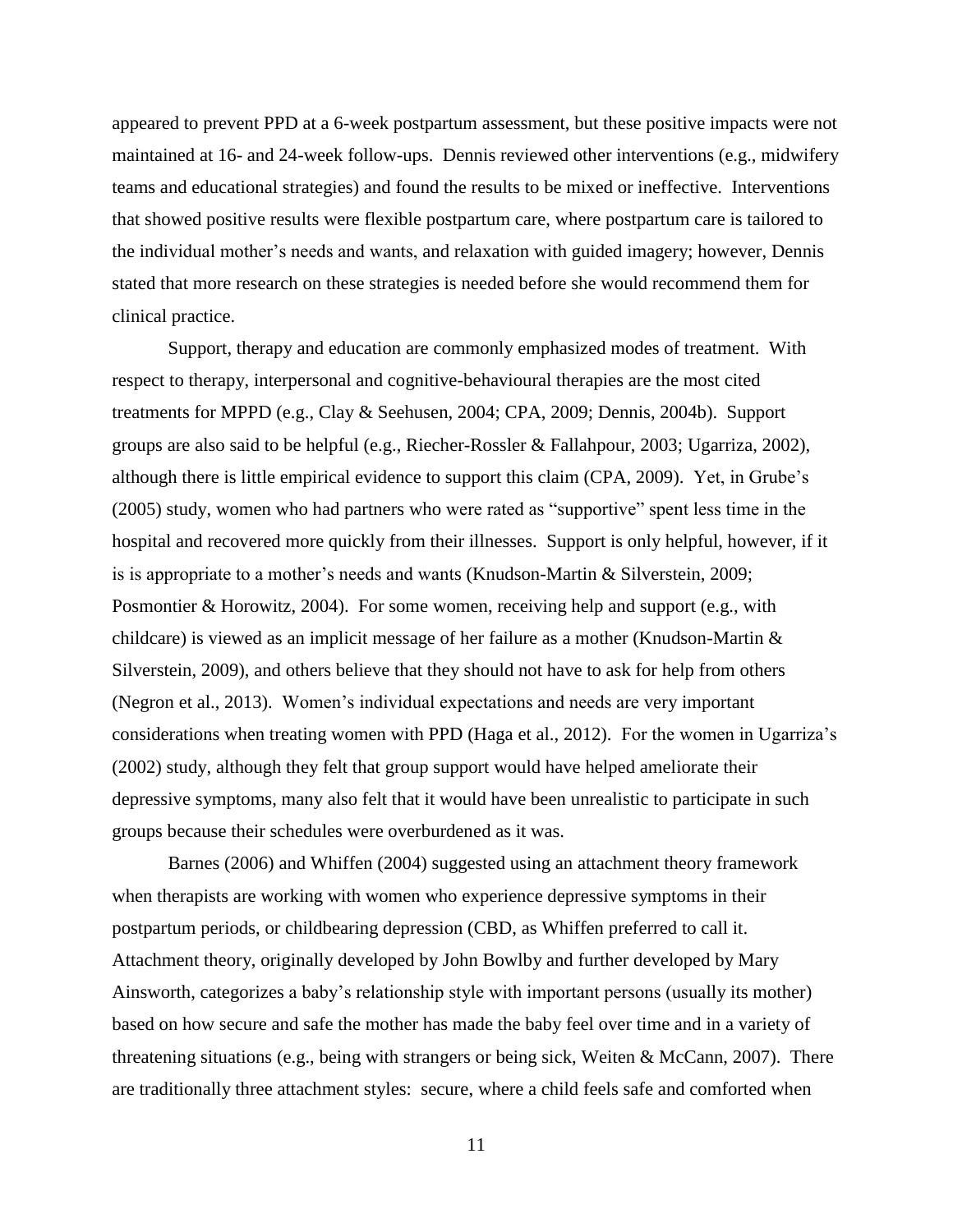with its primary caregiver; anxious, where a child is nervous when with a caregiver and is not easily calmed by him/her; and avoidant, where the child seems ambivalent to the presence or absence of the caregiver (Weiten & McCann, 2007). These early attachment styles are said to influence a child's future relationships as she/he ages, especially in close and/or romantic relationships (Wiffen). Whiffen stated that "pregnancy makes a woman especially vulnerable to relationship distress because the baby is a tangible manifestation of her commitment to her partner, and she will be sensitive to any indication that this commitment is not shared" (p. 157). Similarly, Barnes described MPPD as "a reaction to unmet needs" (p. 28). Attachment needs (e.g., to be reassured and loved) are particularly prominent during transitions, such as bringing a baby into the family. Support for the theory that PPD is caused by unmet needs in the romantic dyad comes from studies that have shown a relationship between PPD and attachment insecurity, and between PPD and marital dissatisfaction (reviewed by Barnes). Further studies have shown that women with insecure styles in the romantic relationship displayed more difficulty recovering from negative emotions (Behringer, Reiner, & Spangler, 2011). Whiffen emphasized that what has gone wrong in the postpartum period is not something with the mother, but something with the family system (namely the romantic pair of mother and partner). By teasing out what she wants and needs from her partner, whether she is or is not getting that, and how she reacts when she does or does not get what she wants or needs, the mother can come to understand how both she and her partner have contributed to the distress they have been experiencing during the transition of becoming a family rather than an exclusive dyad (Whiffen). This framework also lends itself to and encourages couples' therapy.

The sociological/stress and coping model focuses on a mother's ability (or, more accurately, the lack thereof) to cope with the myriad changes and stresses that occur after a child is born and brought home (e.g., birthing difficulties, financial stress, marital discord, fatigue, and unpreparedness). Personal flaws are also emphasized, such has experiencing low self-esteem and a "failure" to breastfeed, and it is these feelings and beliefs that are targeted with individual therapy. A generic lack of support and loneliness are also cited as prominent contributors to MPPD, which is the impetus for the supportive treatments (primarily groups of other mothers experiencing PPD). The sociological/stress and coping perspective is contextualized, especially in comparison to the biological perspective, but it is still individualized. It might target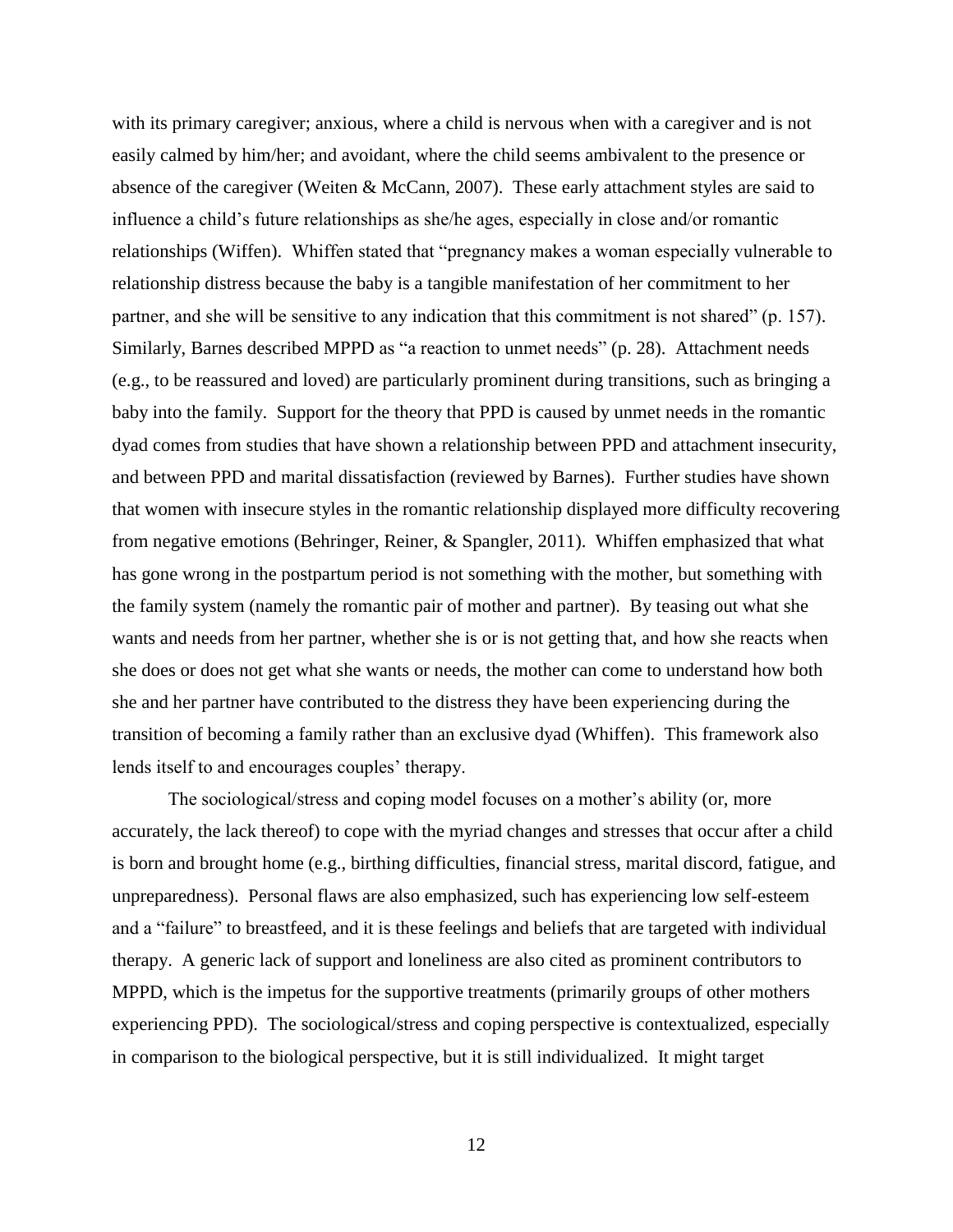treatments to individual needs (e.g., support and relationship needs), but it also maintains focus and blame on the individual.

*1.1.1.3 Feminist perspective***.** When researching MPPD, feminist researchers often produce themes similar to those researchers who follow a stress and coping model, except that instead of pathologizing women's concerns about feeling overwhelmed, out of control, or having difficulty adjusting to her new role, feminist theorists understand these reactions as a normal, acceptable part of giving birth. Nicholson (1990) interviewed 24 women four times – once while pregnant, and at 1, 3, and 6 months postpartum. The interviews were intended to gather data on postnatal experiences, including depression. Nicholson (1990, 1999) found the themes of physical adjustment (e.g., giving birth and failure to breastfeed), initial insecurities (e.g., "lack of confidence in dealing with new tasks, the shock of role change, fear about not loving the baby," p. 693), inability to cope with contradictory health advice, support networks (e.g., support and advice not necessarily preventing PPD, but sometimes causing more stress) and loss of former identity (e.g., body image, sexuality, personal space and time, professional identity) to be prominent in these women's interviews. Nicholson (1990, 1999) emphasized that these concerns are normal reactions to the life-changing experience of motherhood. She did not agree that PPD is a "common but 'abnormal'" (1990, p. 690) response to myriad stressors that a new mother experiences. Instead, she understood PPD as "dependent on the respondent's *interpretation* and their cognitive and emotional reactions, rather than on an *accumulation* of stressors" (1990, pp. 692). How one interprets events is intimately influenced by the historical and current cultural context within which one lives (Burr, 1995; Fairclough, 1995/2010; Willig, 2001). Rather than PPD being medicalized and constructed as something is *wrong* with a mother, Nicolson (1990, 1999) argued that it should be viewed as a normal reaction to grieving the loss of the stability and familiarity of a mother's "old life," and indicative of the transition and growth into a new one. Women's experiences need to be validated, not just normalized (Knudson-Martin & Silverstein, 2009).

To illustrate, in technocentric cultures, new mothers are required to return to more-or-less normal routines soon after the addition of a new baby, and many mothers do not have the opportunity for familial support (e.g., because of finances and/or geographic location, Posmontier & Horowitz, 2004). In 2006 in Canada, an average of 11.6% of women returned to work at 6 months postpartum (Dzakpasu & Pelletier, 2009). The necessity to suddenly balance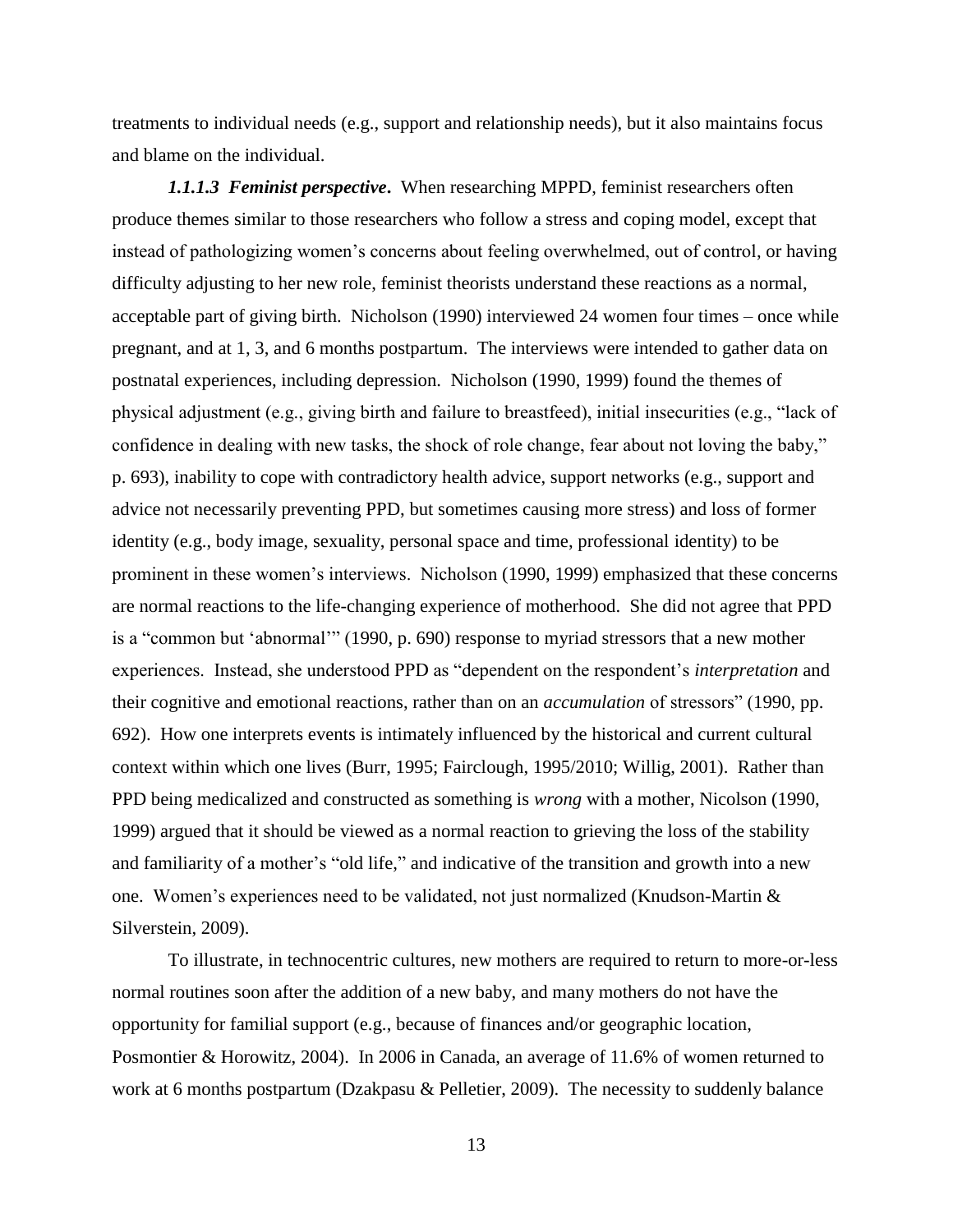the old way of life with a new one is likely to cause some upheaval and stress.

A significant concern for feminist theorists is the societal expectations with respect to new motherhood (e.g., Barnes, 2006; Knudson-Martin & Silverstein, 2009; Nicolson, 1990; Whiffen, 2004). According to the feminist perspective of MPPD, a mother's distress in the postpartum period comes from a conflict between her expectations of what it takes to be a good mother (which are influenced by her society and culture, Burr 1995; Fairclough, 1995/2010; Willig, 2001) and the reality of her situation (Abrams & Curran, 2007; Barnes, 2006; Beck, 2002; Biehle & Mickelson, 2012; Choi et al., 2005; Whiffen, 2004). For example, researchers have shown that, during pregnancy, mothers have expectations about how much a husband should contribute to postpartum responsibilities, and that these mothers express more distress and depressive symptoms when these expectations are not met (Biehle & Mickelson, 2012). This example of depressive symptoms developing from unmet expectations relating to the partner illustrates that there is more to PPD than a mother being unable to cope with the demands of parenting, and that expectations about being a good mother also entail expectations about the partner's role. In addition, many women experience a paradox, whereby they want to care for their child or be happy to have the child, yet, at the same time, are sad, distressed, and grieving for so many losses (Knudson-Martin & Silverstein, 2009; Nicolson, 1999).

"Bad mother" is one of the worst labels a woman can be given (e.g., Knudson-Martin  $\&$ Silverstein, 2009; Posmontier & Horowitz, 2004). There are many ways in which a mother can be considered "bad." For example, many mothers fear being stigmatized if they admit that they are not overjoyed by their new life with their new baby (e.g., Barnes, 2006; Beck, 2002; Clay  $\&$ Seehusen, 2004; Nahas & Amasheh, 1999; Riecher-Rossler & Fallahpour, 2003), because being unhappy is not consistent with the high social expectations of motherhood (Held  $& Rutherford,$ 2012; Knudson-Martin & Silverstein, 2009). The "Yummy Mummy" phenomenon is credited with being a major contributor to this stereotype (Daniel, 2006). Picture a new mother who looks beautiful, is in great physical shape, and is supremely happy about her new baby – this is a "Yummy Mummy". This image of motherhood has been perpetuated and encouraged by media coverage of celebrities who have recently given birth (Daniel, 2006). Yet the idea of being a "bad" mother if one is not happy after the birth of a child is not just a North American concept. Bina (2008) and Posmontier and Horowitz (2004) stated that a standard belief for Jordanian women is that if they are sad or complain after they give birth, then they are bad mothers because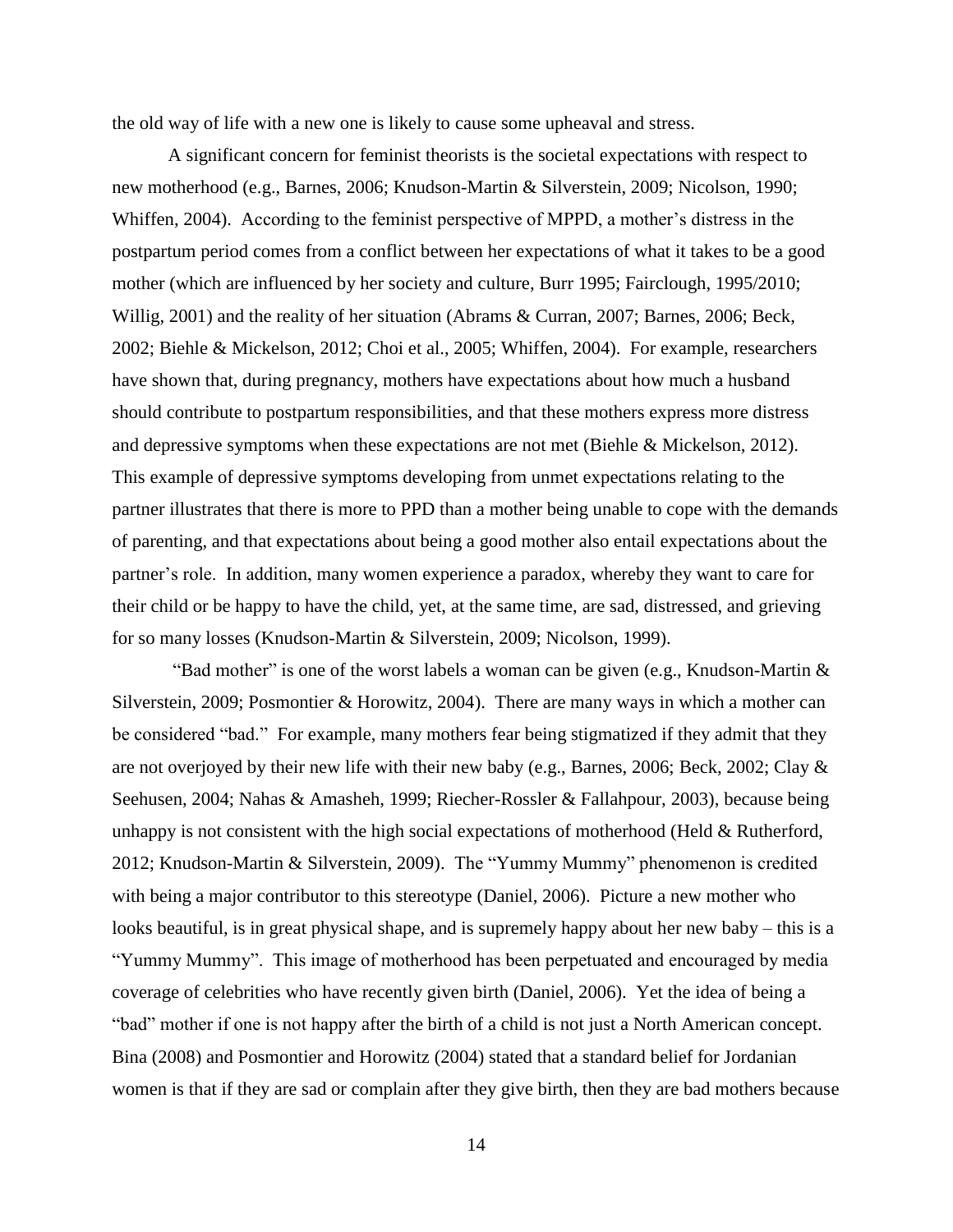they are not fulfilling their role as wife and mother. The belief that something is wrong with a mother if she is not happy to be a mother is implicit in the Hmong practice of having a Shaman put a mother's soul back into her body. The Hmong believe that the escape of the soul is the reason why a mother would be unhappy with caring for her child (Bina, 2008). These types of stigmas, stereotypes and myths create an environment where mothers are uncomfortable asking for help, and feel even guiltier about being depressed. In this way, striving for the golden apple of happiness can create a sense of loneliness (Mauss et al., 2011).

There are also a number of myths that add to the mounting expectations that are difficult for mothers to meet (Barnes, 2006). These expectations ultimately revolve around what it is to be a "good mother" (Knudson-Martin & Silverstein, 2009), a "perfect mother" (see review by Beck, 2002), and a "superwoman" (Held & Rutherford, 2012). For example, the "myth of maternal instinct" is based on the expectation that mothers survive and care for their child on pure instinct, without external knowledge or help (Barnes, 2006; Beck, 2002). This myth is consistent with the ideological belief that mothers should be able to care for child, family, husband, self and work easily and without complaint (Knudson-Martin & Silverstein, 2009). The "myth of maternal bonding" sets the societal norm high by expecting mothers to bond deeply and immediately with their baby (Barnes, 2006). The "myth of the supermom" is the ultimate "good mother" image, where a mother is "limitlessly available and loving, selfsacrificing and consistently able to manage the overwhelming demands of an infant without ever asking for help" (Barnes, 2006, p. 30; Held & Rutherford, 2012). According to Madsen's (2009) participants a good mother is someone who is caring, engaged, lively, happy, trusting, consoling, present, and secure. A good mother also gives time to the child, shows love for the child, is physically close to the child, is responsive to the child, and shows intimacy towards the child. As Held and Rutherford (2012) stated, "To be an ordinary devoted mother, a woman not only had to sacrifice herself to her children, but also be *happy* about it" (p. 111, emphases in-text). Beck (2002) and Knudsen-Martin and Silverstein (2009) suggested that the myth of the supermom is responsible for why women wait before they seek help (if they do at all) – they do not want to admit that they need help because they should be able to handle everything themselves. Being unhappy, despite wanting to be happy, indicates a personal failure and weakness that mothers do not want to admit to (Knudson-Martin & Silverstein, 2009).

After the birth of a child, attention is focused almost solely on the care of the baby, which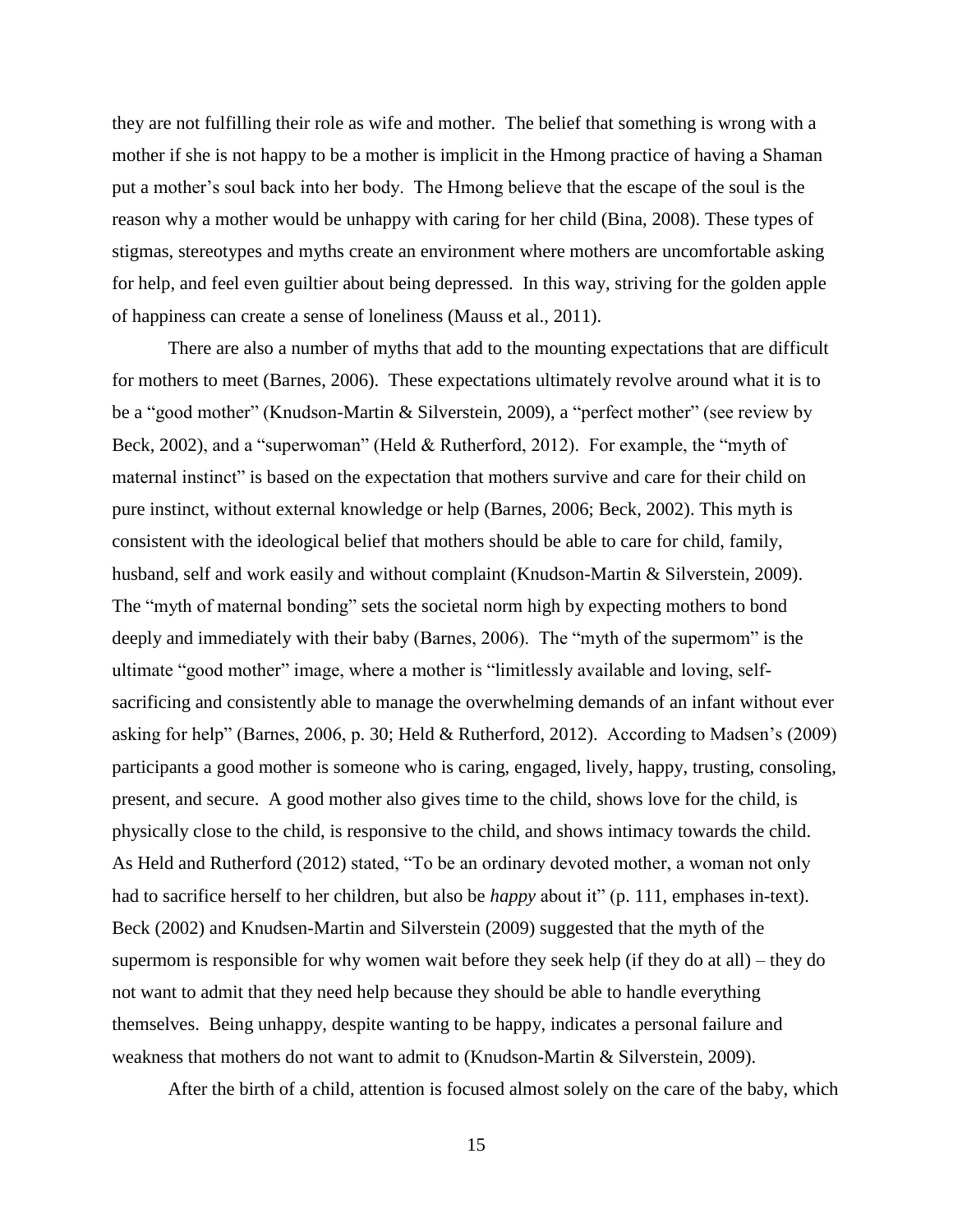may influence expectations and perceptions of the mother's role and transition (Posmontier  $\&$ Horowitz, 2004). As well, the myths of motherhood set high expectations not only for what the relationship between the mother and the child should be, but also for the level of involvement of her partner (which is often low because the mother should be able to handle almost everything on her own, Barnes, 2006). In addition, these myths affect not only the perspective of the mother, but also those of her partner (Barnes, 2006). For example, the partner might believe that the mother is the caregiver, and the father is the breadwinner. Partner expectations are also important in how societal expectations can have an impact on the mother and family because partners will behave according to their expectations, which might perpetuate or ameliorate the pressure a mother experiences to meet societal expectations.

The feminist perspective acknowledges many changes in a mother's life (e.g., experiencing role changes and a lack of confidence in the new role, managing contradictory advice, and accepting the loss of an old identity) and believing that feeling sad, uncertain and unsettled is normal and expected. Mothers should be allowed to grieve for all of the things they have lost so that room can be made for the new life. Primarily, MPPD emerges out of a conflict of ideological motherhood, which is built on societal expectations and assumptions, and the reallife experiences of motherhood. In many cultures and societies, there is a dichotomy of the good and bad mother. Therefore, if a woman is not a good mother (and the goal is to be a supermom), then she is a bad mother. The easiest way to be deemed, and to believe oneself to be, a bad mother is to not be indiscriminately happy about it. The feminist perspective is predominantly societally contextualized, thereby conceptualizing a mother's distress as the result of broader social and cultural expectations. Most often, the distress is believed to be caused by experiences that are inconsistent with what mothers were led to believe motherhood would be like.

To summarize the theoretically-based empirical literature, the emphasis of the biological view is on predisposing biological factors (e.g., past personal and/or familial history of depression; e.g., Whiffen, 1992), rather than quick changes in bodily chemicals following childbirth (e.g., Zonana & Gorman, 2005). There is a large literature on the sociological/stress and coping view, which often comes from personal accounts of women (e.g., review by Bina, 2008). There is also a lot of support for the feminist view about how deep-seated societal and cultural expectations add to (or create) a mother's distress in the postpartum period.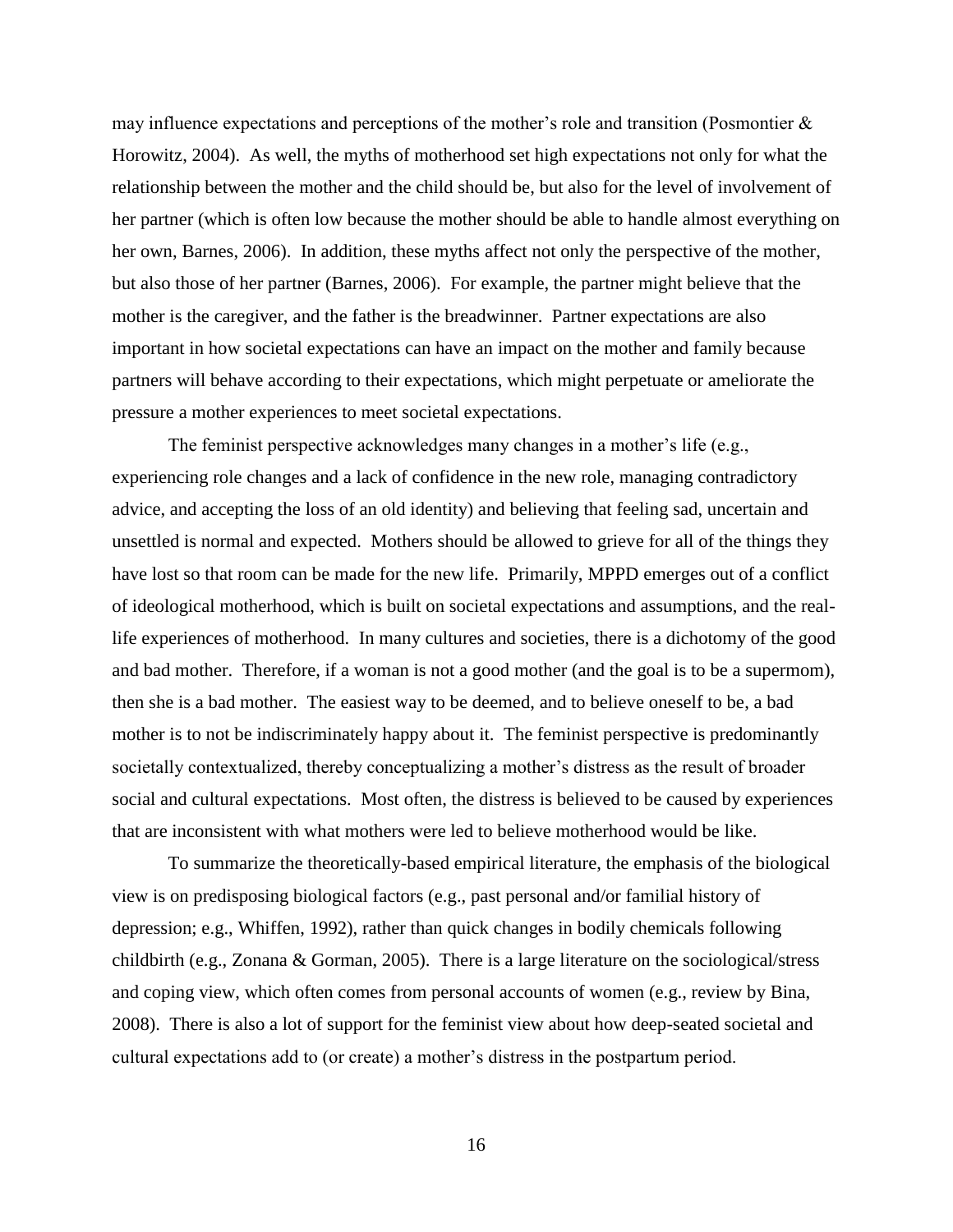The conflict between the biological, the sociological and feminist perspectives is focussed on the directionality of the stressors, and the degree of individualization and contextualization. Research supports that having a psychiatric and/or familial history of mental illness may make a woman more vulnerable to developing PPD; on the other hand, physiological factors such as lack of sleep and hormonal changes could be viewed as consequences of having to cope with multiple life stressors. The biological and sociological theories both individualize the problems to be within the mother's biology or character, although the sociological perspective is more contextualized. The feminist perspective socially contextualizes a mother's distress, shifting blame from the individual to the deeply imbued ideologies of the larger societal system within which a woman lives.

#### **1.2 Paternal Postpartum Depression (PPPD)**

In the past ten years, research has emerged showing that men also experience PPD (e.g., Clay & Seehusen, 2004; Paulson & Bazemore, 2010; Whiffen, 2004). In 2010, Paulson and Bazemore's (2010) meta-analysis made headlines (literally) when they reported that 10% of fathers develop prenatal or postpartum depression. Paulson and Bazemore searched for published research that related to PPD in men, but excluded studies that relied on the men's partners already having been diagnosed with PPD. The incidence of PPPD was highest between 3-6 months postpartum. Rates of PPPD were also highest amongst US samples, compared to international samples, and when self-report was used compared to structured interviews. Within Paulson and Bazemore's sample of research articles, women had a higher rate of PPD (23.8%) than men. The authors also found a moderate correlation between PPD of partners, but they were very clear in stating that caution was needed when interpreting this relationship, and that an overall disruption in the co-parenting relationship could be responsible for this correlation (Paulson, 2010). Their analysis does not give any indication of directionality between the PPD of either parent.

Most other studies have researched the presence of PPD in men whose partners had previously been diagnosed with PPD (e.g., Roberts, Bushnell, Collings & Purdie, 2006; Zelkowitz & Milet, 1997). In these studies 20-50% of husbands developed PPD, or some other psychiatric illness, within the first year postpartum (Ballard & Davies, 1996; Bradley & Slade, 2011; Goodman, 2004; Melrose, 2010; In case, 2010). This rate is much higher than the 1.2%- 25.5% of men in a community sample who were diagnosed with PPPD (Goodman, 2004;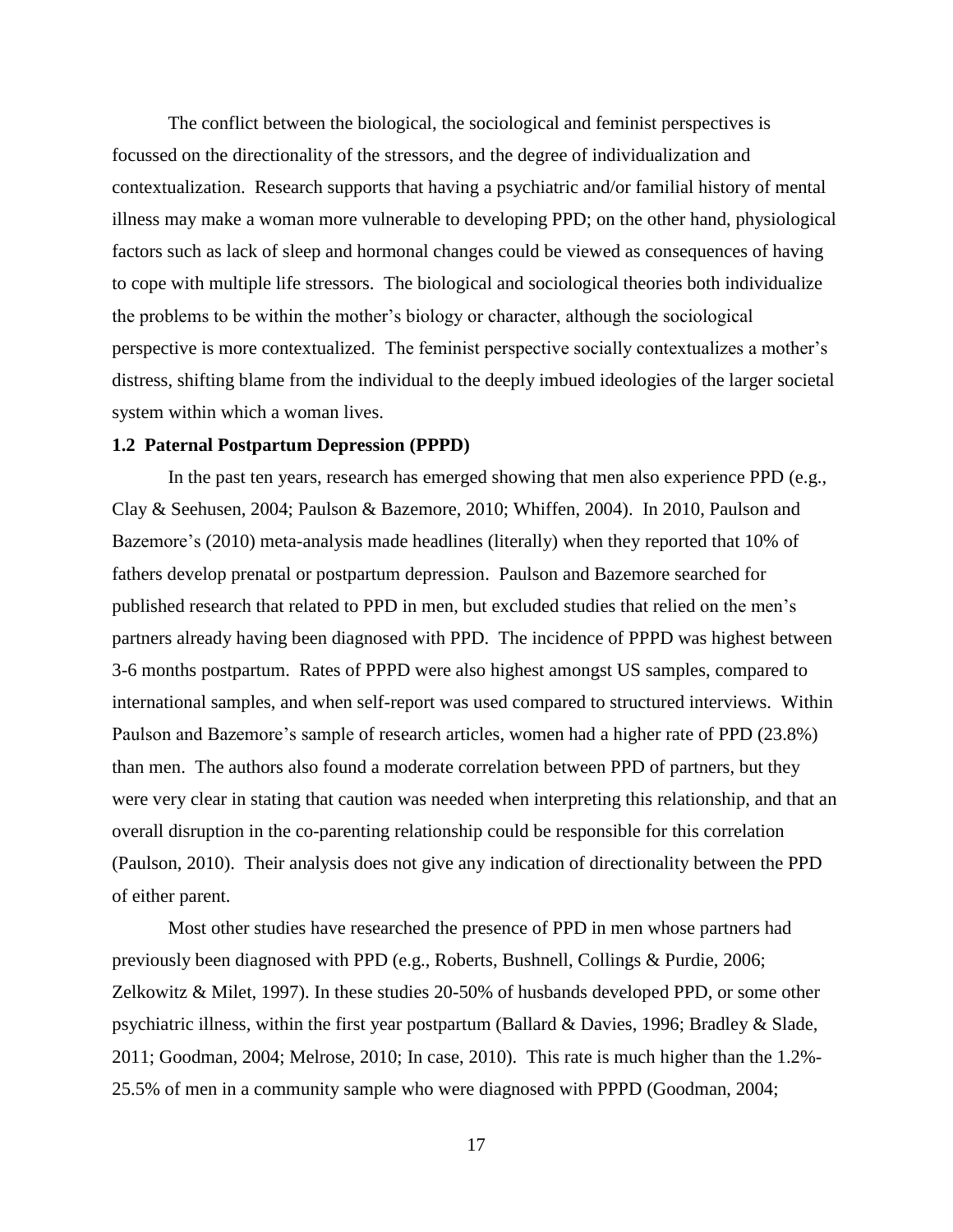Melrose, 2010). Goodman (2004) specified that these rates of depression, in husbands versus in a community sample, were relevant for mild to moderate depression, not major depression.

Many researchers have found a positive correlation between a mother and a father experiencing PPD (e.g., Escriba-Aguir, & Artazcoz, 2011; Giallo et al., 2012; Goodman, 2004; Kerstis, Engstrom, Edlund, & Aarts, 2013; Pinheiro et al., 2006; although Nishimura, & Ohashi, 2010, did not find a correlation in a Japanese sample, nor did Mao, Zhu, & Su, 2011, in a Chinese sample), and most have suggested, or stated, that PPPD begins after the onset of MPPD (e.g., Ballard & Davies, 1996; Goodman, 2004; Letourneau et al., 2010; Ramchandani et al., 2008; Roberts et al., 2006). For example, the American Psychological Association (2007) states that fathers can become depressed in the postpartum period if "the mother is depressed or if the father is not satisfied with the marital relationship or with life after the birth of the child" (p. 3). According to Goodman (2004), 19.6% of couples had depressive symptoms 1 month after the birth of a baby, 4.7% had symptoms after 2 months, and 40% of men with PPD also had a partner with PPD (Ballard & Davies, 1996). Thomas (2010) suggested a "contagion" theory for why men experience PPD, implying that men "catch" PPD from their wives. Bielawska-Batorowicz and Kossakowska-Petrycka (2006) and Goodman (2008) implied a lack of support on the wives' parts as being the cause of PPPD:

For first time fathers all tasks related to childbirth are unfamiliar and might become difficult. In such circumstances a father looks for support from the most obvious source of support – his partner. However, when this primary source of support is depressed and she needs a lot of additional help herself, the amount of support received by men might not be satisfactory (Bielawska-Batorowicz & Kossakowska-Petrycka, 2006, p. 23).

The "father-infant relationship may suffer" (Goodman, 2008, p. 627) due to such a reduction in support.

Roberts et al. (2006) noted that a father's ability to support the partner and family, which is known to be a factor in MPPD (Garfield & Isacco, 2009; Roberts et al.), is also compromised when he has PPD. Zelkowitz and Milet (1997) were among the few authors who suggested a non-contagion explanation for PPD in both parents: "where stress is high and social resources may be lacking, both parents may have difficulty coping with the demands of a new family member" (p. 433).

Goodman (2004) reported that 42% of fathers met criteria for a psychiatric diagnosis if their wife was hospitalized for PPD, compared to 4% of fathers whose wives had not been hospitalized for PPD. In addition, fathers reported more symptoms if the mothers experienced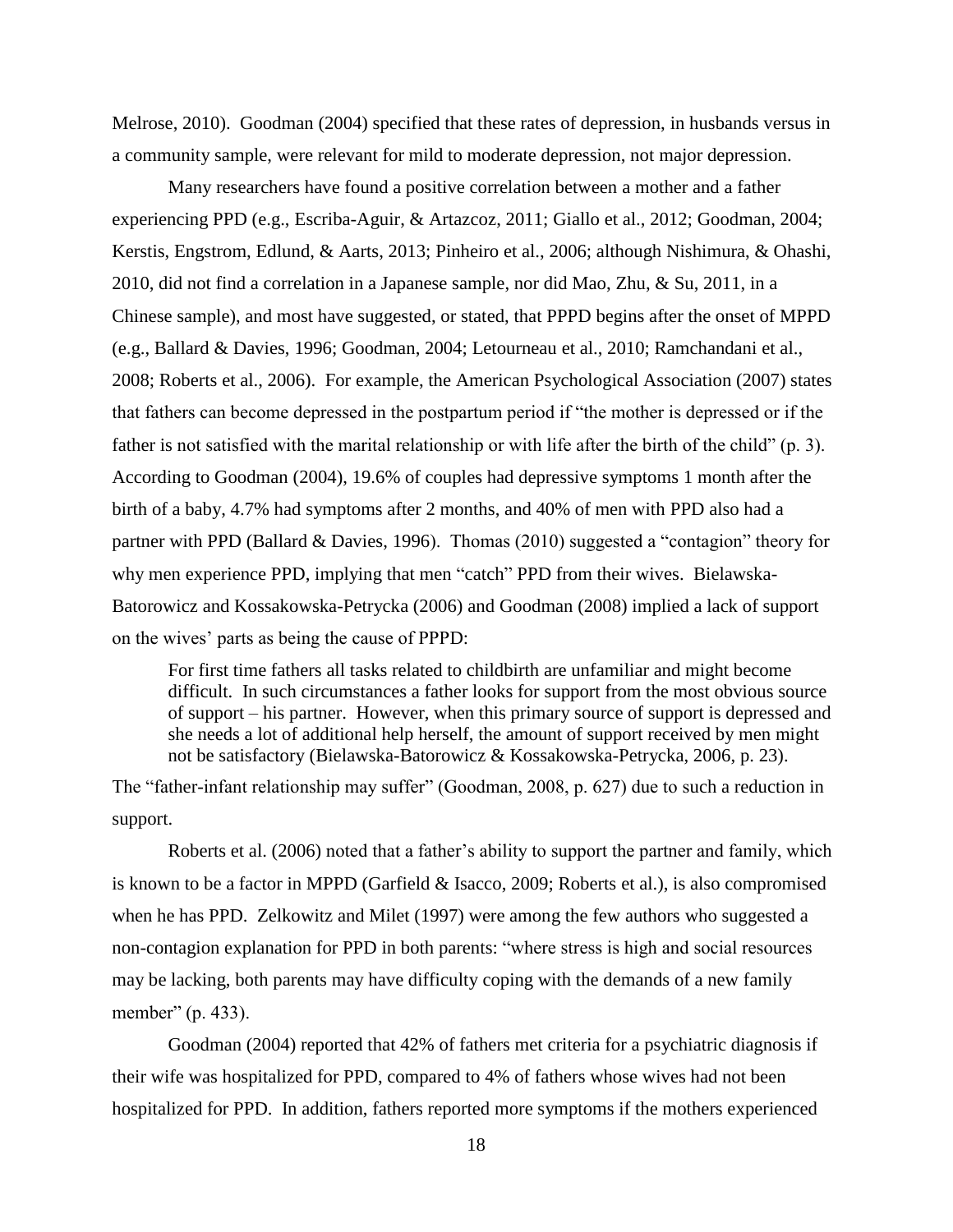PPD, compared to fathers living with mothers without PPD (Roberts et al., 2006). Goodman suggested that PPPD occurred due to a break-down of the romantic relationship due to MPPD ("when a woman is experiencing postpartum depression, her partner cannot rely on her for support and his psychological adjustment may be impaired," p. 32), which could be related to what Ballard and Davies (1996) suggested as a trigger for PPPD: "a conflict between the traditional father role of providing economic support for the family and emotional support for the mother" (p. 67). As well, if a mother experiences PPD, fathers are expected and required to "take over house-keeping and childcare responsibilities that their wives could not manage" (Thomas, 2010, p. 621).

PPPD may manifest a little differently than MPPD. For example, crying and sad mood may not be endorsed by, or apparent in, men who are eventually diagnosed with PPD (Melrose, 2010). Instead, Melrose (2010) described "masculine presentations of depression" (p. 201), such as being stressed out, being burnt out, and fearing seeming pathetic to others. Behaviours such as social withdrawal or isolation (Madsen, 2009; Melrose), indecisiveness, cynicism, irritable mood, avoidance, extra-marital affairs (Melrose), anger (possibly due to feeling helpless at not being able to "fix" the mother's PPD; Madsen, 2009; Thomas, 2010), fear of harming himself or the baby, self-criticism (Madsen, 2009) and violence are more commonly indicative of PPPD (Melrose), as are insomnia and a loss of libido (Ballard & Davies, 1996). Also, alcohol and drug use is associated with PPPD (Pinheiro et al., 2006), although these behaviours are not sufficient proof of PPPD (Madsen, 2009; Melrose). Roberts et al. (2006), however, did not find that alcohol use increased when men experienced PPD. Melrose also cautioned that some symptoms may not be a result of PPD. For example, "a new father's irritable mood may be attributed more to infant crying or feeling excluded from the mother-baby bond" (p. 202), and "spending extensive time at work away from the family may be perceived as a need to maintain the traditional male role of provider and breadwinner rather than as an avoidance behaviour" (p. 202).

Many of the hypothesized causes for PPPD are similar to those for MPPD (e.g., CPA 2009). For example, men experience hormone changes in the postpartum period (Melrose, 2010). Melrose (2010) reported that testosterone decreases up to 33% during the first 3 weeks postpartum, estrogen increases a week before birth, cortisol and vasopressin levels drop, and prolactin usually increases. With respect to prolactin, if it decreases rather than increases, men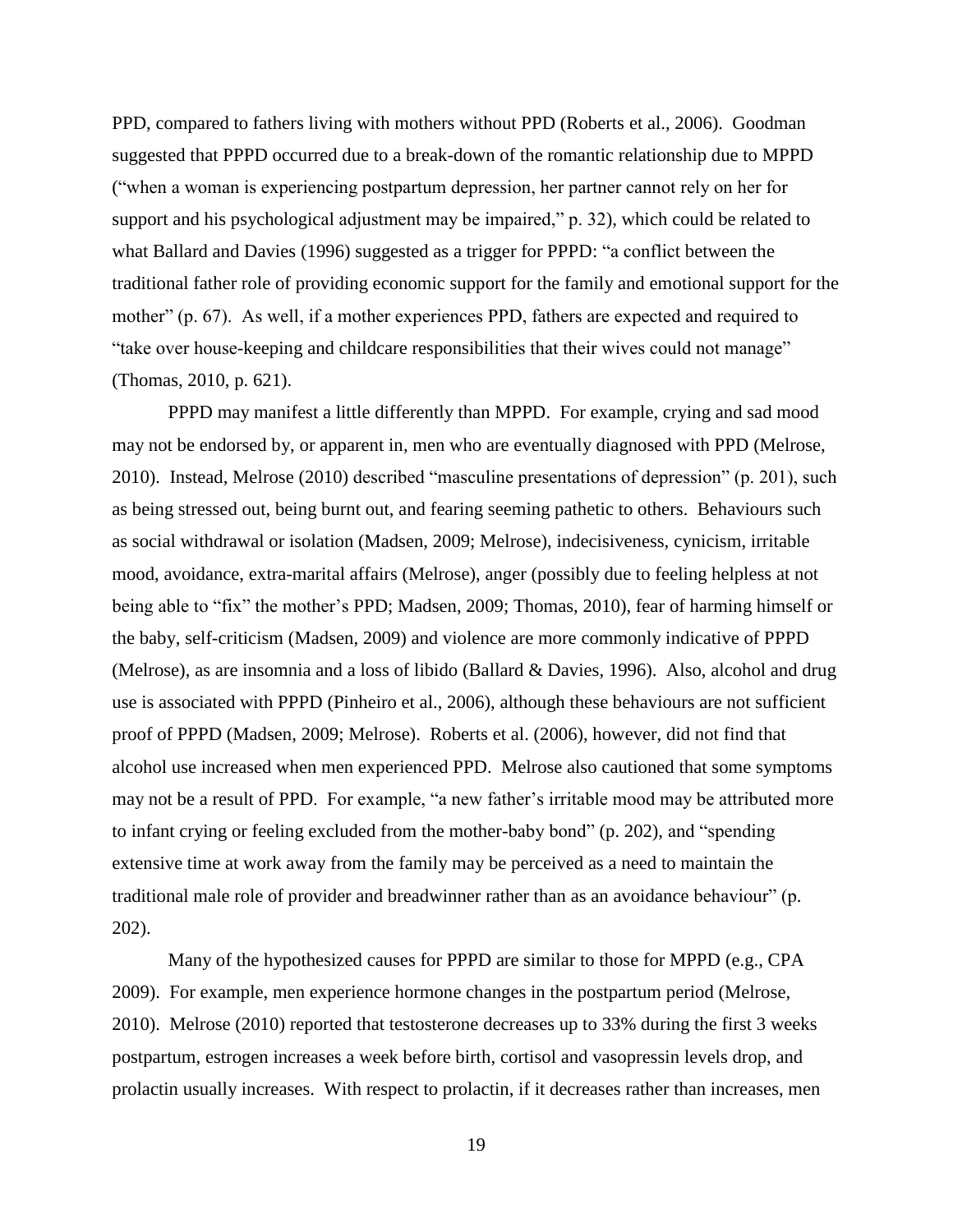seem to be more susceptible to negative mood states. Many of the hormonal changes are theorized to be beneficial to parenting because they decrease aggression (Melrose). There is no mention as to how long effects from these changes might last, which leaves room for the suggestion that hormonal changes are related to mood changes early in the postpartum period but cannot account for the long-lasting mood disturbances that continue for months after the baby is born. Bielawska-Batorowicz and Kossakowska-Petrycka (2006), however, argued that PPPD is more related to situational factors (e.g., external stressors) rather than to biological predisposition.

Qualitative studies are consistent with much of the quantitative research, although Chin et al. (2011) suggested that a mother's pregnancy and labour was more stressful for fathers than the postpartum period. For example, Chin et al. reviewed six qualitative studies that used interviews with men who had experienced, or were experiencing, PPD and noted three themes: emotional reactions to transitions, definition of the father role, and redefinition of the marital relationship. Emotional reactions varied across the stages of childbearing. For example, fathers reported feeling like an outsider during pregnancy, helpless during labour, and a variety of emotions in the postpartum period, such as amazement, love, and confusion. They also felt overwhelmed, and struggled to balance the desire to stay home with the family, the responsibility of having to go to work, and the necessity of doing other activities. The father role was still primarily defined as the "provider," but fathers were also nervous about knowing what to do and deciding whether to be like their own parents or not, feeling that they had not received a lot of practical information on how to care for a child, and feeling as if talking to other parents would have been helpful. In the marital relationship, the fathers found that they had to be more mature (e.g., expressing less child-like behaviours, tag-teaming with their partner, and taking no risks); they felt more calm, stronger, and united with their partner, but also felt uninformed about the changes that would occur in the relationship (e.g., lack of sex).

Other risk factors include having a history of depression (Goodman, 2005; Ramchandani et al., 2008), having a partner with PPD (before and/or after birth; Bielawska-Batorowicz & Kossakowska-Petrycka, 2006; Dallos & Nokes, 2011; Goodman, 2005; Letourneau et al., 2010; Ramchandani et al., 2008), being in a stressful or unsupportive relationship (Ballard & Davies, 1996; Bielawska-Batorowicz & Kossakowska-Petrycka, 2006; Dallos & Nokes, 2011; Goodman, 2005), being a step-father, being the partner of a single mother, having a history of poor social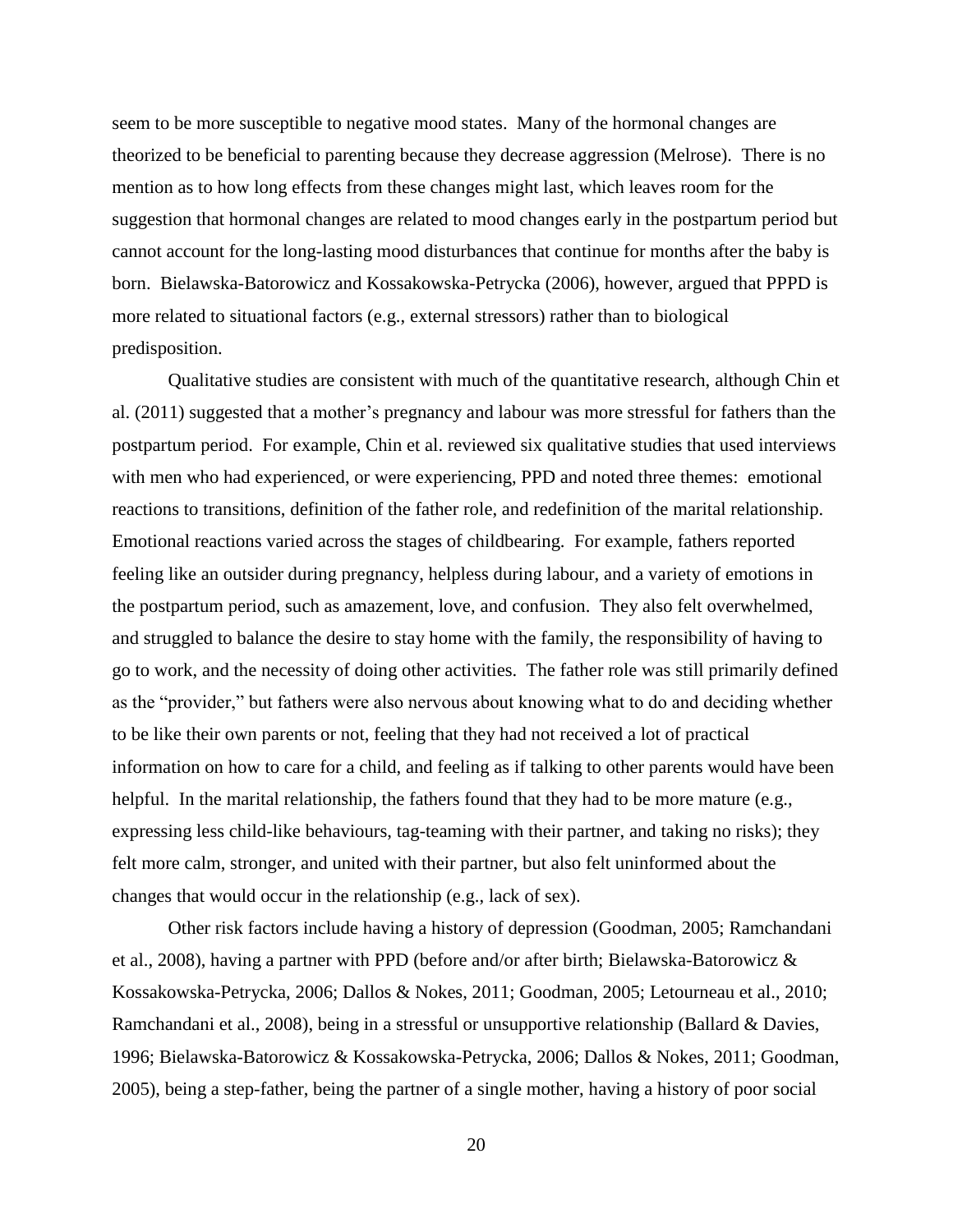functioning, having a working-class occupation (Goodman, 2005), being unemployed (Ballard & Davies, 1996; Dallos & Nokes, 2011), or having concerns about finances in general (Bielawska-Batorowicz & Kossakowska-Petrycka, 2006; Zelkowitz & Milet, 1997). Bradley and Slade (2011) also noted other risk factors that might play a role in the likelihood of a man developing PPD, including the parenting style of his parents, his personality, his experience of the birth, his perception of the baby, and the perception (his and his partner's) of his ability to parent (Ballard & Davies, 1996). In addition, men over 30 might be less likely to become depressed (Ballard & Davies, 1996).

Like mothers, fathers feel the pressure of societal expectations and gender roles. For example, Solantaus and Salo (2005) stated that "fathers' roles have been defined as providing social and economic security to the family and emotional support for the mother during the infant period" (p. 2158) and, with respect to the relationship with the child, being "playmates" (p. 2158). Women were described as the "gatekeepers to the nursery and fathers need acceptance and support from them to become actors in infant care" (p. 2159) because it is assumed that men lack the "maternal instinct" (Madsen, 2009; Solantaus & Salo, p. 2159). Fathers, thus, often feel barred from being allowed to be active in the parenting process (e.g., Dallos & Nokes, 2011; Madsen, 2009), and consequently have many negative feelings when needing to care for the child, such as ambivalence and experiencing the child as demanding, fretful and difficult to comfort (Madsen, 2009). Bradley, MacKenzie and Boath (2004) found that fathers tended to describe the support and help they gave, rather than what they received. This emphasis was interpreted as evidence of the gendered role of parenting.

Fathers have also been reported to experience distress due to their own expectations. In Bielawska-Batorowicz and Kossakowska-Petrycka's (2006) study, fathers who had experienced PPD tended to experience inconsistency between what they expected fatherhood to be and how they perceived fatherhood to be going. Non-depressed fathers did not report experiencing this inconsistency, or not to the same degree. For example, if mothers played with the child more than the father expected she would, he experienced less relationship satisfaction with his wife, and experienced more distress and/or depressive symptoms (Biehle & Mickelson, 2012). Fathers experiencing PPD were also more likely to perceive their relationships, supports and financial states more negatively (Bielawska-Batorowicz & Kossakowska-Petrycka, 2006).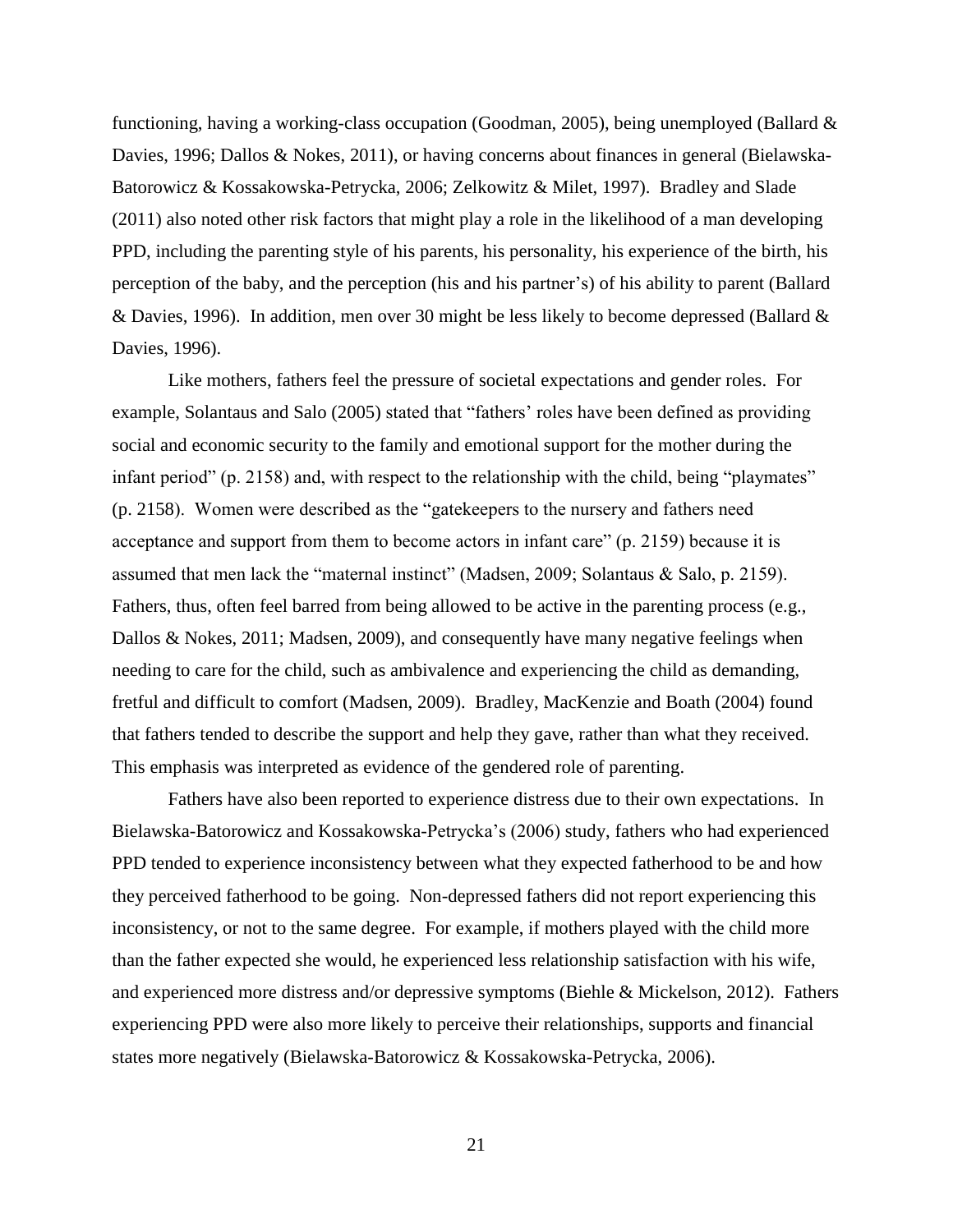The role of fathers is changing, however. This change is dubbed by some as a "contemporary" role (Dallos & Nokes, 2011, p.155) or "new fatherhood" (Madsen, 2009, p. 16). For example, fathers participate in antenatal classes (Chin et al., 2011; Madsen, 2009; 90% according to Garfield & Isacco, 2009); offer support and help during pregnancy (Chin et al., 2011; Madsen, 2009), labour and delivery (Chin et al., 2011; Madsen, 2009); share in child-care (Chin et al., 2011; Madsen, 2009), housework, and the finances (Chin et al., 2011); and are otherwise involved in parenting (Dallos & Nokes, 2011). Part of the changing role of fathers is due to the trend for women to maintain positions in the workforce after the birth of a child (Madsen, 2009), and a man is "expected to provide her a lot of help, cope well and support his family" (Bielawska-Batorowicz & Kossakowska-Petrycka, 2006, p. 27).

Madsen (2009) was one of the few studies that focussed on definitions of a "good father." In his study, interviewed parents (women and men) described a good father to be attentive, intimate, sympathetic and loving, present, interested, and ensuring that the child feels loved and understood. Finances were mentioned only by one father. These definitions were not dependent on the parenting style of their own father; in fact, it was generally the opposite (i.e., fathers strove to not parent like their own fathers).

Despite PPPD now being recognized, there are still a number of barriers to treatment and help. For example, fathers generally do not know where to look for PPD resources (Letourneau et al., 2010). Even if they are aware of resources, they can feel unwelcome at PPD support groups because these groups are likely to be comprised mostly of women (Melrose, 2010), or they feel that the groups are patronizing toward fathers (e.g., they are told by the group facilitator that they now have to learn how to iron; Bradley, MacKenzie & Boath, 2004). Fathers have also felt that people do not care about how they are coping because others (including professionals) ask about the mother and the baby, but not the fathers (Letourneau et al., 2010; Thomas, 2010). Fathers have also expressed that it is difficult to reach out to others for help or support (Letourneau et al., 2010; Madsen, 2009) because they feel like they need to be independent and "strong," and do not want to be a burden (Letourneau et al., 2010). Men have also reported that they are too overwhelmed and tired to seek help, claiming a "lack of time and energy" (Letourneau et al., 2010, p. 45) due to "caring for other children, … work commitments and transportation challenges" (Letourneau et al., 2010, p. 45).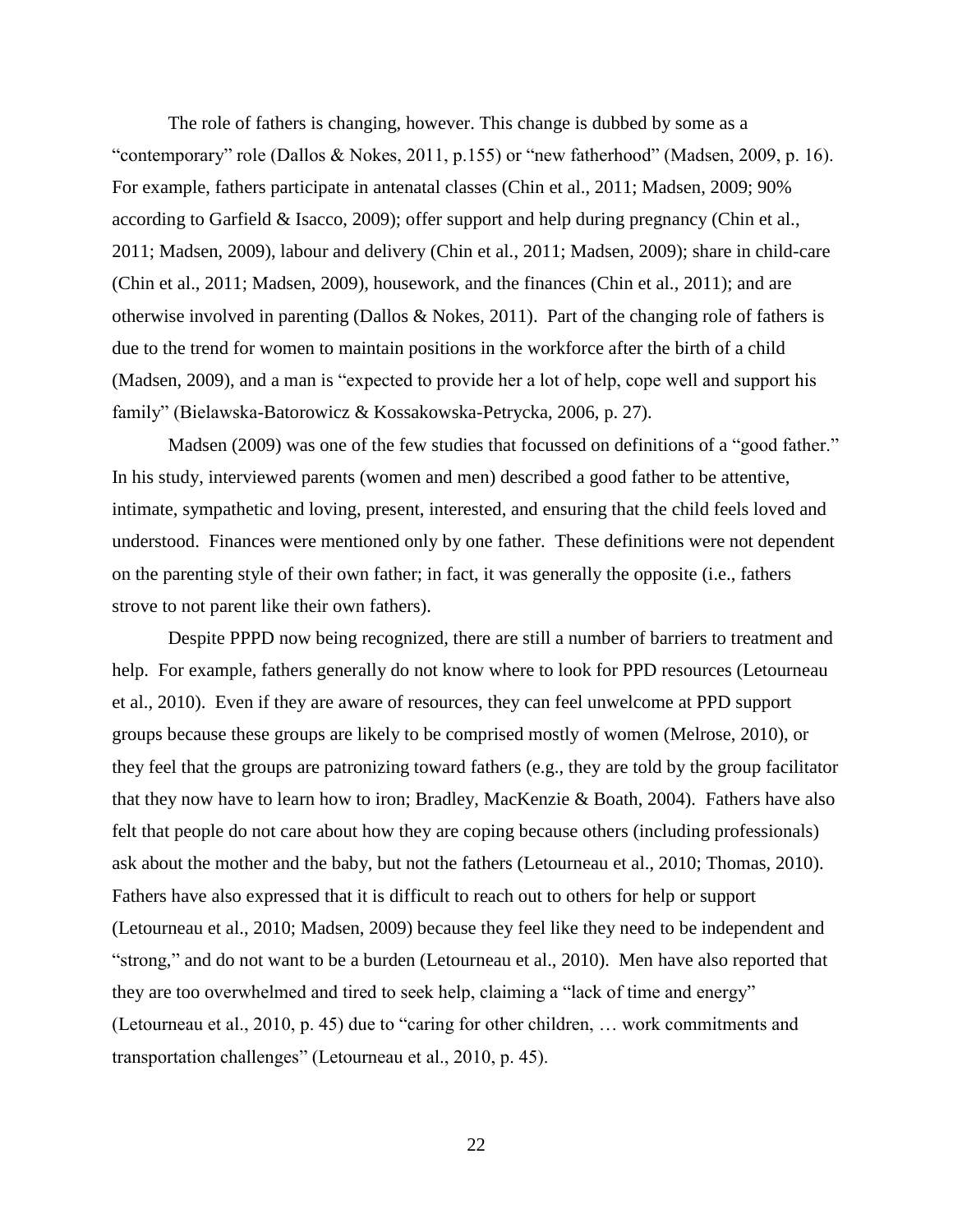#### **1.3 PPD: Blame and Responsibility**

A sense of blame and responsibility can create a lot of stress and pressure for a person, especially if there is a belief that these responsibilities stem not only from one's own, but also from others', expectations. Who is to blame and who should take responsibility for PPD, including its development, the negative effects it can have, and its treatment? In Roehrich's (2008) interviews with husbands of women with PPD, some expressed that they had developed depressive-like symptoms because they had to commit to a full-time job and take up the responsibility for all of the chores and child-care that the wife could no longer do because she was depressed. Roehrich and others (e.g., Thomas, 2010) seemed to imply, or explicitly state, that the mother is the cause of the man's PPD. As well, in Roehrich's study, there was an undertone of resentment, wherein if the father could have a full-time job, take care of the baby and do the housework while experiencing depressive symptoms, then the mother should be able to help out, too, despite her depression.

Similarly, a number of studies have researched the negative effects of PPD on the development of the newborn. To recap, results have suggested that the child's language (Canuso, 2008; Stein et al., 2008) and cognitive development (Bishop, & Skuse, 1995), as well as behavioural and emotional development (Clay & Seehusen, 2004; CPA, 2009), could be impaired or delayed when either, or both, parents experience PPD. The majority of these articles focused on impairments that could develop from MPPD; the role that partner and/or family support could play in reducing the depressive symptoms of the mother, or in helping the child, was rarely mentioned. As well, the idea that babies could bond with partners and not just the mother was a rare concept in the MPPD academic literature (except in Riecher-Rossler & Fallahpour, 2003), especially within the biological and sociological models. Non-maternal bonding was a topic in the PPPD literature, however. The primary concern, therefore, was the healthy emotional, social and psychological development of the child(ren), which was a responsibility imparted to both parents, but only when the articles about mothers and fathers were considered together. However, given the emphasis on how MPPD can cause long-term harm to a child, and the positioning of mothers as the primary caregiver through an absence of discussions about partner-related support in the academic articles on MPPD, the implicit responsibility of childcare and child-harm was placed with mothers.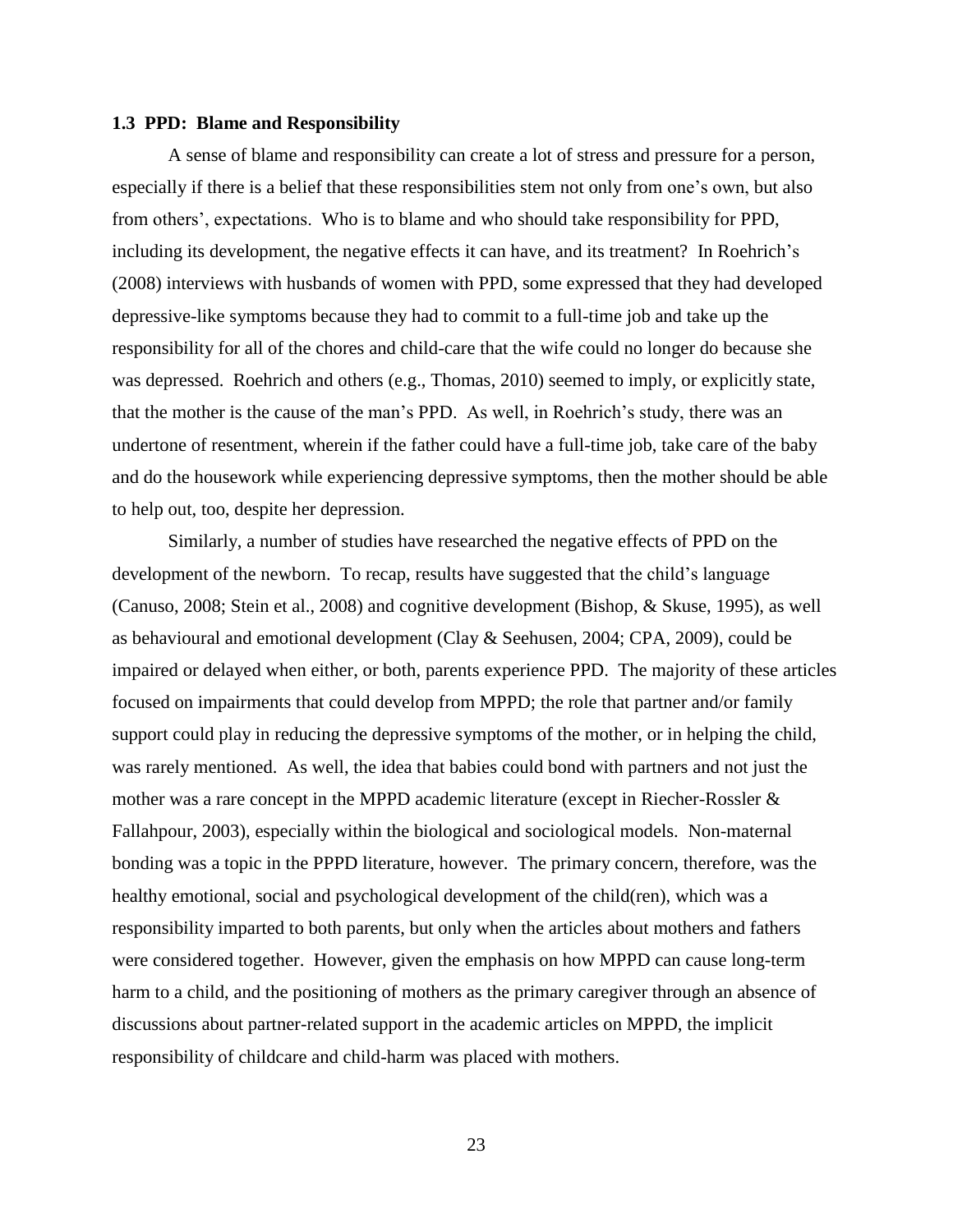In public discourses, as analyzed in the academic literature, there is a view that if a mother is depressed after having a baby then there is something wrong with her (e.g., Daniel, 2006; Held & Rutherford, 2012; Nicholson, 1990). Specifically, there is something wrong with her maternal instinct (e.g., Dubriwny, 2010). These myths of motherhood put responsibility on the mother to not feel depressed after giving birth, and to have an instinctive intimate bond with her child. These pressures may serve to worsen a mother's depressive symptoms in general, if not contribute to their onset. This good mother-bad mother dichotomy (Held & Rutherford, 2012), which is seen as based on individual characteristics and behaviours (rather than a mother's life-context, McMullen & Stoppard, 2006), places a mother in a no-win situation: either she is viewed as a bad mother if she is depressed (e.g., because she is not happy about being a mother and cannot take care of her baby or self), or the PPD is perpetuated by feeling obligated to hide it behind a portrayal of "supermom, superwife, supereverything" (Choi et al., 2005, p. 167).

Some blame for the development and delayed treatment of PPD has been placed on physicians by acknowledging that they can fail to ask appropriate questions that could encourage women to admit their symptoms, or that could help the physicians identify and diagnose PPD (Dennis, 2004b). As well, sometimes when a mother does express her emotional concerns to her physician, the doctor sloughs it off, saying that her feelings are normal and they will desist soon (Abrams & Curran, 2007; Clay & Seehusen, 2004; Riecher-Rossler & Fallahpour, 2003). Fathers tend to minimize sad symptoms in the same way, and also to believe that MPPD is reserved for when a mother kills her child and/or herself (Letourneau et al., 2010). Jellinek (2007) strongly suggested that the responsibility for detecting PPD before it has harmful effects lies with the paediatrician, particularly since s/he is often the only doctor a mother will see in the first six months after childbirth, and is often the person who diagnoses a mother with PPD (Clay & Seehusen, 2004). According to Seehusen et al. (2005) study, 46% to 70.2% of family physicians (well-child visits and postpartum gynaecological exams, respectively) self-reported that they attempt to screen for PPD in new mothers. Paediatricians, however, do not have an accurate awareness of, or training in, postpartum mood disorders (Wiley, Burke, Gill, & Law, 2004), despite overwhelmingly agreeing to its validity as a diagnosis and its severity. It appears that if paediatricians were to become an active part in the identification of PPD in the early postpartum period, much more training and awareness would be required.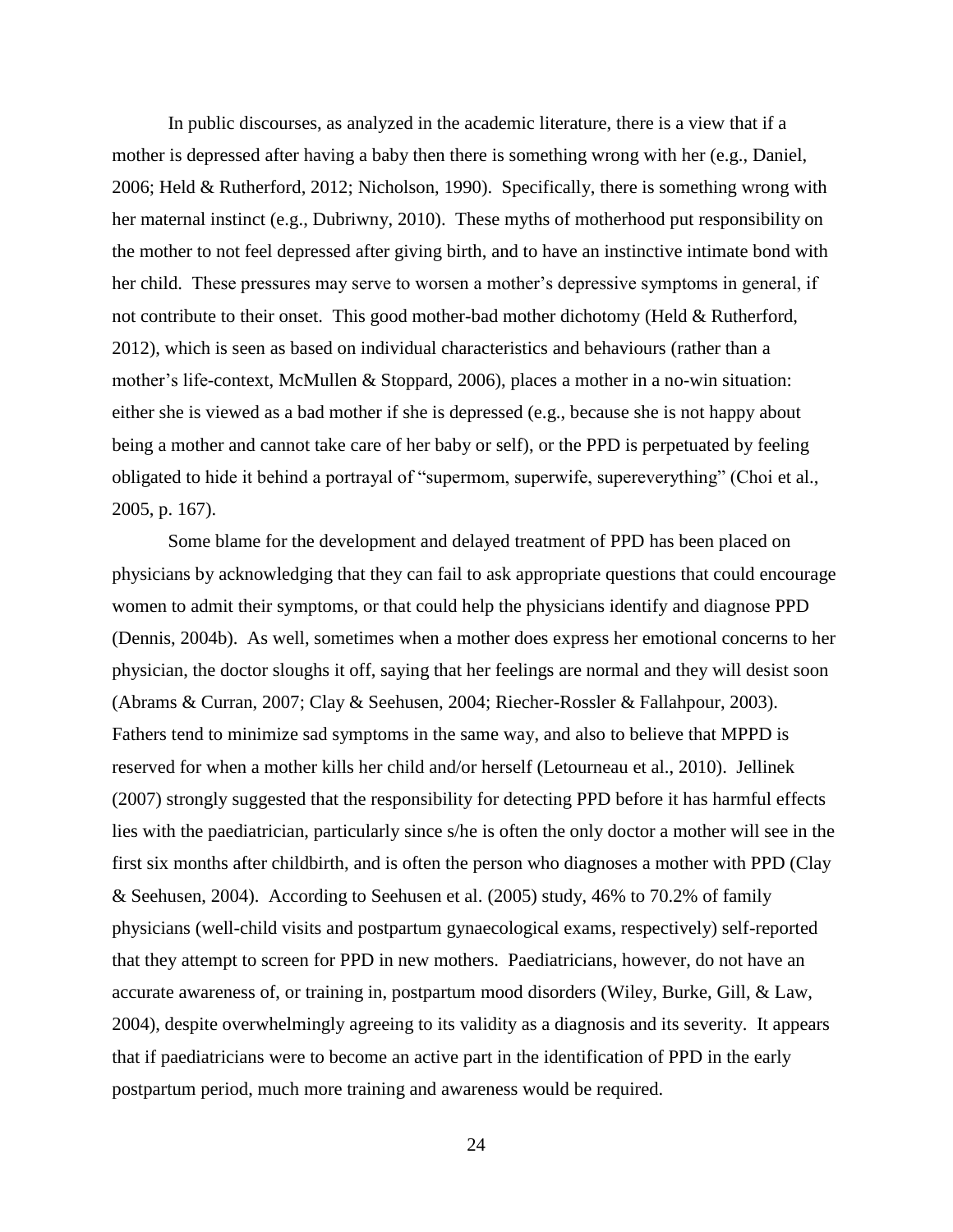Jellinek (2007) suggested that paediatricians need to set the stage for psychosocial discussions by having brochures and other reading materials in paediatric waiting rooms, as well as by discussing these topics in the first visit. In doing so, the awkwardness and/or fear of a screening procedure after a few visits would be buffered by framing this procedure in the context of an already established emphasis on family functioning. Wisner, Scholle and Stein (2008) also put responsibility for prevention and treatment on the medical system by saying that doctors should find a way to collaborate with mental and general health services. If such collaboration were to happen, then the mother could be monitored, educated and/or treated during pregnancy, as well as in the postpartum period. These same strategies could be applied to early intervention in and prevention of PPPD.

For fathers, academic discourses on PPPD are mostly framed in sociological/coping and stress (e.g., finances) and feminist terms (e.g., being a "bread winner" and having to take on more responsibilities at home and with childcare because his partner is experiencing PPD). In the MPPD literature, fathers/husbands are not often referenced, whereas mothers are in much of the literature about PPPD, especially in the context of contributing to PPPD (e.g., by not being available to support fathers, and by giving fathers more work by being depressed and/or going back to work earlier than has occurred in previous decades). Fathers are given less access to direct child care, partly because there is a myth that fathers lack a maternal (parental) instinct (Dallos & Nokes, 2011; Madsen, 2009; Solantaus & Salo, 2005). Without the dominance of a biological conceptualization, discourses about fatherhood are less individualized and more contextualized, which allows understanding and interventions to be based on conceptualizations other than that of the flawed individual.

"In a culture that both idealizes and devalues motherhood" (Clark, 2008, p. 449), mothers are blamed and held responsible for all aspects of PPD, while fathers seem to be generally absent or ignored. A movement toward putting responsibility on physicians has begun, thereby removing from mothers some responsibility for screening and seeking treatment for PPD. However, in the literature, excuses were given for why asking the medical community to consistently screen for PPD is unfeasible (e.g., 51% of paediatricians said they would not have time to screen in their practices, Wiley et al., 2004), and so responsibility is shifted back to mothers. As well, academic research is still heavily focused on MPPD, or a wife's role in PPPD,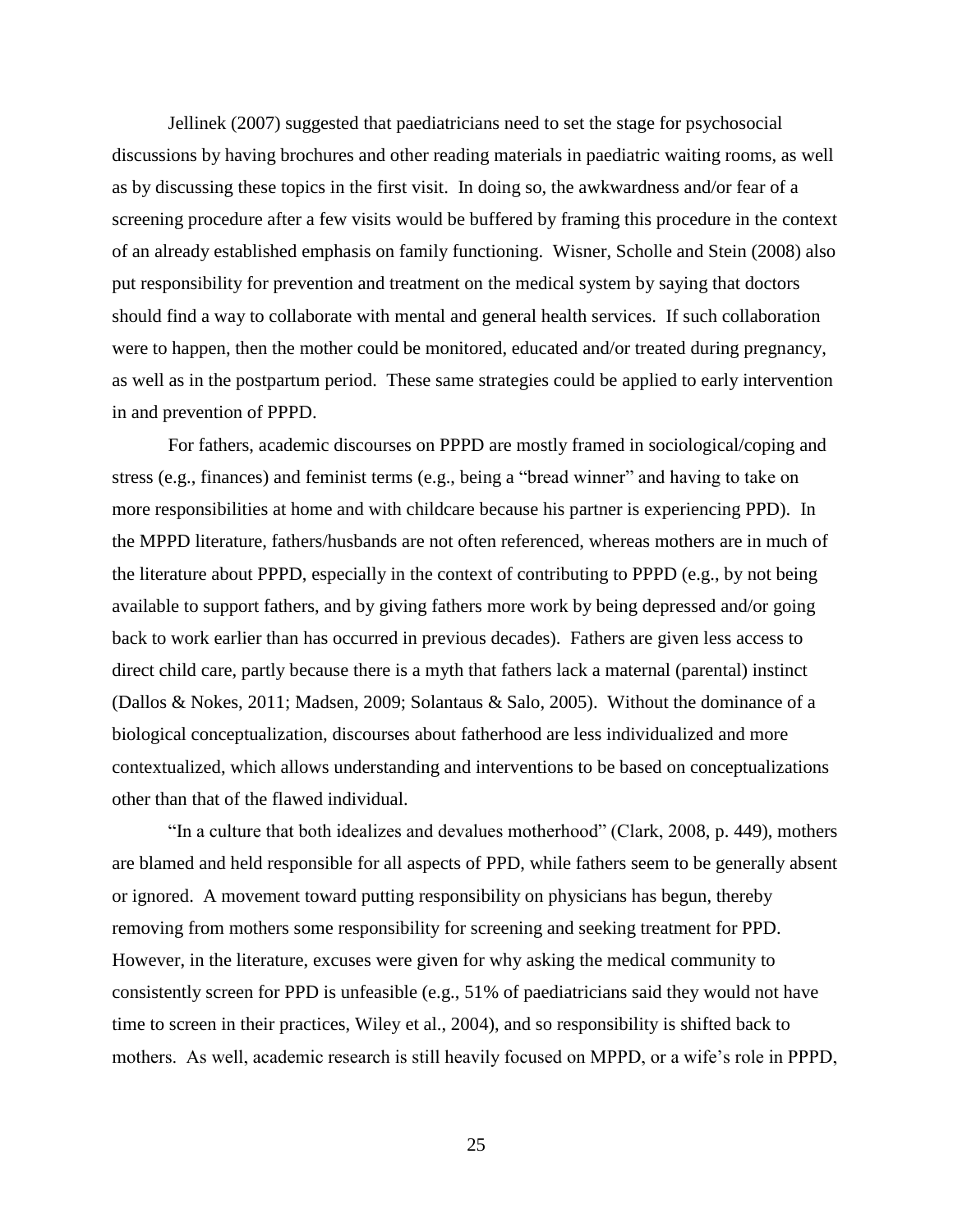and therefore "mothers continue to be placed at the centre of the family and are accountable for the mental and physical well-being of their children and partners" (Godderis, 2010, p. 463).

### **1.4 Media**

One can view the media as constantly interacting with societal assumptions and stereotypes. "Media texts are sensitive barometers of cultural change" (Fairclough, 1995/2010, p. 60), which influence, and are influenced by, society in a dynamic way (Ball-Rokeach & DeFleur, 1976). The media are a powerful tool that can shape widespread events, shape the discourses that people use, and shape how people position themselves in relation to particular power inequalities and hierarchies (Fairclough, 1995/2010). It is also important to remember that the media maintain social stability by "reinforcing existing social values" (Vivian & Maurin, 2000, p. 325), yet can also help to encourage social change by asking the audiences to reassess these values (Fairclough, 1995/2010; Vivian & Maurin, 2000). In order for the public to engage with the stories in the media, the content needs to mesh, to some extent, with societal values (Vivian & Maurin, 2000). This meshing is partly completed by the fact that the mass media are infiltrating, more and more, the private sphere of living (Fairclough, 1995/2010). For example, the mass media are, by nature, public, yet they are most commonly consumed in a private environment (e.g., the home). As well, media texts bring private life (e.g., grieving) into the public sphere. The presentation of media texts has turned to conversationalization (e.g., speaking and addressing the audience with colloquial and casual language) and consumerization (e.g., constructing the audience as consumers and passive spectators that lack action). According to Fairclough, some have argued that conversationalization is a shift to a more equal stance between the media, the audience, and the powerful others who influence the media. However, because power is inherently unequal in the mass media (i.e., the audience has little influence on what is said, and is generally unable to give feedback), and is typically accessed and controlled by those who have economic, political or cultural power, he wondered:

Do conversationalized discourse practices manifest a real shift in power relations in favour of ordinary people, or are they to be seen as merely a strategy on the part of those with power to more effectively recruit people as audiences and manipulate them socially and politically? (p.13).

I would agree that conversationalization is a powerful tool to draw audiences into the control and influence of more powerful others, and that audiences can be made complacent by the illusion of community and common morality. However, with the recent development of social media, the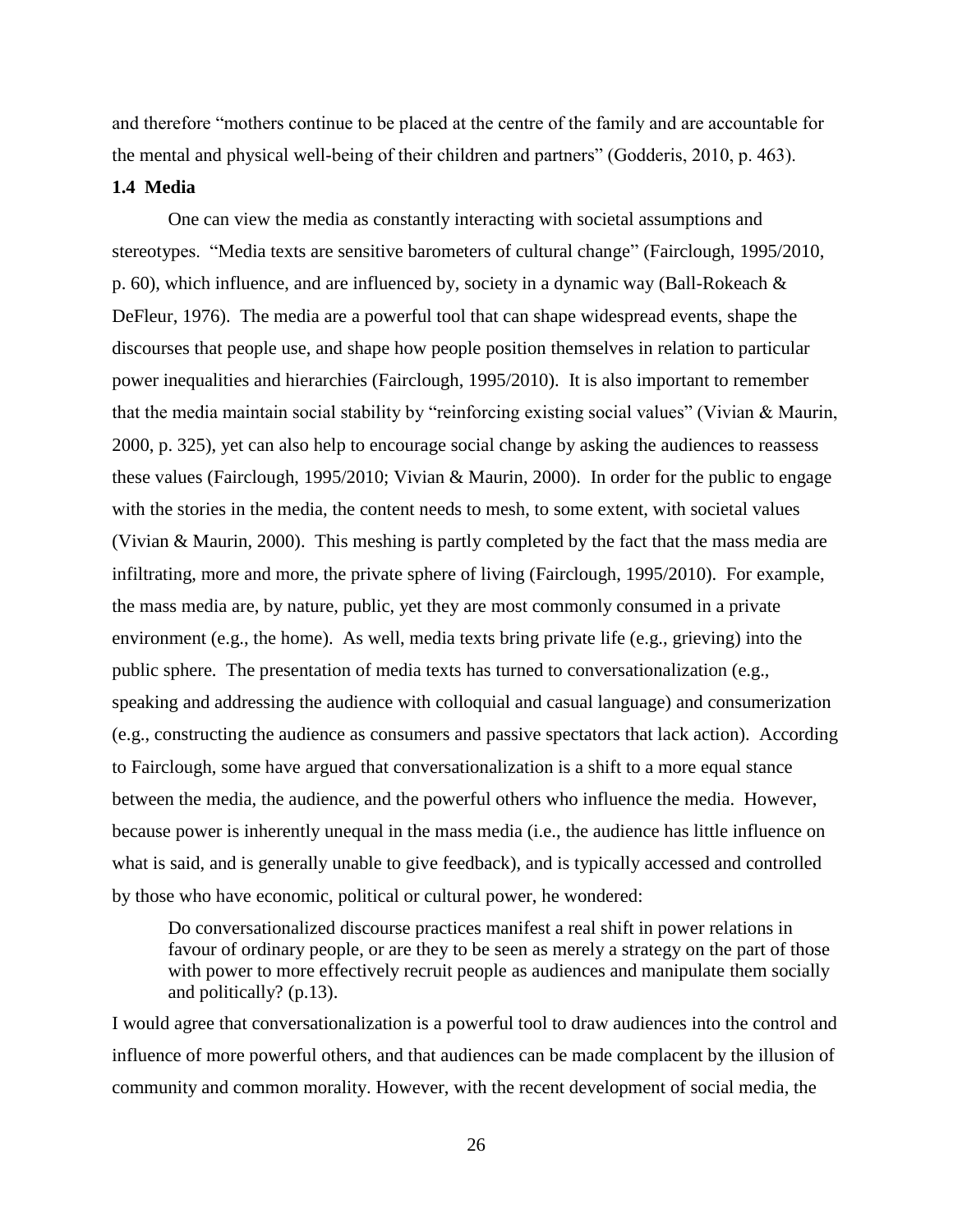potential for an audience to comment on, and even to direct, what is covered by media has broadened considerably.

In the spirit of encouraging social change, on September 26, 2009, the Mental Health Commission of Canada launched an 8-week campaign in the Globe and Mail called "Breaking Through" (M. Pietrus, personal communication, November 9, 2009). This campaign was an effort to bring mental health awareness to the general public, including awareness about PPD. It is because of this campaign that I have chosen to analyze newspaper articles, as they are meant to convey information and stories to a heterogeneous and wide-spread population.

The analysis of how PPD is conveyed in the media appears to be lacking in the literature. To my knowledge, there are no studies of how PPD, specifically, is taken up in newspaper articles. Studies of newspaper articles seem to focus on court cases related to infanticide by mothers, where the mother is sometimes diagnosed with a postpartum mood disorder (Barnett, 2006; Cavaglion, 2008); or about depression in general (Bengs, Johansson, Danielsson, Lehti, & Hammarstrom, 2008). Cavaglion (2008) analyzed 19 newspapers from popular Israeli newspapers between 1992 and 2001, focusing on six infanticide-by-mother cases in that period. He found racial and cultural inequalities in how mothers were represented. For example, Jewish mothers (who were in a traditional mother role) were absolved by focusing on their psychopathology. Arab, young and unwed mothers, however, were represented more often as criminals. Barnett (2006) analyzed 250 American newspaper articles, based on ten infanticide cases for a 12-year period "since the 1990's" (p. 414). She found that journalists focused on the individual, characterizing mothers "in oppositional terms, as either superior nurturers driven to insanity because they cared so much, or inferior caretakers who shirked their maternal duties because they cared so little" (p. 411). This observation led her to conclude that simplistic myths of motherhood (e.g., "the all-knowing, all-loving, and all-powerful mother," p. 411) were perpetuated to the exclusion of the complexities actually involved in motivating the behaviours that lead to infanticide (e.g., economic stresses, postpartum distress, and alcohol/drug abuse).

Bengs et al. (2008) analyzed 26 articles from three newspapers that focused on personal experiences of depression in men and women. These researchers discovered gendered representations and explanations of depression. For example, journalists simplified and overlooked a variety of explanations for men with depression, emphasizing work rather than relationships or feelings. For women, journalists emphasized a variety of explanations (internal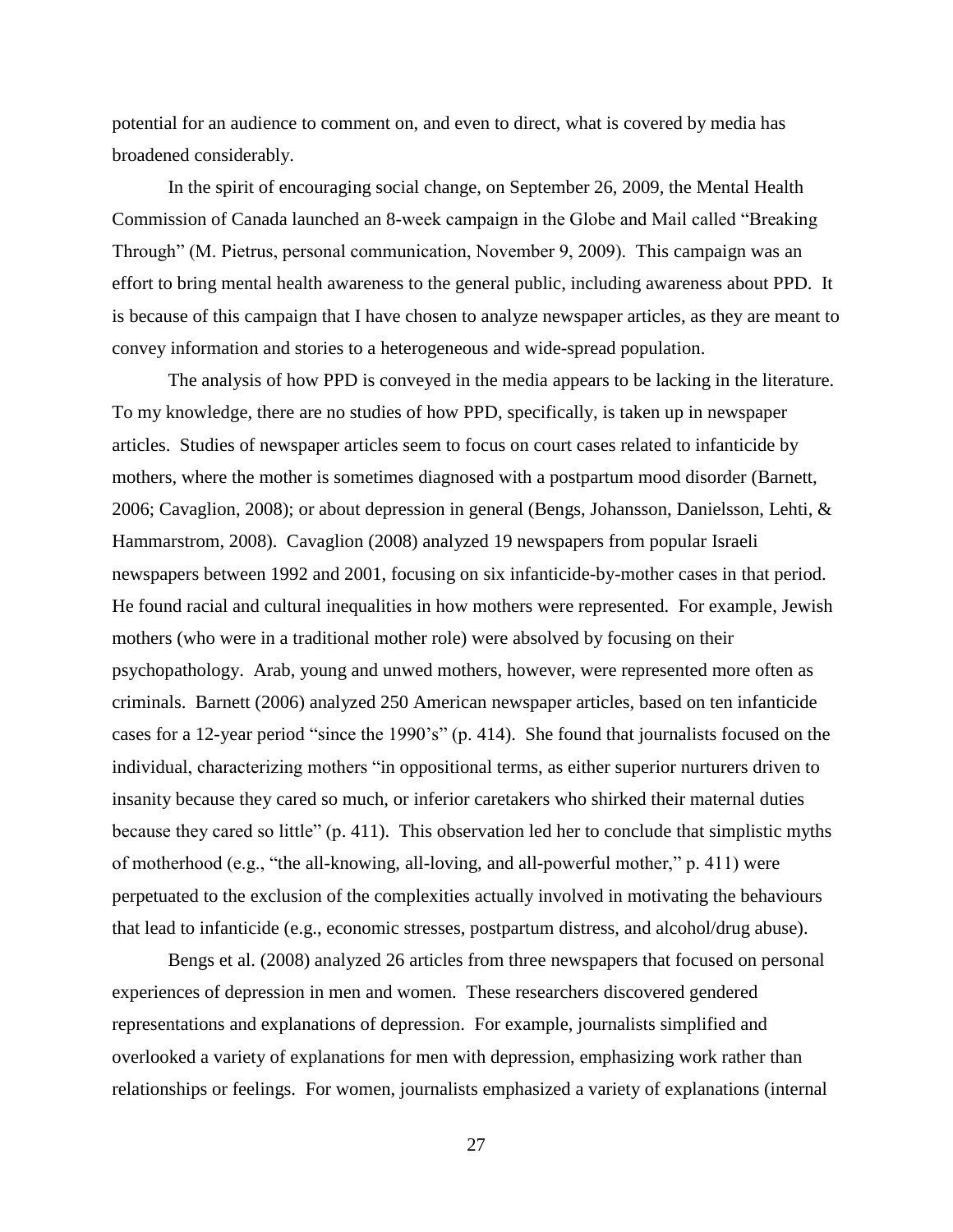and external), and were more focused on relationship-, feelings-, and biomedically-oriented explanations of depression. When described through narratives, women were reported as describing their experiences of depression as "an insidious destruction of the façade" (p. 970), with many presentations of emotions. Men's reported experiences, on the other hand, described depression as "a sudden dramatic crack in the façade" (p. 969) that involved physical repercussions. Men also felt that they needed to keep an emotional distance when recovering and did not want to seem "feminine" or "weak". Despite portraying men as not wanting to appear feminine or weak, some presentations of men (e.g., by journalists) were as "vulnerable and confused" and "passive" (p. 970), which served to challenge masculine norms. Similarly, some women were presented as "capable of managing their depression by being reflexive, communicative and active" (p. 970), which served to challenge the feminine norm that women are helpless and passive.

Two studies have focused on how PPD is taken up in magazines, specifically (Martinez et al, 2000; Schanie et al., 2008). Martinez and colleagues noticed the same gap in the literature that I have (i.e., that analyses of PPD in the mass media are missing), and argued that it was important to illuminate what information about PPD is being conveyed through magazines, including how consistent the information is and what causal theories are most commonly discussed (e.g., the medical/biological, the sociological/stress and coping, or the feminist models). These authors analyzed 11 articles about PPD from 11 magazines, and eight about the baby or maternity blues from five magazines published between 1980 and 1998. The magazines varied in topic and target audience (e.g., from *Science* to *Glamour* to *Time*)*.* The authors used content analysis to evaluate the frequency and content of five major areas: definitions, causes, symptoms, treatment, and assumptions. For both the PPD- and baby blues-featured articles, they reported many inconsistencies relating to these topic areas. For example, in the PPD-featured pieces, they found that PPD was most often defined by a list of symptoms, but no symptom was reported 100% of the time. As well, the medical, sociological and feminist theories were mentioned often, and usually in combination, although the medical model (and therefore encouragement of antidepressants) predominated. And, overall, mothers were assumed to be heterosexual, married, and of middle-class.

Schanie et al. (2008) replicated Martinez et al.'s (2000) study using magazine articles published between 1998 and 2000. Schanie et al. were interested in determining if the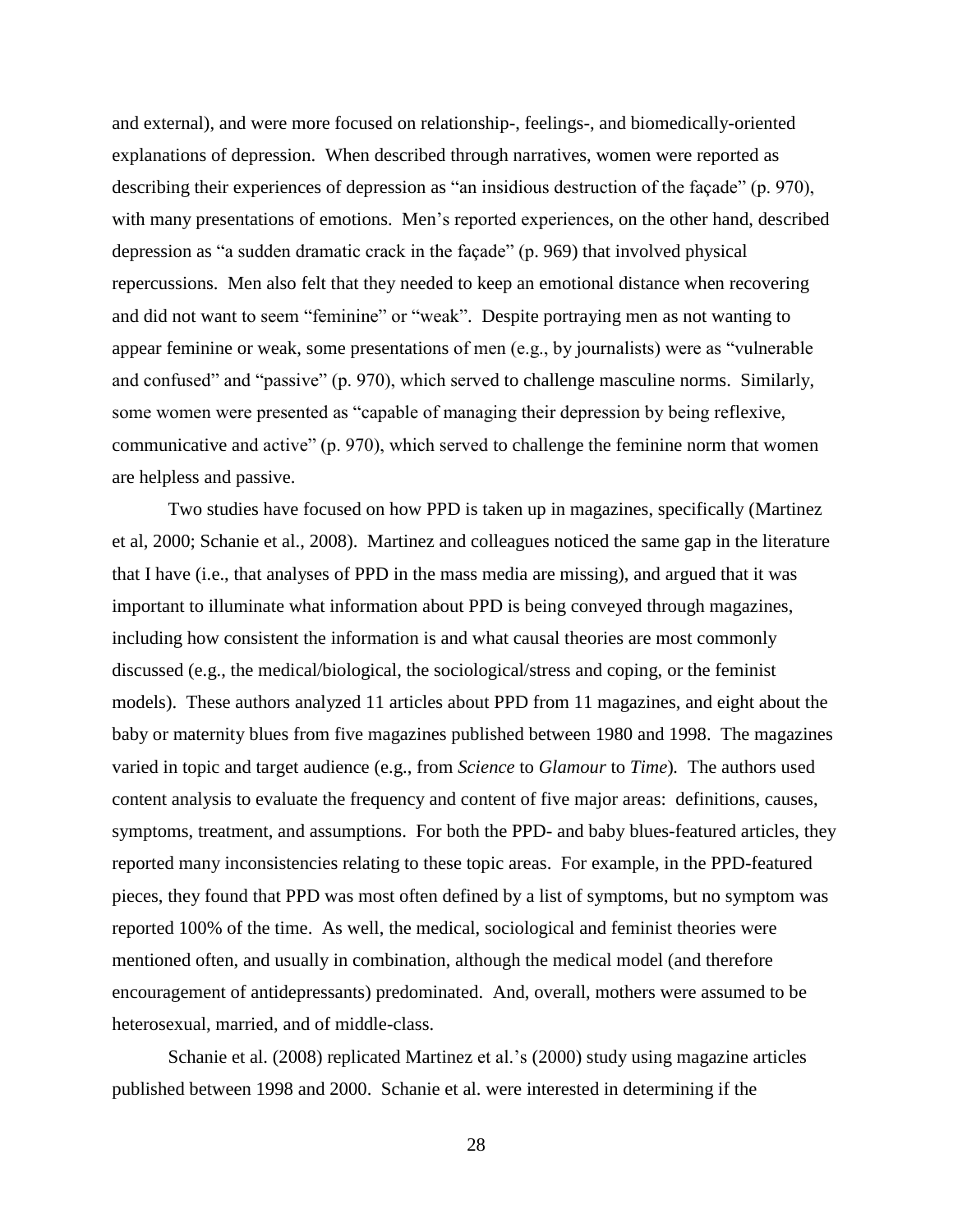presentations of PPD had changed after the coverage of the Andrea Yates<sup>2</sup> case that began in 2001, and celebrity controversies (e.g., Tom Cruise versus Brooke Shields in  $2005^3$ ). These researchers found similar results as Martinez et al. (i.e., many inconsistensies), but also noted that the "normal" experience of motherhood was not discussed and that scare tactics were used to emphasize the horror of a postpartum mood condition, such as by blurring the line between PPD and PPP.

Held and Rutherford (2012) studied advice books and magazine articles about the baby blues or PPD that were published between 1952 and the early 2000's. They concluded that there has been a mostly consistent message that motherhood and bad feelings do not mix, and the presence of this inconsistency indicates a personal flaw. The writers of the articles and books persistently avoided situating "motherhood itself as the cause of serious emotional distress" (p. 107). Treatment for the situation was based on changing each mother so that she could enjoy motherhood, and it was expected that mothers would not allow themselves to be distressed for long, especially because of long-lasting impacts for the child(ren) (which would expose a "deficient mother," p. 114). In fact, in the 1990's, the expectation to be happy and get help immediately (because of impacts to the child) grew to encompass the beginning of pregnancy, not just the postpartum period (also Weir, 2006, as discussed in Godderis, 2011). Prescription medications became more prominent in helping mothers adjust to motherhood as biomedical explanations of the blues and PPD overshadowed psychodynamic ones. For a brief period in the 70's, the media began to recognize that getting married and being a mother to the exclusion of a woman's own life (and having to give up everything she used to enjoy) is not satisfactory, distress which was further exacerbated by the obvious inequalities of home- and childcare. However, in the 1980's, constructions of motherhood returned to individual faults. Therefore, in over 50 years of media coverage, the dominant solution to, and problem of, PPD was to be found in individual mothers rather than in the construction of motherhood itself.

Although not concerned with PPD or depression, Stibbe (2004) studied constructions of masculinity in *Men's Health* magazine. Constructions of men's health and masculinity were presented in counter-healthful ways, such as emphasizing "muscle size, alcohol tolerance,

 $\overline{a}$ 

 $<sup>2</sup>$  Andrea Yates pleaded guilty to drowning her five children. She had been diagnosed with PPP, although it was sometimes</sup> called PPD in the media.

<sup>3</sup> Brooke Shields had publically admitted to experiencing PPD after the birth of her child, and to taking antidepressants to help with the distress. During an interview on *Access Hollywood*, Tom Cruise publically condemned Shields (both personally and professionally) for using antidepressants, saying she should have used vitamins instead.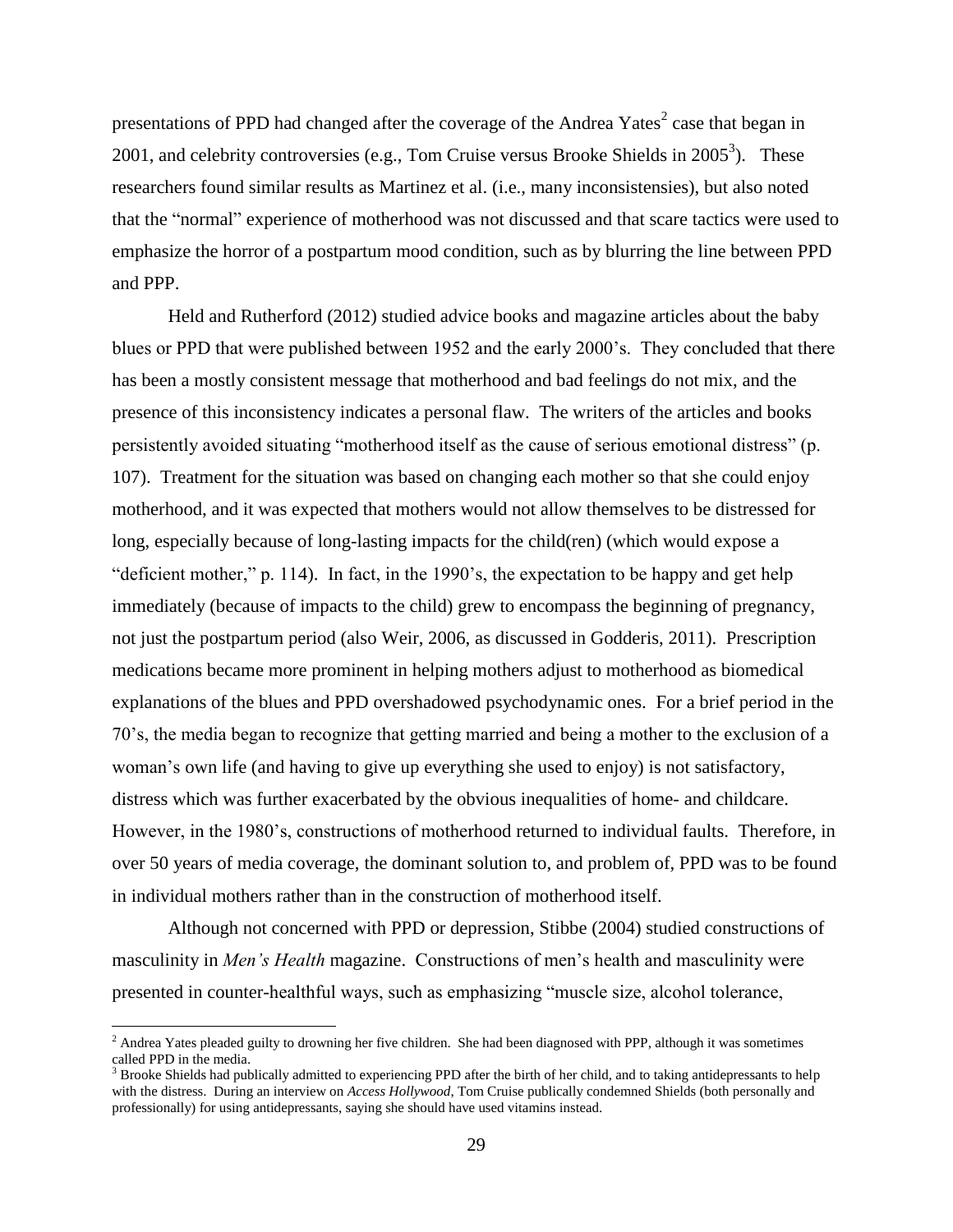sports…and violence" (p. 45), having great and loud sex without condoms, eating red meat, and not participating in the domestic activity of cooking unless it was barbequing red meat or using a can opener. Predominately, the constructions of masculinity served to perpetuate the hegemony of power and privilege over women (and animals), rather than to promote good health.

While analyzing two best-selling Australian magazines targeted to women, Moran and Lee (2011) also found that masculinity was privileged. For example, women were discouraged from practicing safe sex because it inferred a lack of trust or commitment to the (presumably male, long-term) partner. Safe sex practices were also discouraged through an exclusion of discussions about safe sex. As well, sex was constructed as something that women give to men, and sex is necessary to maintain this romantic relationship. Not only does the relationship seem to depend on "great sex" (p. 159), but it is the woman's responsibility to understand what a man needs and wants, and to adjust her behaviours and appearances such that she can give him the best satisfaction possible.

Lastly, Dubriwny (2010) studied 28 television news stories about PPD between 2000 and 2007. Similar to Held and Rutherford (2012), Dubriwny concluded that postpartum disorders have become medicalized, individualized conditions; the news stories imply that they temporarily interfere with "a woman's natural ability to mother" (Dubriwny, p. 286), thereby reinforcing the "good" or "essential mother" construction. This framing is made possible by taking postpartum illnesses out of their societal contexts. As well, good and "diverted good" (Dubriwny, p. 293) mothers were constructed as white, middle to upper class women with a pristine home and a whole family (mother/wife, husband and child[ren]). Recovery, therefore, was defined as being able to fulfill the patriarchal hegemonic role of mothering, which does not include negative or ambivalent feelings.

# **1.5 Present Study**

As is evident, gaps exist in the literature with respect to how PPD is taken up in mass social communications, such as newspapers. The academic literature reviewing maternal and paternal PPD identifies clearly gendered representations of parenthood (e.g., who is given responsibility and blame). MPPD is highly individualized and somewhat contextualized, while PPPD is more contextualized and comparatively less individualized. In this thesis, I analyze how parenthood (mothering/motherhood and fathering/fatherhood) is constructed through discussions of PPD in newspaper articles, using Critical Discourse Analysis. I am particularly interested in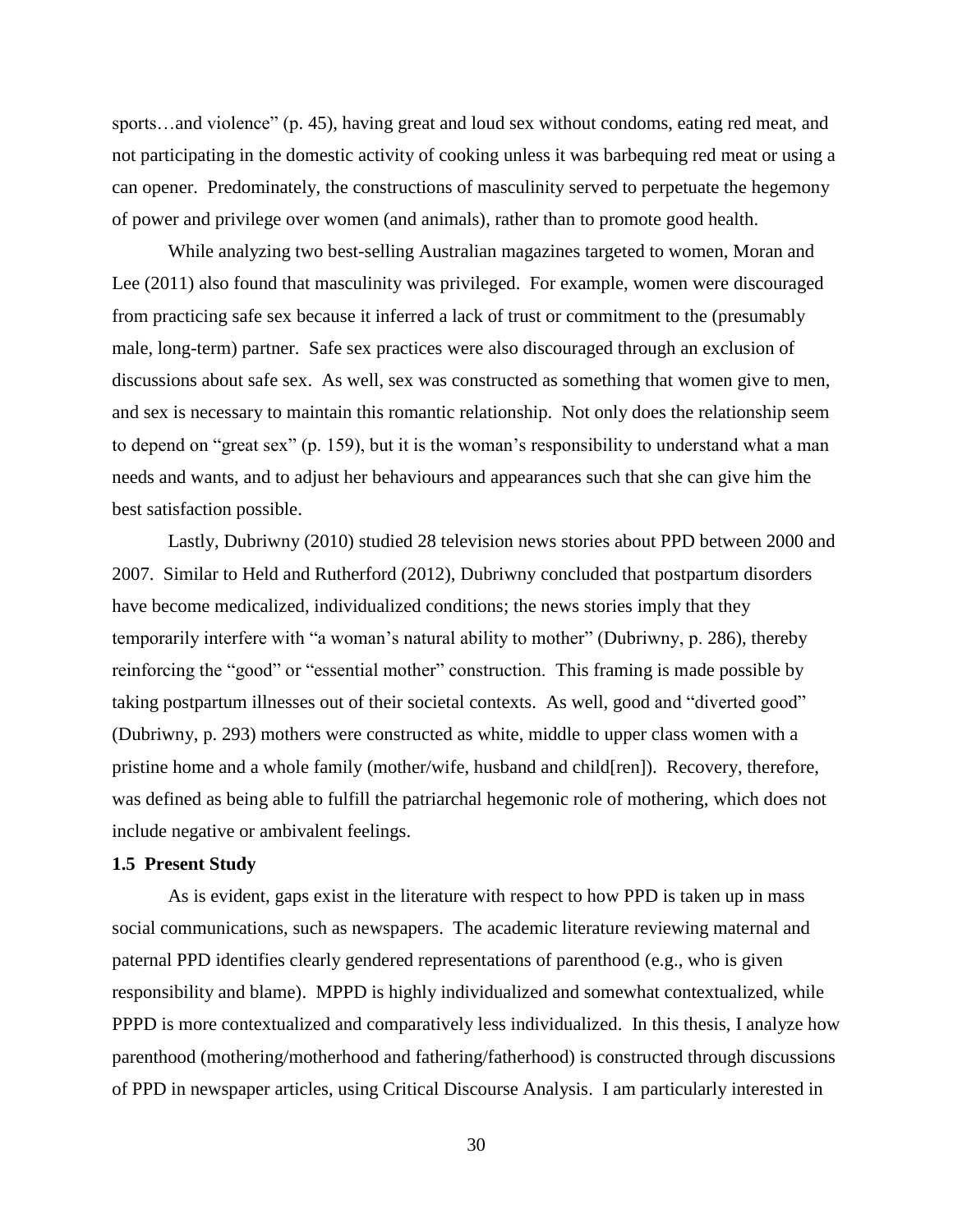which gendered parenting roles are perpetuated and which are resisted. As well, I am interested in what these constructions of parenting and parenthood convey about parents' relationships with each other and a new baby.

Being aware of what is and is not being conveyed about parenthood through PPD in newspapers could help to illustrate the assumptions and resistances that are present and absent in societal discourses. Critical awareness of these presuppositions and constructions could help to reinforce discourses that challenge damaging or unconstructive ideologies.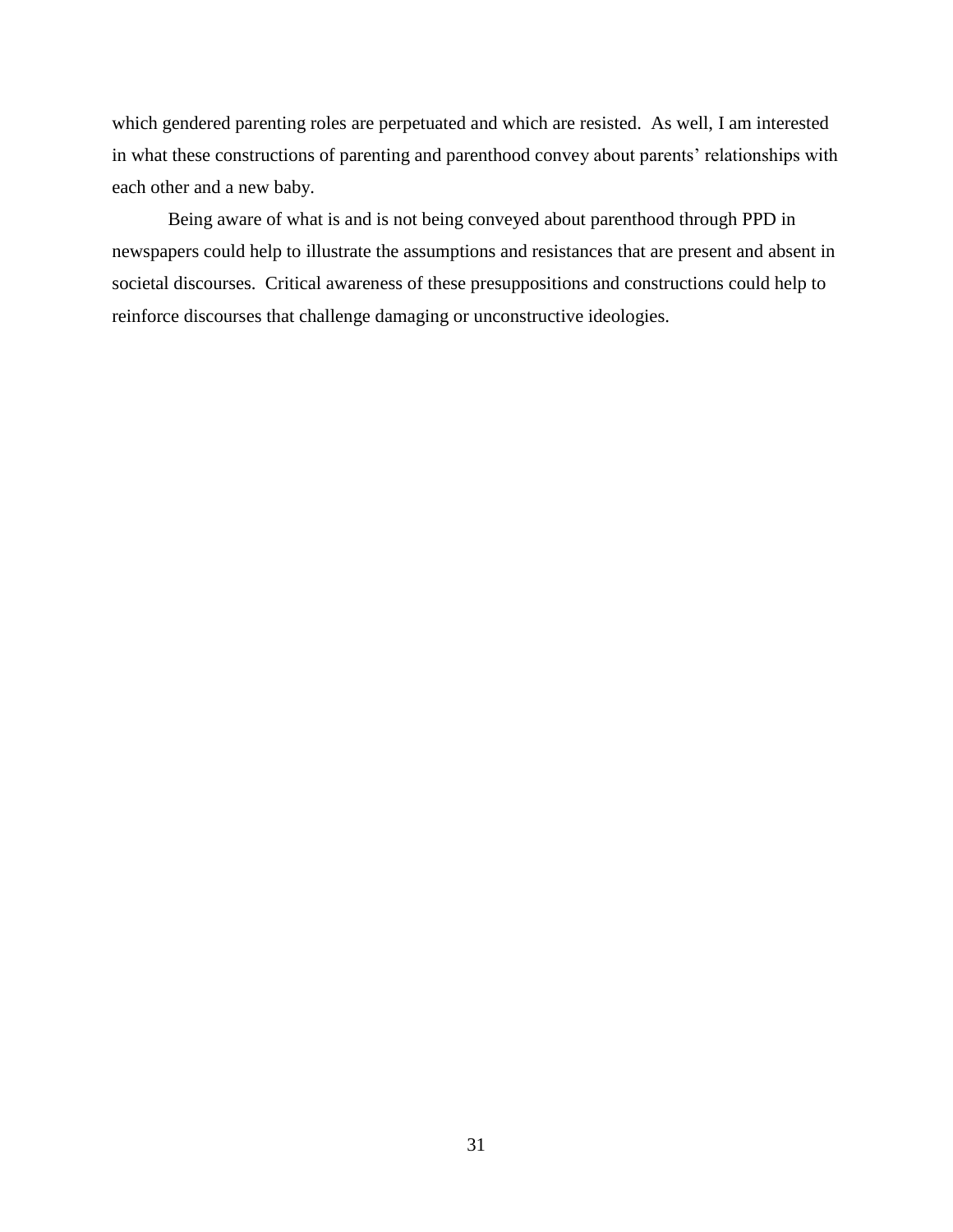### **2. Methodology and Methods**

## **2.1 Data Collection**

My data consisted of Canadian and American newspaper articles dating from January 2008 (the year this project began) to June 2012 (the month that data collection was completed to meet the deadline for the thesis defence). Using ProQuest, I searched for articles that included such terms as postpartum depression, postnatal depression, and baby blues. Use of these terms generated articles that also used parts of these terms, such as depression. As data collection continued I discovered that there were also articles focused on PPPD (i.e., male partners experiencing PPD, not their reactions to a female partner experiencing PPD). To ensure a more complete set of articles, then, I redid my searches, using the same terms as above, but combining them with "mom/mother/women/woman" and "dad/father/man/men." This strategy yielded a total of 227 articles that mentioned PPD in some context (57 were articles on PPPD, and 172 were articles on MPPD).

I excluded articles that were not about PPD, parenting or pregnancy. For example, there was one article reporting the narrative of an athlete who could no longer play due to an injury, and he compared the effects of not being able to play to having PPD. Other articles that were excluded included stories of court cases (i.e., articles that reported on the legal proceedings surrounding an event of infanticide). These articles varied significantly in style from other articles, especially with respect to sensationalism and a focus on entertainment, and could merit an analysis themselves. Sometimes, there were duplicates of articles. In these situations, the longest article was kept because the duplicates were word-for-word segments of the larger article. I felt it was beyond the scope of this research to analyze how choices to shorten a story changed its function and focus. In the end, I generated data from 76 articles on MPPD, and 21 articles on PPPD. Only one article was repeated between the two sets of articles. These articles spanned 51 newspapers in Canada and the United States (see Appendix A for details).

The articles on MPPD dated from February 2008 to June 2012, with 2 in 2008, 20 in 2009, 21 in 2010, 17 in 2011, and 16 in the first half of 2012. Three articles related to depression during pregnancy, 13 related to the "science" of PPD (e.g., hormones, predictions and research), two related to parenting in general, 14 related to treatment programs for PPD (some of which were more about the program than about PPD itself), and the rest (44) related to PPD directly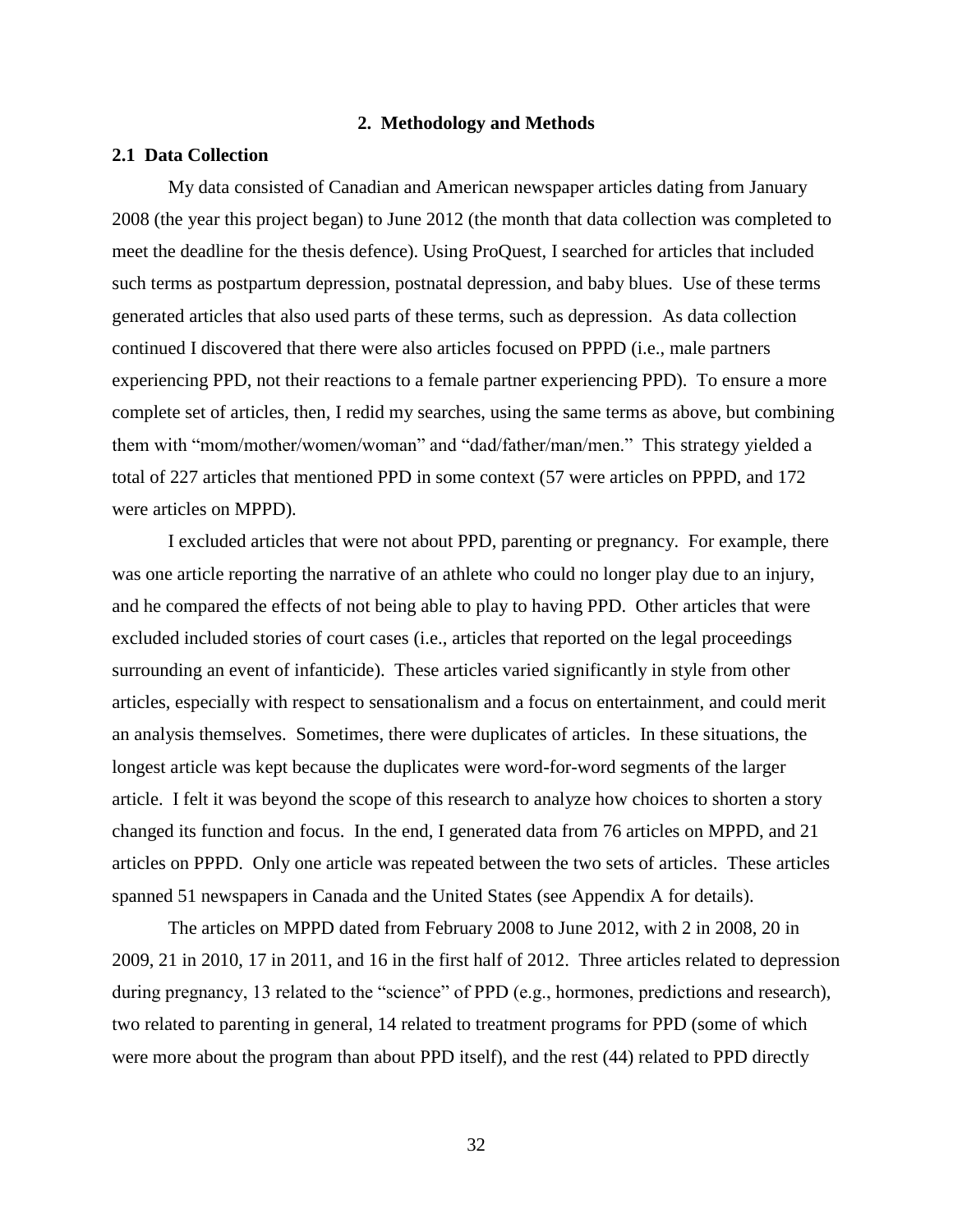(e.g., an overview of symptoms, causes, and treatments, narratives, and suicides or infanticides supposedly caused by PPD).

The articles on PPPD dated from October 2008 to May 2011, with 1 in 2008, 3 in 2009, 15 in 2010, 2 in 2011, and none in the first half of 2012. Fourteen articles related to PPPD (e.g., an overview of PPD, a few narratives), two related to parenting in general, and four related to research other than the meta-analysis completed by Paulson and Bazemore (2010). In May 2010, Paulson and Bazemore published a meta-analysis on PPPD, and the relationship with MPPD. This publication spurred an influx of articles about PPPD, as noted by the increased frequency of articles in 2010. Twelve of the articles in 2010 were published between May 18 and June 22, all of them relating, in some way, to Paulson and Bazemore's article. After June 22, the frequency of articles relating to PPPD dropped off.

In all but one of the articles on both MPPD and PPPD couples were portrayed as heterosexual, the majority of which were noted to be married.

After obtaining the articles from ProQuest, I attempted to find the articles via the Google search engine. There were some articles that I was unable to find a direct URL for, in which case I used the ProQuest link. If a person attempts to use the ProQuest link and it cannot be accessed, the article can be found via ProQuest by typing in the name of the article in the .

## **2.2 Methodology**

Burr (1995) argued that we develop in a historically- and culturally-relative world, which we learn as our language use develops. This position suggests, then, that because we learn to use language in a cultural context, which itself is situated in a historical context, we are more likely to use certain discourses over others (Sims-Schouten, Riley & Willig, 2007). For example, North American English-speakers sometimes use the idiom, "it's raining cats and dogs," whereas non-North American French-speakers would not use this idiom because an equivalent saying does not exist in their language. Consequently, our understanding of "reality" is impacted and arranged by the language we have learned to use (Sims-Schouten et al., 2007). Our understanding of reality and truth is constructed through our everyday interactions (which themselves are geographically, temporally and participant dependent). However, these discourses are limited or encouraged by our cultural and historical realities (Fairclough, 1995/2010; Willig, 2001) which create the "discursive economy" (Willig, 2004) upon which we draw. "Discursive economy" refers to the culturally enforced discourses (e.g., lingos, idioms, and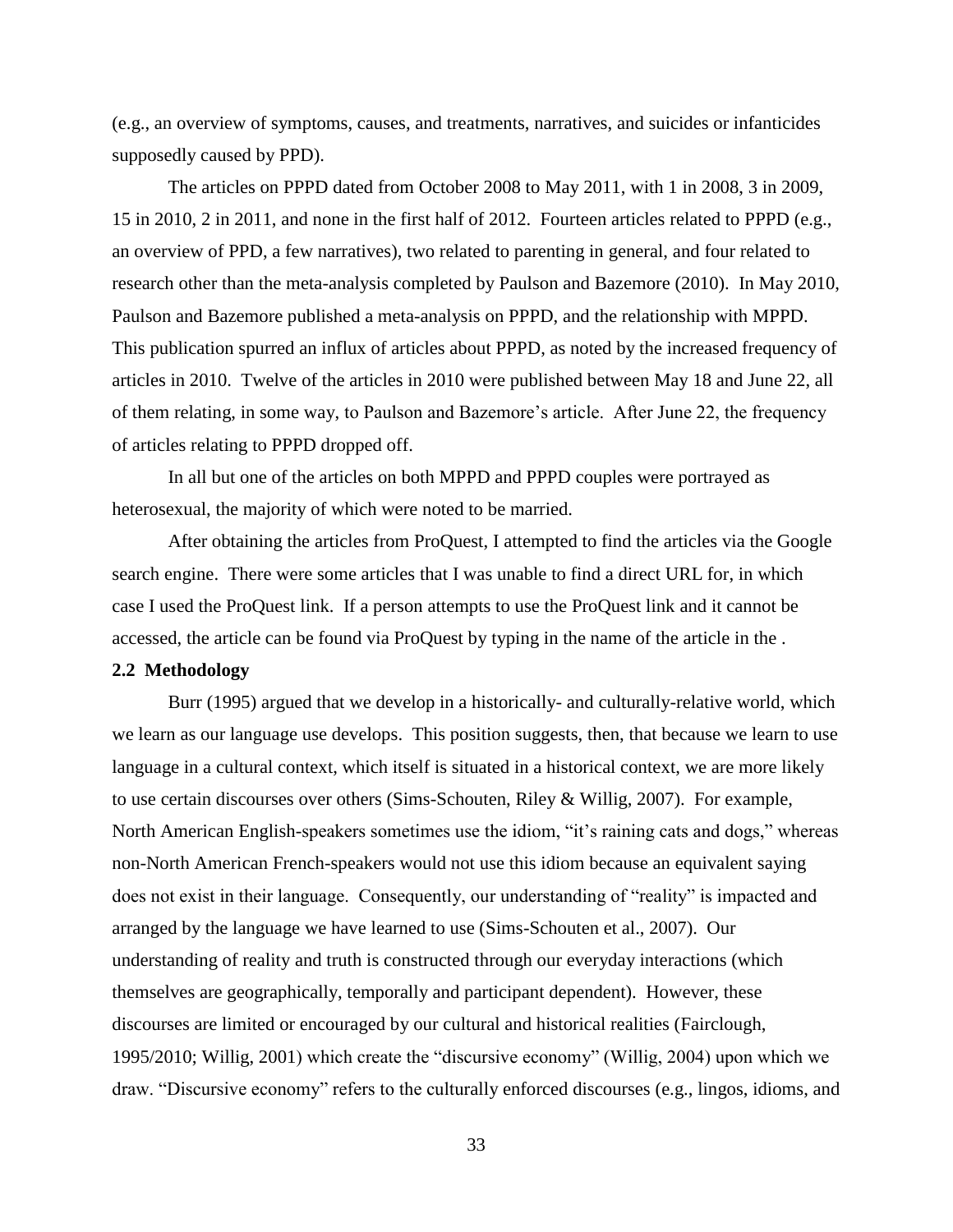assumptions) that influence how people position themselves and each other (Willig, 2004). Furthermore, the discursive economy that has been made available to us is constrained by societal and cultural dictates that reinforce powers (e.g., politics), hierarchies (e.g., manager over cashier), and inequalities (e.g., doctors vs. patients; Fairclough, 1995/2010), which illustrate the social and cultural ideologies that influence these discourses. Fairclough (1995/2010) defined ideology as "propositions that generally figure as implicit assumptions in texts, which contribute to producing or reproducing unequal relationships of power, relations of domination" (p.14). That is not to say that language users are stuck in the discourses that are available to them in everyday conversation, but rather that choosing alternatives to the socially accepted and presupposed language sets may create a resistance to the ideologies and powers that influence our societal language; which can, in turn, create changes to the overall societal discourse (i.e., use of the discursive economy).

I used the methodology of critical discourse analysis (CDA) to analyze the newspaper articles that formed my data set. CDA is similar to the analytic method of discourse analysis (e.g., CDA also analyses discourse-as-text, Blommaert & Bulcaen, 2000) except that it focuses on analyzing discourses in the context of how discourses maintain, legitimate or resist power hierarchies, dominances and inequalities (Blommaert & Bulcaen, 2000; Fairclough, 1995/2010; Van Dijk, 1999; Wood & Kroger, 2000). Researchers who use CDA are also interested in the ideologies that support these dominating discourses (Blommaert & Bulcaen, 2000; Fairclough, 1995/2010). Unlike discourse analysis, CDA approaches the data with some a priori assumptions, such as "the knowledge that being black, being a woman, being young or being the boss will most likely be evident from the way people write and talk" (Van Dijk, 1999, p. 460). CDA does not assume that people are equal and use equivalent discourses (unlike conversation analysis, for example; Wilkinson & Kitzinger, 2008).

CDA allowed me to determine how speakers employ discursive resources to perform social actions, and to identify which discourses are used with what potential consequences (e.g., who is and is not foregrounded in media texts; Fairclough, 1995/2010). CDA also goes beyond the text to postulate how the greater context of one's culture, society, and cultural history constrains or provides opportunities for one's discourses and constructed categories. In sum, given that I want to determine the possible functions of these texts in social discourse, CDA is very much suited to my analyses.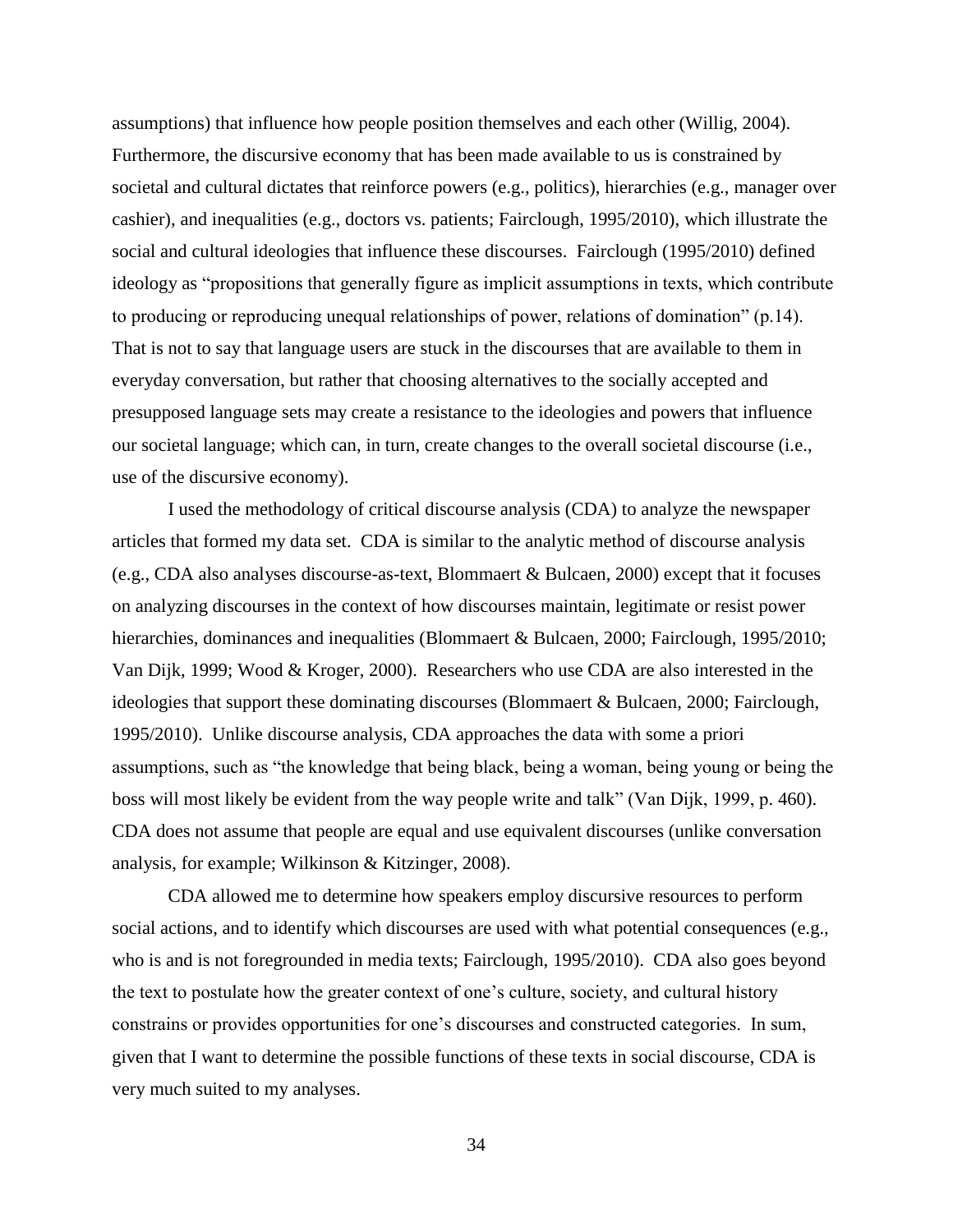According to Fairclough (1995/2010), "…media texts are sensitive barometers of cultural changes…" (p. 60) and can be used to analyze shifts in power, ideologies and (in)equalities over time (or, what appear to be shifts in discourses and cultural values but in fact might perpetuate pre-established powers). As such, due to the nature of a text being temporally and spatially discontinuous (e.g., from when and where it is written, to when it is published, to when and where it is consumed), he sees mass communication as a *chain of events*. Rather than a set of disparate texts that report on the same event or series of events, events are *recontextualized* as they move down the chain. As well, one chain of communication events may intersect with another chain to recontextualize other events. For example, the chain of events relating to MPPD might influence the conceptualization of the events relating to PPPD, and vice versa (e.g., if both parents are said to experience PPD, perhaps PPD is reconceptualised less as a "woman's illness," Bascaramurty, 2010, L1, or perhaps the causes are seen as having more of a sociological basis rather than a biochemical one). What this means is that reporting events is not an objective process. Communicative events are presented differently depending upon the goals, values and priorities of the institutions and situations within which they exist, and presentations shift over time (e.g., the focus may shift from the accusations of one politician to the negative reactions of other people to the accusations). As such, analyzing mass media productions is not a simple, decontextualized task.

Fairclough (1995/2010) developed a CDA framework for media texts (verbal, visual and written). Fairclough suggested that media analysis is not just an analysis of the *text* (i.e., what is said), but, simultaneously, of contexts within texts (e.g., linguistic usage, how things are said), the "discourse practices" of the texts (e.g., the ways in which media texts are produced, received and distributed), and the "sociocultural practices" that influence texts (e.g., the economic and political institutions within which the media operates). As well, there are other aspects within each text (representations, identities and relations) which should be considered simultaneously, partly because they could have ideological roots. Representations refer to events, situations, people and relationships as presented in text, such as through foregrounding (e.g., those actors that are prominently featured, either directly or indirectly), backgrounding (e.g., those that are ignored or minimized compared to those who have been foregrounded), and presuppositions (e.g., assumptions which "help to reproduce relations of domination through assuming a consensus that doesn't exist," p. 109). Identities refer to how those people who are involved in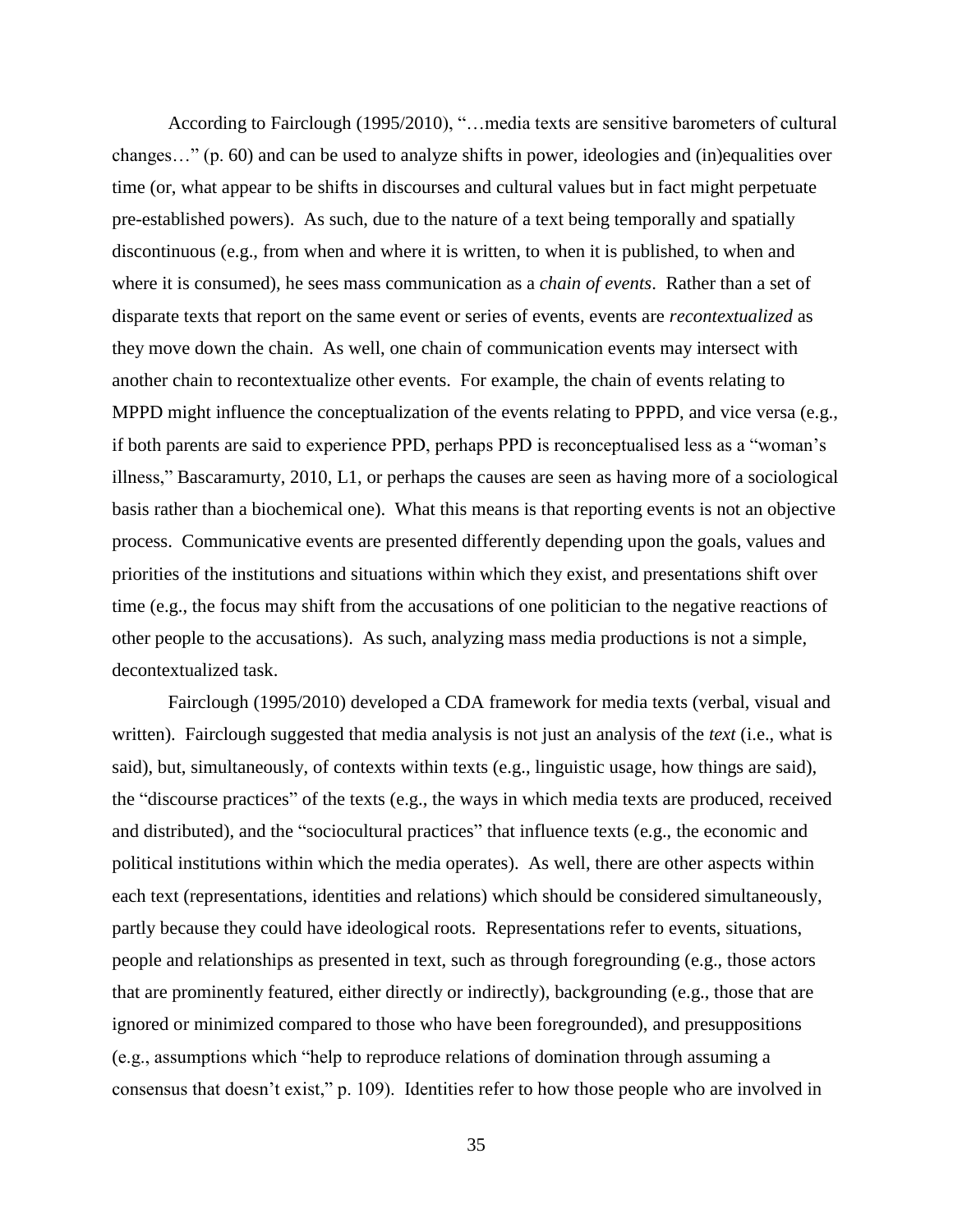the broadcasted material (e.g., interviewees) are constructed (e.g., as an expert). Relations refer to the constructed relationships amongst various participants (e.g., reporter-audience, reporterexpert, reporter-interviewee) in the media text (e.g., as equals, as informer).

Another aspect of media analysis that Fairclough (1995/2010) strongly emphasized was that of intertextuality. Intertextuality refers to an interpretive analysis of the consistency or heterogeneity of genres, format/structure, and voices (e.g., direct or indirect quotations) within a given text. It also refers to how other texts that are part of the chain of events are embedded, transformed or disregarded. For example, two groups may be mentioned relatively equally in frequency, but framing, language choice, and (assumed) associations with other texts (e.g., drug trafficking or terrorism) may, in fact, position one group as the antagonist and one as the protagonist, despite appearances of being treated equally.

#### **2.3 Methods**

For this analysis, given the large amount of data, I focused on representational issues, such as backgrounding, foregrounding, absences, inclusions, and presuppositions; and some intertextuality issues, such as framing and ordering effects (e.g., is there a pattern where one person is more often mentioned first or second?). For example, I observed how the relationship between partners, and the relationship between each parent and the baby, was represented in the context of relevant textual references. By textual references, I mean the following: for the articles about MPPD, extracts that included any of the key words of father(s), dad(s), daddy/daddies, husband(s), partner, family/families, spouse(s), parent(s), marriage(s)/married, relationship(s), parent(s), and they/them and he/him (if the context implied "parent(s)" or "partner") were collected. Similarly, extracts from the articles about PPPD that contained any of the key words of mother(s), mom(s), mommy/mommies, mum(s), wife/wives, partner, family/families, spouse(s), parent(s), marriage(s)/married, relationship(s), parent(s), and they/them and she/her (if the context implied "parent(s)" or "partner") were collected.

I used the same process for the baby-references in both the articles about paternal and maternal PPD. Extracts were collected if they included any of the following key words of baby/babies, son, daughter, child(ren), offspring, the name of a child, pregnancy, birth, postpartum, born, trimester, terms of endearment (e.g., "little one"), it/he/she (if the context implied that "it," "he," or "she" referred to a baby or child), and new/expectant (mother or father or parent).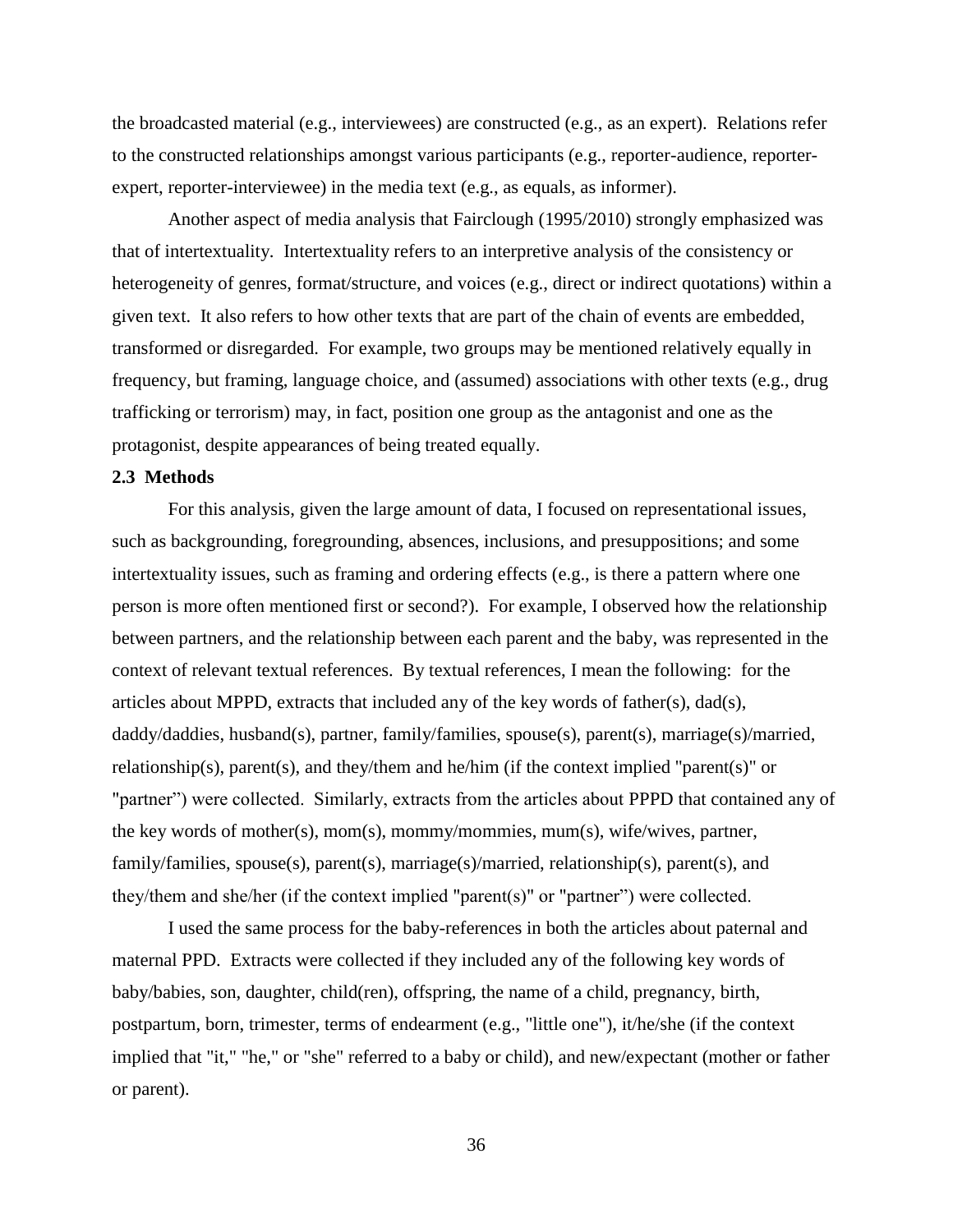### **3. Analysis of Partner References: Articles on Maternal Postpartum Depression**

In the academic literature on MPPD, partners are often mentioned in the context of how they can be impacted by MPPD (directly, Batorowicz & Kossakowska-Petrycka, 2006; and indirectly through use of the term "family"), and of how they can be a significant source of support for mothers (Negron, et al., 2013). In the literature on PPPD, mothers are often presented as being to blame for the onset of PPPD (e.g., Thomas, 2010), partly because fathers have lost a significant social support if the mother is unavailable to them due to PPD (e.g., Batorowicz & Kossakowska-Petrycka, 2006). In the next two chapters I analyze how parenthood is constructed in the context of newspaper articles on paternal and maternal PPD.

Of note, in the articles on MPPD, men were referred to as husbands almost twice as often as they were referred to as fathers or dads (22.86% versus 10.85%, respectively), which served to privilege the spousal relationship over the parental one.

## **3.1 Support**

In the articles on MPPD, when partners were mentioned, typically they were portrayed as either inconsequential or as absent, or as having an instrumental- or action-oriented relationship with the mother.

**3.1.1 Absent husbands.** In these articles, there was a noticeable lack of references to partners, which, with the exception of one article, always referred to husbands. Out of 75 articles on MPPD, there were a total of 175 references to partners; 13 of these articles did not mention partners at all. The relative lack of partner-references was put into clearer relief when the number of references to women in the articles on PPPD was determined. In the 21 articles on PPPD, there were 134 female partner-references. Therefore, the average number of partnerreferences across all of the articles of PPPD  $(M = 6.38)$  far surpassed the average number of partner-references across all articles of MPPD ( $M = 2.33$ ). When husbands were referenced, they were presented as being absent:

"He was going from working to building the house" (van den Hemel, 2012).

While her husband was working long hours at his job in Burnaby, Turner was left with the task of handling her depression by herself while raising a young family (van den Hemel, 2012).

When my husband returned to work I assured him we would be fine. Early in the morning I would settle into the sofa, a spot my husband would often find me nine hours later (MacIntyre, 2011).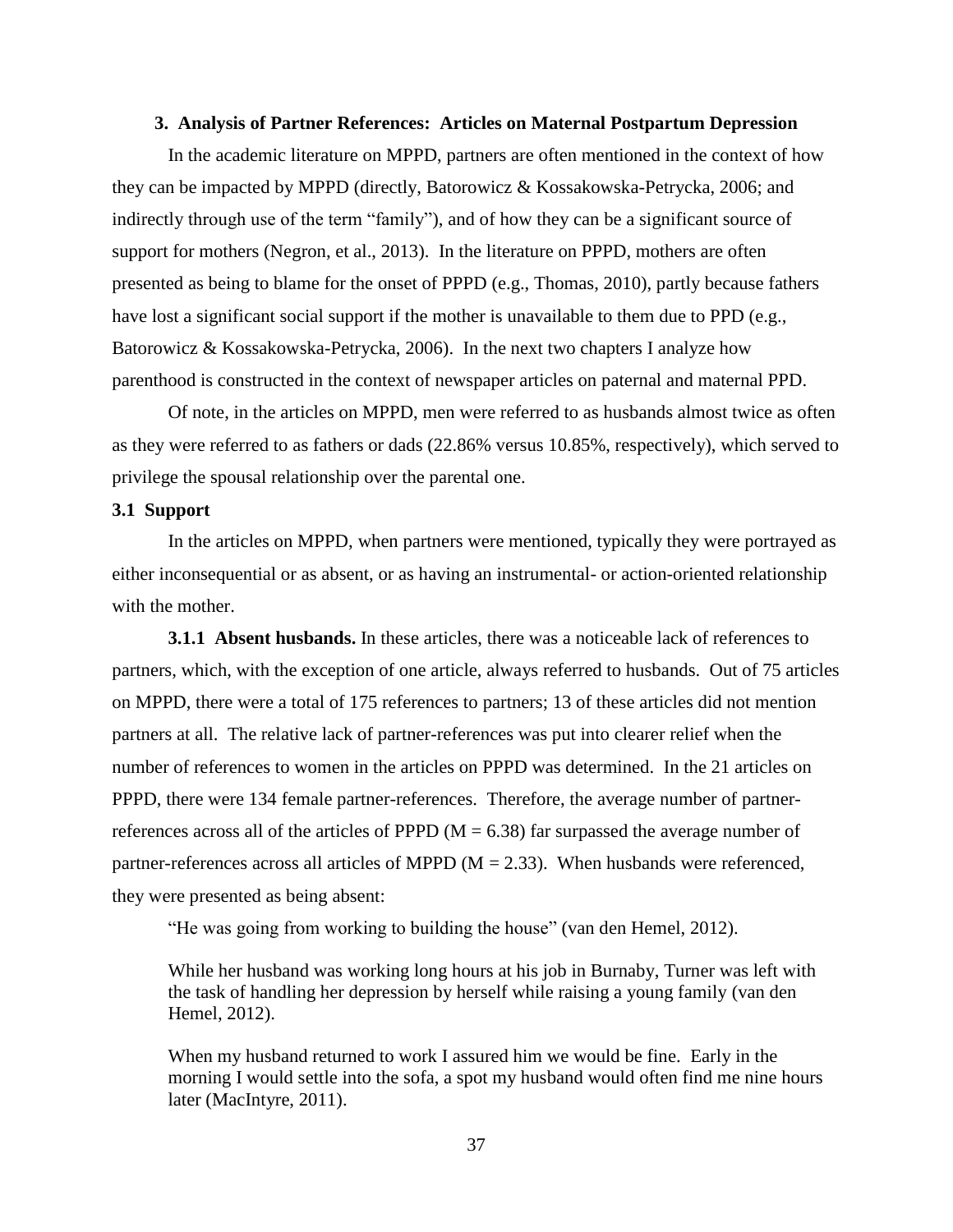If dad has to go back to work right away and mom is left by herself, that can lead to tough times if people aren't picking up on the cues (Berenyi, 2009).

Placing husbands at work constructed their role as an economic one. By being at work, husbands were necessarily absent during times of need for both mothers and babies: "We continued to cry together until my husband arrived home hours later" (MacIntyre, 2011) and "Turner was left with the task of handling her depression by herself while raising a young family" (van den Hemel, 2012). Husbands were also presented as being away for a long time, such as "nine hours later." These extracts conveyed the absence of the husband, even though he was referenced. In addition, by constructing husbands as being absent, mothers were presented as being lonely and on their own in coping with motherhood.

**3.1.2 Inconsequential husbands.** If a husband was not constructed as being absent, he was likely constructed as being an inconsequential player in the mother's story:

… and with my hair pulled back in a style that my husband fondly called the 'Nancy Kerrigan' (MacIntyre, 2011).

The 27-year-old woman was found dead on Oct. 5 by her common-law husband Harnet Mahal (Berenyi, 2009).

She had burst into tears as her husband drove past her favorite pizza joint (Anstett, 2011).

My husband came to lunch two hours after I had taken the medication [in the hospital]. I was a different person (Pearce, 2009).

These statements portray partners in a passive capacity, where they were inconsequential to the story and could be replaced by almost anyone. For example, a friend, co-worker or doctor could have found the mother in the apartment after she had committed suicide, could have visited the mother in the hospital, or could have been driving past the pizza place. In this last example (the third extract above), although anyone could have driven the mother past her favourite pizza restaurant, she might not have "burst into tears" with just anyone. On the other hand, it was the pizza place, not the husband, which was given responsibility for the tears. When a husband was reported as making a contribution, it was by giving his wife a "fond" pet-name, "Nancy Kerrigan." Although husbands were mentioned, they were not important or consequential to the mothers' stories.

The following extracts could be read as exceptions to what was stated before, but are instead consistent upon closer inspection: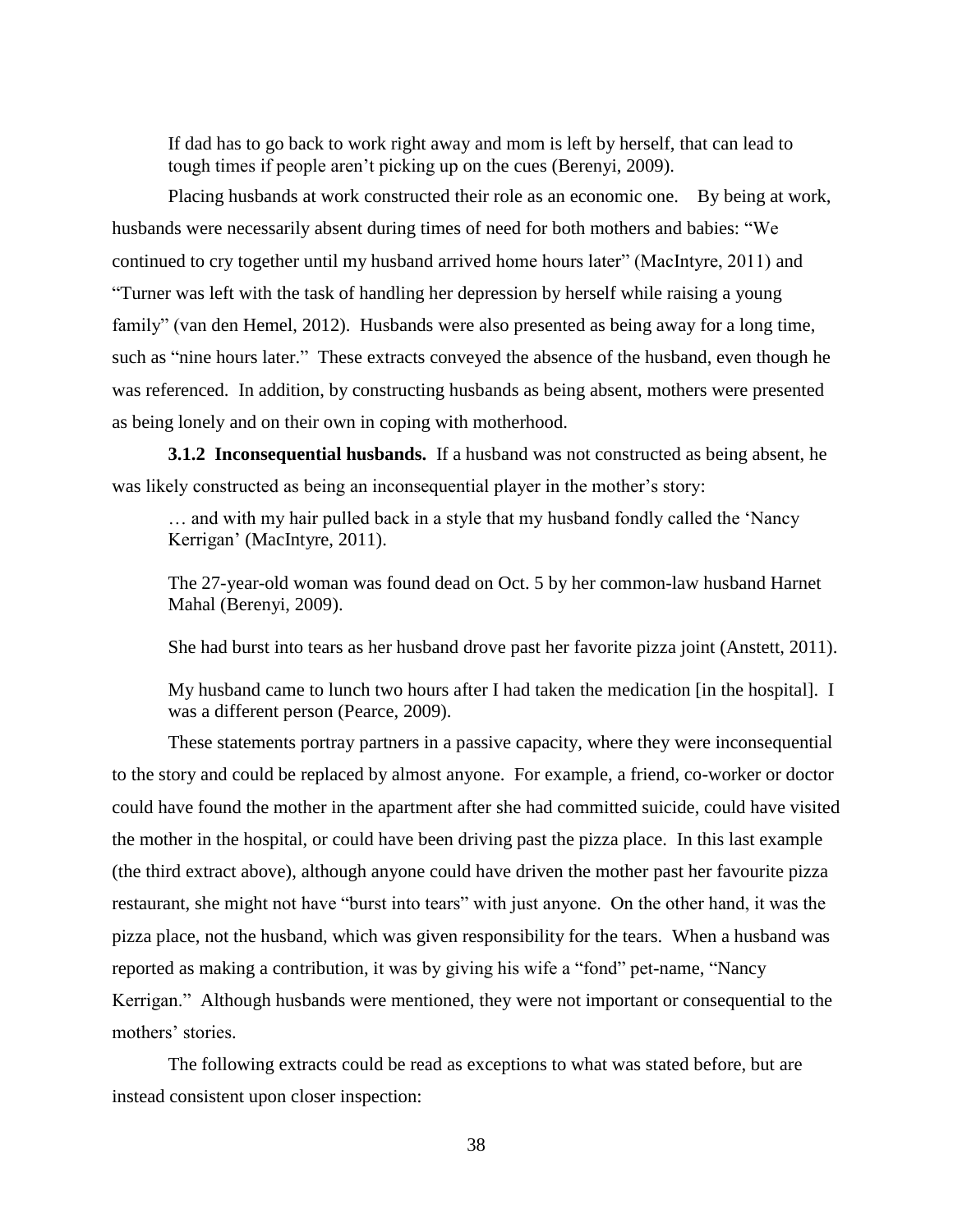And then I'd show everyone, especially my husband and eight-month-old son, what a kick-ass player I was (Withey, 2011b).

I daydreamt about dying in an accident or simply leaving so my husband could find a new wife to love and care for Will (MacIntyre, 2011).

In these examples, the partner was portrayed as being important to the mother; however, again, the partner had little to no consequence to, or importance in, the mother's story. In the first extract, the husband was passively present, and was a vague motivation to the mother. In the second extract, it was the baby who was the motivation for the mother to leave or die, and the husband was a vehicle through which the hope for a better life for the baby could be achieved.

**3.1.3 Instrumental and take-charge husbands***.* There are three types of support in romantic relationships: instrumental (providing practical help, such as with chores and childcare), emotional (such as talking to the mother about her feelings and comforting her) and stability (e.g., "just being there," Garfield & Isacco, 2009, p. 295). Partners were not constructed as having an emotional relationship with the mother, but instead were discussed in the context of an instrumental- and/or action-oriented relationship:

"When you are in that state, you are not functioning, and finally my husband had to step in and say 'Something has to happen'" (Roth, 2010).

…When I could no longer remember simple details, my husband staged an intervention with our midwife, who convinced me to take Gravol (MacIntyre, 2011).

She couldn't recognize her own illness, but her husband intervened and brought her to the hospital, the start of a 14-month recovery from postpartum depression (Stewart, 2010). Here, the husband was portrayed as someone who took charge (e.g. "step in" and "staged") to help the mother when she could not help herself ("She couldn't recognize her own illness"). However, he was belatedly involved - on the outside, observing - until the situation reached a point where he was compelled to "intervene" in the situation (e.g., "you are not functioning" and "I could no longer remember simple details"). He was constructed as absent until a considerable amount of time had passed ("finally"), and the severity of the situation had reached a climax ("14-month recovery"). Again, the mothers' lives were cast as a lonely space that the mother traversed alone for a long time before someone offered to help.

The spousal relationship was also cast as instrumentally-based. For example, a presumed role of the husband is that he is involved in conceiving and in the decision to have a baby ("Now she and her husband…are talking about having another child," Ochs, 2012). It is possible to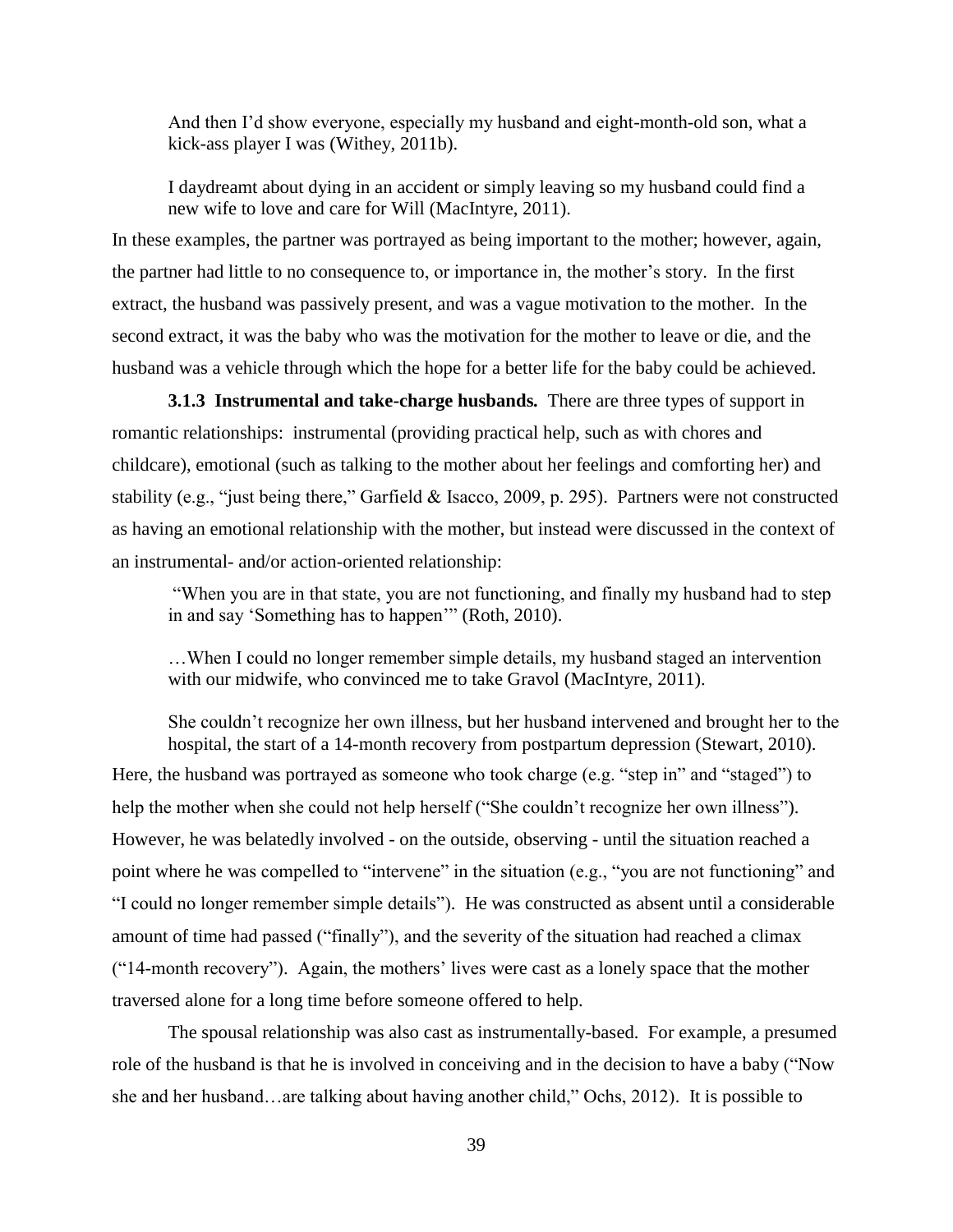argue that an emotional and supportive connection can be assumed in this type of statement (e.g., that a man would only talk about having a baby if he had strong feelings for a woman), but this assumption is not necessarily the case. For example, some people have children out of duty rather than wanting to have a child with a specific partner. Because the reader was left to assume that an emotionally supportive relationship existed between partners, while instrumental and action-oriented help was expressly discussed (e.g., the husband fulfilling his economic role), instrumental and action-oriented relationships were privileged over emotional ones.

In contrast, the following extracts do convey an emotional response and relationship that does not rely on instrumental support:

I've never asked him why he cried that night, but I suspect it was a mixture of sadness and relief. He confided in me months later he would leave for work each day scared that one of us wouldn't be there when he returned. He knew the woman he married would never hurt her child or herself, but stress and exhaustion had turned me into a different person (MacIntyre, 2011).

"Because my partner and I are lesbians, we had gone through extra steps to get this baby. This was a very planned child and my partner was very supportive" (Winston, 2012a). Both a sense of collaboration ("my partner was very supportive") and consequentiality ("He ... [was] scared that one of us wouldn't be there when he returned") were presented, in combination with descriptions of excitement, anticipation and sadness (e.g., "She and her husband had planned the pregnancy and very much wanted to have a baby," Winston, 2012b). These collaborative constructions, however, were considerably outnumbered by the greater number of emotionally irrelevant constructions of the spousal relationship (11 versus 38; e.g., absent, inconsequential, instrumental support, and action-oriented support).

Although both extracts convey an emotional relationship, it is interesting to note a possible gendered presentation of partner support in these two extracts. The first one referred to a male partner who was worried about his wife's and child's safety, but who was cast as perhaps helpless to intervene. The second extract referred to a female partner who was presented as being supportive, without hesitation or worry. However, as there was only one article featuring a homosexual couple, there is not enough evidence to confirm this possible pattern.

## **3.2 Responsibility and Blame**

Responsibility and blame can be inferred without actually stating that someone is responsible or to blame for a situation. By positioning someone or something as responsible, underlying assumptions and expectations are illustrated. In the case of a negative situation or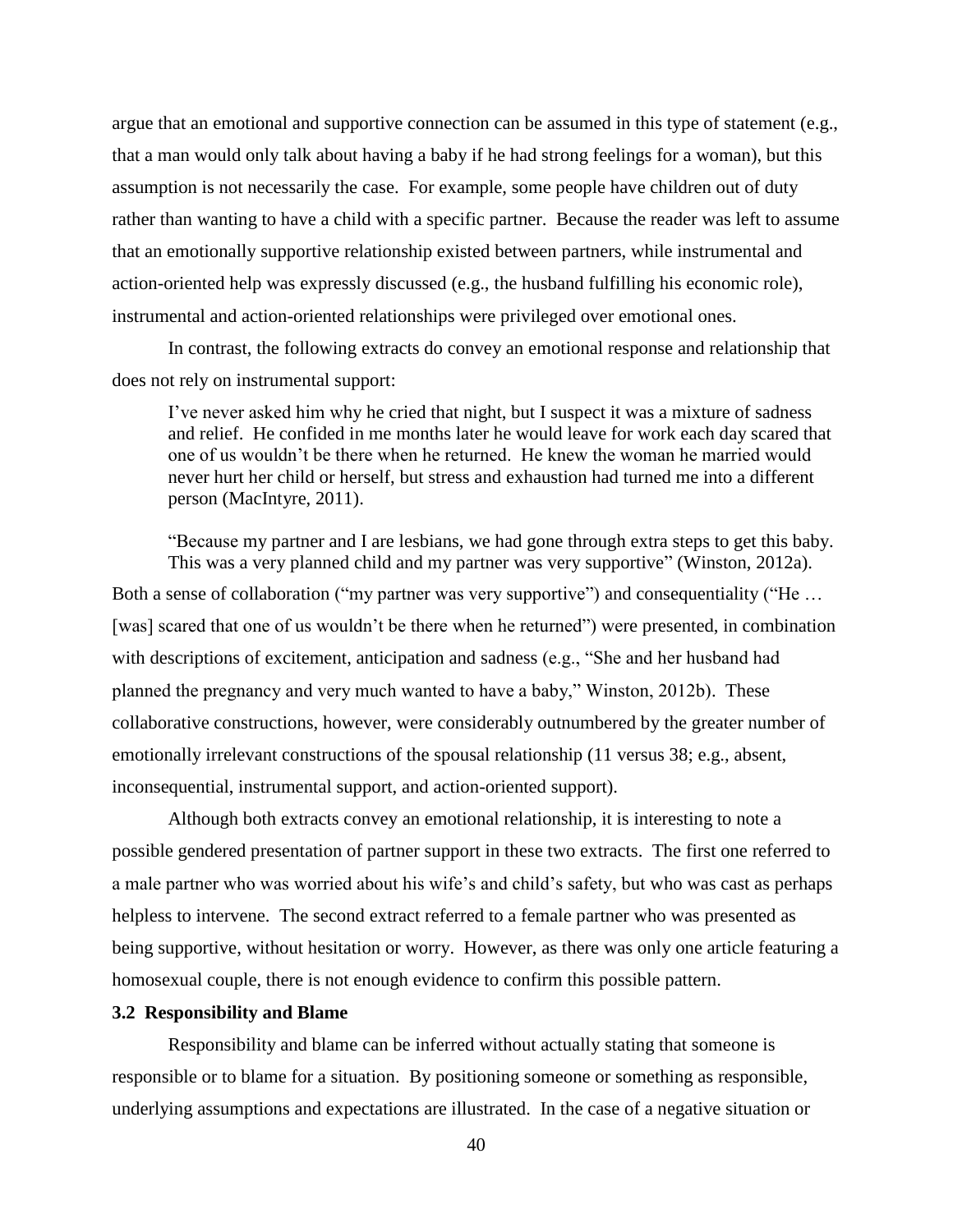consequence, blame is inherent in responsibility. In the articles on MPPD, mothers were positioned as responsible for the spousal relationship/marriage, the negative impacts of PPD, and parenting.

**3.2.1 "Relationship".** Husbands were implied in the terms "marriage," "marital relationship/problems/strife," "relationship" and "support." However, these terms were frequently qualified:

The condition wreaked havoc on her mental health and her marriage (Withey, 2011a).

Depression…strained her marriage (Picard, 2009).

One of the best predictors of who will suffer PPD is whether a woman's relationship is strained before the birth (Picard, 2009).

"Marriage" and "relationship" were not always qualified, but when they were, they were qualified as being possessed by the mother (e.g., "her marriage" or "a woman's relationship"). Although a marriage or relationship does technically mean an interaction and collaboration of two or more people, qualifying it as the mother's positions the mother as being responsible for the relationship. Inherently, therefore, the problems in the relationship are due to a lack of responsibility on her part. Only once did an extract qualify the relationship as "their."

**3.2.2 Effect on others.**PPD is considered to be a serious issue because it is said to have negative consequences for the developing baby or infant and other children in the house. It is also very distressing for mothers because they often feel no bond with their baby and either want to, or feel that they should have a bond. Discussing the impacts of PPD was very common in these articles. These impacts were usually in the context of the child, the mother, the partner and/or the family.

…Research has shown that postpartum depression can lead to paternal depression, create significant marital tension, interfere with maternal-infant bonding and affect child development (Abells, 2009).

Postpartum depression is of considerable concern because of the negative impact this illness has on the mother and on her family (Abells, 2009).

"…if you have the disease, get into treatment, because it can have a big impact on your family" (Beck, 2011).

In the discourses that spoke to the effect that PPD has on others, there was recurrent evidence of the use of "her family" or "your family" (speaking to the mother). In these newspaper articles, the partner was rarely mentioned, independently, as having an impact on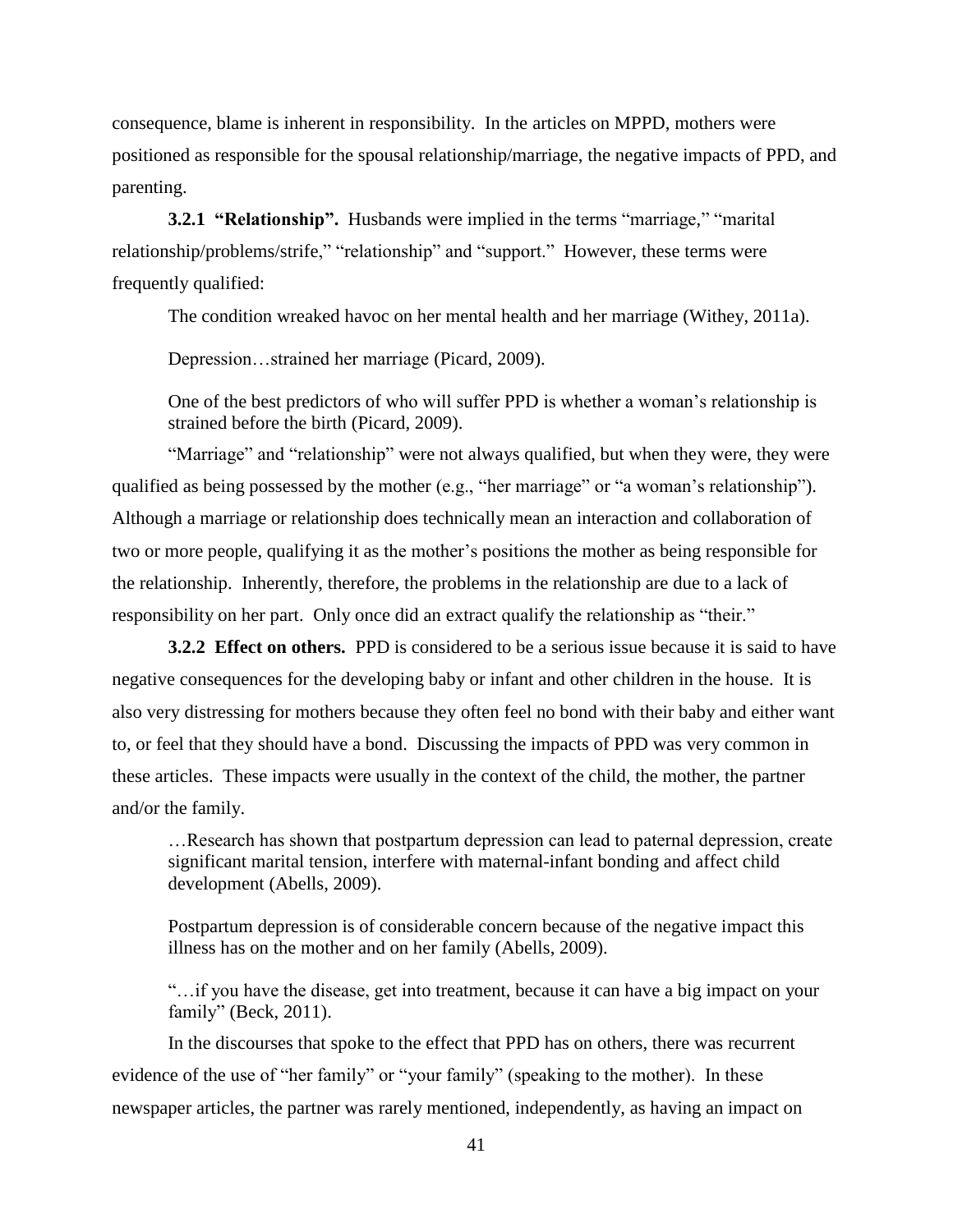child development, whereas the mother was often referred to in this way.There was also a "contagion discourse" whereby a mother was implied as being the cause of PPPD ("Research has shown that postpartum depression can lead to paternal depression," and "24-50% of men studied suffered from their partner's depression," McLaug, 2011) either because it was believed that she was depressed first, and/or because PPD was often constructed as being owned by mothers. In this case, there was a trend of PPD being framed as a woman's illness by gendering "paternal depression," rather than qualifying "maternal depression." This trend illustrated the assumption that PPD is assumed to be firmly associated with mothers. Through defining the family, child and PPD as "hers" the mother was given the responsibility, and hence blame, for the negative effects that PPD had on anyone connected with her. This positioning also cast husbands as susceptible and vulnerable.

**3.2.3 Parent = mother.** There were times when collaborative or "gender-neutral" terms, such as "parents," were used. Upon closer inspection of the format and broader context of the articles, however, these gender-neutral terms were not as neutral as they appeared to be.

The term "parent" is supposed to be a neutral term, and may also elicit discourses of two people working together, possibly as a team. "Parent" was used throughout these articles in different contexts, such as presenting responsibility for the care of the baby (e.g., "That way, once a child is born, the parents will have somewhere to turn for practical advice or to get help with child care," Buffalo News, 2011), placing blame for causing harm to the baby if either parent has PPD (e.g., "Children with a depressed parent are themselves more likely to manifest symptoms of depression," Klass, 2012), or when attempting to seem unbiased and objective (e.g., "Depression damages the interactions between parents and children"). However, in the broader contexts of the articles, and across all articles, there were subtleties that framed "parent" to mean "mother," as in the following extract:

## Title: *Parents' mental health is critical to children's care*

Like many other primary care doctors, I sometimes sense the shadow of depression hovering at the edges of the exam room. I am haunted by one mother with severe postnatal depression. Years ago, I took proper care of the baby, but I missed the mother's distress, as did everyone else.

Nowadays it's increasingly clear that pediatricians, obstetricians, gynecologists and internists must be more alert. Research into postnatal depression in particular has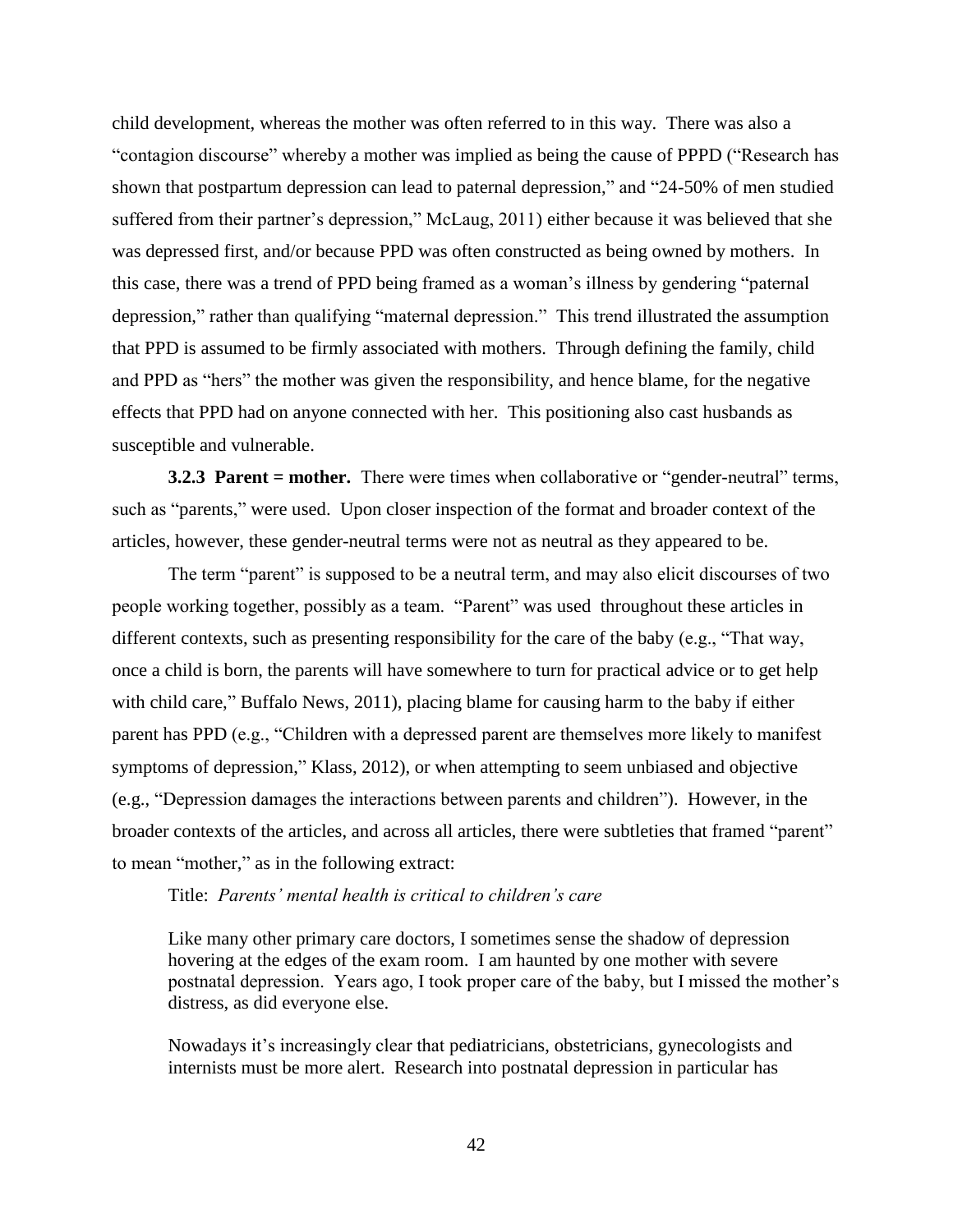underscored the importance of checking up on parents' mental health in the first months of a baby's life.

…

Depression may become part of a vicious cycle in these families: An overwhelmed and depressed parent is less able to follow a complex medical regimen, and a child ends up in the emergency room or the hospital, creating more pressure and more stress for the family.

"There is a high burden of maternal depression, anxiety," among mothers bringing children to an emergency room. … "It influences their own perception of how well they can deal with their kids' problems."

It's also become clear that there may be genetic propensities to depression. Its appearance in parent and child may in part reflect inherited vulnerabilities.

And all of that reaffirms how critical it is for primary care doctors to ask the right questions and offer diagnosis without stigma.

"Moms appreciate being asked. … It may be the only time they've been asked about their depression."

I often find myself urging mothers to pay more attention to their own medical problems and mental health. Pediatric colleagues tell stories of depressed parents who break down and cry during a child's visit, but then say they're too busy taking care of the family to get help for themselves.

I don't love the "do it for your child's sake" argument, I worry it suggests that the parent isn't important in her own right. But to be honest, I make that argument anyway, because it works.

"They are open to doing something about their own issues because it could help their kid, and that's a very strong hook for mothers" …

So if parents are open to being asked, and if we know that identifying depression has important benefits for our patients and their parents, why aren't we better at asking? … (Klass, 2012).

The title contains the term "parents" which was prominent throughout the article. This use of "parent" situated the article on fathers and mothers. However, the article began with a story about a mother. And, although "parents" was used often, only "mother" was ever specified throughout the article. The terms "husband," "wife," "either parent" or "both parents" were never used, which kept mothers as the focused subject of PPD. For example, the statement "There is a high burden of maternal depression, anxiety' among mothers bringing children to an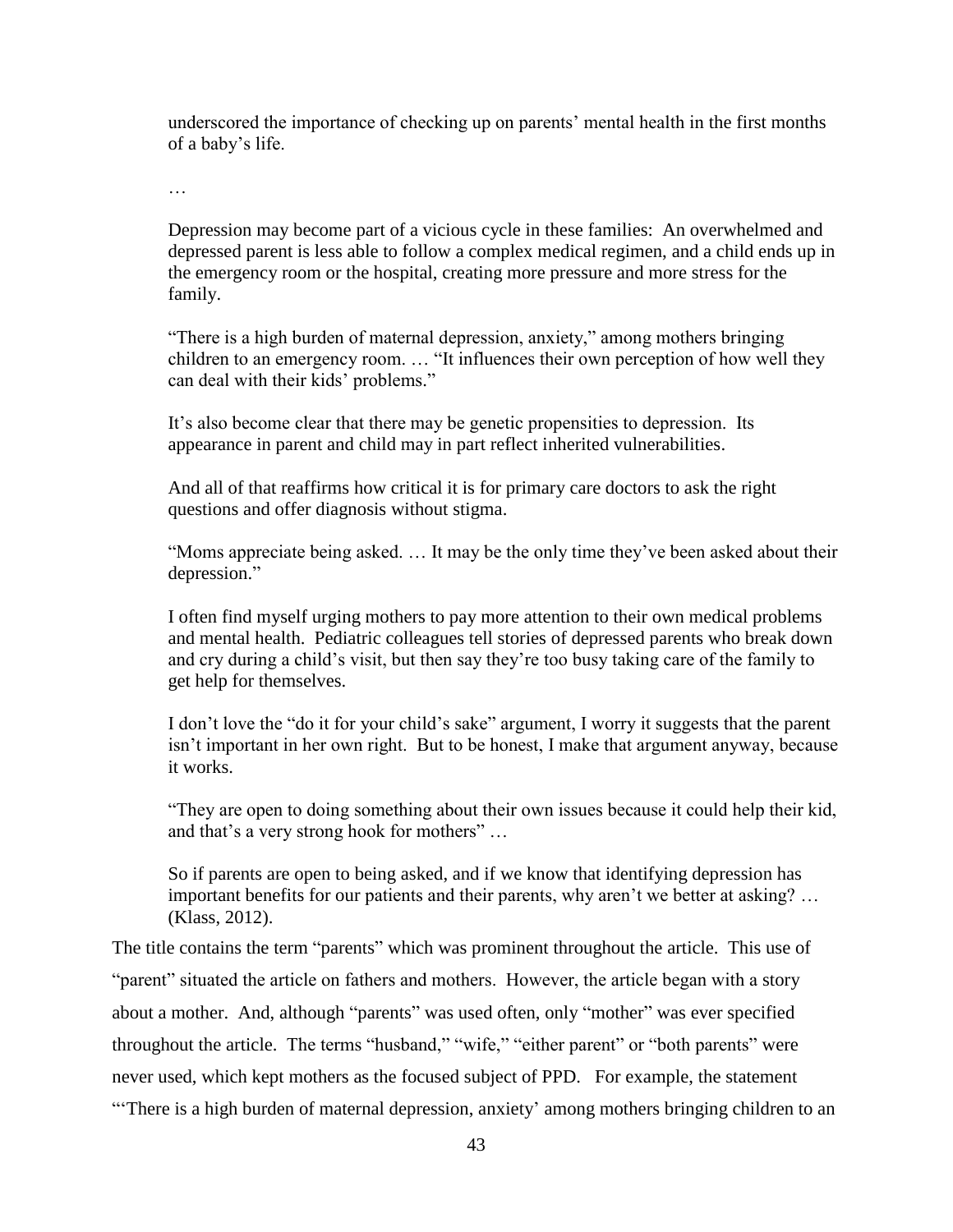emergency room" could have been "'There is a high burden of parental depression, anxiety' among parents bringing children to an emergency room." Also, sometimes "parent" and "mother/mom" appeared to be used interchangeably, as in "I worry it suggests that the parent isn't important in her own right." So, although there was an appearance of inclusion of both fathers and mothers, fathers were not actually named in this discussion of PPD.

The framing devices that were used above were common throughout the articles that used the term "parent." Many titles had "mom" or "mother" in them, which immediately focused the reader on mothers. As well, the topics before and/or after mentions of "parents" were primarily about mothers, which either primed the reader to interpret "parent" as "mother" or immediately shifted the focus from parents to mother. In addition, rarely was the father specified in articles that reliably used the term "parent." In other words, when "parent" was used mothers were the only parent that was talked about specifically, such as stating statistics related to mothers or narrating a story from a mother's perspective.

In instances where the term "parents" was not used but both parents were mentioned, the woman was always mentioned first and then the father (e.g., "She and her husband, Jim, had yearned to adopt and add to their family," Barton, 2009; "Still, some women and men have trouble distinguishing sadness or grief from depression," Berggeotz, 2010; and "PPD is a form of clinical depression that can affect women, and sometimes men, after childbirth," Roth, 2010), with one exception ("In men or women who are not breast-feeding, drug choice depends on symptoms, personal preference and side effects," Buffalo News, 2011). This ordering of mother first served to put the mother in the forefront of the reader's mind, which then primed the reader to think about women first when reading the article. Therefore, women were associated first with PPD and whatever other aspects were being talked about. As well, this consistent ordering effect served to minimize the partner's position and role in parenting, by subtly placing him in the background, when compared to the focus and positioning the mother received.

## **3.3 Loneliness and Isolation**

As previously demonstrated, mothers' loneliness was constructed as a consequence of having absent, emotionally unavailable husbands who helped them only after considerable time had passed and distress had been experienced. Additionally, mothers were constructed as lonely and isolated out of a fear of not wanting to be seen as irrational, and not wanting people to know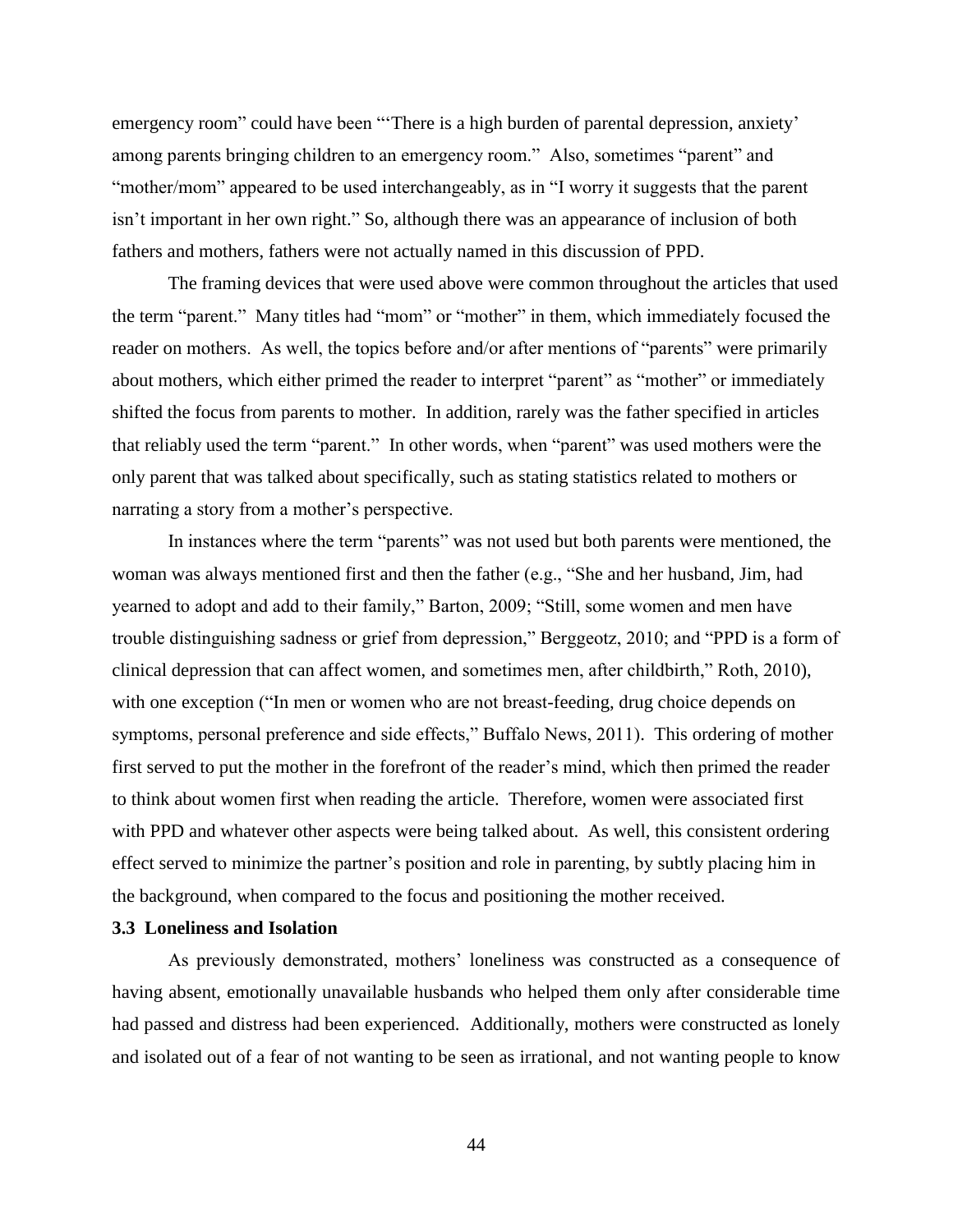that they could not handle being a parent, that they were not happy about it. Mothers were also presented as feeling that no one would understand their distress:

She did everything she could to keep the problem from her partner, friends and family (Winston, 2012a).

When they do reach out for help, their concerns are often sloughed off by friends, family and health professionals (Picard, 2009).

"Many mothers are afraid to confide in loved ones, and this may leave them feeling isolated" (University of Wisconsin-Madison School of Medicine and Public Health, 2009).

Morrow found it difficult to tell family and friends she was depressed because she thought no one would understand (Anstett, 2011).

Loneliness and isolation went hand-in-hand with not speaking to people out of a belief ("no one would understand") or an experience ("sloughed off") that their struggles would be minimized and not accepted. These narratives constructed others (partner, family, and friends) as absent, unavailable, or lacking understanding. In addition, with the exception of the first extract, partners were assumed to be encompassed by the vague terms of "family" and "loved ones". This absence of explicit terms, such as "fathers" or "husbands," further constructed partners as removed from a mother's life. Importantly, mothers were positioned as lonely and isolated due to self-imposed limitations (e.g., their own beliefs), except in extract 2 ("often sloughed off").

## **3.4 Summary**

A discourse of responsibility was created for mothers, while husbands (rather than fathers) were put into the background, sometimes so far that they were completely absent, were seen as replaceable (e.g., by co-workers, doctors or friends), or were part of vaguely referenced others (e.g., family, loved ones). Partners were framed as husbands who were constructed as being absent and inconsequential to a mother's story, unless husbands were involved in some sort of instrumental support or intervening action. Therefore, although "partners," "husbands," or "fathers" were mentioned in these articles, only a superficial or non-existent spousal relationship was created. Similarly, mothers were cast as alone in the journey of motherhood. Contributing to the absence and backgrounding of husbands was that "parents" was consistently framed to mean "mother." This privileging of the parent-equals-mother construction not only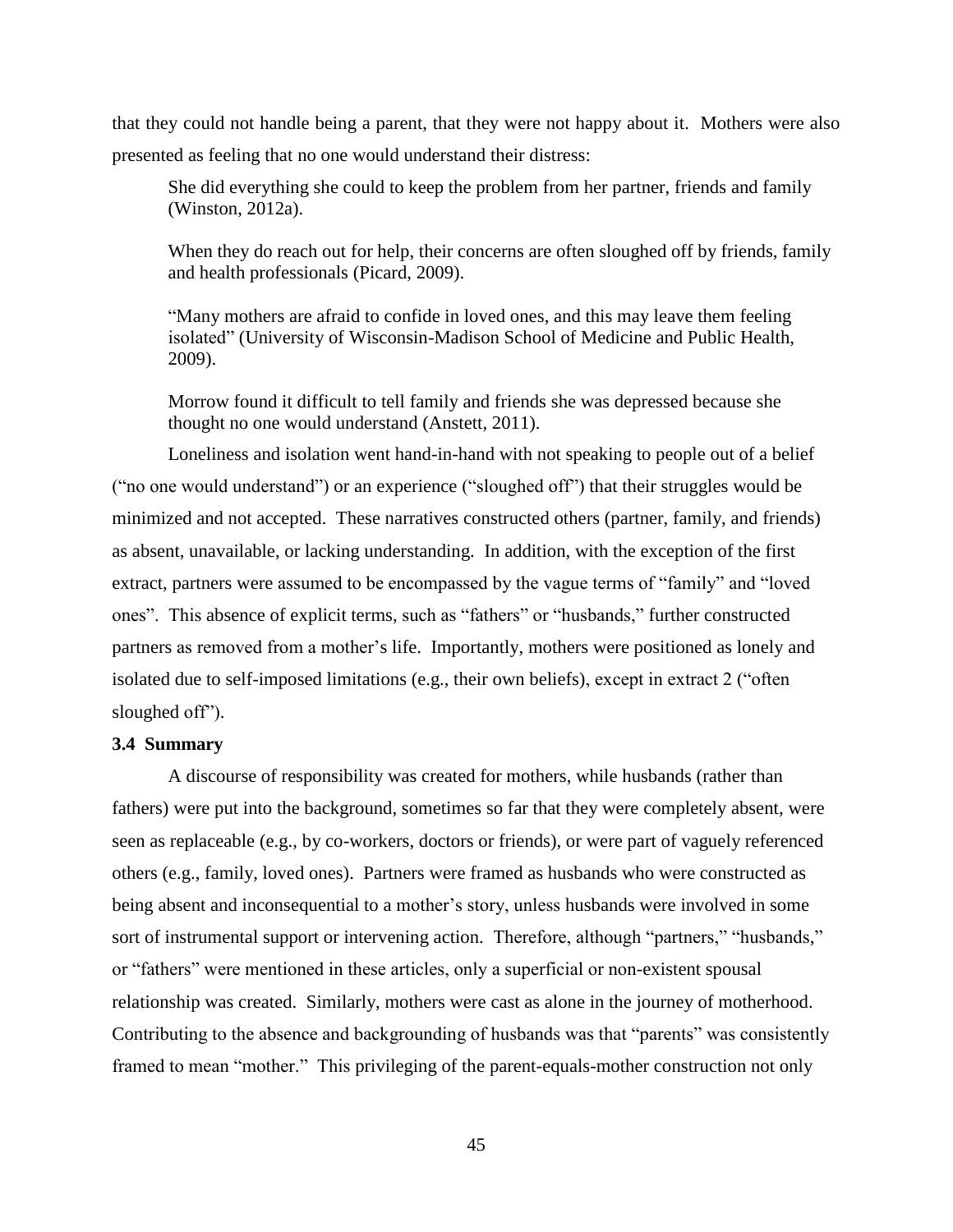served to minimize the fathering role, but also to place all responsibility and blame for PPD, and care of the child, family and husband, squarely on mothers.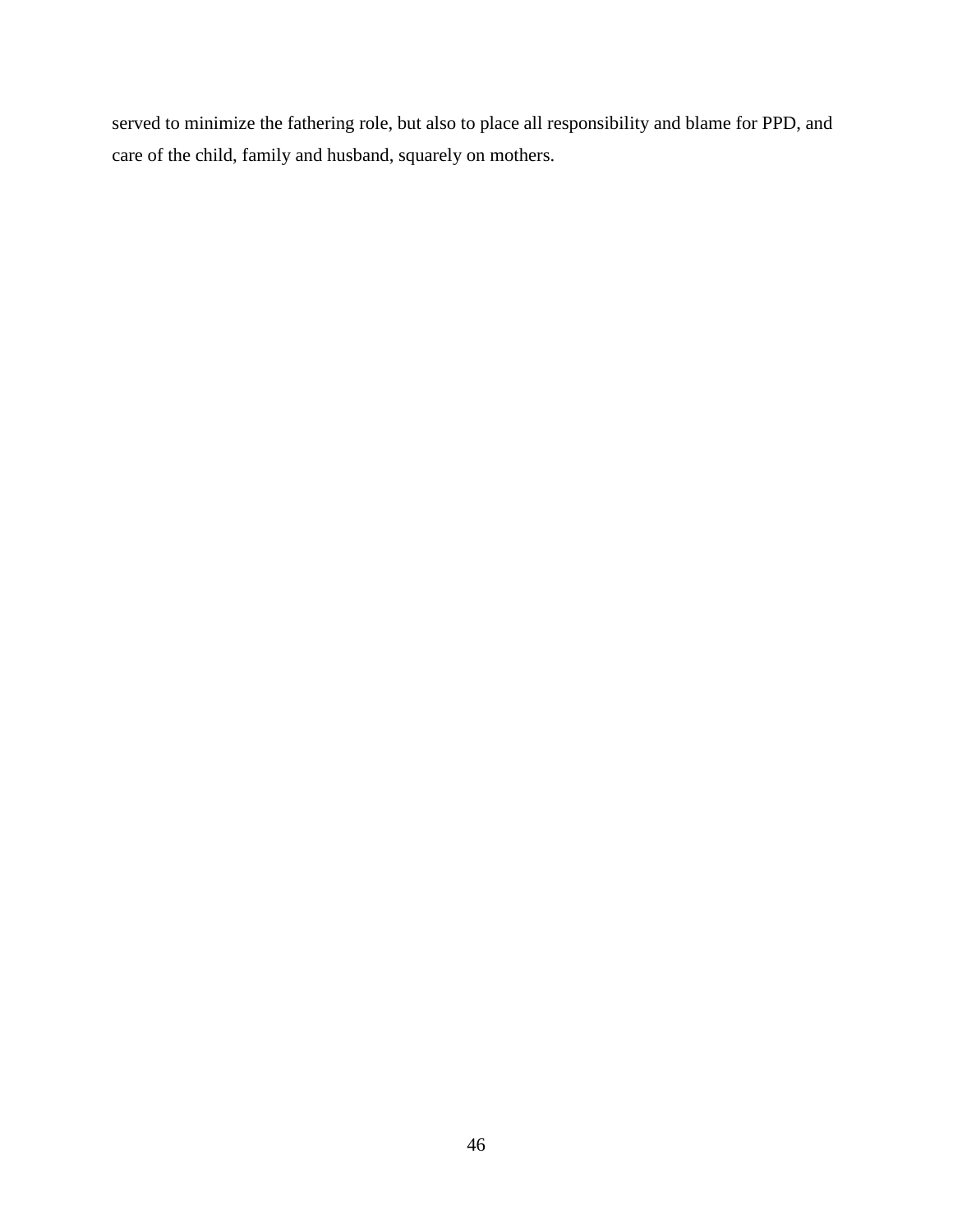#### **4. Analysis of Partner References: Articles on Paternal Postpartum Depression**

There were many fewer newspaper articles relating to PPD in men than in women. Nevertheless, these articles contained several extracts relating to the spousal ("wife," "wives," or "partner") and parental relationship ("mother," "mom," "mommy"; 23.13% and 37.32% of the partner reference extracts, respectively), with the parental relationship being slightly more emphasized. In fact, there were many more references to women across all of these articles ( $M =$ 6.38) than there were references to men across all of the articles on MPPD ( $M = 2.33$ ), despite there being 3.6 times as many articles on MPPD. Therefore, not only was greater importance given to the parental/spousal relationship in the articles on PPPD than in the articles on MPPD, but women had a significantly more substantial presence in the articles on PPPD than men did in the articles on MPPD.

In these articles, the spousal relationship was constructed as a competition, primarily through a focus on blame and differences.

## **4.1 Women as Comparators**

Throughout the articles on PPPD, PPD was attributed to women, such as through calling PPD "the domain of women" (Kirkey, 2010), "a condition long thought to affect only mothers" (Rabin, 2010), "a disorder of motherhood" (Roan, 2010), or a "woman's illness," (Bascaramurty, 2010).Emphasis was also brought back to the mother through comparing fathers' experiences to those of mothers, and implying that PPD is a woman's condition without actually stating it; for example, "A new bundle of joy might bring the blues to more than mama" (George, 2010) and "Postpartum depression isn't just for mom" (Chufo, 2010). Positioning women as that to which men were compared solidified PPD as a woman's illness, which foregrounded mothers in the discussion of PPPD. Similarly, articles presented PPD as mother-centred by specifying when PPD was not referring to women (e.g., "Most of us have heard of new moms experiencing the "baby blues," or actual postpartum depression, but few acknowledge that paternal postpartum depression is just as real," Brott, 2010). Therefore, rather than bringing a focus to the issue of PPPD, or equalizing the construction of PPD, fathers continued to be backgrounded, and mothers foregrounded.

**4.1.1 MPPD as a barrier to PPPD treatment.** With many, if not all, mental health distresses, barriers to treatment are a significant topic of debate and intervention. In the articles on PPPD, barriers to treatment and awareness were discussed in the context of women, such as in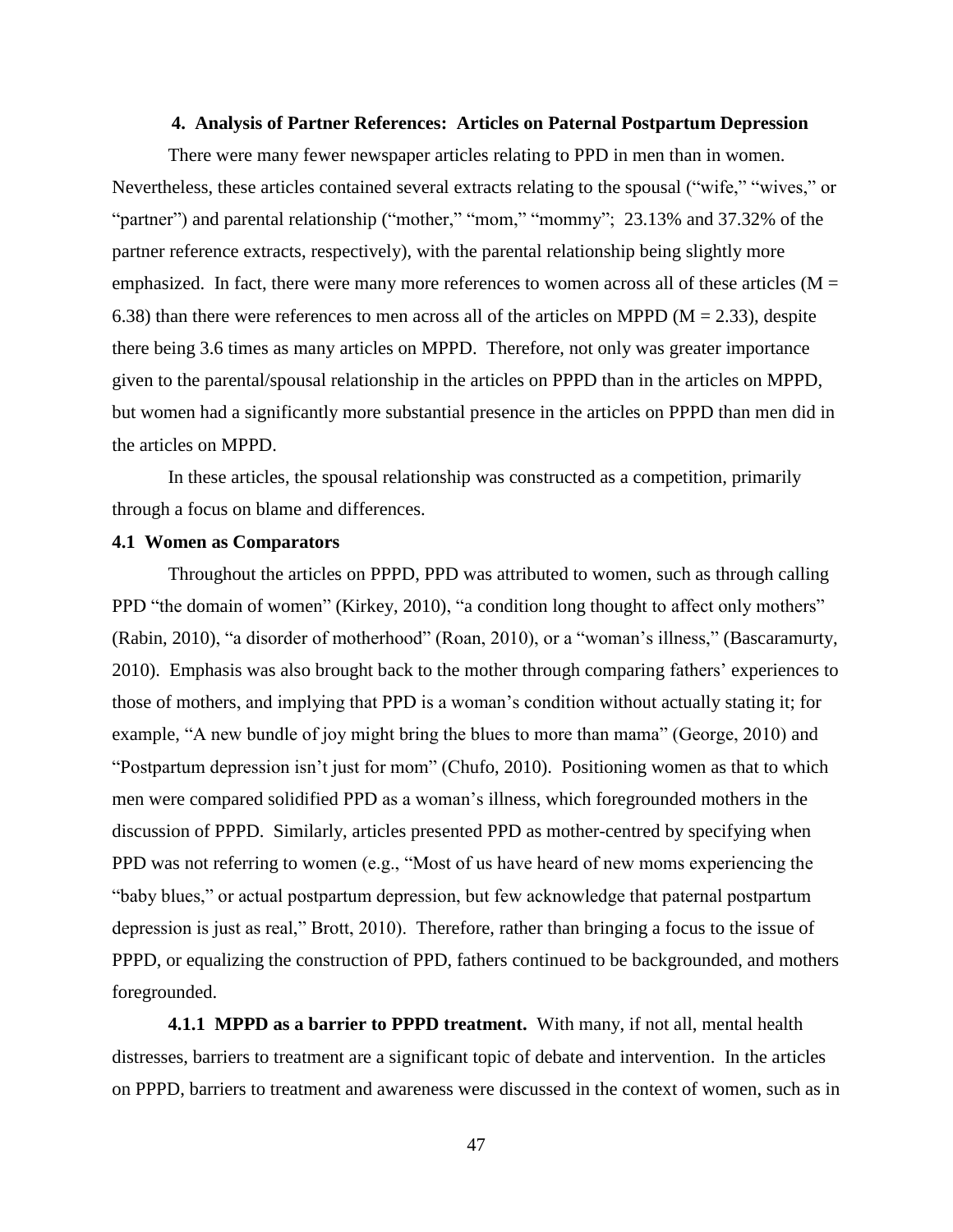terms of women's increasing awareness and acknowledgement of MPPD and willingness to seek treatment.

Over the past few years, postpartum depression has been talked about openly and as a result more women are comfortable seeking care when the baby blues become the more crippling illness of depression. Men, on the other hand, have remained in the shadows of the mental health world in this regard until recently (O'Shea, 2010).

Both women and their doctors have become more aware of the risks of postpartum depression, as well as the benefits of early diagnosis and treatment. There has been much less research on how men cope with the stress of fatherhood, even though the mental health of both parents is crucial to the well-being of their children (Szabo, 2010).

Most of us have heard of new moms experiencing the "baby blues," or actual postpartum depression, but few acknowledge that paternal postpartum depression is just as real (Brott, 2010).

"A big barrier to treatment is that postpartum depression is still widely seen as a woman's illness" (Bascaramurty, 2010)

Authors argued that fathers' paternal struggles have been "in the shadows,"

"underemphasized" (Healy, 2009), less researched, and ignored (e.g., "It's not viewed by health professionals and the public as a problem in fathers," Roan, 2010). Fathers were in this position because of a dominant assumption (e.g., "viewed," "few acknowledge") that PPD is a "woman's illness," and that mothers and children take priority during the postpartum period ("While obstetricians and pediatricians assess moms for signs of PPD, few physicians inquire about fathers," Bothum, 2010). "But" and "on the other hand" were used to emphasize the differences between the mother and father, most often in an attempt to illustrate that fathers are in a worse position than mothers (e.g., they are given less consideration in social, professional and private spheres). "Isn't just" (e.g., "isn't just for mom," Chufo, 2010), "just" (e.g., "paternal postpartum depression is just as real"), and "even though" (e.g., "even though the mental health of both parents is crucial to the well-being of their children") were forceful ways to appropriate the title of PPD from the domain of mothers. These sorts of statements served to make the inequality of PPD explicit through comparisons with the current state of research, treatment and acknowledgment of MPPD. However, these comparisons did not serve to combine paternal and maternal PPD as disorders that should be considered together, but rather could be read as minimizing the importance that has historically been attributed to MPPD.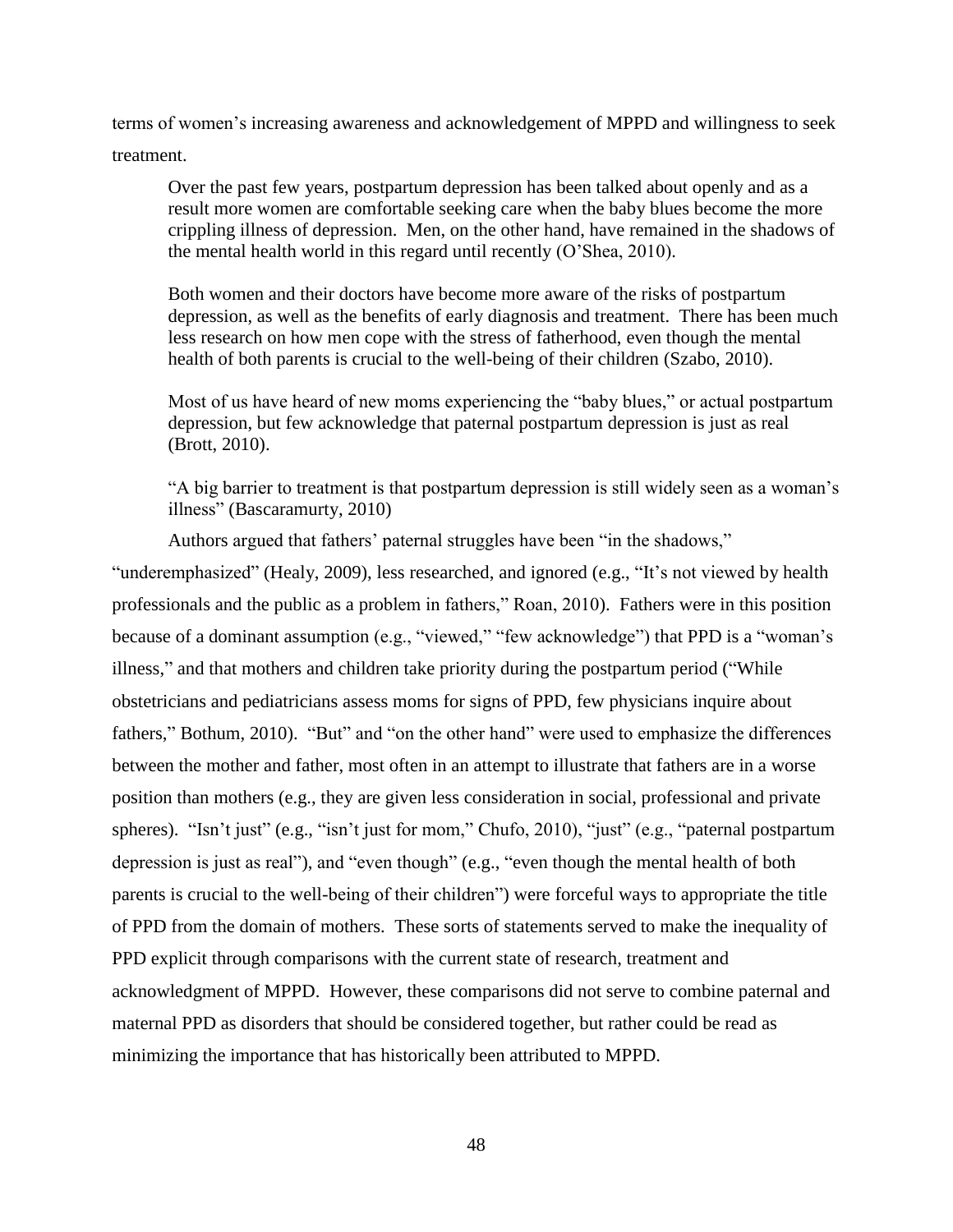**4.1.2 Gendered symptoms.** Because PPPD is not as common in the public discourse as is MPPD, problems were created with respect to awareness, understanding, and getting help and treatment. A call for awareness was prominent:

Better understanding of men's depression during the postpartum period is critical because it often manifests differently than women's... In general, depressed men are more likely to exhibit hostility and aggression, whereas women who are depressed tend to become sad (Wang, 2010).

Symptoms of postpartum depression in men can be different from those seen in women. While many women with postpartum depression complain of exhaustion, men often exhibit aggression and violence, and adopt impulsive behaviour such as gambling, taking on extra-marital affairs and abusing drugs and alcohol (Bascaramurty, 2010).

Here, a lack of acknowledgement and understanding of fathers' distresses was presented as being caused by a lack of awareness of the gendered symptoms of PPD. Mothers were portrayed as being sad and tired, whereas fathers were cast as expressing externalizing behaviours, primarily anger, aggression, or violence. Although these extracts can serve to bring awareness to part of the reason why PPPD is under-recognized, they do so by minimizing mothers' symptoms. For example, fathers' symptoms were privileged by the specificity and long lists of symptoms, which were then compared to "women tend to become sad," "complain of exhaustion" and "get tearful." Tiredness and tears are not perceived to be as serious as aggression, violence, and behaviours such as gambling or having an affair. The term "tend to" was used only when speaking about mothers' symptoms, whereas fathers' symptoms were not hedged in this manner. Male symptoms were hedged by "often" and "most likely" which constructed a more immediate situation than that for mothers.

Taken together, a competitive discourse was created through the ways in which language was used in these types of extracts. A call for awareness about PPPD was prominent throughout these articles, but this call was mostly bolstered by sidelining the importance of MPPD, while at the same time consistently resurrecting the discourse that PPD is a woman's illness. MPPD was minimized by foregrounding the immediacy and severity of PPPD (e.g., aggression and violence versus sadness) and by stating that fathers' distresses have been underemphasized, ignored and overshadowed. Because mothers were described as owning PPD, it became mothers' faults that fathers' loneliness and distress had been ignored.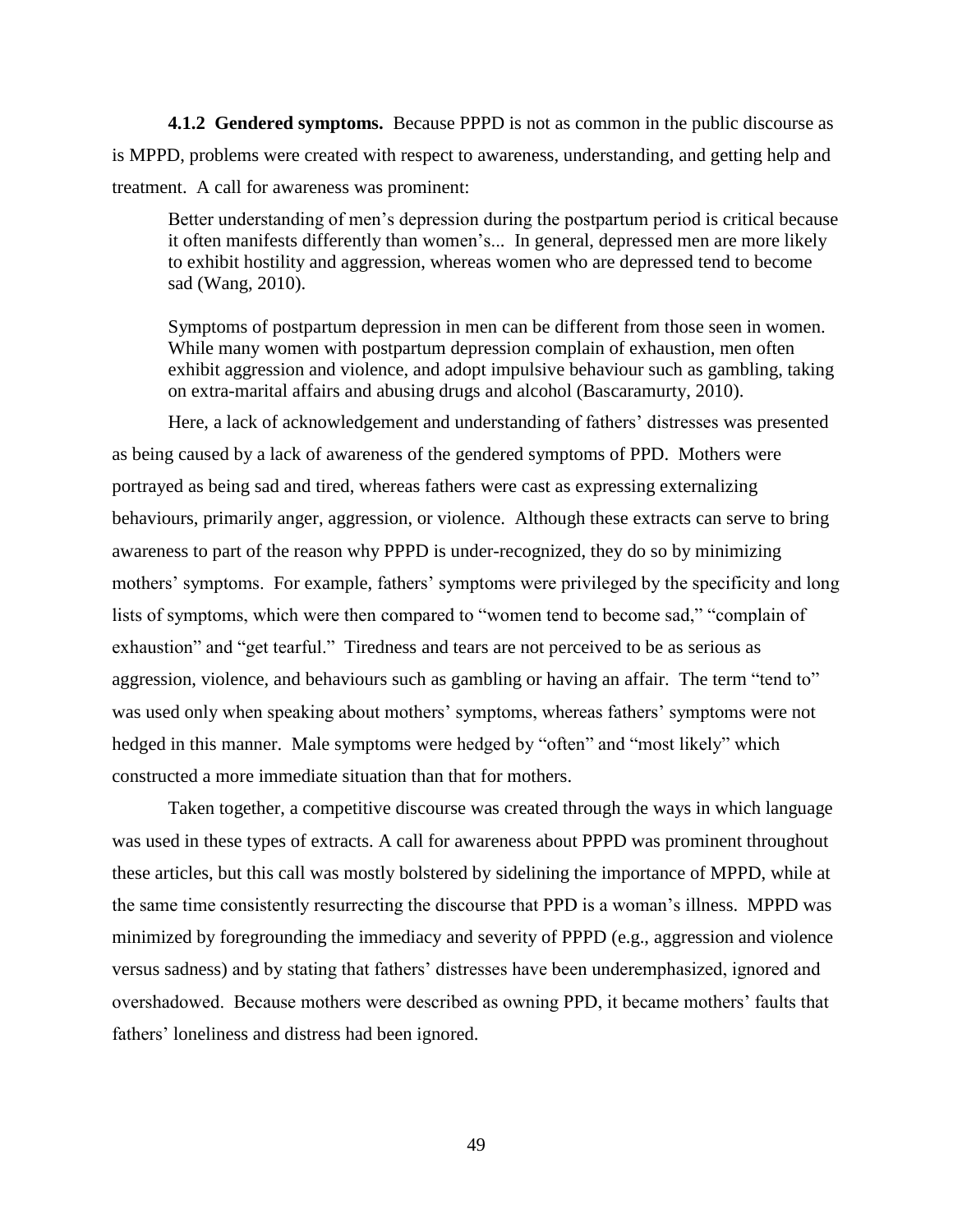#### **4.2 Vulnerable Fathers**

**4.2.1 Risky PPD.** In the academic literature there have been suggestions (Roehrich, 2008) of, or direct statements (e.g., Thomas, 2010) about, a contagion theory that explains why men develop PPD – they "catch" it from their spouse. Although a contagion discourse was not explicitly evident in the articles on PPPD, there was a subtle directionality in a risk discourse.

Taken in isolation, some of these extracts presented this influence as directionless (e.g., "Depression in one spouse should be seen as a red flag, alerting doctors that the other parent is at high risk," Szabo, 2010, and "Among the other conclusions: depressive symptoms in either parent could trigger more severe illness in the other," George, 2010), although some clearly did state a direction (e.g., "In the meta-analysis, men had a higher risk of depression if their partner also had depression," Roan, 2010, and "The whole burden is on him and it makes sense to me that a man whose wife has PPD is more vulnerable to depression himself," George, 2010). However, the way in which the articles that contained these extracts were framed primed the reader to read these statements (especially those that were vague) as being directional from the mother to the partner. For example:

One of the most significant findings is that men whose partners have experienced PPD are at heightened risk to develop it themselves, says lead author James Paulson… "When one partner becomes depressed, that causes stress and strain on the relationship," he explains. It can affect how intimate they are with each other, how they handle household tasks, and trigger arguments (Bascaramurty, 2010).

In this extract, the author paraphrased a supposed expert's statement, but made the statement directional. Therefore, when a seemingly directionally-neutral statement was presented next, presumably from the mouth of the expert, as indicated by the quotation marks, the reader was primed to read "one partner" (from "When one partner becomes depressed") as referring to a mother. In the context of the other mother-blaming strategies that had been used (e.g., that PPD is owned by women), readers were further primed to interpret this parental link as indicating that PPD is an illness that is passed from the mother to the father. The statements where the direction of risk was clearly going from father to mother were rare (e.g., "Much less is known about how "daddy depression" might influence the mother's mental health or outcomes for children," George, 2010), and got lost amidst the clearer message that MPPD puts fathers at risk.

**4.2.2 Loneliness, isolation and being unsupported.** Being lonely and feeling isolated are major contributors to PPPD (e.g., Bielawska-Batorowicz & Kossakowska-Petrycka, 2006), and fathers were often positioned as such: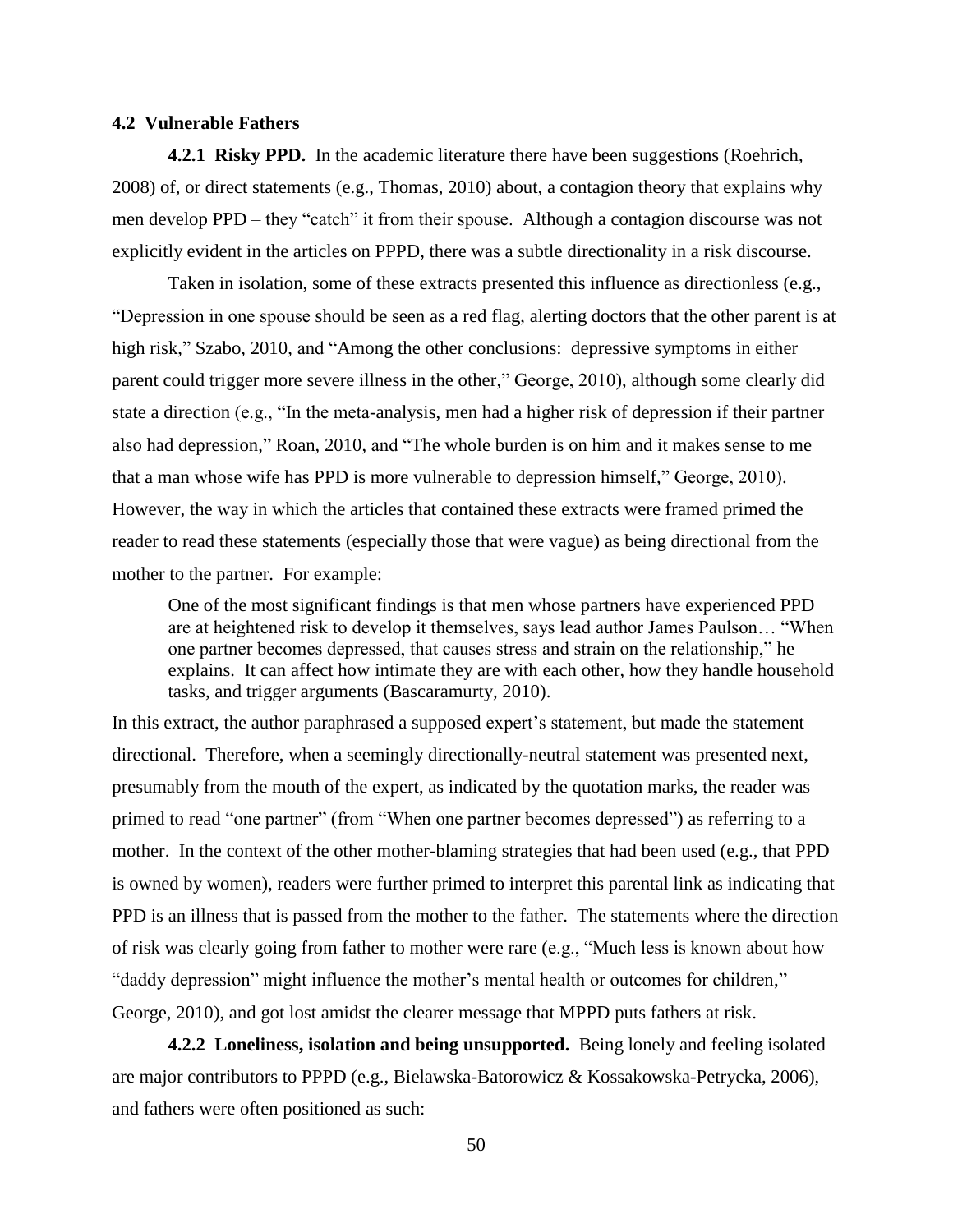Men typically turn to their wives for support, but women who are wrung out by the demands of their babies may have little left to give their husbands (Szabo, 2010).

The contemporary father may be more vulnerable to this malady than previous generations of fathers because of the increasing number of women in the workplace and the corresponding expectations that he should have more responsibilities at home (Roan, 2010).

Sometimes they feel crazy for worrying about the baby, dismissed by moms and grandmas when they do speak up, and feel further alienated (O'Shea, 2010).

But men face unique pressures, Courtenay says. Although fathers today are more involved in rearing children than ever, they often lack the broad social networks enjoyed by mothers, who are more likely to find consolation by sharing stories and strategies with friends (Szabo, 2010).

Fathers are less likely than women to seek access to mental-health services and are more prone to caregiver burden or strain, but 24-50% of men studied suffered from their partner's depression (McLaug, 2011).

These extracts presented the ways in which fathers felt lonely and isolated, both before and after the PPD had set in. In short, fathers felt dismissed ("by moms and grandmas"), misunderstood, and unable to talk about their distresses. Primarily, fathers were in these lonely situations because of their wives: wives were presented as being too tired to emotionally support their husbands (first extract); women were working more in contemporary times (second extract); women supposedly had social networks that acted as a buffer for them to stave off emotional crises (fourth extract); and men were told by experts that women were supposed to be given all of the attention during the postpartum period ("The answer I got from the counsellor was, 'Now is not the time for you. Now is the time to take care of your wife'," Bascaramurty, 2010). As well, societal expectations contributed to fathers feeling lonely and ignored. For example, it was stated that fathers were expected to have more responsibilities at home (second and fourth extracts). However, fathers being expected to do more at home was also framed as a consequence of more women maintaining jobs after childbirth, and fathers being dismissed was constructed as due to mothers being more important in the postpartum period. Therefore, even though societal expectations were implied, mothers were blamed for these large-scale pressures. Fathers were presented as helplessly lonely and isolated because they were a victim of sociallyimposed limitations that stemmed from a focus on mothers, their supports, and their careers.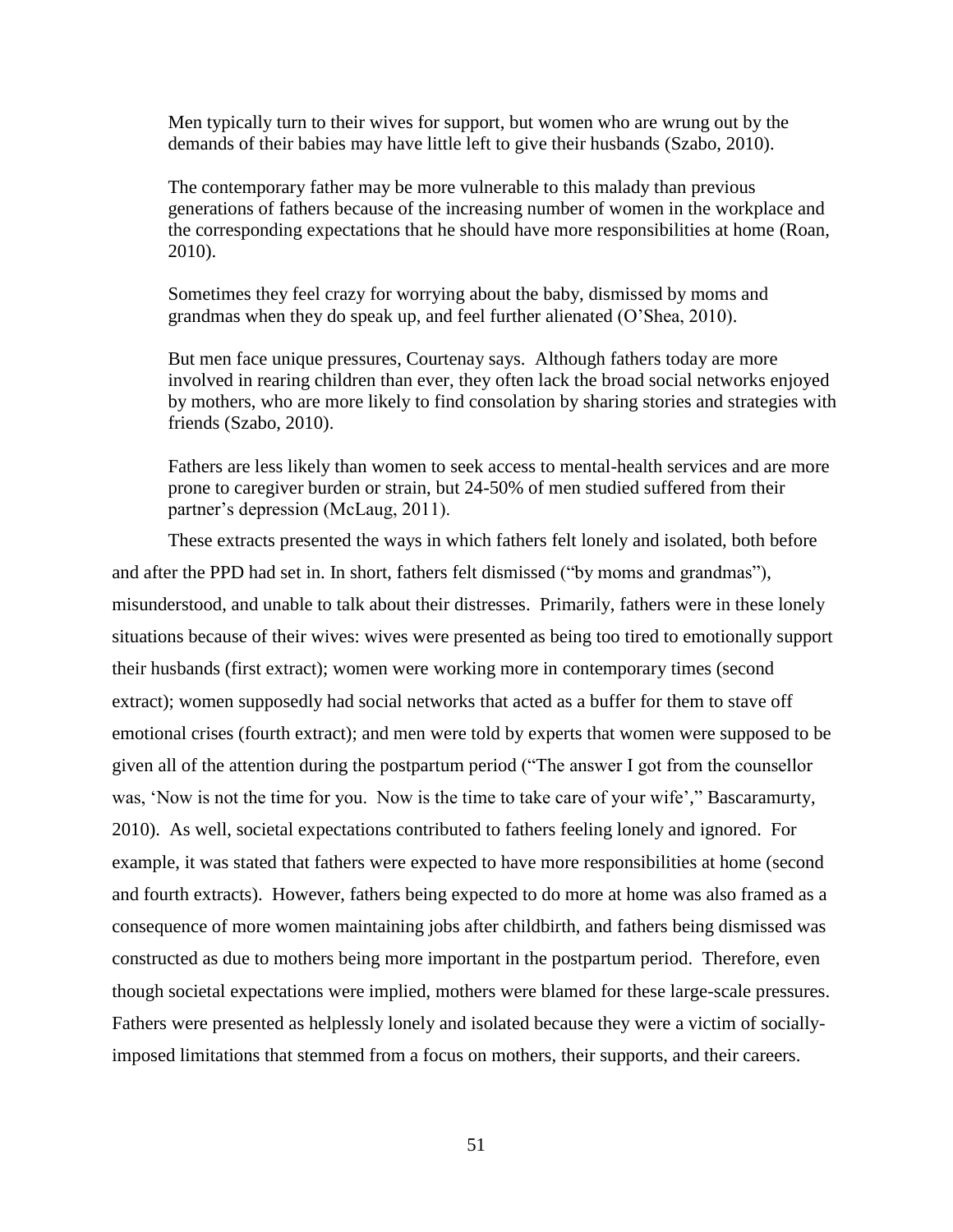Contributing to the risk discourses was the implication that women (wives and grandmothers, for example) can exacerbate, and perhaps even cause, PPPD.

It is worth noting that throughout the articles on PPPD, terms such as "marriage" and "relationship" were qualified by "a" or "the" rather than by one partner or the other, unlike in the articles on MPPD. Despite the preponderance of mother-blaming throughout the articles on PPPD, neither parent was given strict responsibility for the relationship itself. They were both either equally responsible or not responsible for the relationship. However, the relationship or marriage was not qualified as "theirs," either; therefore, neither partner had responsibility for the relationship.

## **4.3 Summary**

In the end a divide was created. These articles on PPPD created a competition-like challenge to appropriate the term PPD from mothers. The urgency of this challenge was bolstered by repeatedly constructing PPD as a "woman's illness" or a "woman's domain," and by using mother-blaming strategies (e.g., risk discourses, mothers being responsible for fathers' loneliness and vulnerability). This attempted appropriation and the use of these discursive devices served to reinforce the gendered construction of PPD. Rather than attempting to construct PPD as a challenge that both parents experience, these authors constructed an "it's worse for fathers" discourse (e.g., because their struggles tend to be overlooked), thereby breaking apart the parental/spousal relationship, and strongly encouraging the reader to choose the paternal or maternal side, but not both. PPD became a competition rather than a social issue that needs attention.

Gendered presentations and stereotypes were also perpetuated throughout these articles. For example, symptom descriptions (e.g., where fathers are aggressive and violent and mothers are sad) coincide with pre-established gendered behavioural stereotypes where men are "active, aggressive and extroverted" (Johannsson, Bengs, Danielsson, Lehti, & Hammarstrom, 2009, p. 641) and women are "passive, sensitive and introverted" (Johannsson et al., 2009, p.641). As well, because the parental/spousal relationship was not constructed as a collaborative venture, much of the focus of these articles involved blaming mothers while casting fathers as victims. Nonetheless, motherhood was maintained as the primary parental role, and fathers were, yet again, primarily backgrounded.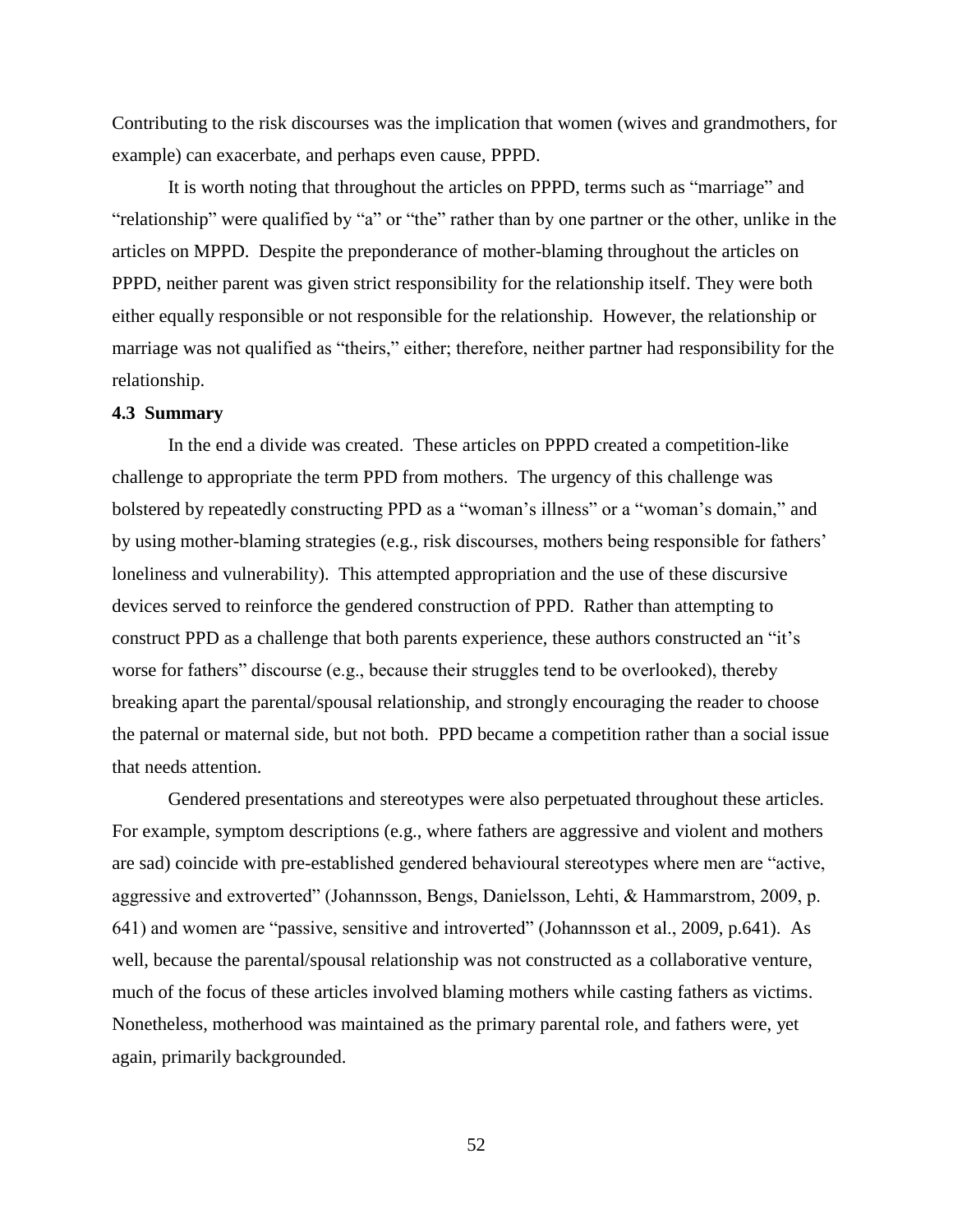### **5. Analysis of Baby References**

Unsurprisingly, because PPD is, by its classic definition, depression that occurs after the birth of a baby, babies were referenced proportionately as often in the articles about PPPD and MPPD. The articles on MPPD contained 680 baby-references (an average of 9.07 babyreferences across all articles on MPPD), and the articles on PPPD contained 194 baby-references (an average of 9.23 baby-references across all articles on PPPD). In both types of articles there were common constructions, albeit with subtle differences. Descriptions of babies as burdens, of the relationship between a parent and baby as bittersweet, and the potential of harm coming to the baby were presented in both types of articles. There were also additional discourses presented in the articles on MPPD that were either mostly, or completely, absent from the articles on PPPD, such as strictly positive references to the baby, references to the necessity of self-care, and constructions of "good" and "bad" parents.

## **5.1 Role Expectations**

**5.1.1 Burdens.** Note that, although many of the presented burdens and stresses were similar for mothers and fathers, there were some differences between the two types of articles. For example, some of the extracts from the articles on PPPD presented the role of unpreparedness and/or not having appropriate parenting-models as contributing to PPPD:

"We are expecting dads to be more involved in parenting than we ever have before … Most dads are welcoming of that, but they don't have any models about what a dad is supposed to do. That creates uncertainty, and that uncertainty can lead to anxiety and depression" (Roan, 2010).

"One of the problems for men is that often, they don't have as much direct child care experience [as women], and when put into that situation, they don't know how to deal with it…There's panic, frustration, a whole range of emotions and feelings. Sometimes they get angry and lose control" (Lisi, 2008).

PPPD was framed as resulting from being unprepared, which was the fault of others (e.g., "they don't have any models about what a dad is supposed to be"). Mothers, on the other hand, were presumably well prepared for parenting (e.g., "they don't have as much direct child care experience [as women]").

In addition, mothers were constructed as burdened by chores they were doing  $(e.g., "[she]$ found herself overwhelmed by the challenges of looking after two children … meeting their needs and managing the home," McPhee, 2012), whereas fathers were constructed as burdened by having to do the chores in the first place (e.g., "He was saddled with taking care of his wife,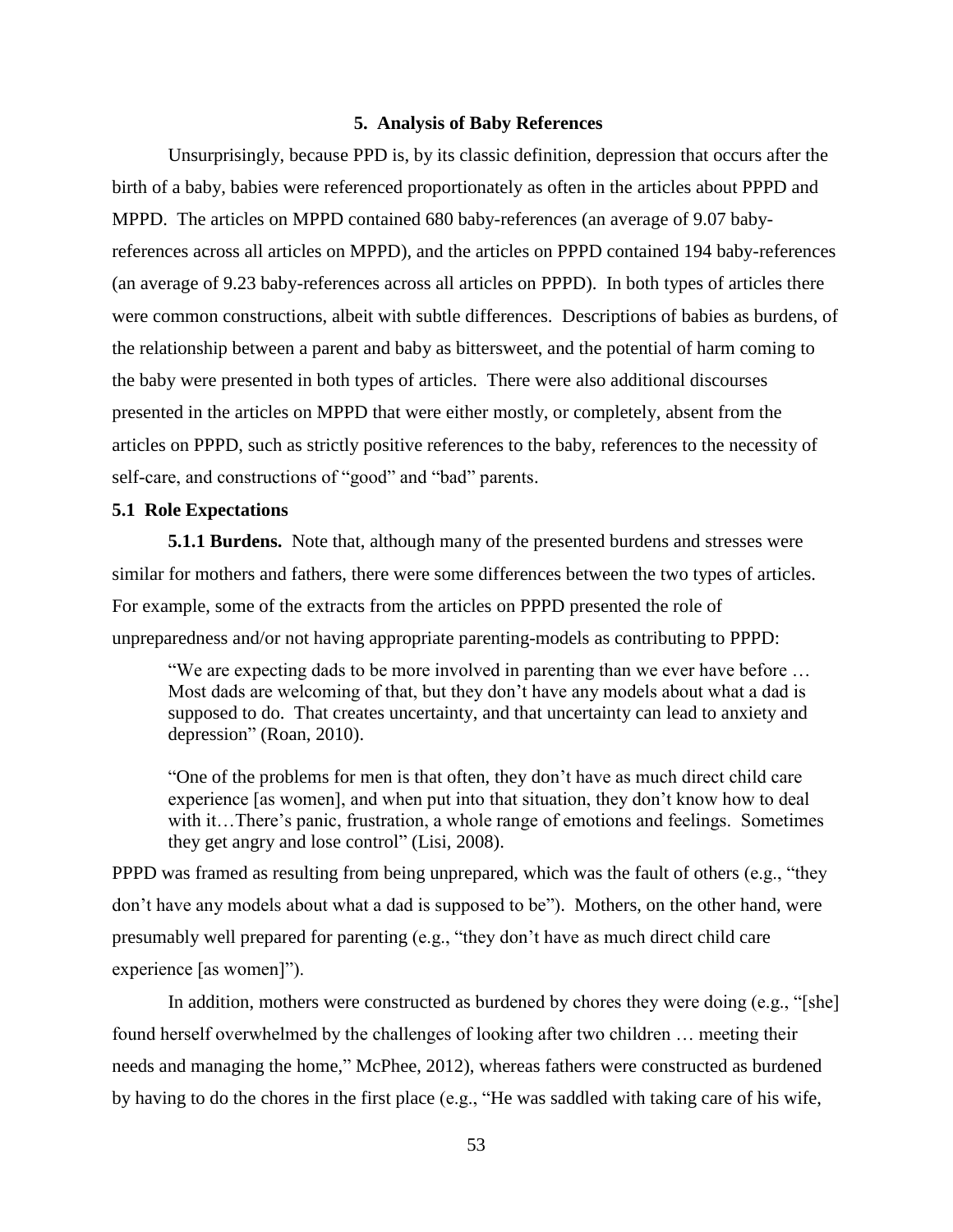his son, and working," Bascaramurty, 2010). Here, "saddled" emphasized that partaking in these multiple activities was not part of his role. In addition to being burdened by chores, the articles on PPPD made more references to the burdens of the baby itself (9% of the baby-references from the articles on PPPD versus approximately 3% of the baby-references from the articles on MPPD), such as "Two-year old Jaden was begging his exhausted dad, Jason, for attention" (Bascaramurty, 2010), "a colicky baby is chaos defined for a new dad" (McPhee, 2008), and "at times [new fathers] are overwhelmed by the constancy of caring for an infant" (O'Shea, 2010).

Stereotyped behaviours and roles were constructed through these differences, such as that men are less experienced at parenting than mothers are (and that is because of a lack of preparedness and/or a lack of appropriate modelling for "hands on" parenting), that fathers are not expected to be involved in chores and childcare, and that the children themselves have a more negative impact on fathers than they do on mothers. Therefore, mothers were constructed as more skilled, prepared, and tolerant, and were expected to manage multiple roles, whereas the fathers were presented as lacking clear definitions and expectations surrounding the father-baby relationship.

**5.1.2 Bittersweet relationships.** Delving further into the roles of mothers and fathers, the relationship with the baby was discussed in various ways. In both types of articles, the parent-baby relationship was constructed as bittersweet, meaning both wonderful and distressing: "Am I feeling bummed out about the news? Why, yes, rather! I've got a great little baby! He's handsome, smiley, healthy, possibly clever. How could there be feelings of despair?" (Withey, 2011b) and "It is truly the hardest job you'll ever love. It magically changes everything" (Bothum, 2010). There were, nevertheless, subtle differences in how this bittersweet relationship was constructed for fathers and mothers.

In the articles on MPPD, the construction of the mother-baby relationship as bittersweet relied on the emotional disparities that mothers reported or were reported as experiencing, such as "You have this beautiful new baby and you feel like you should be full of joy, not stress" (Withey, 2011a), and "Bringing a life into the world is supposed to be one of the happiest moments in a woman's life, but as many as 80 percent of new moms experience some form of the baby blues, including PPD" (Ricks, 2009). These mothers were presented as being distressed by these disparate emotions, not wanting to feel unhappy, and as confused by these feelings.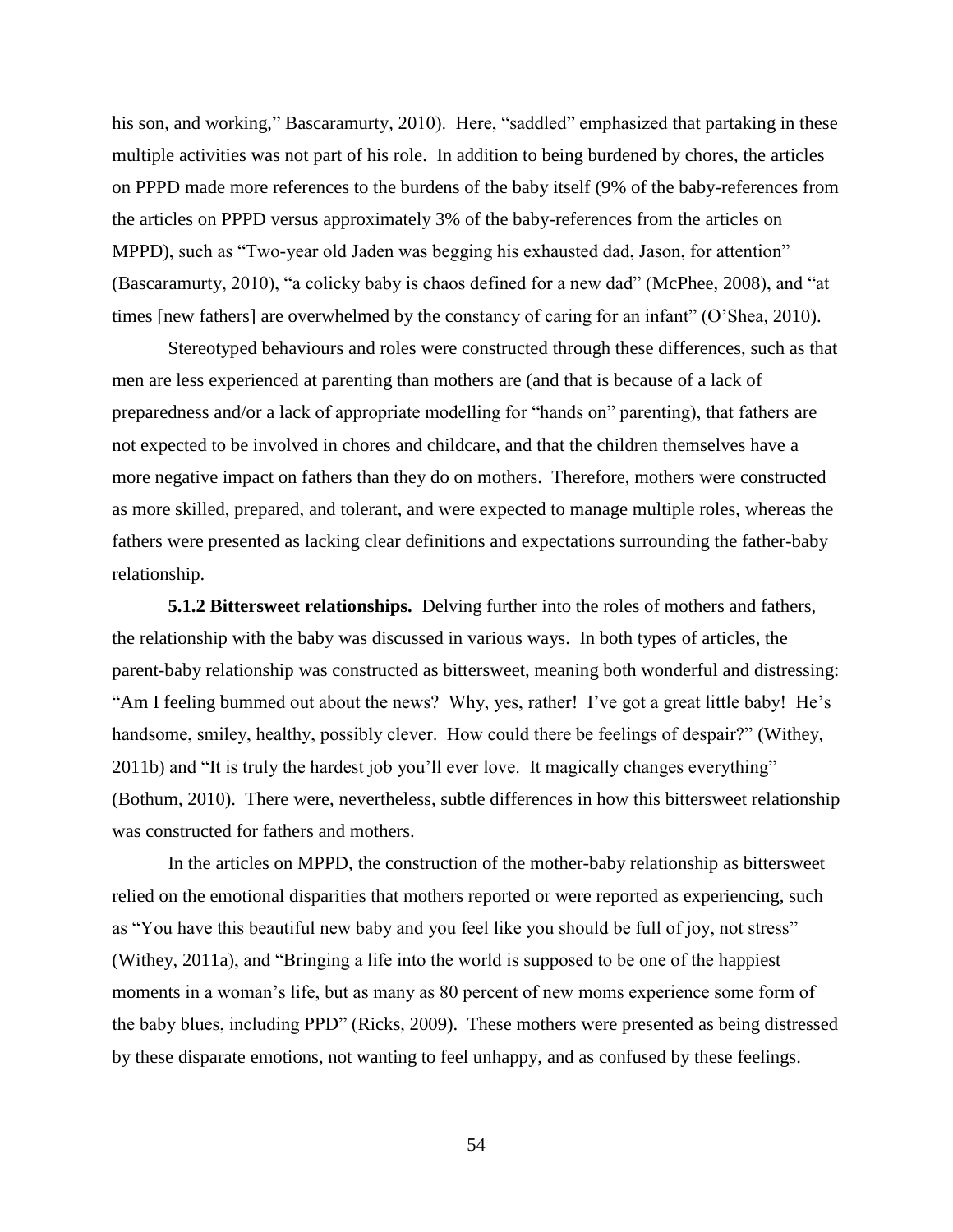In the articles on PPPD, the primary feeling presented was that of frustration (e.g., "The 33-year-old father stressed that he loves his little boy, and has never spanked him, but has felt the frustration that might lead others to do so," The Associated Press, 2011), but not sadness or despair. The constructed problem for fathers was that their lives had changed as a result of the baby (e.g., "It magically changes everything," Bothum, 2010), and these changes were unexpected because these fathers were, again, unprepared for parenthood (e.g., "They might relish becoming parents, but they can also be unprepared for the infant in their lives," Roan, 2010). As well, the frustration that fathers experienced was attributed to not being able to share their parenting stories with others (e.g., "there aren't always a lot of opportunities for dads to share how they're feeling" Bothum, 2010).

The responsibility of the problem, therefore, lay with different people, depending on the type of article. Mothers were constructed as being responsible for their own divergent emotions, as evidenced by the use of "you" (e.g., "You have this beautiful new baby and you feel like you should be full of joy, not stress," Withey, 2011a) and "I" (e.g., "I've got a great little baby!" Withey, 2011b). In addition, unacceptable emotions (e.g., feeling unhappy) were constructed as the primary problem in the mother-baby bond, whereas it was frustration and changes for the fathers. Fathers were also constructed as being more passive in how their lives changed in that other people were implicated as needing to take a more active role in preparing men to be fathers (e.g., "…but they don't have any models about what a dad is supposed to do," Roan, 2010). In sum, other people were blamed for the breakdown of the father-baby bond, whereas mothers were blamed for the breakdown of the mother-baby bond.

## **5.2 Mother-Baby Bond**

**5.2.1 Mothering as a positive experience.** In the articles on MPPD, some discourses were presented that were entirely absent in the articles on PPPD, such as strictly positive references to the baby.

The mother-baby bond was a common topic whose importance was legitimized in the discussion of PPD and mothers. Usually, this bond was discussed in the context of a mother having no bond with a baby, which was presented as being bad and requiring intervention (e.g., "psychiatrists advise them to call their doctors before the scheduled six-week check-up," Robin, 2012). Most often, the PPD was claimed to interfere with the relationship, which was also a huge loss for the child (e.g., "If mom, who the child has previously bonded with, is now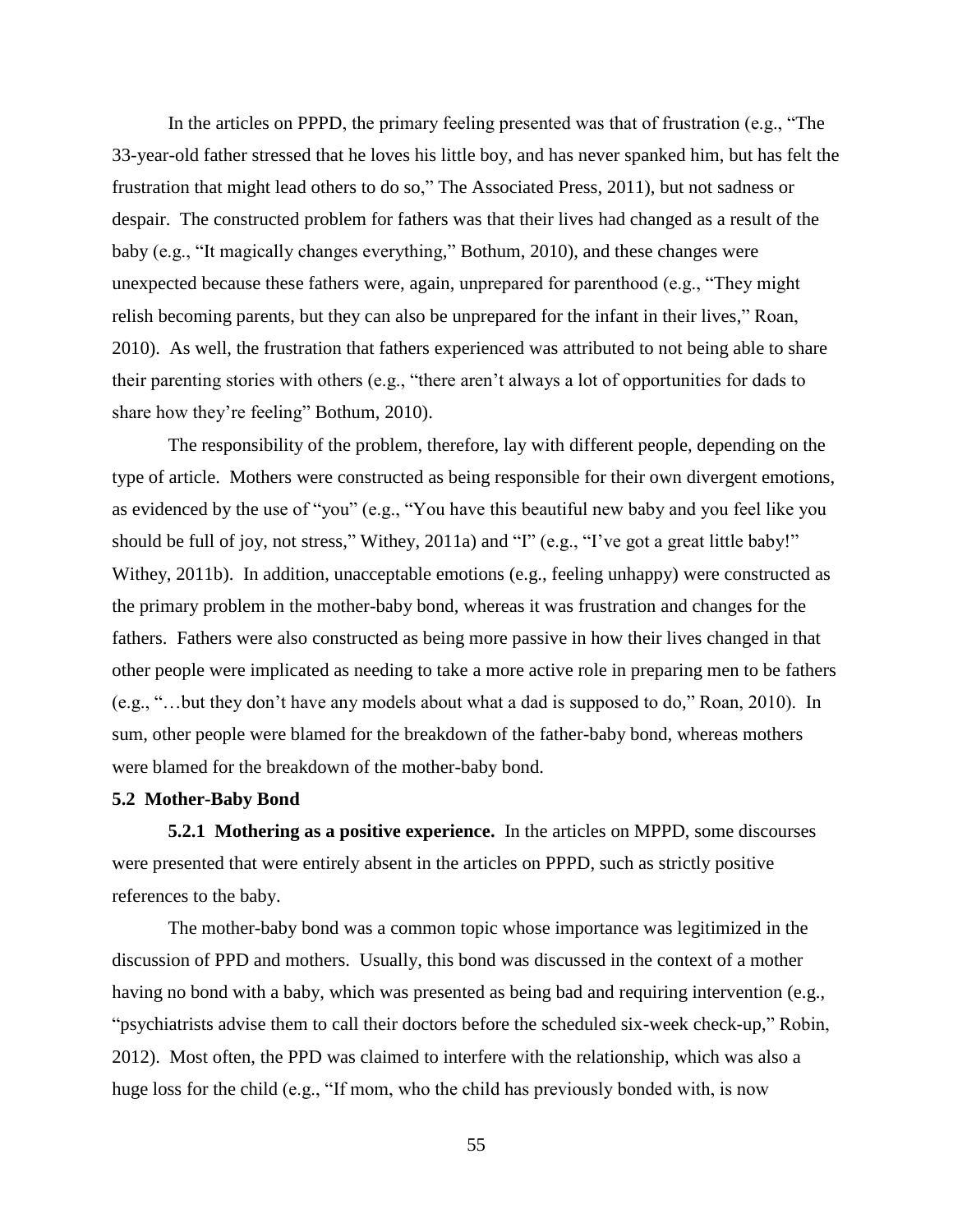depressed, the child may experience this new distance as a type of loss" [Spears, 2012]). Sometimes, however, PPD was described as interfering with the mother's ability to bond with the baby (e.g., "Depression interfered with her ability to bond with her son" [Picard, 2009]), which suggested an instinctual proclivity to bond with a baby. Of note, the mother-child bond was discussed almost to the exclusion of other relationships, such as with a partner, family or work. Through this exclusion, the baby was constructed as the most important aspect of a mother's life that needed to be considered when talking about PPD. Everything else was secondary, at best.

In the articles on MPPD, there were many references to how joyful, blissful, and wonderful a new baby could be, such as "I had delivered her beautiful baby girl a few months earlier" (Abells, 2009); "I have this five-year-old who knows how to tell jokes. That is so worth it" (Pearce, 2009); "I am proud of the mother I have become and the loving, amazing toddler I helped create" (Withey, 2011a); and "I had an angel baby" (Winston, 2012b). These descriptions of the baby and the mother's elated reaction to it constructed their relationship as something positive, beautiful, blissful and emotional.

**5.2.2 Caring.** A discourse of caring for the child and parent was also present. This topic was primarily discussed in the articles on MPPD, however. Parental care and/or baby care was presented in only three of the articles on PPPD, and was not a consistent construction of the father-baby relationship.

The construct that stood out in these articles was that mothers are presented as being motivated to look after themselves only for the sake of the baby, as illustrated by the following extracts:

"I think we really need to help women understand that the best way to take care of their baby is to take care of themselves" (Anstett, 2011).

The good news…is that women tend to respond very well to a combination of medication and counselling and are highly motivated to get better for the sake of their children (Jarry-Shore, 2009).

I don't love the "do it for your child's sake" argument; I worry it suggests that the parent isn't important in her own right. But to be honest, I make that argument anyway, because it works (Klass, 2012).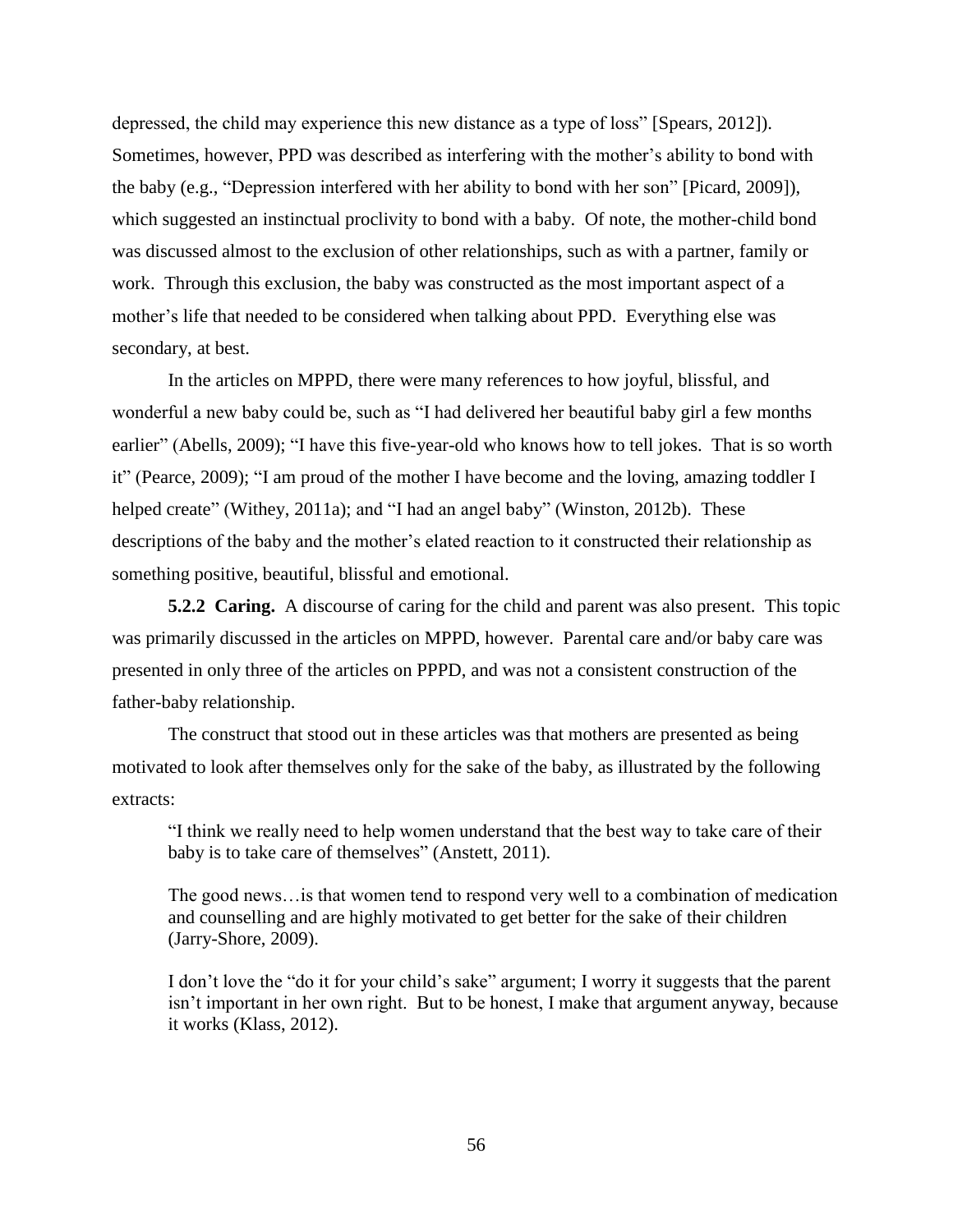…Pediatric colleagues tell stories of depressed parents who break down and cry during a child's visit, but then say they're too busy taking care of the family to get help for themselves (Klass, 2012).

Other people were presented as seeing a mother's health as important for its own sake, as well as the baby's (e.g., "I worry it suggests that the parent isn't important in her own right"), while mothers were presented as holding a strong belief that they should only care for the baby (e.g., "…and highly motivated to get better for the sake of their children"). This belief was presented as not being in mothers' favour, but rather as to their own detriment (e.g., "…they're too busy taking care of the family to get help for themselves"). Nevertheless, a baby's health was privileged over that of mothers.

Because these references to caring were found almost exclusively in the articles on MPPD, the mother-baby relationship was further constructed in a stereotyped way. First, these references, and their exclusion from the articles on PPPD, constructed the mother as the primary care-giver. Second, mothers were presented as self-sacrificing because the baby always came first. Even seeking out and finding the time to treat PPD was a self-sacrificing act, because it was done for the child, not for the mother.

**5.2.3 Extremes of mothering.** In the articles on PPPD, the "good father" or "bad father" was not explicitly discussed. Although it might be assumed that statements about the negative effects of spanking and yelling at a baby might imply what is understood as the "good" or "bad" father, there was no explicit naming of this discourse. In the articles on MPPD, however, there were discourses that explicitly related to the "good mother" and "bad mother." Rather than the good/bad mother being inferred from statements presented (as for the fathers), the good/bad mother was explicitly pointed out in the statements about motherhood. The "bad mother" was constructed in three ways: (1) not being able to care for a baby; (2) not being happy about being a mother; and (3) being responsible if the child is taken away.

There were a number of reasons presented as to why mothers feel "bad," such as that they do not feel bonded with the child (e.g., "They may feel emotionally detached from their babies," McLaug, 2011), they feel resentful towards the child (e.g., "Saying I am feeling resentment toward my children is a really hard thing to come out and say," Hill, 2012), they are not happy about being a mother (e.g., "I had a real dislike of motherhood and of my child," Winston, 2012a), and they feel unable and inadequate to care for the child (e.g., "I felt like I couldn't take care of my children," Berggeotz, 2010). These sentiments accumulated in a fear of being judged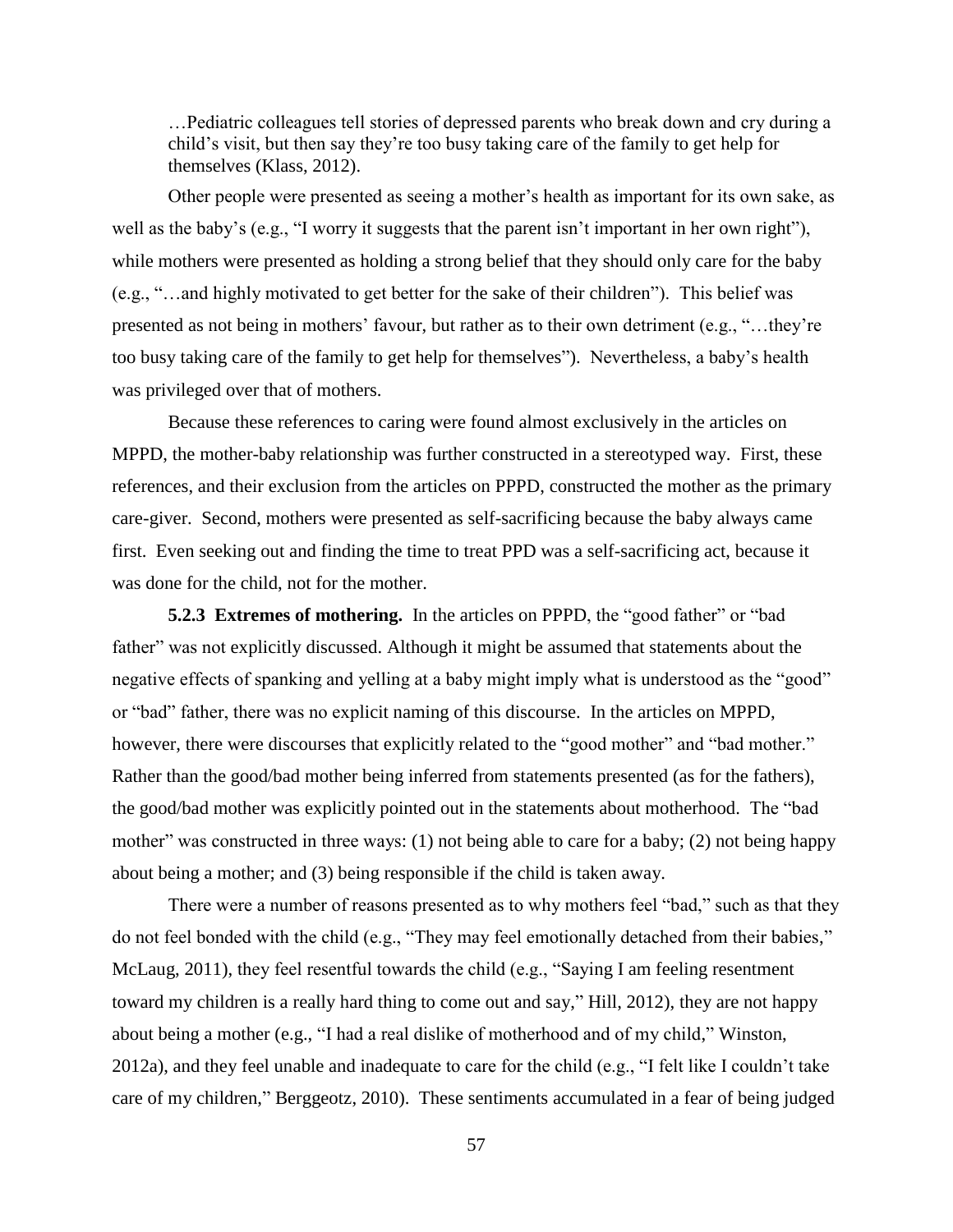(e.g., "I worried every eye would be watching us, judging me for poor parenting," MacIntyre, 2011), and of the baby being taken away (e.g., "You don't even want to admit having them [horrific thoughts] because you think they will take the baby away," Picard, 2009). Adding to the presentation of fear, mothers were said to be afraid that a baby would be taken away by an anonymous "they" (e.g., "…you think they will take the baby away," Picard, 2009) or ambiguous others (e.g., "There's also a fear that disclosing depression will mean that the woman is judged unfit as a parent and will lose her child," Bounds, 2010). This fear of "others" was implicated as creating pressure for mothers not to express their fears and distresses. Overall, a mother having a child taken away from her was the ultimate sign that the mother was, in fact, a bad one.

By far, the most prevalent "bad mother" construction was that of not being happy about motherhood, and not feeling elated to be with the child. For example, "Women who become depressed after childbirth not only battle their feelings, but have the added guilt of feeling that they're failing as mothers" (McLaug, 2011), and "I didn't feel the glow of sunlight with my baby, being blissed-out as I was sitting and rocking her…I felt like I was supposed to love [her] more. I felt I was a bad mother because I wasn't doing it right," (Hunter, 2010). Equating guilt and shame with not being ever-joyful with the baby illustrated a powerful societal ideology that mothers should not be unhappy.

The problems that mothers experienced were positioned both on individual women and on women experiencing PPD as a group. For example, there was a lot of use of "she" (e.g., "She was just an anxious "terrible mother" because she couldn't get her newborn to nap," Zdeb, 2011), "I" (e.g., "I didn't want to get help … I felt like I couldn't take care of my children," Berggeotz, 2010), "their baby" (e.g., Zdeb, 2011), "her baby" (e.g., Jarry-Shore, 2009), and "such women" (Robin, 2012). As well, statements such as "Such women aren't able to take care of themselves or their babies" (Robin, 2012), and "They may feel emotionally detached from their babies and react negatively to a fussy, sick or crying child" (McLaug, 2011) placed fault with mothers by referring to challenges as things that mothers could not do, rather than abilities that were being interfered with by PPD. On the surface, these extracts seemed to suggest that mothers do not need to feel guilty or ashamed for not being elated when looking after a newborn; however, there were subtle implications that these mothers were, in fact, failing on a personal level.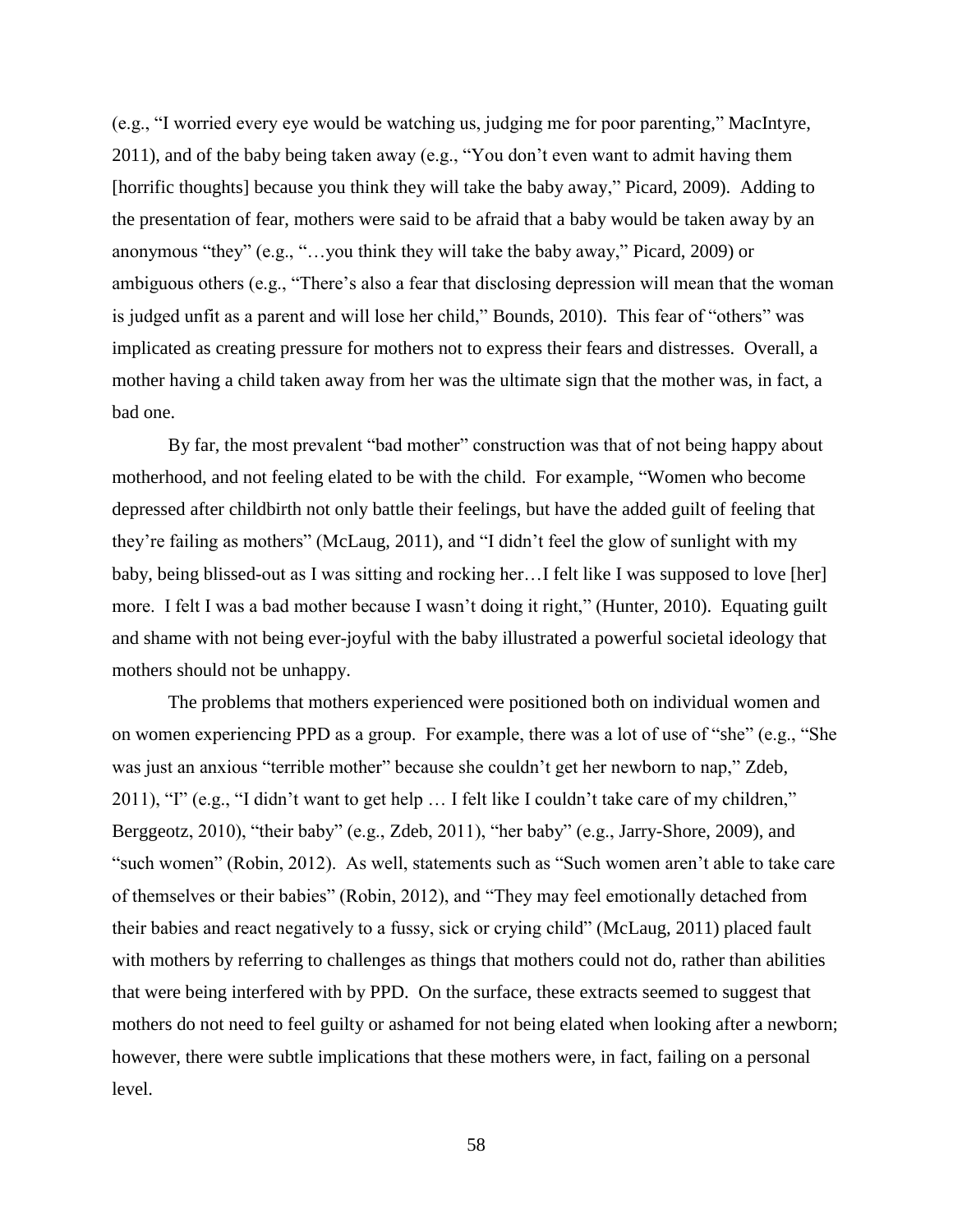If a "bad mother" is a mother who does not want to be around a child, who feels inadequate to care for a child, and whose child will be taken away from its home, then what is a "good mother"? In mothers' reports, a good mother was presented as being equated with a "perfect" mother (e.g., Laucius, 2011), a "super mom" (McPhee, 2012), and even "Queen of Mothers" (Withey, 2011a). Many mothers were constructed or constructed themselves as striving for this ideal, or at least trying to appear as if this ideal was being achieved (e.g., "I'd hide my bad score, practise in secret until I got it perfect," Withey, 2011b). However, this construction of the perfect mother was consistently resisted, not just via explicit denunciation. Some comments were sarcastic and/or biting, such as in describing the extreme expectations that go into being a "perfect mother": "To exclusively breastfeed at all hours with a euphoric grin on our faces. To vigilantly check toys and soaps for potentially hazardous ingredients. To keep that child happy and safe no matter the cost to us," Withey, 2011a). More implicitly, there was evidence of the notion that a woman can still be a good mother despite experiencing PPD: "Getting help for this does not mean you're a bad mother … It means you're a good mother" (Mulford, 2010) and "Experiencing the syndrome does not mean anything is wrong with a woman's ability to be a mother," (Home New Tribune, 2011), which further helped to resist the stereotypical "good mother" ideology. However, although the Mulford quote resisted the "good mother" construct by reversing the expectations of the dichotomy, it nevertheless perpetuated a dichotomy of mothering as either "bad" or "good," which allows little room for variations of mothering.

One consequence of the good/bad mother constructions was the pressure to be perfect (e.g., Withey, 2011a) and self-sacrificing (Klass, 2012). These pressures, however, were also somewhat resisted in articles on MPPD (e.g., Withey, 2011a). Also, a highly emphasized aspect of being a mother was the pressure to feel happy (e.g., Picard, 2009), but commenting on this pressure helped to expose the myth that motherhood is a "purely positive time in a woman's life" (McPhee, 2012). Several statements explicitly stated the problems associated with these motherhood constructions:

"The main reason why women don't seek professional help for their depression is they don't want to admit that they're not happy about the joyful event of motherhood like everyone expects them to be" (Picard, 2009).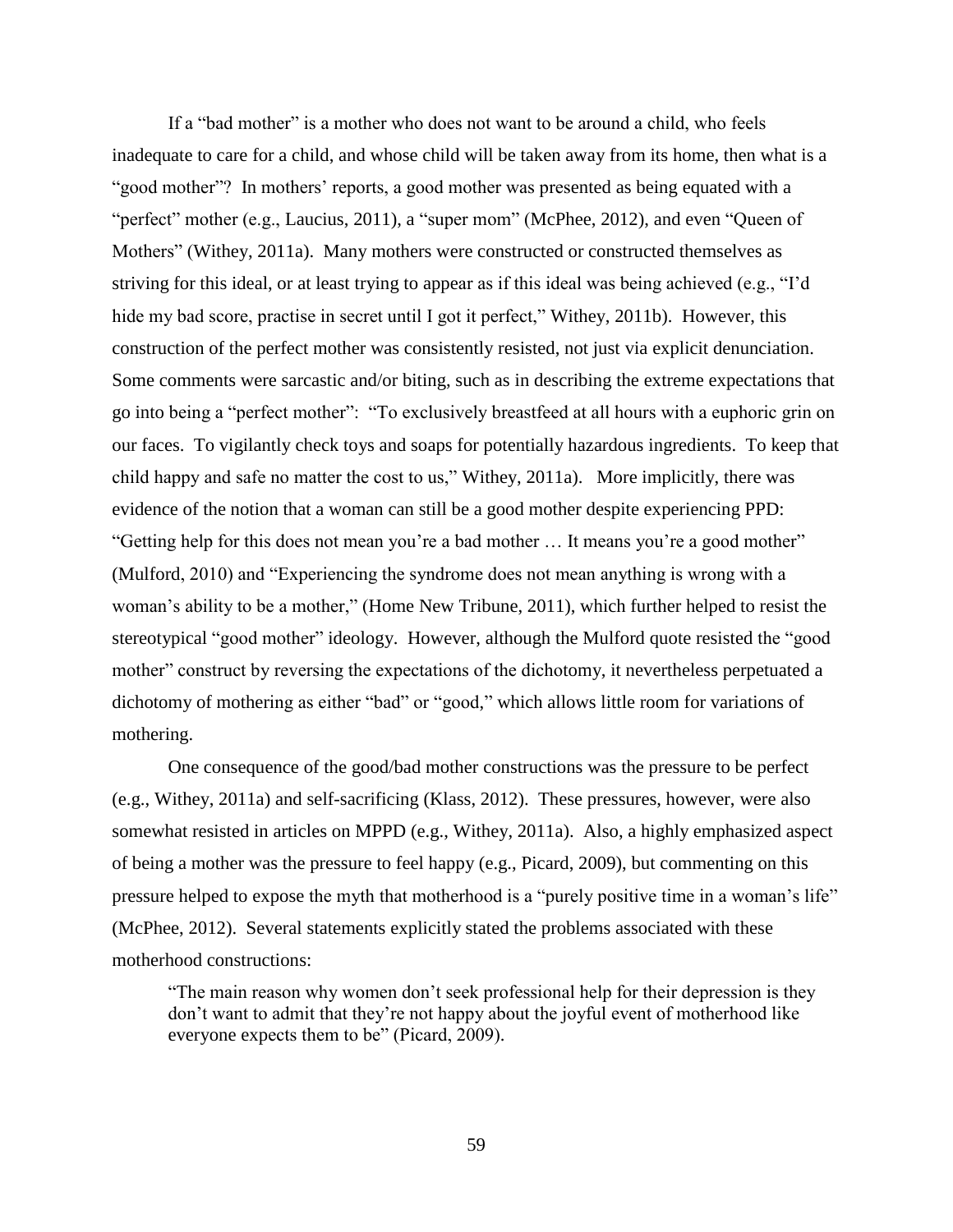…[a] new mothers' brain is rebalancing hormones and that, combined with the stresses of moving into a new female role, can cause the blues…women are ashamed because they are expected to be so happy at the birth of their child" (Hunter, 2010).

"There's a real stigma around having a hard time basically and this myth out there that it's exclusively a positive time in a woman's life…It can be really wonderful and great but it can also be really difficult too at times and stressful. We as a society don't usually want to talk about that" (McPhee, 2012).

They don't always feel like they can talk about some of the things that are difficult or some of the things that maybe they're not enjoying because they fear that risk of being judged or, heaven forbid, called a bad mother (McPhee, 2012).

When these assumptions were presented, the societal expectations of the ever-joyful mother were nevertheless resisted. The resistance occurred by virtue of the authors mentioning these expectations in the context of the guilt and shame they created for mothers. Many of the resistive discourses veered into feminist-based explanations (e.g., that motherhood is not entirely joyful, but is stressful and there are many changes that occur); however, authors mentioned these expectations but went no further with them: changes were not suggested, and other expectations were not discussed, such as what is considered a "normal" range of emotions to experience after a baby comes home. Therefore, the foundation for change was present but not actively pursued.

## **5.3 Father-Baby Bond**

Despite there being the same average number of baby-references across both sets of articles (approximately 9 references per article), there was less variability in the ways babies were referenced in the articles on PPPD compared to the articles on MPPD. In both types of articles, references of harm coming to the baby (e.g., "The state of a father's mental health also appears to affect his offspring's prospects of developing mental illness – especially that of his son," Healy, 2009) and of a bittersweet relationship with a new baby (e.g., "Although thrilled with baby Josephine and the responsibilities that go along with being her dad, he found himself in a spiraling habit of neglecting his own health needs while trying to balance the demands at home and work," Bothum, 2010; and as discussed above) were prevalent constructions. Additionally, use of the baby as a descriptor or specifier (e.g., "His next research endeavor involves exploring what's happening in a new baby's family when both parents are depressed," George, 2010) and as an indicator of time (e.g., "The men are at highest risk for depression three to six months after the birth of a child," Rabin, 2010) were also common in the articles on maternal and paternal PPD. However, the articles on PPPD lacked recurring themes of a purely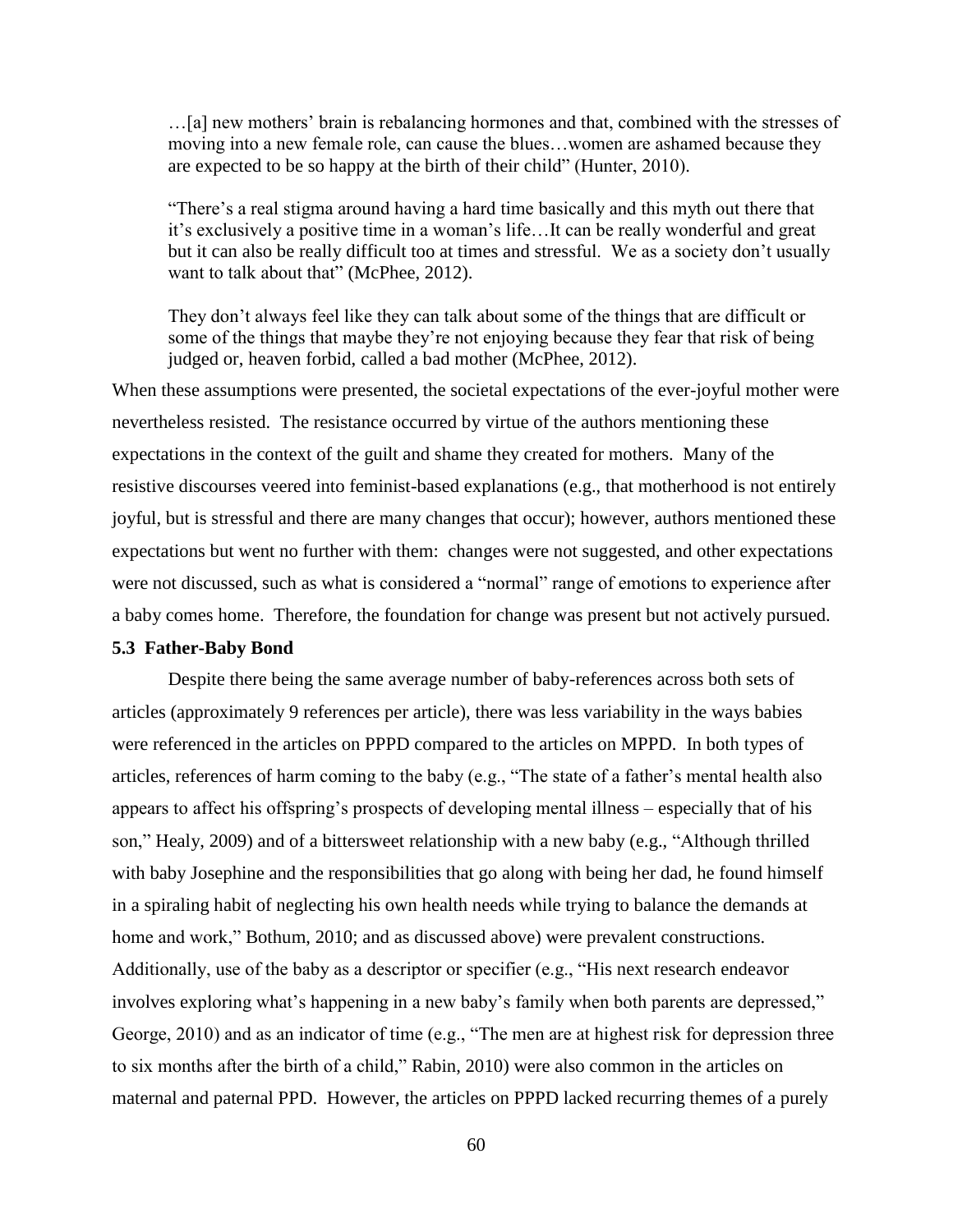positive relationship with the baby, as well as of caring for the baby (obligatory or otherwise). Exclusion of these aspects of the father-baby relationship, while including bittersweet references and emphasizing the problems that a baby causes for a father (discussed above), constructed the father-baby bond as lacking in positive emotions and blissful connectivity. The lack of primarily positive references also failed to construct the expectation that fathers should be ever-joyful of a new baby. This is especially illuminated when compared to the relationship that was constructed between mothers and babies (i.e., a strongly emotional, happy and all-consuming relationship, or at least the expectation thereof).

In addition, because there was less variability in how babies were referenced in the articles on PPPD compared to those on MPPD, the references in which the babies were inconsequential (e.g., where the baby was a descriptor/specifier or used to indicate the passage of time) dominated. These inconsequential references, where the baby was used to add detail to a situation (e.g., the "1 year olds," The Associated Press, 2011), or was referred to indirectly (e.g., "birth" or "pregnancy"), objectified the baby's purpose and position in a parent's life. In the absence of the construction of a strong emotional and happy relationship with the baby in the PPPD articles, the objectified baby became an important part of the father-baby construction. Therefore, the father-baby relationship was constructed as lacking an emotional connection, being rife with problems, and involving objectification of the baby.

## **5.4 Summary**

Despite their presence, the resistances to the "good mother" construction were overshadowed by the number of other discourses that perpetuated the motherhood ideal, emphasized what a "bad mother" was, and put blame and responsibility on mothers. A mother's role was largely defined as being an instinctually skilled, tolerant, self-sacrificing primary caregiver who was expected to be prepared for motherhood and to be able to manage multiple roles (e.g., caring for children, doing chores). Mothering was presented as being all-important and all-consuming in both an emotional and instrumental way, and she was expected to be elated about this relationship, even if there were some bittersweet moments. If there was a breakdown of this relationship, it was primarily due to personal failures on the mother's part. Some resistance to the mothers-are-to-blame paradigm was evident, but this resistance was a whisper compared to the more well-defined role of motherhood.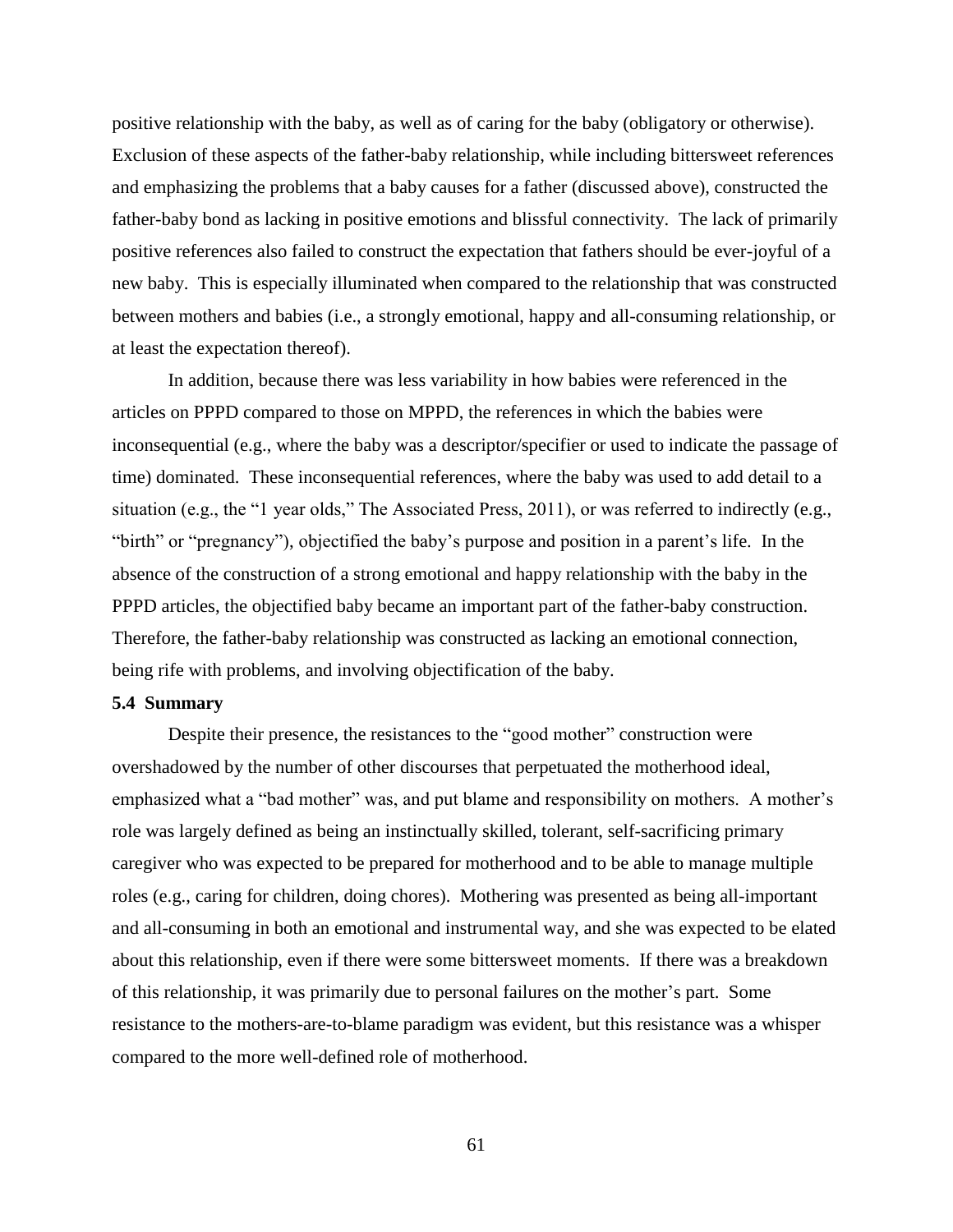In contrast, fathering was constructed as lacking expectations to be as skilled or prepared as a mother, to engage in chores and/or child care, or to be as instinctively tolerant of a baby. A father's relationship with a baby was bittersweet, objectified, and in distress due to the number of unexpected changes that occurred after the baby was born. When fathers were presented as having difficulty with the fathering role, and as having a primarily bittersweet relationship with the baby (rather than the bittersweet and positive presentations associated with mothers), they were not positioned as blameworthy. Instead, because fathers did not have the same welldefined parental role as mothers, fathers' attempts at performing outside of the stereotyped role were acknowledged, but failures were blamed on other people (e.g., for not properly preparing fathers, and for not giving fathers appropriate role-models for involved parenting). Possibly because of the fault lying with others, fathers were not framed as being afraid of any consequences of PPD.

Overall, mothers were clearly given dominance in the parental-child relationship and parental role definitions. In comparison to the defined stereotyped roles of mothers, fathers were seemingly absent from the baby relationship. Again, fathers were backgrounded in the act of parenting and parenthood. As well, fathers were given far fewer responsibilities for the baby and for the development of a bond with the baby compared to mothers, which further situated the role of bonding with, and caring for the baby, on mothers.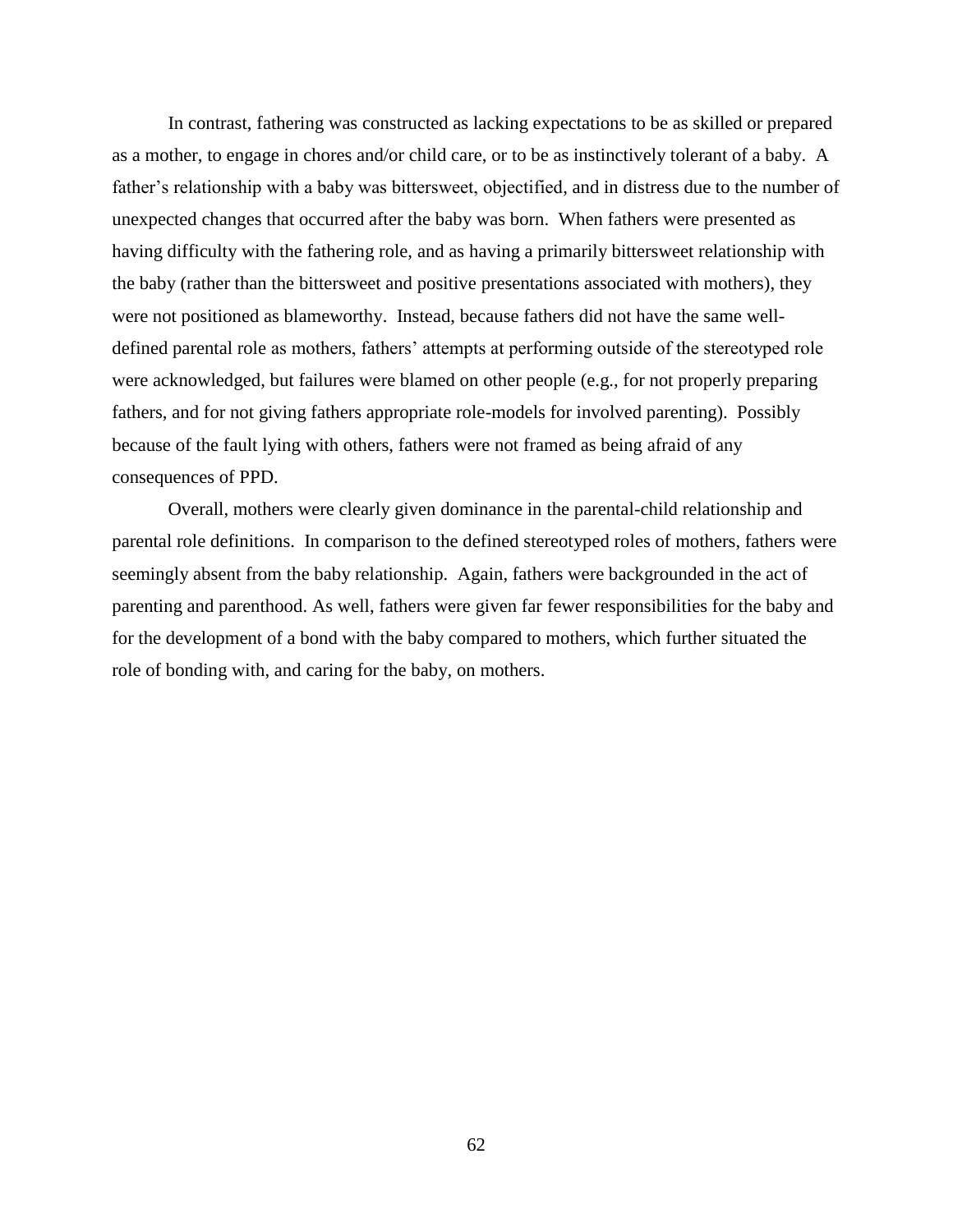#### **6. Conclusion**

In the newspaper articles on paternal and maternal PPD gendered representations of parenthood and the spousal relationship were constructed through a variety of devices, such as the absence of male-partner references, inconsequential references, mother-blaming, comparison of mothers and fathers, and competition between them. Despite a call for fathers to be allowed to be more involved in parenting and to be supported in doing so (consistent with the changing role of fatherhood that has been noted in the academic literature; e.g., Chin et al., 2011; Madsen, 2009), they were nevertheless maintained in the background, while mothers were given the majority of the responsibility of caring for a family.

Parenthood was not constructed as a collaboration or partnership, but rather motherhood and fatherhood seemed to stand in isolation from each other, in an "either/or" construction, and motherhood was positioned as the primary role. This maternal role was foregrounded through focus and volume (i.e., there were many more articles on MPPD than there were on PPPD), through constantly using mothers as the standard to which fathers were compared, and via constructing mothers as responsible for parenthood and the spousal relationship. These constructions continued to maintain fathers in the background of parenting, and continued to position mothers as responsible for the well-being of their partners, child(ren) and selves.

Throughout these newspaper articles, parents were assumed to be married and heterosexual (with the exception of one article on MPPD that featured a lesbian couple), which speaks to, and perpetuates, the prominent societal expectation that a family has a mother and a father (e.g., Dubriwny, 2010; Martinez et al., 2000), and that marriage is "unambiguously superior to being single" (Godderis, 2010, p. 459). In the articles on MPPD, the spousal relationship was privileged, and the husband was constructed as having very little to do with the care of the family, or much of a role at all. For example, although in the academic literature instrumental (e.g., helping with practical tasks, such as chores, Garfield & Isacco, 2005; Negron et al., 2013) and emotional support (Knudson-Martin & Silverstein, 2009) are purported to be the most important supports for mothers in the postpartum period, in the newspaper articles, support from a woman's partner was instrumental (not with everyday tasks of child- and house-care, but economic and reproductive) or action-oriented (but only after a seemingly long time of inaction and distance).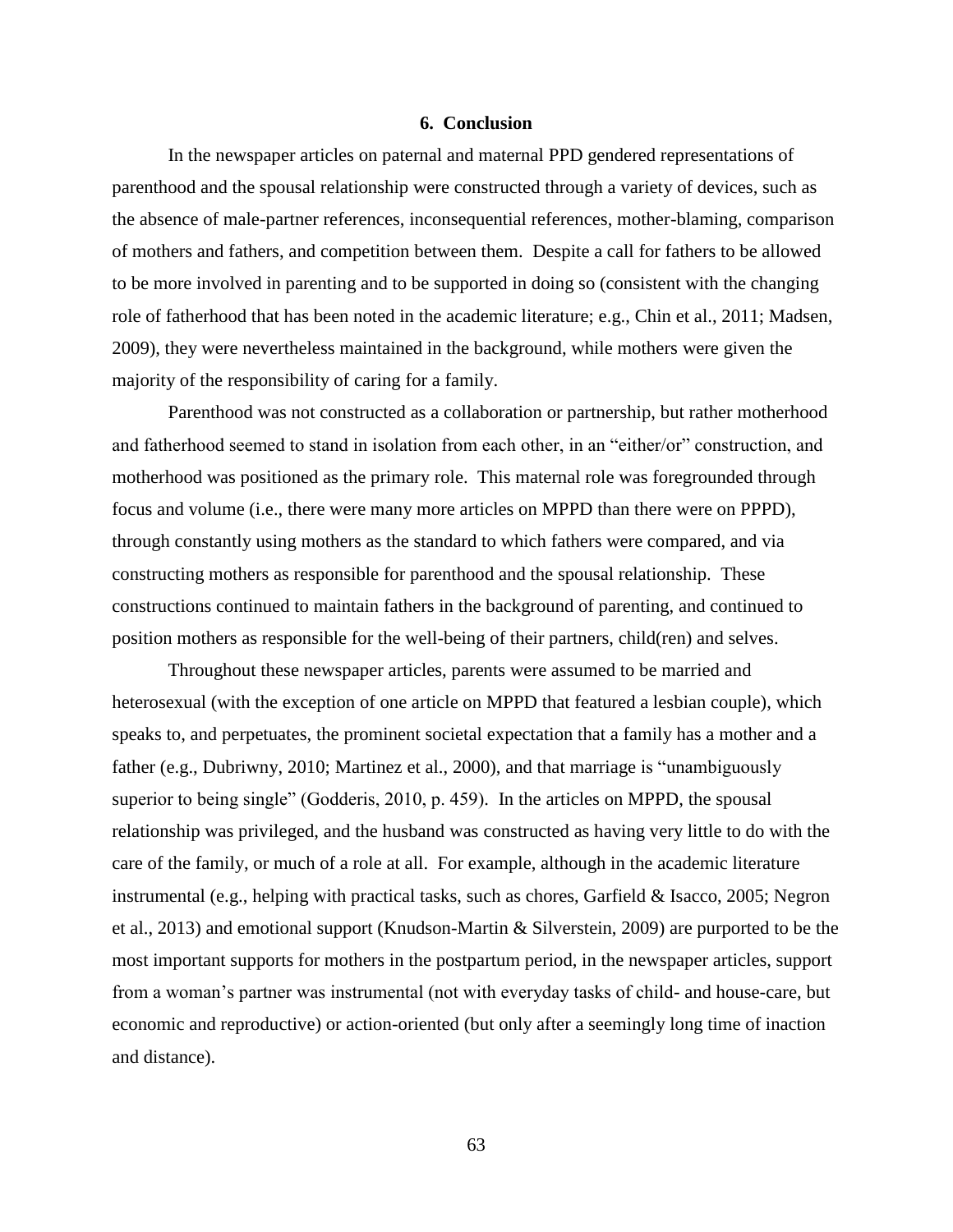In the articles on PPPD, both the spousal and parental relationship was emphasized, but both were constructed as being based on differences and competition rather than similarities and collaboration. Part of the competition discourse involved an attempt to take the term "PPD" away from women (while at the same time continuously reinstating PPD as a "woman's illness" and "domain"); and part of the differences discourse came from observations and "facts" that symptoms differ between maternal and paternal PPD, as is supported by research (e.g., Madsen, 2009; Melrose, 2010). These differences and comparisons formed the basis of the PPPD-iscaused-by-wives/mothers construction.

In addition, not only were partners generally absent in the articles on MPPD, they were also relatively absent from the media, in general. Compared to the number of articles that were specific to women, combined with the discovery that no articles on PPPD were found from May 2011 to June 2012 (and very few before May 2010), it appears that once the "novelty" of PPPD wore off, the status quo returned, and parenthood and PPD again became a "woman's domain." Husbands and fathers were relegated to the background yet again; this time in a more direct way. Future studies focused on the period following June 2012 are needed to determine subsequent patterns of reporting on PPPD in Canadian and American newspapers.

It is interesting to note that, despite a call for more attention to, acknowledgement of and acceptance for PPPD, there is no obvious evidence that this concept has become part of popular discourse. Because parenting ideologies are so culturally ingrained, they require more than a month's worth of resistance to engender change. In addition, widespread resistance would be required to alter such engrained presuppositions and ideologies, which suggests that, although the media can be a site for discursive change, they cannot be the sole instigator of it.

Both fatherhood and motherhood, in the context of the nuclear family, were constructed as lonely spaces. This loneliness was gendered in that mothers were presented as being lonely due to self-inflicted reasons (e.g., believing that they would be judged as a bad mother) in addition to having a physically and emotionally absent husband; fathers were presented as being lonely due to limitations imposed by others (e.g., not being properly prepared for parenthood), and primarily by their wives (e.g., by her working outside the home and having needs that overshadowed his). Wives have also been blamed in this way in the academic literature, where husbands are said to be expected to take on more responsibilities in the household and with childcare (Bielawska-Batoriwicz & Kossakowska-Petrycka, 2006; Roehrich, 2008) due to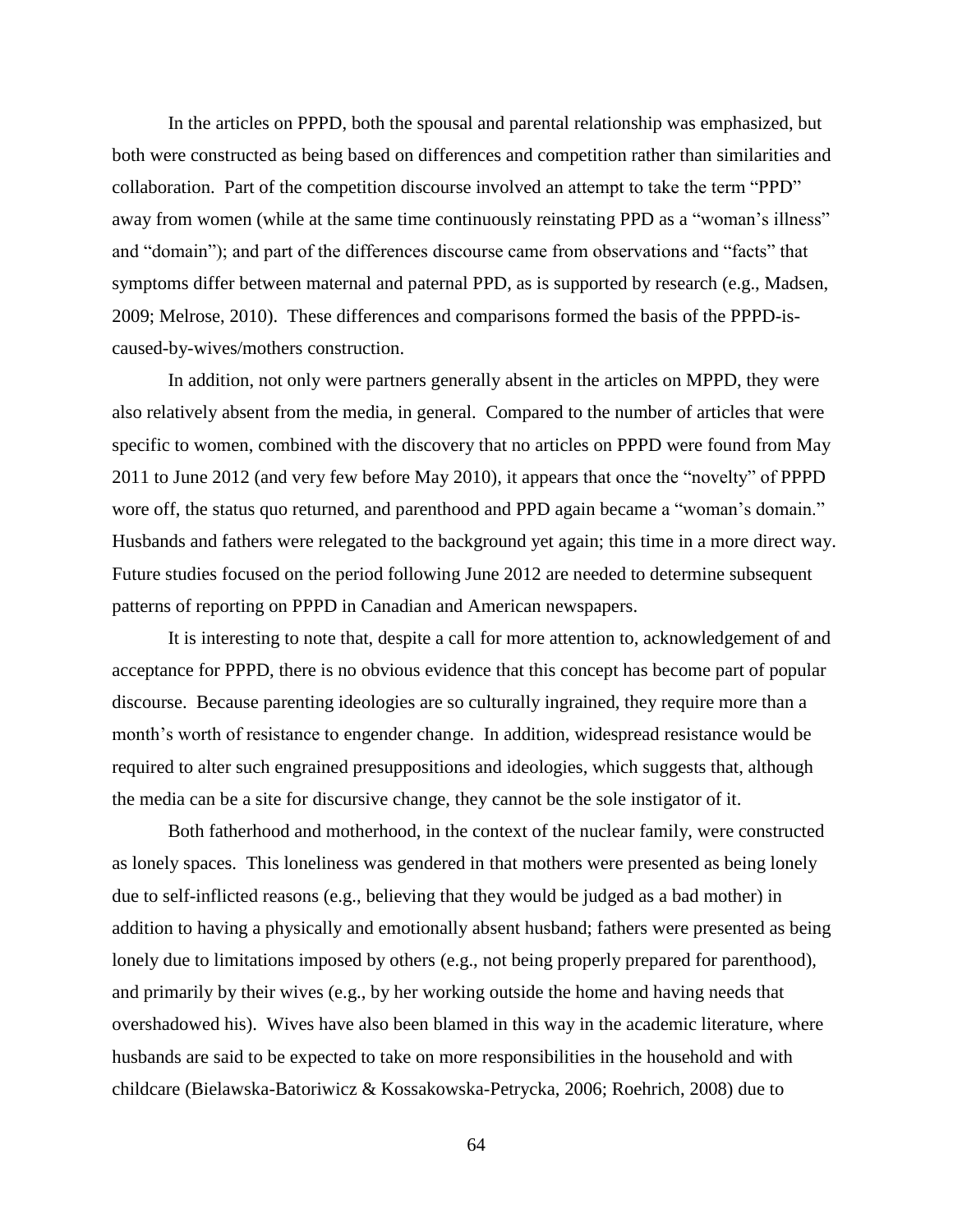women maintaining jobs in the postpartum period (Madsen, 2009). In both the newspaper and research articles, there were times when the changing role and expectations of fatherhood (e.g., from playmate [Solantaus & Salo, 2005] and breadwinner/provider [Barnes, 2006; Chin et al., 2011] to being a hands-on parent) were presented as being welcomed and wanted by fathers; and yet there were also times when these changes were presented as being forced upon them. An indepth look at notions of want versus imposition of the parenting role could further illuminate subtleties in gendered ideologies, blames, role implications and expectations.

Gendered representations also extended to practices that constitute fathering and mothering. Fathering was not constructed as intuitive (because fathers are assumed to lack the "mother instinct," Madsen, 2009; Solantaus & Salo, 2005), but instead as something that was stressful and frustrating, which could have been avoided if others had properly prepared him for the changes that would take place after a baby joined the family. This imperative to prepare fathers is consistent with Chin et al.'s (2012) suggestion as to how to prevent and/ameliorate PPPD. In the newspaper articles, it was presented as understandable, then, that a father's relationship with his baby was simultaneously negative and positive because he was managing many unexpected transitions and changes. As Bradley et al. (2004) advised fathers, "Life as you know it will cease to exist" (p. 46). What made a father's experience worse was if his wife was not available to support him, which has also been stated as a significant contributing factor to PPPD by researchers such as Goodman (2004, 2008) and Bielawska-Batorowicz and Kossakowska-Petrycka (2006). If a mother was experiencing PPD, authors of the newspaper articles took up a risk discourse, whereby a father was said to have developed PPD because his wife was unable to support him due to her struggle with PPD. Perhaps, as Letourneau et al. (2010) suggested, fathers were unprepared "for the possibility of PPD in their lives" (p. 44), which caused their own PPD. This risk discourse was also evident in the academic literature as a contagion discourse (e.g., Thomas, 2010).

In contrast, in the newspaper articles, mothering was perpetuated as an innate, intuitive process (e.g., Barnes, 2006; Beck 2002) whereby a mother was supposed to be happy and overjoyed with her child and with caring for him or her (Held & Rutherford, 2012; Knudson-Martin & Silverstein, 2009). The mother-child relationship, like the father-child relationship, did have bittersweet moments, but the mother-child relationship was additionally presented as purely positive. Not feeling elation was a cause of great distress for mothers in that it positioned them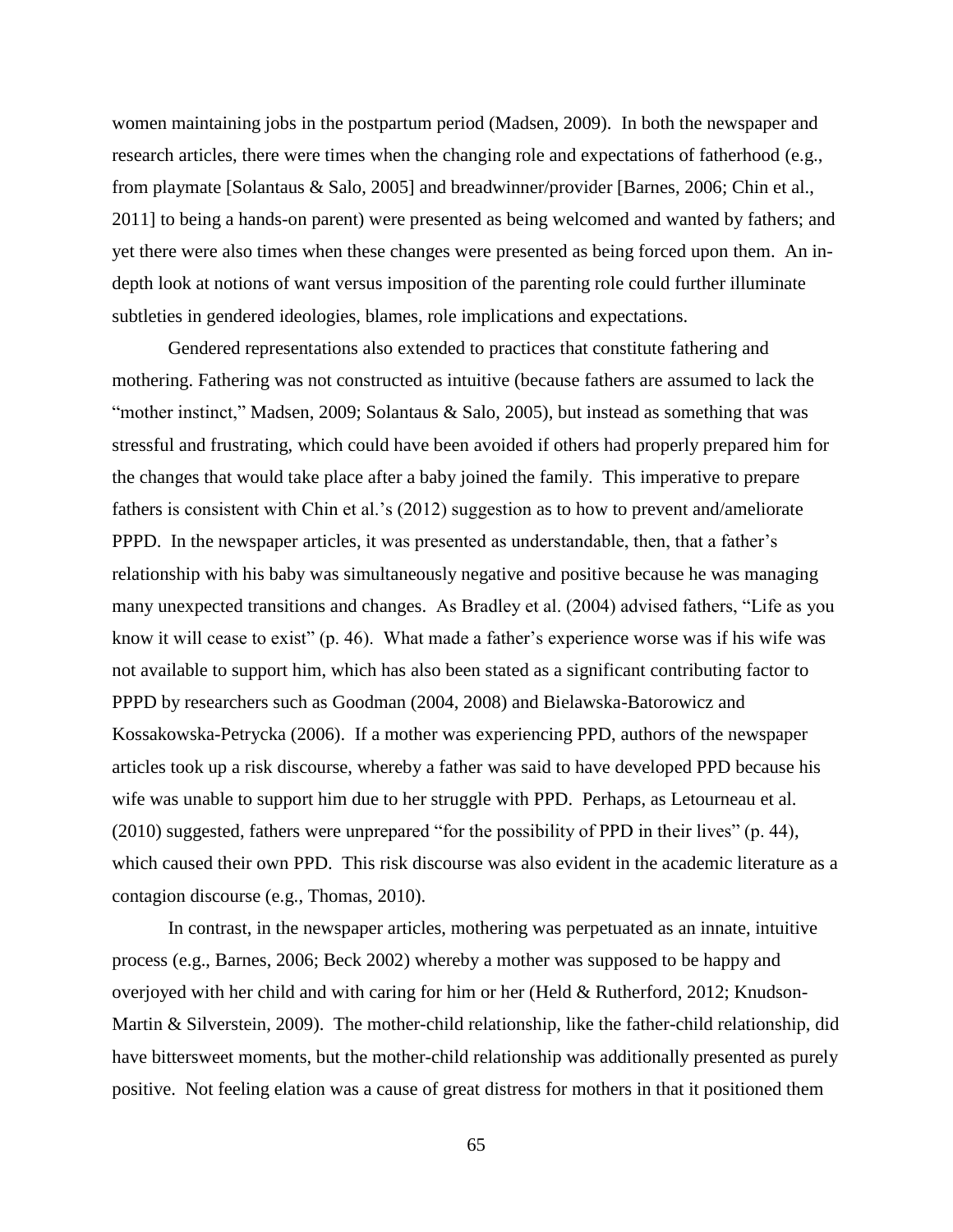as a bad mother, because mothers are not supposed to be unhappy (Held & Rutherford, 2012; Knudson-Martin & Silversteing, 2009). Although the academic literature states that PPD in either or both parents can have long-lasting, negative outcomes for a child, only mothers, in the newspaper articles, were constructed as being concerned with the broader impacts of PPD. This difference could stem, at least in part, from the expectation that the mother-baby relationship should be positive, immediate, instinctive and deep (Barnes, 2006). When producers of mass media communicate these expectations, they both emphasize (e.g., Beck, 1995; Canuso, 2008; DiScalea & Wisner, 2009; Gentile, 2005; Riecher-Rossler & Fallahpour, 2003) and reiterate (e.g., that which is present in other media forms, Held & Rutherford, 2012) that an impaired mother-baby bond is the cause of developmental, emotional, behavioural, cognitive and language delays (e.g., Bishop & Skuse, 1995; Canuso, 2008; Clay & Seehusen, 2004).

The good/bad mother dichotomy (Barnett, 2006; Held & Rutherford, 2012) was clearly present in the newspaper articles on MPPD. There were a number of resistances to the myth of the supermom (Barnes, 2006; Held & Rutherford, 2012), such as through hyperbole and minimizing the pressures of this dichotomy by stating that a mother can still be a "good" mother despite experiencing PPD. What was interesting was that while the "good mother" construction was resisted, the "bad mother" construction was not. This difference might lie in the assumptions made about each construction. For example, the good mother construction was presented as unrealistic when it came to the societal and personal expectations that a mother should be able to do everything without complaint (Knudson-Martin & Silverstein, 2009) and be blissful and happy about it (Held & Rutherford, 2012). Statements were made about how detrimental and stigmatizing these expectations are (e.g., Barnes, 2006; Clay & Seehusen, 2004; Riecher-Rossler & Fallhpour, 2003). However, more prevalent was the fear, guilt and shame associated with not being ever-joyful, with the necessity to be self-sacrificing (even in the context of receiving treatment for oneself because it is being done for the good of the child), and with the necessity to hide one's distress for fear of the child being taken away. Narratives and "expert" opinions on these "bad" aspects of mothering were not necessarily resisted, but rather were taken for granted as bad. In the end, the message was that the good mother was an unrealistic pedestal to strive for, but being a bad mother should be avoided at all costs.

Discourses relating to mothers were more individualized (Dubriwny, 2010) compared to those relating to fathers. For example, the bad mother construction was based on a variety of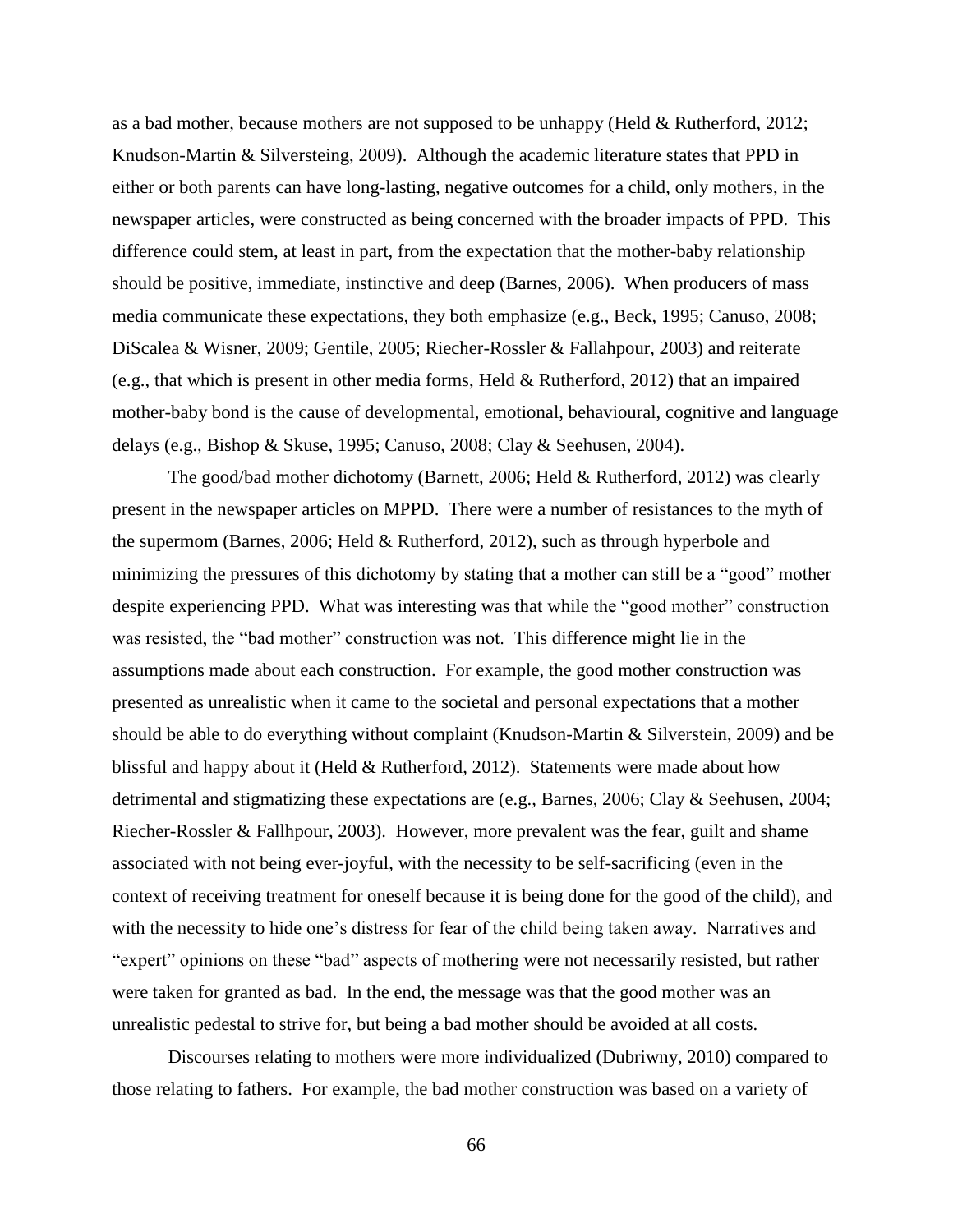individual behaviours that a mother was not doing, such as being happy, and being able/wanting to care for the child. There was no explicit bad father construction. Individualization of problems puts blame for, and responsibility to prevent and fix, those problems on the person who is experiencing them, in this case, mothers. On the other hand, the onus for prevention and treatment for fathers was put onto others, including wives.

In the academic literature there is a debate as to whether PPD should, in fact, be considered an illness distinct from Major Depression. The International Classification of Diseases guide (ICD-10, The World Health Organization [WHO], 1993), the DSM-IV-TR (APA, 2000), and the DSM-V (APA, 2013) include onset specifiers for mood disorders in the postpartum/peripartum period, but PPD is not classified as a disorder in its own right. The DSM-V, however, does state that women (it does not mention men) who experience PPD are, in addition, likely to experience severe anxiety. Similarly, Whiffen (1992) suggested that PPD differs only from Major Depression with respect to severity, with PPD being milder, although there does appear to be a prevalence increase for women who are pregnant or who have given birth. This increased prevalence, however, could be more indicative of the stresses and triggers that are present when having a baby, rather than indicative of a unique disorder (Whiffen, 1992). As well, Riecher-Rossler and Fallahpour (2003) stated that this increased prevalence is only present in the first few weeks after giving birth. After this time, the prevalence is the same for other women who are considered at high risk for developing depression (e.g., women with a personal or family history of depression). Whiffen (2004) maintained that PPD is not distinguishable from depression experienced by women at other times in their lives. She also suggested that trying to categorize PPD as a distinct diagnosis is a double-edged sword because (1) if PPD is not considered a unique disorder wherein women are susceptible, then researchers might not receive funding and women might not receive the treatment they need; and (2) if it is unique, it "fosters the perception…that PPD is hormonal and self-correcting" (Whiffen, 2004, pp. 154), which also minimizes women's feelings and a focus on treatment for new mothers. Riecher-Rossler and Fallahpour (2003) argued that whether or not PPD should have its own categorization, screening tools and treatments, is irrelevant. Despite the uniqueness debate, depression during pregnancy and following childbirth confronts families, physicians, social workers, and other health-care professionals with special needs for care that are not necessarily present with non-postpartum depression.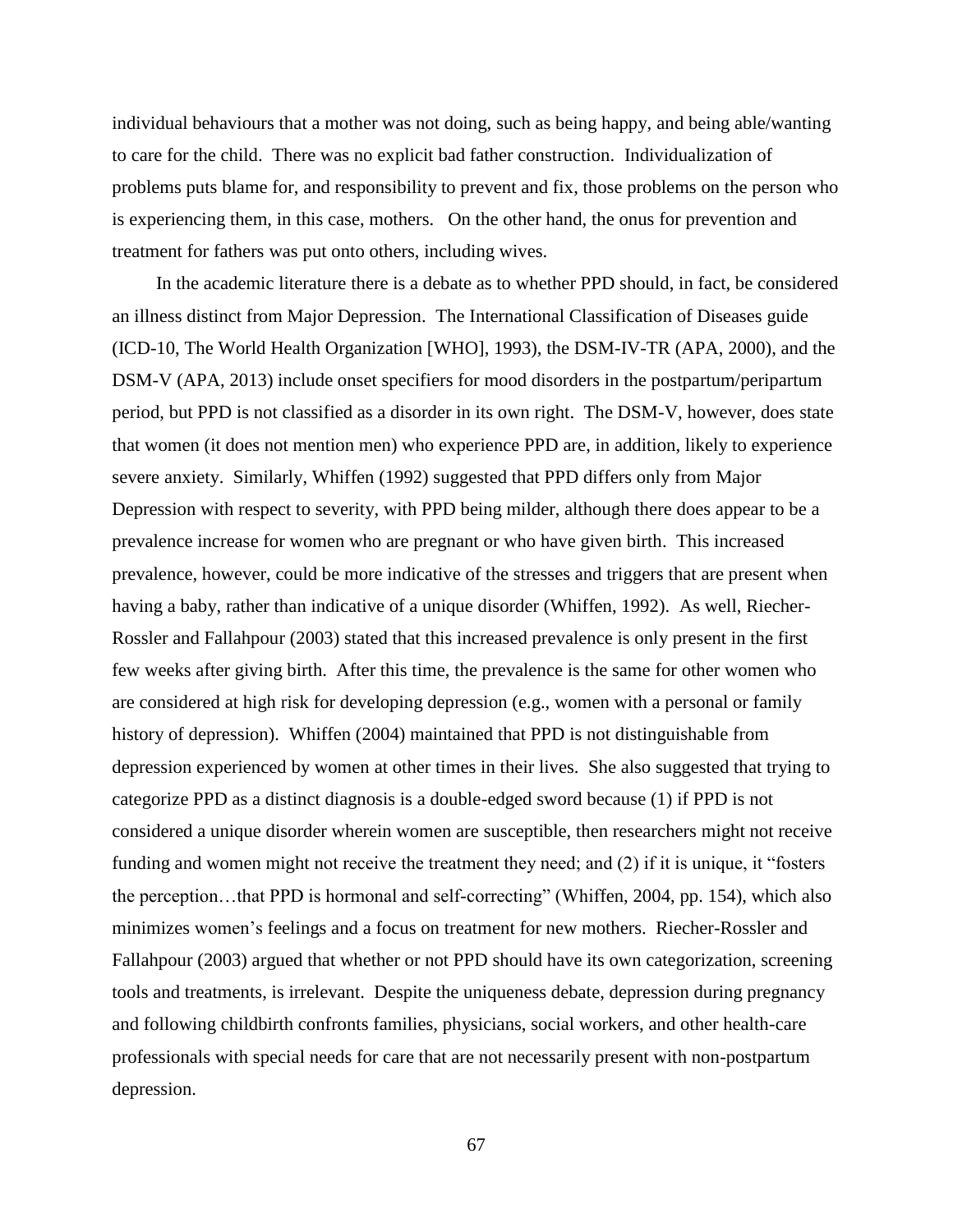These newspaper articles seemed to take Riecher-Rossler and Fallahpour's (2003) position, that PPD warrants special, critical attention because of the harm that can befall developing children. However, the writers of these articles did not discuss the debate as to whether PPD is, in fact, different from or the same as Major Depression. The ways in which PPD was constructed in these newspaper articles was that it is a distinct illness and special kind of depression that demands significant and immediate attention. This construction of specialness maintains PPD, and all of the other constructions and ideologies that are related to it, as isolated and separate from other distresses. In addition, the focus on harm to the baby not only serves to maintain PPD as a unique and special disorder; it might also limit parenthood discourses in the context of PPD because the expectation to care for a vulnerable child is so strong that other aspects, which could contribute to depression in pregnancy or in the immediate period following childbirth, such as death of a family member, loss of employment, are not primary considerations (Whiffen, 1992). This limitation likely contributes to the challenges of resisting and changing these parenting and parenthood ideologies.

Although equality in many aspects of life is an ideal in North American society, it is clear that, in the parental discourses around PPD in newspaper articles, inequality in the constructions of both motherhood and fatherhood, and the gendered expectations of these roles, was very much present. PPD for either parent was constructed as a grave concern (e.g., Hanington, et al, 2009; Letourneau, et al., 2011), yet Canadian and American cultures have not created a discourse about shared parenthood in this context; rather motherhood and fatherhood (or, arguably, husbandhood) were separated from each other. Motherhood held all of the parental cards, and fathers/husbands were relegated to the background, as "other".

Presentations in the media both correspond to and influence public ideologies and assumptions. The media can perpetuate, resist or change public constructions of various events and people. Clearly, societal assumptions, expectations and ideologies are, at least in part, responsible for parent distress and PPD (e.g., Nicolson, 1990, 1999, 2003; Solantaus & Salo, 2005). Only by being aware of these discourses can change be implemented. Having an understanding of how representations (or lack thereof) frame groups of people - such as how biological and sociological frameworks individualize the issues of PPD and place blame, whereas feminist frameworks allow for broader, social understanding that is not based on individual faults - will allow a base from which social change can occur. The media could be a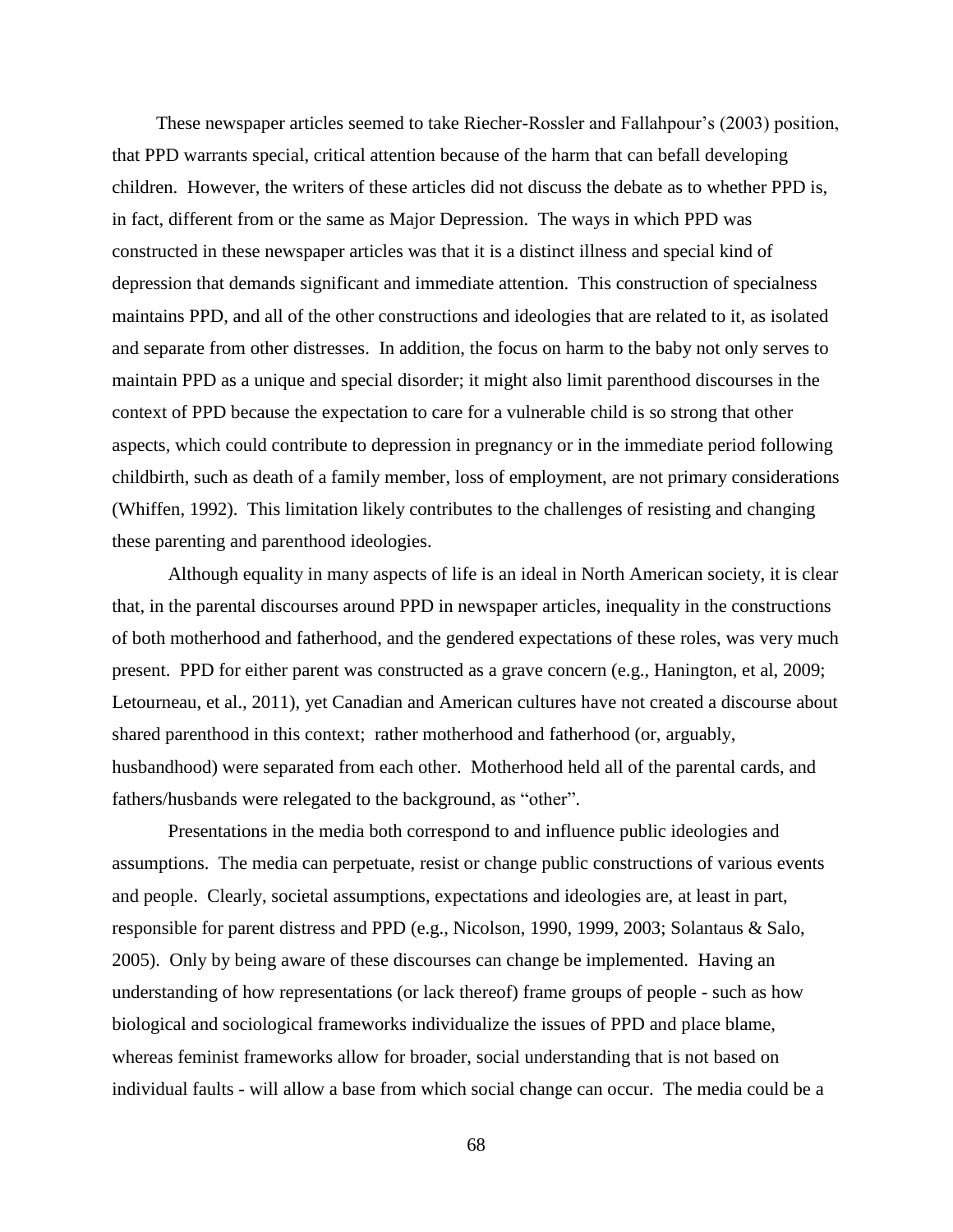part of this process, but might not be the space within which to start change. The media have many pressures with which to contend (e.g., to manage the tension of being informative and entertaining, Fairclough, 1995/2010), and it is much easier to maintain hegemonic practices than to change them (Dubriwny, 2010). However, the media are a good mass communicator, and as changes occur, the media can disseminate and promote them. On a smaller scale, the present results might be able to inform health practices, as well as future anti-stigma campaigns and PPD educational programs, by making people more aware of what discourses they encounter so that less destructive ideas are perpetuated.

## **6.1 Context of Sample**

The results of these analyses were clearly influenced by the sample of newspaper articles that was used. For example, the large difference in the number of articles on MPPD as compared to PPPD could mean that there was not as much chance for variability of discourse with respect to PPPD, especially for resistive discourses. As well, this sample was purely situated in American and Canadian newspapers, where it might be assumed, without evidence to the contrary, that the lay-people presented in the articles were stereotypically "North American" (e.g., white, middle-class, heterosexual nuclear families). This assumption is based on research conducted by Dubriwny (2010) who noted the prominence of this assumption in TV news broadcasts about PPD. All but one of the relationships in the newspaper articles analyzed for the present study referred to a heterosexual marriage. In addition, if a person was not within the stereotype of the white, heterosexual nuclear family, authors seemed to explicitly draw attention to what might be perceived as different (e.g., "Because my partner and I are lesbians…" Winston, 2012a; and "Kahlon, a Sikh who was born in India and moved to Calgary in 1999…" Berenyi, 2009). In addition, how news stories circulate likely limited the variability of newspaper articles in these analyses because articles are easily available for other authors and newspapers to use across countries (e.g., a story can be duplicated with minor edits). Although the nature of the data chosen for the present study inevitably influenced the analysis, this study nevertheless presents a snapshot of the state of gendered presentations of parenthood (motherhood and fatherhood) in mainstream Canadian and American newspaper articles on PPD that were published during a particular time in the early  $21<sup>st</sup>$  century.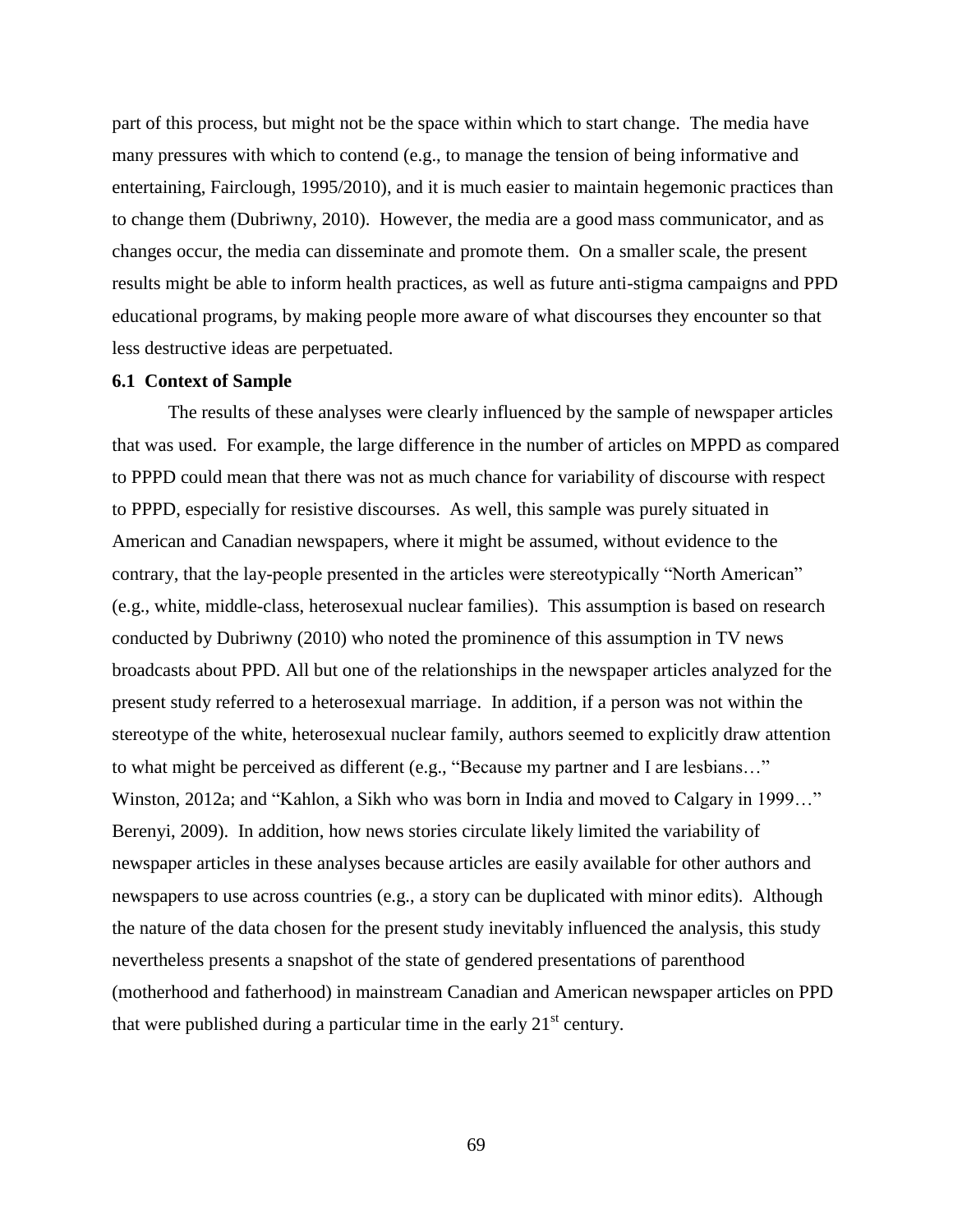## **References**

- Abells, Y. (2009, February 11). Tearing the covers off of postpartum depression. *National Post,* p. AL4.
- Abrams, L.S., & Curran, L. (2007). Not just a middle-class affliction: Crafting a social work research agenda on postpartum depression. *Health and Social Work, 32,* 289-296. Retrieved from: http://www.naswpress.org/publications/journals/hsw.html
- Agnafors, S., Sydsjo, G., Dekeyser, L., & Svedin, C. (2013). Symptoms of depression postpartum and 12 years later – Associations to child mental health at 12 years of age. *Maternal & Child Health Journal, 17,* 405-414. doi: 10.1007/s10995-012-0985-z
- American Psychological Association. (2007). *Postpartum depression [Factsheet].* Retrieved April 23, 2010, from http://www.apa.org/pi/women/programs/depression/postpartum.aspx#
- Anonymous. (2009, August 7). Children's health matters: Dads can have depression too. *Bellville EMC.* Retrieved July 2012 from http://search.proquest.com/docview/442803671?accountid=14739
- Anstett, R. (2011, June 4). Parents with postpartum depression find more places that help. *Detroit Free Press*. Retrieved April 2013 from http://www.freep.com/
- APA (American Psychiatric Association). (2000). *Diagnostic and Statistical Manual of Mental Disorders: DSM-IV*. Washington, DC: American Psychiatric Association.
- APA (American Psychiatric Association). (2013). *Diagnostic and Statistical Manual of Mental Disorders: DSM-V*. Washington, DC: American Psychiatric Association.
- Arribas-Ayllon, M., & Walkerdine, V. (2008). Foucauldian discourse analysis. In C. Willig & W. Stainton-Rogers (Eds.), *The sage handbook of qualitative research in psychology* (pp. 91-107). Thousand Oaks, CA: Sage Publications Ltd.
- Associated Press, The. (2011, May 14). Spanking 1-year-olds is common in depressed dads. *The Washington Post.* Retrieved April 2013 from http://www.washingtonpost.com/wpdyn/content/article/2011/03/14/AR2011031404433.html
- Ball-Rokeach, S.J., & DeFleur, M.L. (1976). A dependency model of mass-media effects. *Communication Research, 3,* 3-31. doi: 10.1177/009365027600300101
- Ballard, C., & Davies, R. (1996). Postnatal depression in fathers. *International Review of Psychiatry, 8,* 65-71. Retrieved from http://informahealthcare.com/journal/irp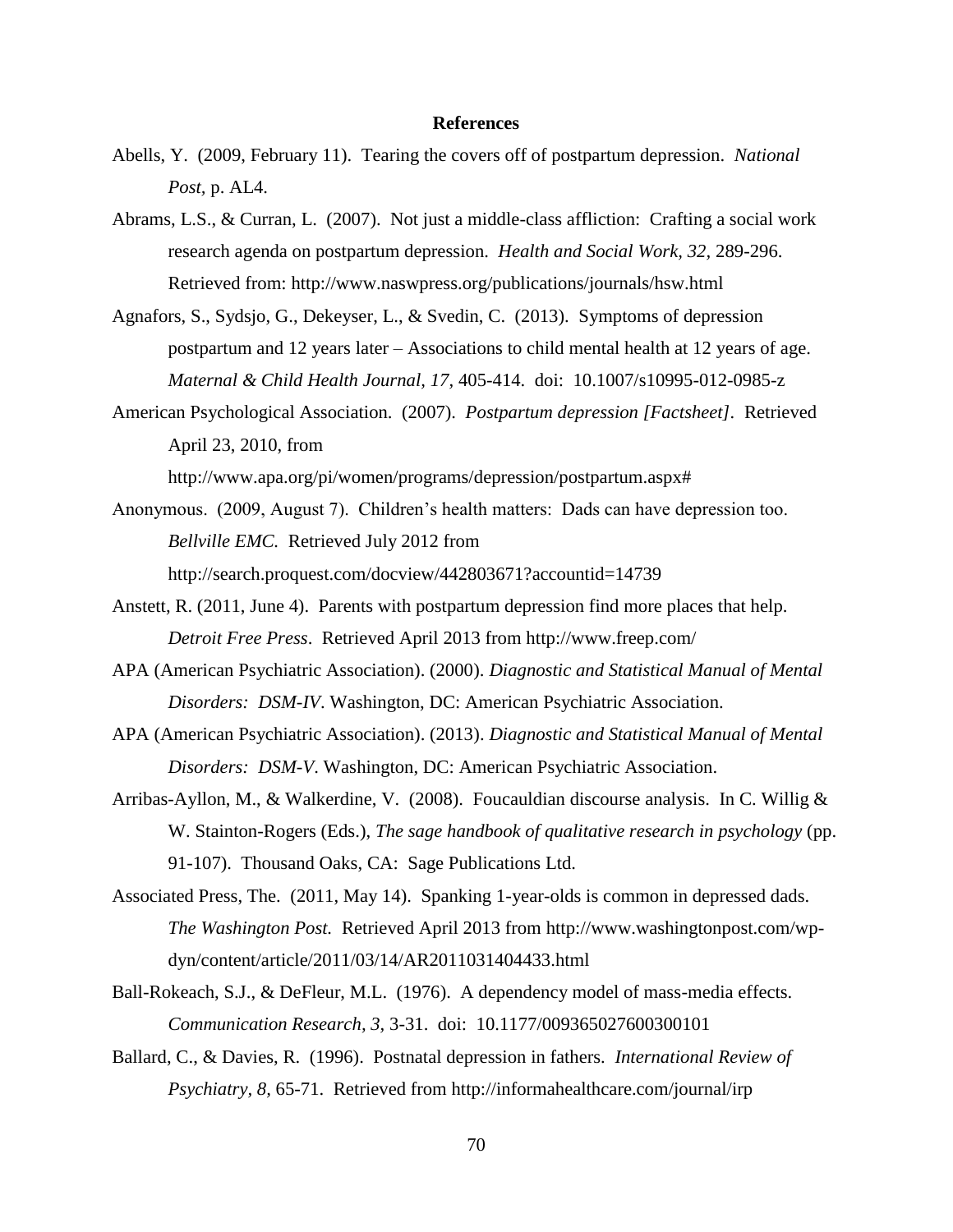- Barnes, D.L. (2006). Postpartum depression: its impact on couples and marital satisfaction. *Journal of Systemic Therapies, 25,* 25-42. Retrieved from: http://www.guilford.com/cgibin/cartscript.cgi?page=pr/jnst.htm&dir=periodicals/per\_psych&cart\_id=
- Barnett, B. (2006). *Medea* in the media. *Journalism, 7,* 411-432. Doi: 10.1177/1464884906068360
- Barton, A. (2009, June 9). A condition hard to understand: Post-adoption depression. *The Globe and Mail.* Retrieve April 2013 from www.theglobeandmail.com
- Bascaramurty, D. (2010, May 19). Even dad gets the blues. *The Globe and Mail,* pp. L1 and L4.
- Beck, C.T. (1995). The effects of postpartum depression on maternal-infant interaction: A meta-analysis. *Nursing Research, 44,* 298-304. doi: 10.1097/00006199-199509000- 00007
- Beck, C.T. (2002). Postpartum depression: A metasynthesis. *Qualitative Health Research, 12,*  453-472. Retrieved from: http://qhr.sagepub.com/
- Beck, C.T. (2008). State of the science on postpartum depression: What nurse researchers have contributed – part 1. *The American Journal of Maternal/Child Nursing, 33,* 121-126. doi: 10.1097/01.NMC.0000313421.97236.cf
- Beck, M. (2011, May 17). Helping kids beat depression … by treating mom. *Wall Street Journal.* Retrieved April 2013 from http://online.wsj.com/article/SB10001424052748703421204576327192431250306.html
- Behringer, J., Reiner, I., & Spangler, G. (2011). Maternal representations of past and current attachment relationshps, and emotional experience across the transition to motherhood: A longitudinal study. *Journal of Family Psychology, 25,* 210-219. doi: 10.1037/a0023083
- Bengs, C., Johansson, E., Danielsson, U., Lehti, A., & Hammarstrom, A. (2008). Gendered portraits of depression in Swedish newspapers. *Qualitative Health Research, 18,* 962- 973. Doi: 10.1177/1049732308319825
- Berenyi, V. (2009, October 19). Isolation breeds post-baby troubles. *Calgary Herald.* Retrieved April 2013 from

http://www2.canada.com/calgaryherald/news/story.html?id=4aaba025-db32-4f11-995f-

3b71ce8cc02d&p=1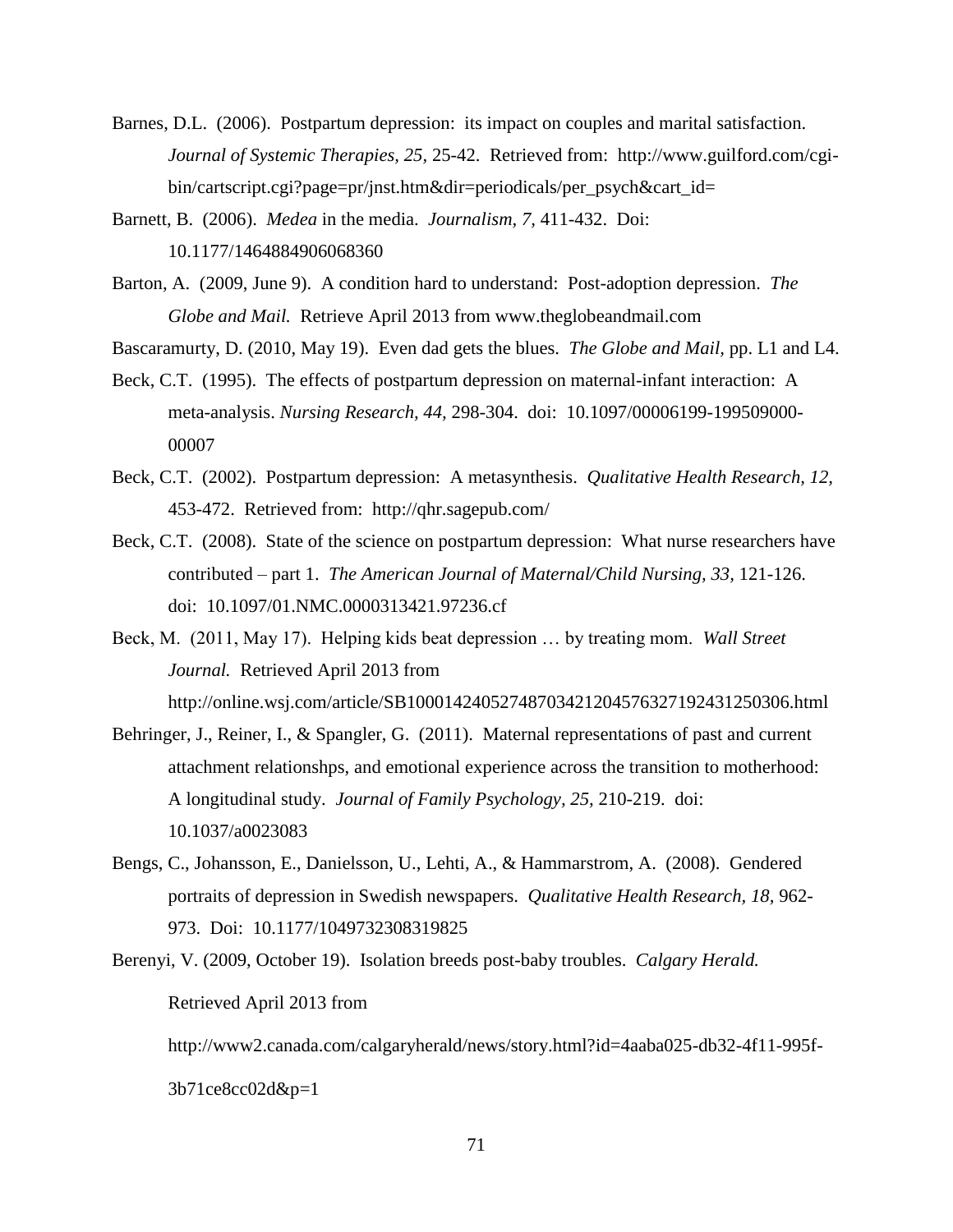- Berggoetz, B. (2010, December 19). Out of the dark. *Indianapolis Star.* Abstract retrieved April 2013 from http://pqasb.pqarchiver.com/indystar/access/2226220201.html?FMT=ABS&FMTS=ABS :FT&date=Dec+19%2C+2010&author=Barb+Berggoetz&pub=Indianapolis+Star&editio n=&startpage=G.9&desc=Out+of+the+dark. Full article retrieved July 2012 from http://search.proquest.com/docview/818596216?accountid=14739
- Bielawska-Batorowicz, E. & Kossakowska-Petrycka, K. (2006). Depressive mood in men after the birth of their offspring in relation to a partner's depression, social support, fathers' personality and prenatal expectations. *Journal of Reproductive and Infant Psychology, 24,* 21-29. doi: 10.1080/02646830500475179
- Biehle, S.N., & Mickelson, K.D. (2012). First-time parents' expectations about the division of childcare and play. *Journal of Family Psychology, 26,* 36-45. doi: 10.1037/a0026608
- Bina, R. (2008). The impact of cultural factors upon postpartum depression: A literature review. *Health Care for Women International, 29,* 568-592. doi: 10.1080/07399330802089149
- Bishop, D., & Skuse, D. (1995). Editorial. *Journal of Child Psychology and Psychiatry, 36,*  1291-1292. doi: 10.1111/1469-7610.ep11858062
- Blommaert, J., & Bulcaen, C. (2000). Critical discourse analysis. *Annual Review of Anthropology, 29*, 447-466. Retrieved from: http://arjournals.annualreviews.org/loi/anthro?cookieSet=1
- Boath, E., Bradley, E., & Henshaw, C. (2004). Women's views of antidepressants in the treatment of postnatal depression. *Journal of Psychosomatic Obstetrics and Gynecology, 25,* 221-233. doi: 10.1080/01674820400017889
- Bonari, L., Koren, G., Einarson, T. R., Jasper, J. D., Taddio, A., & Einarson, A. (2005). Use of antidepressants by pregnant women: Evaluation of perception of risk, efficacy of evidence based counseling and determinants of decision making. *Archives of Women's Mental Health, 8,* 214-220. doi: 10.1007/s00737-005-0094-8
- Bothum, K. (2010, January 12). Does dad need help? Oh baby, does he! *The News Journal*. Abstract retrieved April 2013 from http://pqasb.pqarchiver.com/delawareonline/access/1938287931.html?FMT=ABS&FMT S=ABS:FT&type=current&date=Jan+12%2C+2010&author=KELLY+BOTHUM&pub=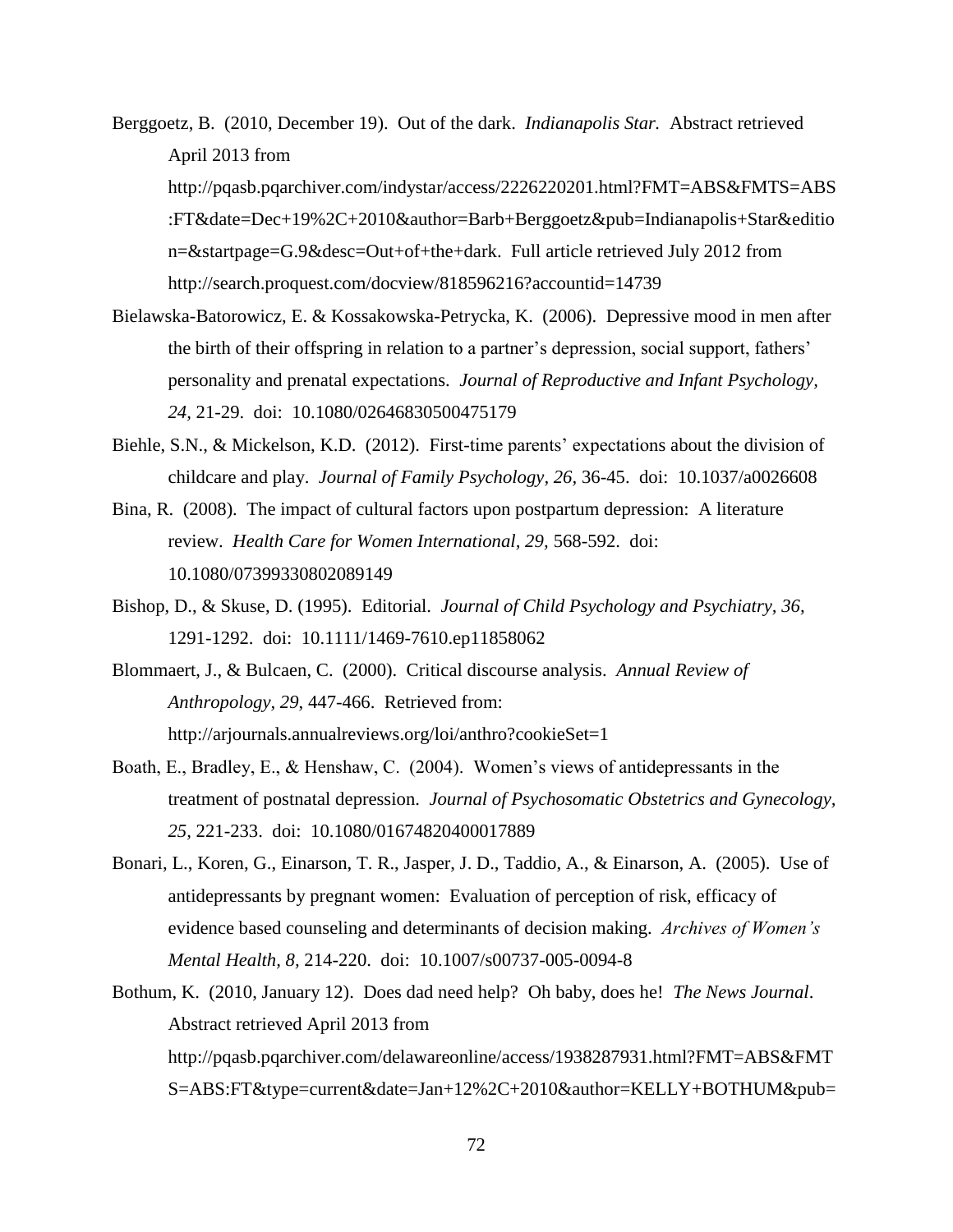The+News+Journal&edition=&startpage=n%2Fa&desc=Does+dad+need+help%3F+Oh+ baby%2C+does+he!. Full text retrieved July 2012 from http://search.proquest.com/docview/434800097?accountid=14739

- Bounds, A. (2010, June 2). Experts: Postpartum depression rarely leads to infanticide. *The Daily Camera.* Retrieved July, 2012, from http://www.dailycamera.com/
- Bradley, E., MacKenzie, M., & Boath, E. (2004). The experience of first-time fatherhood: A brief report. *Journal of Reproductive and Infant Psychology, 22,* 45-47. doi: 10.1080/02646830310001643049
- Bradley, R., & Slade, P. (2011). A review of mental health problems in fathers following the birth of a child. *Journal of Reproductive and Infant Psychology, 29, 19-42.* doi: 10.1080/02646838.2010.513047
- Brott, A. (2010, March 18). New dads can get the baby blues too. *The Chicago Tribune*. Retrieved July, 2012, from http://www.chicagotribune.com/
- Buffalo News. (2011, October 4). Beyond the 'baby blues'. *Buffalo News*. Retrieved July 2012 from http://search.proquest.com/docview/896133003?accountid=14739
- Burr, V. (1995). Introduction. In *An introduction to social constructionism* (pp. 1-16). London, UK: Routledge.
- Canuso, R. (2008). Maternal depression: The "dual" diagnosis of mother and child. *Issues in Mental Health Nursing, 29,* 785-787. doi: 10.1080/01612840802129319
- Cavaglion, G. (2008). Bad, mad or sad? Mothers who kill and press coverage in Israel. *Crime Media Culture, 4,* 271-278. doi: 10.1177/1741659008092332
- Chalmers, B., & Kimak, B. (2009). Postpartum depression, previous depression and support. In Public Health Agency of Canada, *What mothers say: The Canadian maternity experiences survey*. Retrieved on April 11, 2010 from http://www.phac-aspc.gc.ca/rhsssg/pdf/survey-eng.pdf
- Chin, R., Hall, P., & Daiches, A. (2011). Fathers' experiences of their transition to fatherhood: A metasynthesis. *Journal of Reproductive and Infant Psychology, 29,* 4-18. doi: 10.1080/02646838.2010.513044
- Choi, P., Henshaw, C., Baker, S., & Tree, J. (2005). Supermum, superwife, supereverything: Performing femininity in the transition to motherhood. *Journal of Reproductive and Infant Psychology, 23,* 167-180. doi: 10.1080/02646830500129487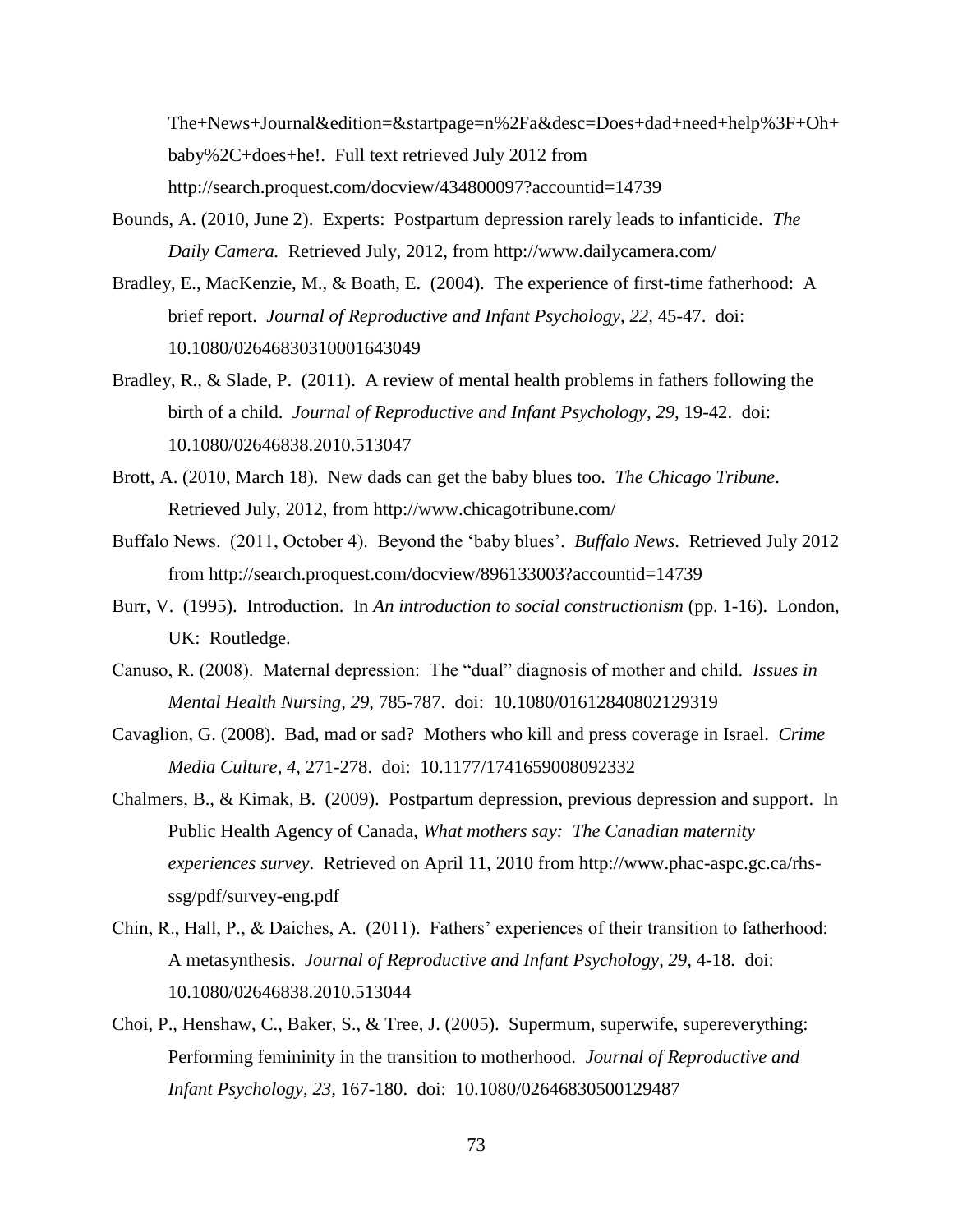- Chufo, V. (2010, November 26). Postpartum depression hits new dads, too. *Daily Press.* Retrieved April 2013 from http://articles.dailypress.com/2010-11-24/health/dp-nws-saddads-evg-20101124\_1\_postpartum-depression-dads-mental-health-problems
- Clark, H. (2008). Confessions of a celebrity mom: Brooke Shields' *Down came the rain: My journey through postpartum depression*. *Canadian Review of American Studies, 38,* 449-461. Retrieved May 22, 2013 from http://muse.jhu.edu/
- Clay, E.C., & Seehusen, D.A. (2004). A review of postpartum depression for the primary care physician. *Southern Medical Journal, 97,* 157-161. Retrieved from: http://sma.org/navigation/smj
- CMHA (Canadian Mental Health Association). (2012, January 16) *Postpartum depression.* Retrieved April 30 2013, from http://www.cmha.ca/mental\_health/postpartumdepression/#.UYEx-UqQPKU
- Consiglio, A.R. (2006). Depression under the perspective of oxytocin. *Central Nervous System Agents in Medicinal Chemistry, 6,* 293-310. Retrieved from: http://www.bentham.org/cmccnsa/
- Corwin, E.J., Brownstead, J., Barton, N., Heckard, S., & Morin, K. (2005). The impact of fatigue on the development of postpartum depression. *JOGNN: Journal of Obstetric, Gynecologic & Neonatal Nursing, 34,* 577-586. doi: 10.1177/0884217505279997
- CPA (Canadian Psychological Association). (2009). *Postpartum depression*. Retrieved April 2, 2010, from http://www.cpa.ca/publications/yourhealthpsychologyworksfactsheets/postpartumdepress ion/
- Dallos, R., & Nokes, L. (2011). Distress, loss, and adjustment following the birth of a baby: A qualitative exploration of one new father's experiences. *Journal of Constructivist Psychology, 24,* 144-167. doi: 10.1080/10720537.2011.548223
- Daniel, L. (2006). Yummy mummies: Hijacking motherhood and undermining women? *British Journal of Midwifery, 14,* 198. Retrieved from: http://www.britishjournalofmidwifery.com/
- Dennis, C.-L.E. (2004a). Preventing postpartum depression part I: A review of biological interventions. *Canadian Journal of Psychiatry, 49,* 467-475. Retrieved from: http://publications.cpa-apc.org/browse/sections/0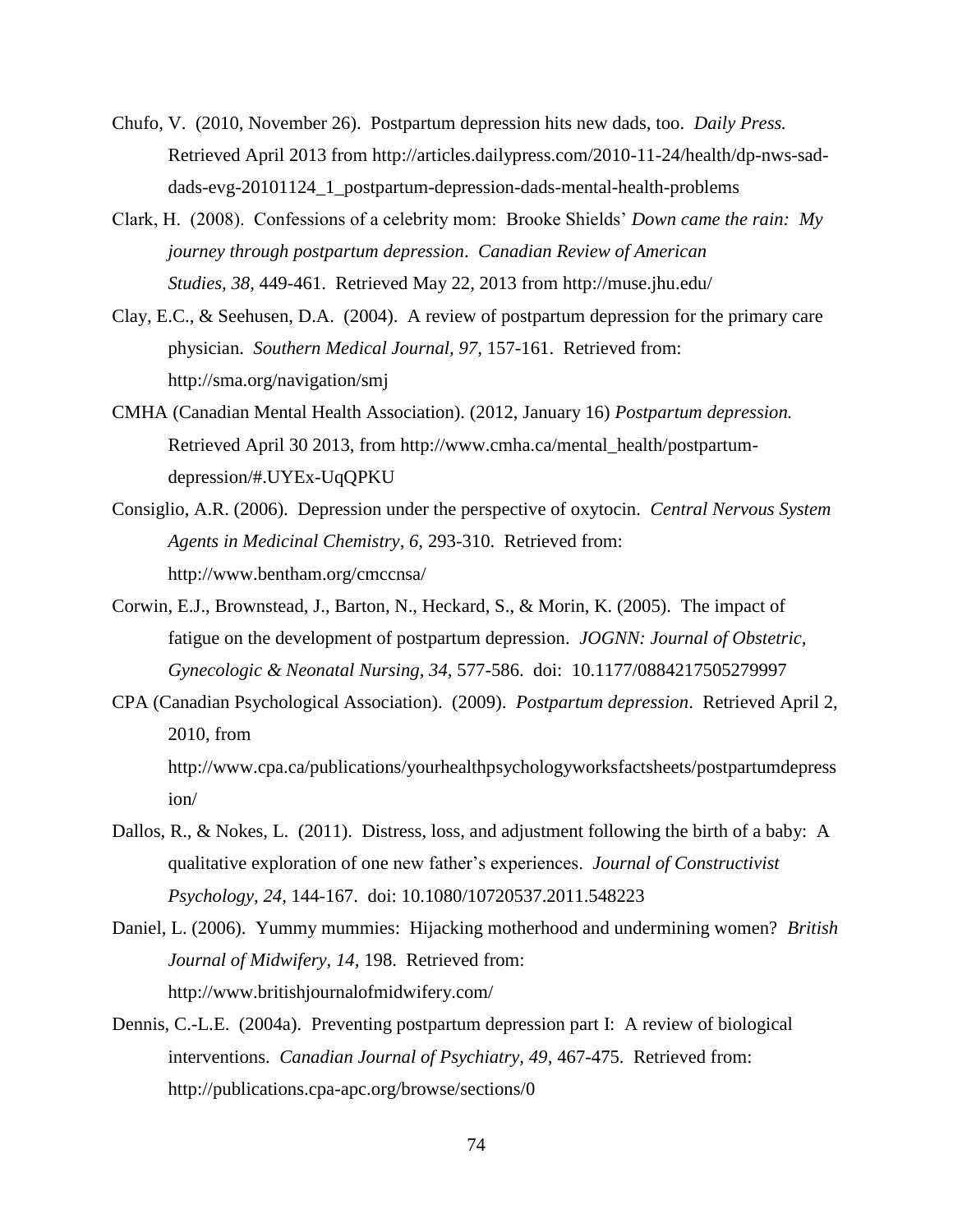- Dennis, C.-L.E. (2004b). Preventing postpartum depression part II: A critical review of nonbiological interventions. *Canadian Journal of Psychiatry, 49,* 526-538. Retrieved from: http://publications.cpa-apc.org/browse/sections/0
- Di Scalea, T.L., & Wisner, K.L. (2009). Antidepressant medication use during breastfeeding. *Clinical Obstetrics and Gynecology, 52,* 483-497. Retrieved from: http://journals.lww.com/clinicalobgyn/pages/default.aspx
- Dubriwny, T.N. (2010). Television news coverage of postpartum disorders and the politics of medicalization. *Feminist Media Studies, 10,* 285-303. doi: 10.1080/14680777.2010.493647
- Dzakpasu, S., & Pelletier, L. (2009). Maternity leave. In Public Health Agency of Canada, *What mothers say: The Canadian maternity experiences survey*. Retrieved on April 11, 2010 from http://www.phac-aspc.gc.ca/rhs-ssg/pdf/survey-eng.pdf
- Escriba-Aguir, V., & Artazcoz, L. (2011). Gender differences in postpartum depression: A longitudinal cohort study. *Journal of Epidemiology & Community Health, 65,* 320-326. doi: 10.1136/jech.2008.085894
- Fairclough, N. (2010). *Media Discourse*. London: Bloomsbury Academic. (Original work published 1995).
- Garfield, G.F., & Isacco, A. (2009). Urban fathers' role in maternal postpartum mental health. *Fathering, 7,* 286-302. doi: 10.3149/fth.0703.286
- Gentile, S. (2005). The safety of newer antidepressants in pregnancy and breastfeeding. *Drug Safety, 28,* 137-152. Retrieved from: http://adisonline.com/drugsafety/pages/default.aspx
- George, C. (2010, May 19). That new baby can bring depression to dad, too. *Houston Chronicle.* Retrieved April 2013 from http://www.chron.com/life/momhouston/article/That-new-baby-can-bring-depression-to-dad-too-1709205.php
- Giallo, R., D'Esposito, F., Christensen, D., Mensah, F., Cooklin, A., Wade, C., Lucas, N., Canterford, L., & Nicholson, J. (2012). Father mental health during the early postpartum period: Results of an Australian population based longitudinal study. *Social Psychiatry & Psychiatric Epidemiology, 47,* 1907-1916. doi: 10.1007/s00127-012-0510-0
- Godderis, R. (2010). Precarious beginnings: Gendered risk discourses in psychiatric research literature about postpartum depression. *Health, 14,* 451-466. doi: 10.1177/136389309358595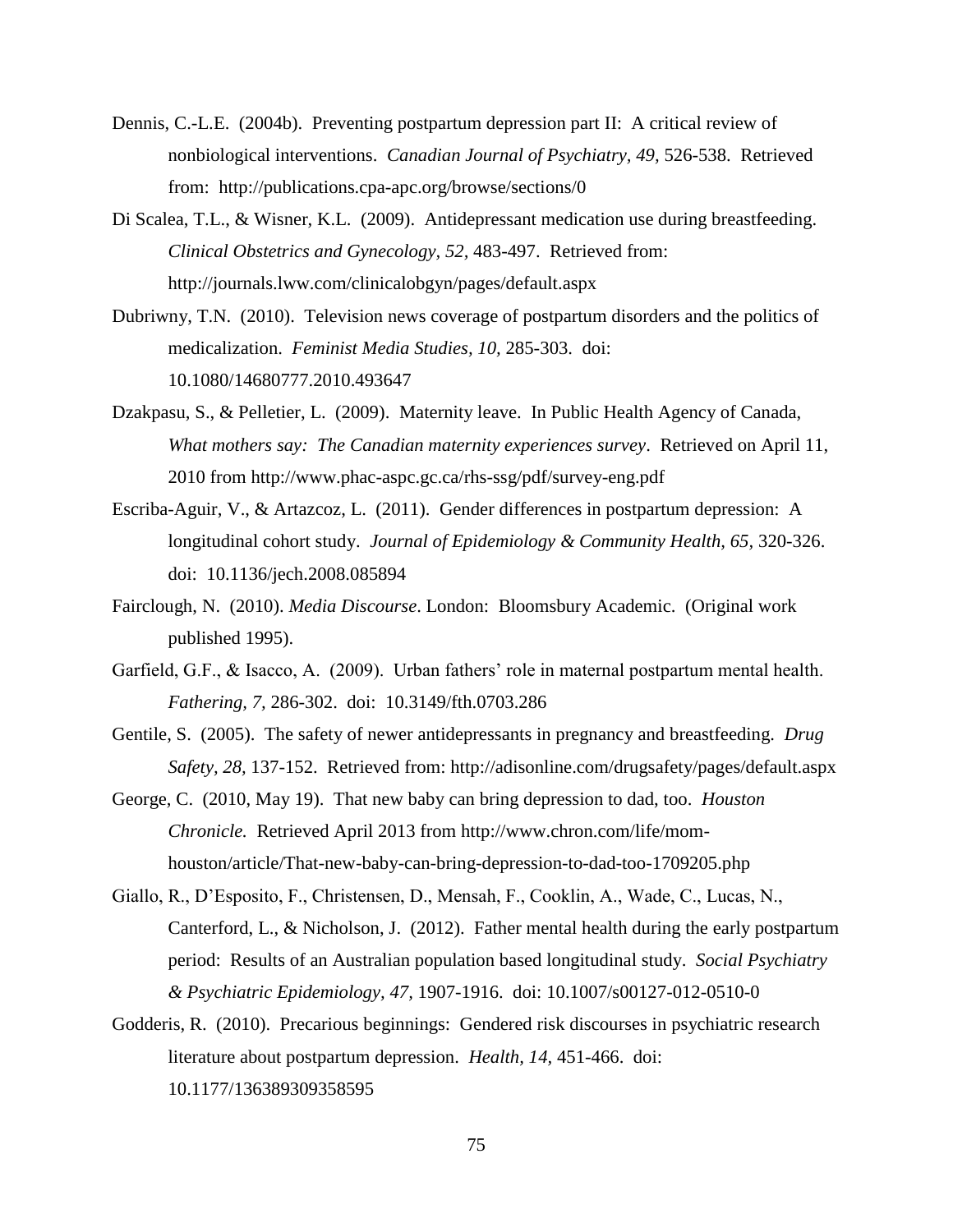- Goodman, J.H. (2004). Paternal postpartum depression, its relationship to maternal postpartum depression, and implication for family health. *Journal of Advanced Nursing, 45,* 26-35. doi: 10.1046/j.1365-2648.2003.02857.x
- Goodman, J.H. (2008). Influences of maternal postpartum depression on fathers and on fatherinfant interaction. *Infant Mental Health Journal, 29,* 624-643. doi: 10.1002/imhj.20199
- Grube, M. (2005). Inpatient treatment of women with postpartum psychiatric disorders the role of male partners. *Archives of Women's Mental Health, 8,* 163-170. doi: 10.1007/s00737-005-0087-7
- Haga, S.M., Lynne, A., Slinning, K., & Kraft, P. (2012). A qualitative study of depressive symptoms and well-being among first-time mothers. *Scandinavian Journal of Caring Sciences, 26,* 458-466. doi: 10.1111/j.1471-6712.2011.00950.x
- Hamilton Spectator. (2010, May 10). Helping women stay happy. *The Hamilton Spectator*. Retrieved July 2012 from http://search.proquest.com/docview/252130376?accountid=14739
- Hanington, L., Ramchandani, P., & Stein, Al. (2010). Parental depression and child temperament: Assessing child to parent effects in a longitudinal population study. *Infant Behavior & Development, 33,* 88-95. doi: 10.1016/j.infbeh.2009.11.004
- Healy, M. (2009, May 6). Newborns lose sleep when mom's depressed; and dad's emotional disorder an indicator of son's future mental problems, study suggests. *Los Angeles Times.* Retrieved July 2012 from http://search.proquest.com/docview/434800097?accountid=14739
- Heron, J., Craddock, N., & Jones, I. (2005). Postnatal euphoria: Are 'the highs' an indicator of bipolarity? *Bipolar disorders, 7,* 103-110. doi: 10.1111/j.1399-5618.2005.00185.x
- Held, L., & Rutherford, A. (2012). Can't a mother sing the blues? Postpartum depression and the construction of motherhood in late 20<sup>th</sup>-century America. *History of Psychology, 15,* 107-122. doi: 10.1037/a0026319
- Hill, T. (2012, May 17). Moms lean on each other in tough times. *The Vancouver Sun*. Retrieved July, 2012, from http://www.vancouversun.com
- Home News Tribune. (2011, April 12). Baby blues? Seek help for perinatal disorders. *Home News Tribune.* Abstract retrieved April 2013 from http://pqasb.pqarchiver.com/mycentraljersey/access/2320873881.html?FMT=ABS&FMT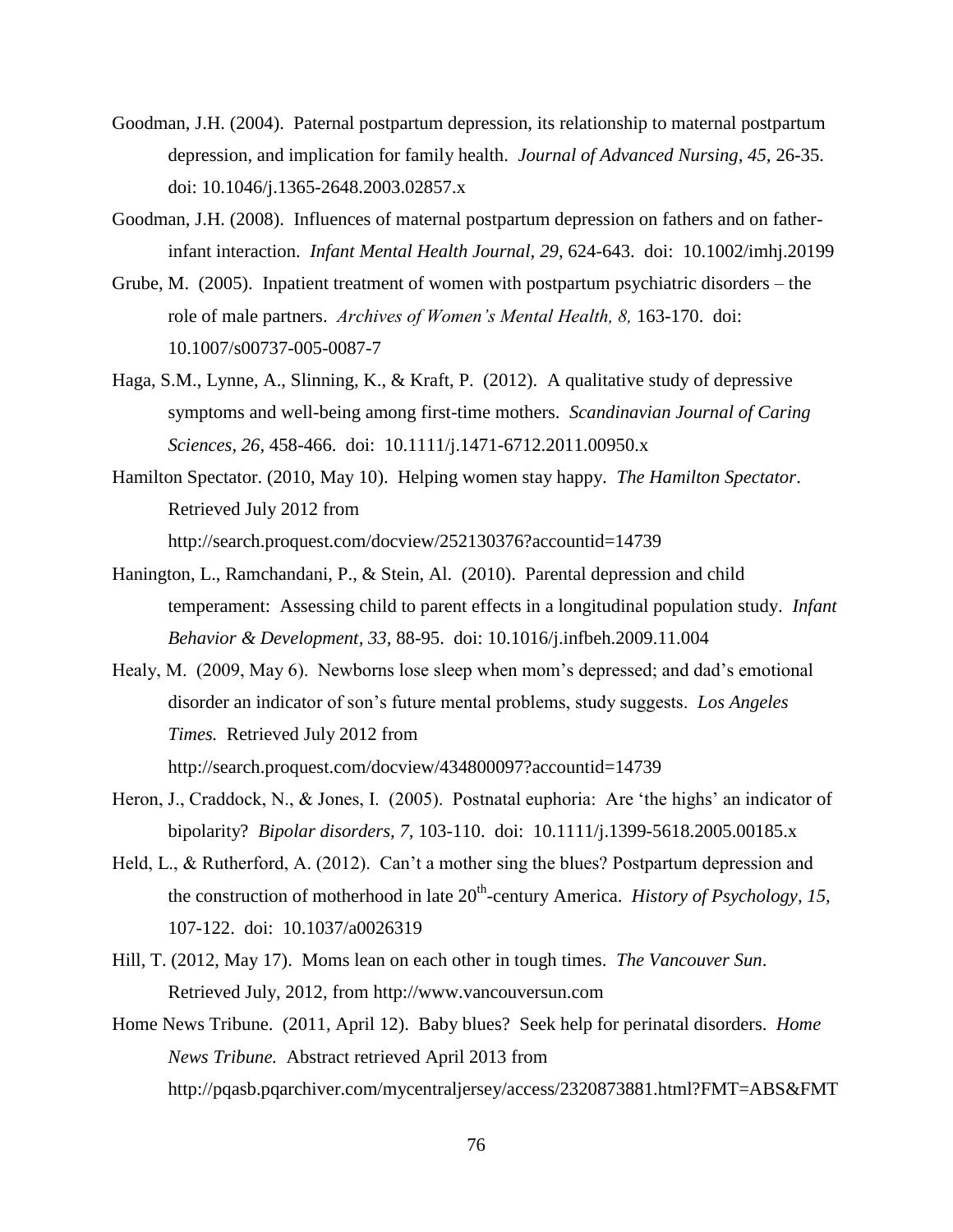S=ABS:FT&date=Apr+12%2C+2011&author=&pub=Home+News+Tribune&edition=& startpage=n%2Fa&desc=Baby+blues%3F+Seek+help+for+perinatal+mood+disorders. Full article retrieved July 2012 from http://search.proquest.com/docview/862079505?accountid=14739

- Homewood, E., Tweed, A., Cree, M., & Crossley, J. (2009). Becoming occluded: The transition to motherhood of women with postnatal depression. *Qualitative Research in Psychology, 6,* 313-329. doi: 10.1080/14780880802473860
- Hunter, J. (2010, June 4). Hope for ending new mothers' postpartum depression. *Toronto Star*. Retrieved July, 2012, from http://www.thestar.com/

In case you haven't heard… (2010). *Mental Health Weekly.* doi: 10.1002/mhw

- Jarry-Shore, D. (2009, May 4). Woman wants more people to know about perinatal obsessivecompulsive disorder. *The Western Star*. Retrieved April 2013 from http://www.thewesternstar.com/Living/Well-being/2009-05-04/article-1476832/Womanwants-more-people-to-know-about-perinatal-obsessive-compulsive-disorder/1
- Jellinek, M.S. (2007). Your job: Postpartum depression screening. *Pediatric News, 41,* 28. Retrieved from:

http://find.galegroup.com.cyber.usask.ca/gtx/publicationSearch.do?queryType=PH&inPS =true&type=getIssues&searchParamsString=&prodId=ITOF&currentPosition=0&userGr oupName=usaskmain&searchTerm=Pediatric+News&index=JX&tabID=T003&contentS et=IAC-Documents

- Johansson, E.E., Bengs, C., Danielsson, U., Lehti, A., & Hammarstrom, A. (2009). Gaps between patients, media, and academic medicine in discourses on gender and depression: A metasynthesis. Qualitative Health Research, 19, 633-644. doi: 10.1177/1049732309333920
- Kerstis, B., Engstrom, G., Edlund, G., & Aarts, C. (2013). Association between mothers' and fathers' depressive symptoms, sense of coherence and perception of their child's temperament in early parenthood in Sweden. *Scandinavian Journal of Public Health, 41,*  233-239. doi: 10.1177/1403494812472006
- Kirkey, S. (2010, May 18). Men also suffer from postpartum depression: Study. *GlobalNews*. Retrieved March, 2013, from http://www.globalnews.ca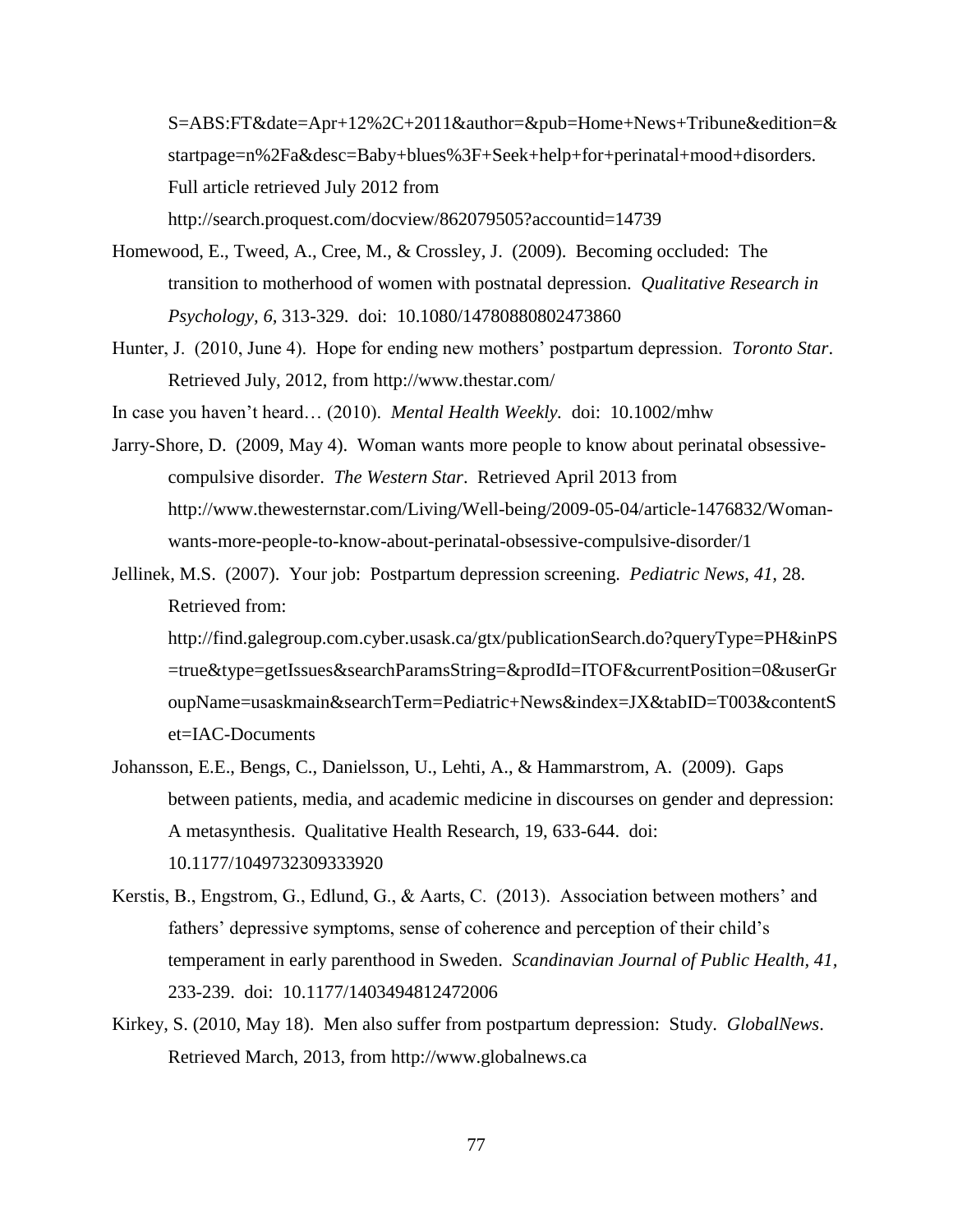- Klass, P. (2012, May 8). 18 and under: Parents' mental health is critical to children's care. *The New York Times.* Retrieved April 2013 from http://query.nytimes.com/gst/fullpage.html?res=9C0DEEDC153AF93BA35756C0A9649 D8B63
- Knudson-Martin, C., & Silverstein, R. (2009). Suffering in silence: A qualitative meta-dataanalysis of postpartum depression. *Journal of Marital and Family Therapy, 35,* 145- 158. Retrieved from http://www.aamft.org
- Lai, B.P.Y., Tang, A.K.L., Lee, D.T.S., Yip, A.S.K., & Chung, T.K.H. (2010). Detecting postnatal depression in Chinese men: A comparison of three instruments. *Psychiatry Research, 180,* 80-85. doi: 10.1016/j.psychres.2009.07.015
- Laucius, J. (2011, November 3). Postpartum depression: When the bough breaks. *The Ottawa Citizen.* Retrieved April 2013 from http://www2.canada.com/story.html?id=5651923
- Letourneau, N., Duffet-Leger, L., Dennis, C.-L., Stewart, M., & Tryphonopoulos, P.D. (2011). Identifying the support needs of fathers affected by postpartum depression: A pilot study. *Journal of Psychiatric and Mental Health Nursing, 18, 41-47. doi:* 10.1111/j.1365-2850.2010.01627.x
- Lisi, M. (2008, October 18). Advice for dads on lulling a crying baby. *Times – Colonist*. Retrieved July 2012 from

http://search.proquest.com/docview/348294801?accountid=14739

- MacIntyre, N. (2011, November 23). Postpartum depression: Telling the truth. *The Hamilton Spectator.* Retrieved April 2012 from www.thespec.com
- Madsen, S.A. (2009). Men's mental health: Fatherhood and psychotherapy. *The Journal of Men's Studies, 17,* 15-30. doi: 10.3149/jms.1701.15
- Mao, Q., Zhu, L., & Su, X. (2011). A comparison of postnatal depression and related factors between Chinese mothers and fathers. *Journal of Clinical Nursing, 20,* 645-652. doi: 10.1111/j.1365-2702.2010.03542.x
- Martinez, R., Johnston-Robledo, I., Ulsh, H. M., & Chrisler, J. C. (2000). Singing "the baby blues": A content analysis of popular press articles about postpartum affective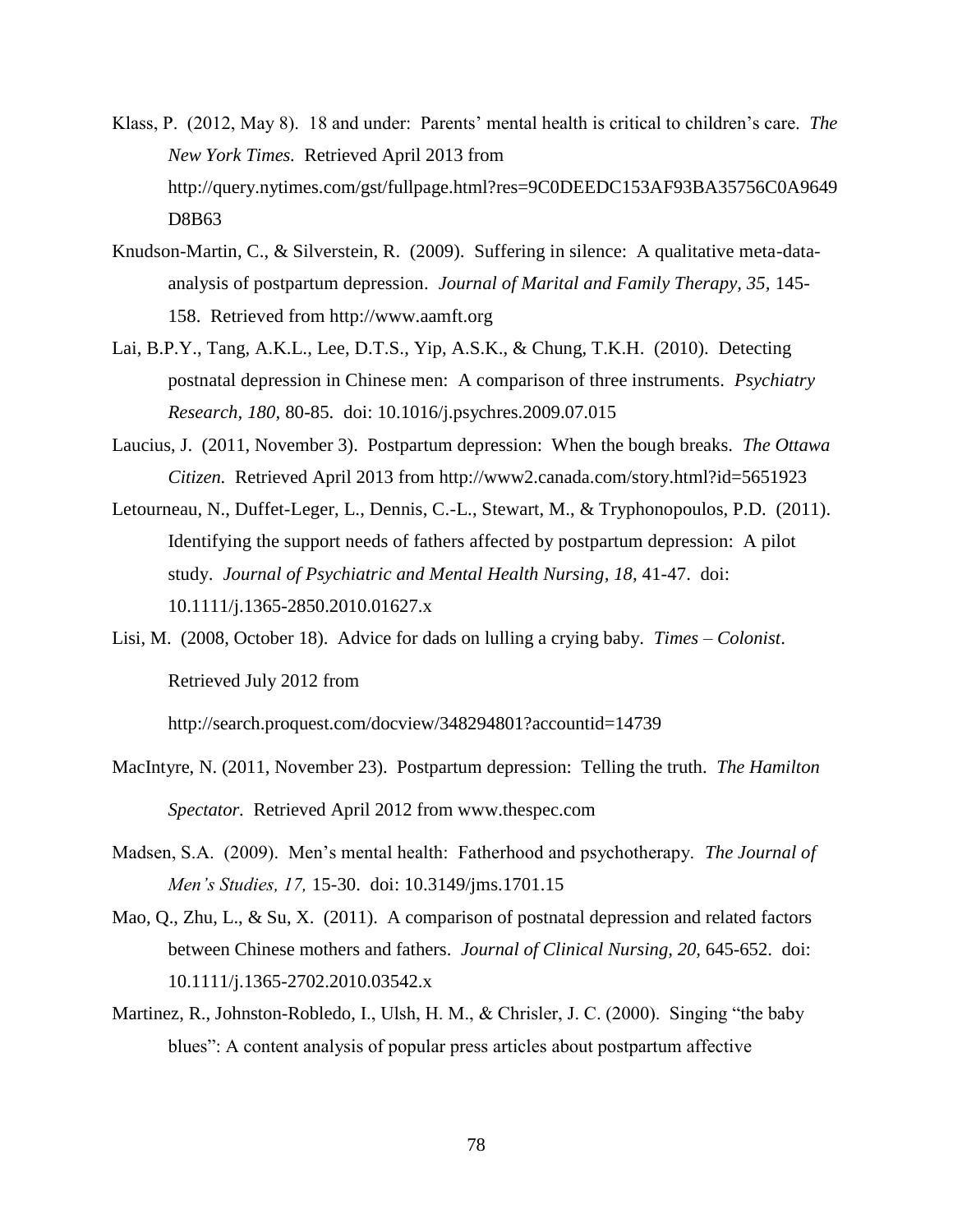disturbances. *Women and Health, 31,* 37-56. Retrieved from: http://www.informaworld.com/smpp/title~content=t792306982~db=all

- Mauss, I.B., Savino, N.S., Anderson, C.L., Weisbuch, M., Tamir, M., & Laudenslager, M.L. (2011). The pursuit of happiness can be lonely. *Emotion, 12,* 908-911. doi: 10.1037/a0025299
- Mauthner, N. S. (2003). "Imprisoned in my own prison": A relational understanding of Sonya's story of postpartum depression. In J. M. Stoppard & L. M. McMullen (Eds.), *Situating sadness: Women and depression in social context* (pp.88-112). New York, NY: New York University Press.
- McLaug, H. (2011, January 27). Identifying, helping moms with postpartum depression critical. *Daily Gleaner*. Retrieved July 2012 from http://search.proquest.com/docview/847428954?accountid=14739
- McMullen, L.M., & Stoppard, J.M. (2006). Women and depression: A case study of the influence of feminism in Canadian psychology. *Feminism & Psychology, 16,* 273-288. doi: 10.1177/0959353506067847
- McPhee, E. (2012, May 13). Tool explores postpartum journey. *North Shore News*. Retrieved April 2013 from www.nsnews.com
- Melrose, S. (2010). Paternal postpartum depression: How can nurses begin to help? *Contemporary Nurse, 34,* 199-210. Retrieved from http://www.contemporarynurse.com/archives/vol/34/issue/2/article/3593/paternalpostpartum-depression
- Moran, C., & Lee, C. (2011). On his terms: Representation of sexuality in women's magazines and the implication for negotiating safe sex. *Psychology & Sexuality, 2,* 159-180. doi: 10.1080/19419899.2010.534489

Mulford, K. (2010, May 3). The good mother. *Courier Post*. Abstract retrieved April 2013 from http://pqasb.pqarchiver.com/courierpostonline/access/2024206911.html?FMT=ABS&FM TS=ABS:FT&date=May+3%2C+2010&author=KIM+MULFORD&pub=Courier+Post& edition=&startpage=n%2Fa&desc=The+Good+Mother. Full article retrieved July 2012 from http://search.proquest.com/docview/238156222?accountid=14739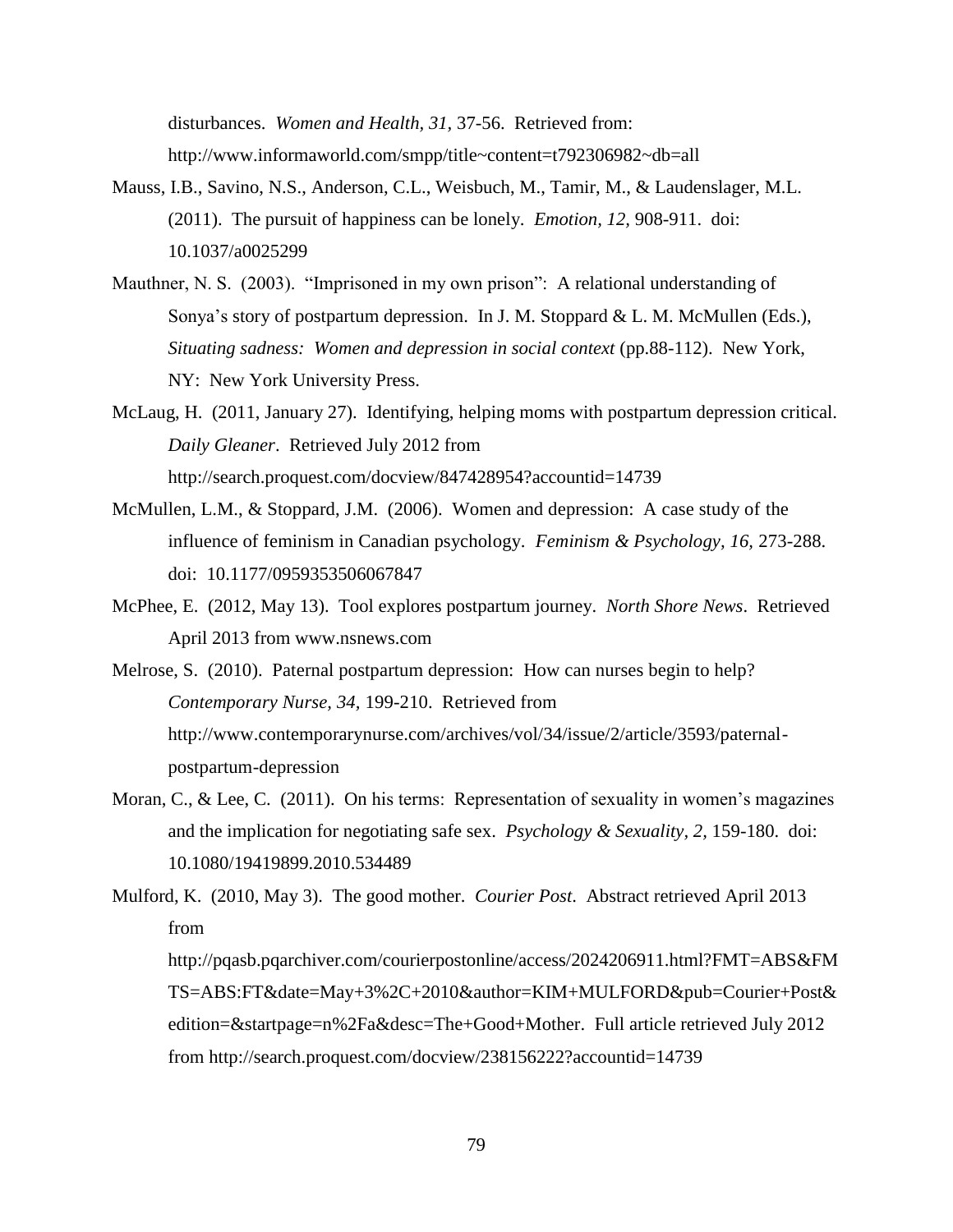- Nahas, V., & Amasheh, N. (1999). Culture care meanings and experiences of postpartum depression among Jordanian Australian women: A transcultural study. *Journal of Transcultural Nursing, 10,* 37-45. Retrieved from: http://tcn.sagepub.com/
- Negron, R., Martin, A., Almog, M., Balbierz, A., & Howell, E. (2013). Social support during the postpartum period: Mothers' views on needs, expectations, and mobilization of support. *Maternal & Child Health Journal, 17,* 616-623. doi: 10.1007/s10995-012- 1037-4
- Nicolson, P. (1990). Understanding postnatal depression: A mother-centred approach. *Journal of Advanced Nursing, 15,* 689-695. doi: 10.1111/1365-2648.ep8531591.
- Nicolson, P. (1999). Loss, happiness and postpartum depression: The ultimate paradox. *Canadian Psychology, 40,* 162-178. Retrieved from http://www.apa.org/pubs/journals/cap/index.aspx
- Nicolson, P. (2003). Postpartum depression: Women's accounts of loss and change. In J. M. Stoppard & L. M. McMullen (Eds.), *Situating sadness: Women and depression in social context* (pp.113-138). New York, NY: New York University Press.
- Nishimura, A., & Ohashi, K. (2010). Risk factors of paternal depression in the early postnatal period in Japan. *Nursing & Health Sciences, 12,* 170-176. doi: 10.1111/j.1442- 2018.2010.00513.x
- O'Shea, M. (2010, June 22). Dads get depression, too. *Detroit News.* Retrieved April 2013 from http://blogs.detroitnews.com/parenting/2010/06/21/dads-get-postpartum-depressiontoo/
- Ochs, R. (2012, May 12). Campaign focuses on postpartum disorder. *Newsday*. Retrieved April 2012 from http://www.newsday.com/
- Paulson, J.F. (2010, February). Focusing on depression in expectant and new fathers: Prenatal and postpartum depression not limited to mothers. *Psychiatric Times,* 48-51. www.psychiatrictimes.com
- Paulson, J.F. & Bazemore, S.D. (2010). Prenatal and postpartum depression in fathers and its association with maternal depression. *Journal of the American Medical Association, 303,* 1961-1969. Retrieved from http://ovidsp.tx.ovid.com.cyber.usask.ca/sp-3.8.1a/ovidweb.cgi?&S=MCGLFPPBALDDEHCHNCOKHHGCLCCHAA00&Link+Set  $=$ S.sh.18.19.23.27|25|sl\_10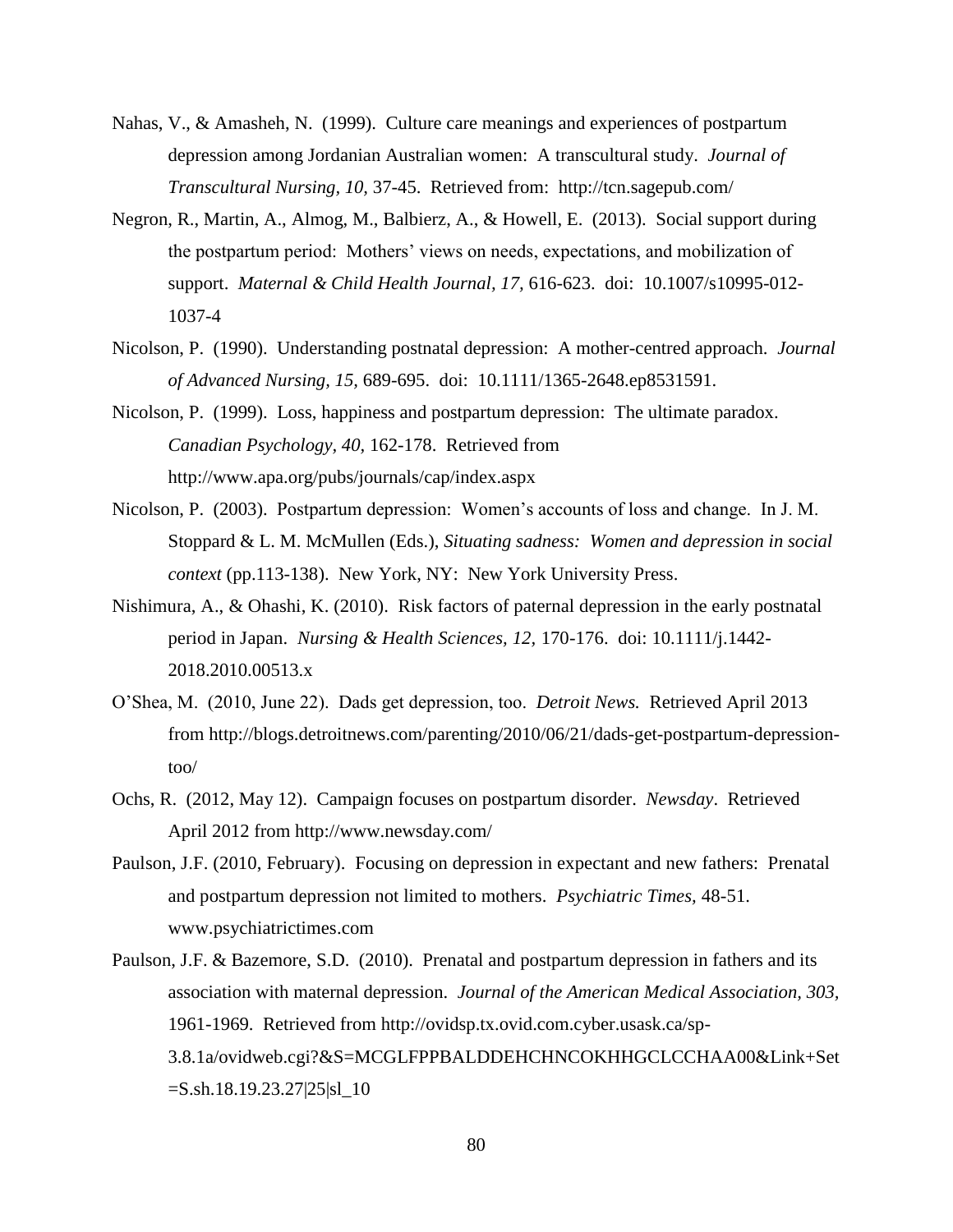- Paulson, J.F., Keefe, H.A., & Leiferman, J.A. (2009). Early parental depression and child language development. *Child Psychology and Psychiatry, 50,* 254-262. doi: 10.1111/j.1469-7610.2008.01973.x
- Pearce, T. (2009, April 14). Getting through post-partum depression on the kindness of strangers. *The Globe and Mail.* Retrieved April 2013 from www.theglobeandmail.com
- Picard, A. (2009, October 24). When motherhood isn't a joy. *The Globe and Mail*. Retrieved July, 2012, from http://www.theglobeandmail.com
- Pinheiro, R.T., Magalhaes, P.V.S., Horta, B.L., Pinheiro, K.A.T., da Silva, R.A., & Pinto, R.H. (2006). Is paternal postpartum depression associated with maternal postpartum depression: Population-based study in Brazil. *Acta Psychiatrica Scandinavica, 113.* 230- 232. doi: 10.1111/j.1600-0447.2005.00708.x
- Posmontier, B., & Horowitz, J.A. (2004). Postpartum practices and depression prevalences: Technocentric and ethnokinship cultural perspectives. *Journal of Transcultural Nursing, 15,* 34-43. doi: 10.1177/1043659603260032.
- Rabin, R.C. (2010, May 24). Having a baby: Depression affects new fathers, too. *The New York Times.* Retrieved April 2013 from http://www.nytimes.com/2010/05/25/health/research/25baby.html?\_r=0
- Ramchandani, P., Stein, A., Evans, J., O'Connor, T., and the ALSPAC study team. (2005). Paternal depression in the postnatal period and child development: A prospective population study. *Lancet, 365,* 2201-2205. Retrieved from www.thelancet.com
- Ramchandani, P.G., Stein, A., O'Connor, T.G., Heron, J., Murray, L., & Evans, J. (2008). Depression in men in the postnatal period and later child psychopathology: A population cohort study. American Academy of Child and Adolescent Psychology, 47, 390-398. doi: 10.1097/CHI.0b013e31816429c2
- Rich-Edwards, J.W., Mohllajee, A.P., Kleinman, K., Hacker, M.R., Majzoub, R.J., & Gillman, M.W. (2008). Elevated midpregnancy corticotropin-releasing hormone is associated with prenatal, but not postpartum, maternal depression. *Journal of Clinical Endocrinology and Metabolism, 93,* 1946-1951. doi: 10.1210/jc.2007-2535.
- Ricks, M. (2009, July 19). Postpartum depression's effect on Alabama's  $1<sup>st</sup>$ -year moms underreported, study finds. *Montgomery Advertiser.* Retrieved April 2013 from http://www.montgomeryadvertiser.com/article/20090719/NEWS02/907190320/Postpartu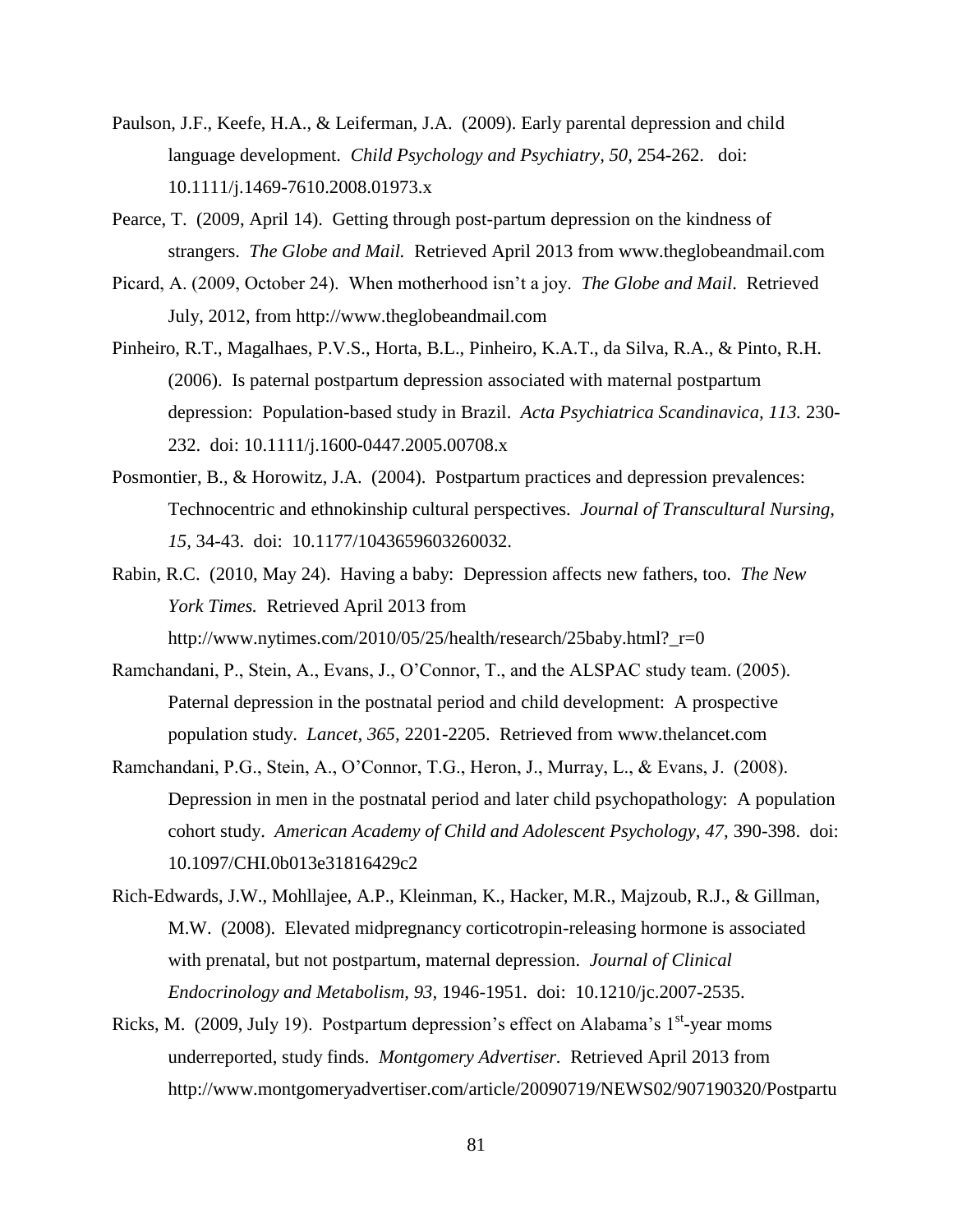m-depression-s-effect-Alabama-s-1st-year-moms-underreported-studyfinds?nclick check=1

- Riecher-Rossler, A., & Fallahpour, M.H. (2003). Postpartum depression: Do we still need this diagnostic term? *Acta Psychiatrica Scandinavica, 108,* 51-56. doi: 10.1034/j.1600- 0447.108.s418.11.x
- Roan, S. (2010, May 19). Study: Postpartum depression affects fathers too. *Los Angeles Times*. Retrieved July, 2012, from http://articles.latimes.com/2010/may/19/science/la-scipostpartum-fathers-20100519
- Roberts, S.L., Bushnell, J.A., Collings, S.C., & Purdie, G.L. (2006). Psychological health of men with partners who have post-partum depression. *The Australian and New Zealand Journal of Psychiatry, 40,* 704-711. doi: 10.1080/j.1440-1614.2006.01871.x
- Robin, W.A. (2012, February 25). Postpartum blues range from mild, brief to dangerous. *The Ledger*. Retrieved July, 2012, from http://www.theledger.com/
- Roehrich, S. K. (2008). *Men's perspectives on a spouse's or partner's postpartum depression.* Unpublished doctoral dissertation, Virginia Polytechnic Institute and State University, Virginia.
- Roth, P. (2010, March 11). Postpartum depression book now a documentary. *Leader Post*. Retrieved July 2012 from http://search.proquest.com/docview/350127629?accountid=14739
- Rychnovksy, J., & Beck, C.T. (2006). Screening for postpartum depression in military women with the Postpartum Depression Screening Scale. *Military Medicine, 171,* 1100-1104. Retrieved from: http://www.ingentaconnect.com/content/amsus/zmm
- Schanie, C., Pinto-Foltz, M. & Logsdon, M. (2008). Analysis of popular press articles concerning postpartum depression: 1998-2000. *Issues in Mental Health Nursing, 29*, 1200--1216. doi: 10.1080/01612840802370509
- Seehusen, D.A., Baldwin, L.-M., Runkle, G.P., & Clark, G. (2005). Are family physicians appropriately screening for postpartum depression. *The Journal of the American Board of Family Medicine, 18,* 104-112. Retrieved from: http://www.jabfm.org/
- Sharma, V. (2005). Bipolar depression: The neglected realm of postpartum depression. *Current Psychiatry Review, 1,* 325-329. doi: 10.2174/157340005774575109.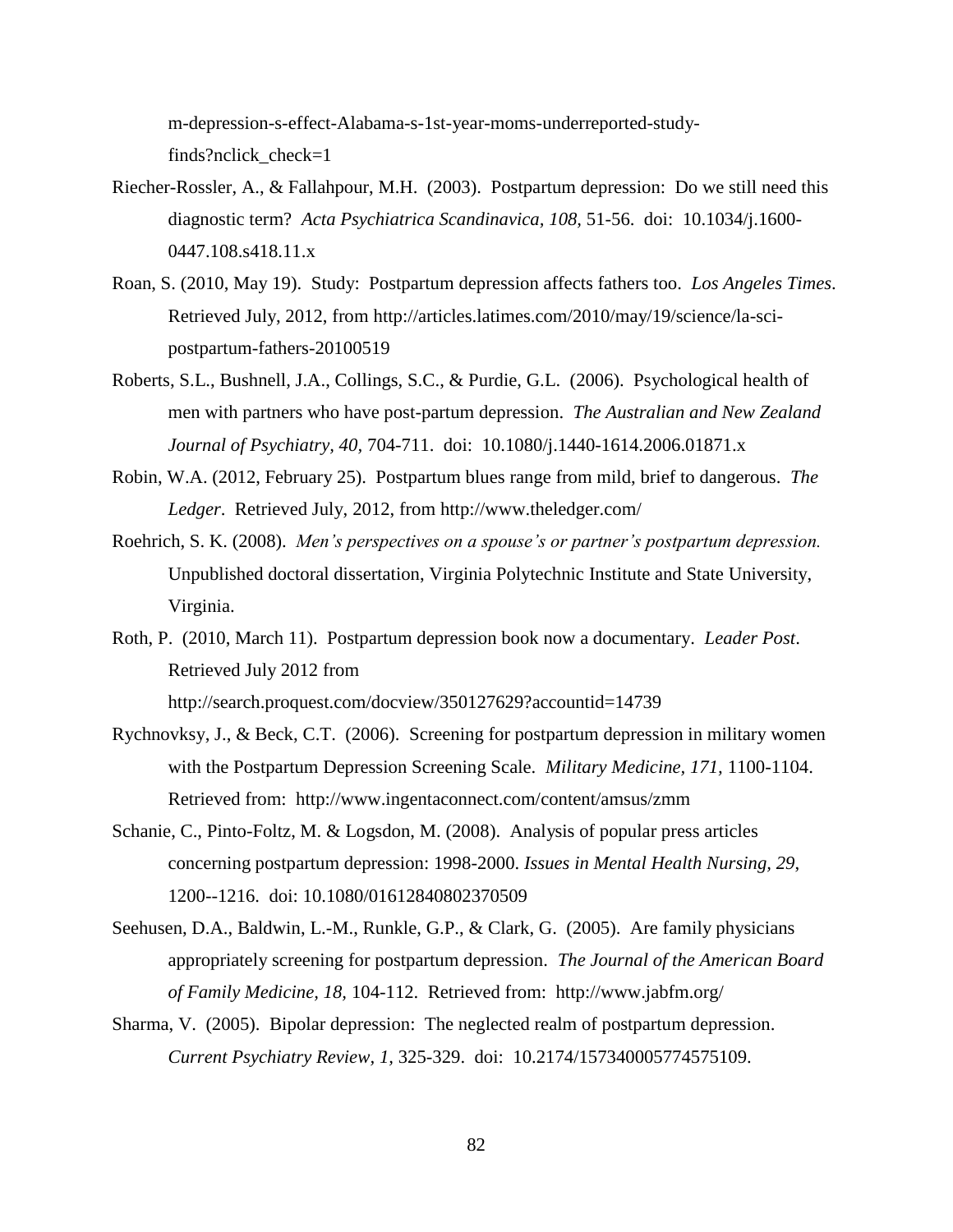- Sims-Schouten, W., Riley, S.C.E., & Willig, C. (2007). Critical realism in discourse analysis: A presentation of a systematic method of analysis using women's talk of motherhood, childcare and female employment as an example. *Theory and Psychology, 17,* 101-124. doi: 10.1177/0959354307073153.
- Smith, L. E., & Howard, K. S. (2008). Continuity of paternal social support and depressive symptoms among new mothers. *Journal of Family Psychology, 22,* 763-773. Retrieved from: http://www.apa.org/pubs/journals/fam/
- Solantaus, T. & Salo, S. (2005). Paternal postnatal depression: Fathers emerge from the wings. *The Lancet, 365,* 2158-2159. doi:10.1016/S0140-6736(05)66754-[2](http://www.thelancet.com/popup?fileName=cite-using-doi)
- St. Pierre, C.M. (2007). The taboo of motherhood: Postpartum depression. *International Journal for Human Caring, 11,* 22-31. Retrieved from www.humancaring.org
- Stein, A., Malmberg, L.-E., Sylva, K., Barnes, J., Leach, P., & the FCCC team. (2008). The influence of maternal depression, caregiving, and socioeconomic status in the post-natal year on children's language development. *Child: Care, Health and Development, 34,*  603-612. doi: 10.1111/j.1365-2214.2008.00837.x.
- Stewart, J. (2010, May 3). Postpartum depression unmasked: Film screening in Saskatoon marks Mental Health Week. *StarPheonix.* Retrieved May 2012 from http://www2.canada.com/saskatoonstarphoenix/news/third\_page/story.html?id=66530a8e -e742-4ac6-9fc6-1dca8b5f76ea
- Stibbe, A. (2004). Health and the social construction of masculinity in *Men's Health* magazine. *Men and Masculinities, 7,* 31-50. doi: 10.1177/1097184X03257441
- Stoppard, J. M., & McMullen, L. M. (Eds.). (2003). *Situating sadness: Women and depression in social context*. New York, NY: New York University Press.
- Suda, S., Segi-Nishida, E., Newton, S. S., & Duma, R. S. (2008). A postpartum model in rat: Behavioral and gene expression changes induces by ovarian steroid deprivation. *Biological Psychiatry, 64,* 311-319. doi: 10.1016/j.biopsych.2008.03.029.
- Symon, A. (1999). Media Review [Book review of *Post-natal depression: Psychology, science and the transition to motherhood*]. *Journal of Advance Nursing, 30,* 1473. Retrieved from: http://www.journalofadvancednursing.com/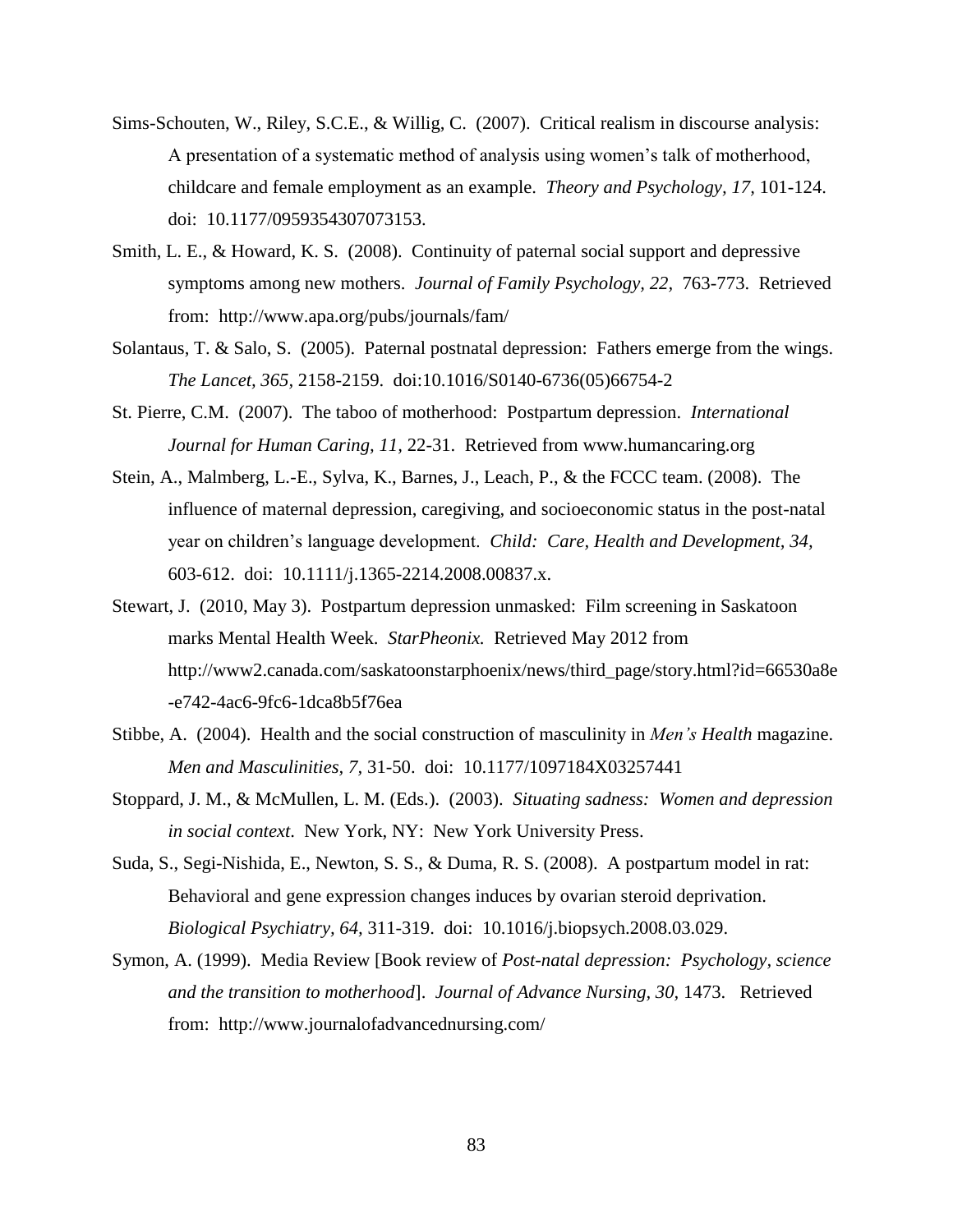- Szabo, L. (2010, May 18). New dads hit by depression as often as moms. *USA Today.* Retrieved July, 2012, from http://usatoday30.usatoday.com/LIFE/usaedition/2010-05-19 dad19\_ST\_U.htm
- Thomas, S.P. (2010). Perinatal depression in men. *Issues in Mental Health Nursing, 31,* 621. doi: 10.3109/01612840.2010.509988
- Ugarriza, D.N. (2002). Postpartum depressed women's explanation of depression. *Journal of Nursing Scholarship, 34,* 227-233. doi: 10.1111/j.1547-5069.2002.00227.x
- University of Wisconsin-Madison School of Medicin and Public Health. (2009, December 31). Joy followed by sadness: Treating postpartum depression. *Los Angeles Sentinel*. Retrieved July 2012 from http://search.proquest.com/docview/369296648?accountid=14739
- Van den Hemel, M. (2012, March 30). New post partum depression tool to help out new mothers. *Richmond Review.* Retrieved April 2012 from http://www.richmondreview.com/
- Van Dijk, T.A. (1999). Critical discourse analysis and conversation analysis. *Discourse & Society, 10,* 459-460. Retrieved from: http://das.sagepub.com/
- Vivian, J., & Maurin, P.J. (2000). *The media of mass communication.* (2nd Canadian Ed.). Scarborough, Ontario, Canada: Allyn and Bacon Canada.
- Weir L (2006). *Pregnancy, risk, and biopolitics: On the threshold of the living subject*. London: Routledge.
- Weiten, W., & McCann, D. (2007). *Psychology: Themes and variations.* (First Canadian Ed.). Toronto, Ontario, Canada: Nelson (Thomson Canada Ltd.).
- Whiffen, V. E. (1992). Is postpartum depression a distinct diagnosis? *Clinical Psychology Review, 12,* 485-508. doi: 10.1016/0272-7358(92)90068-J.
- Whiffen, V.E. (2004). Myths and mates in childbearing depression. *Women & Therapy, 27,*  151-163. doi: 10.1300/J015v27n03\_11.
- Wiley, C.C., Burke, G.S., Gill, P.A., & Law, N.E. (2004). Pediatricians' views of postpartum depression: A self-administered survey. *Archives of Women's Mental Health, 7,* 231- 236. doi: 10.1007/s00737-004-0058-4.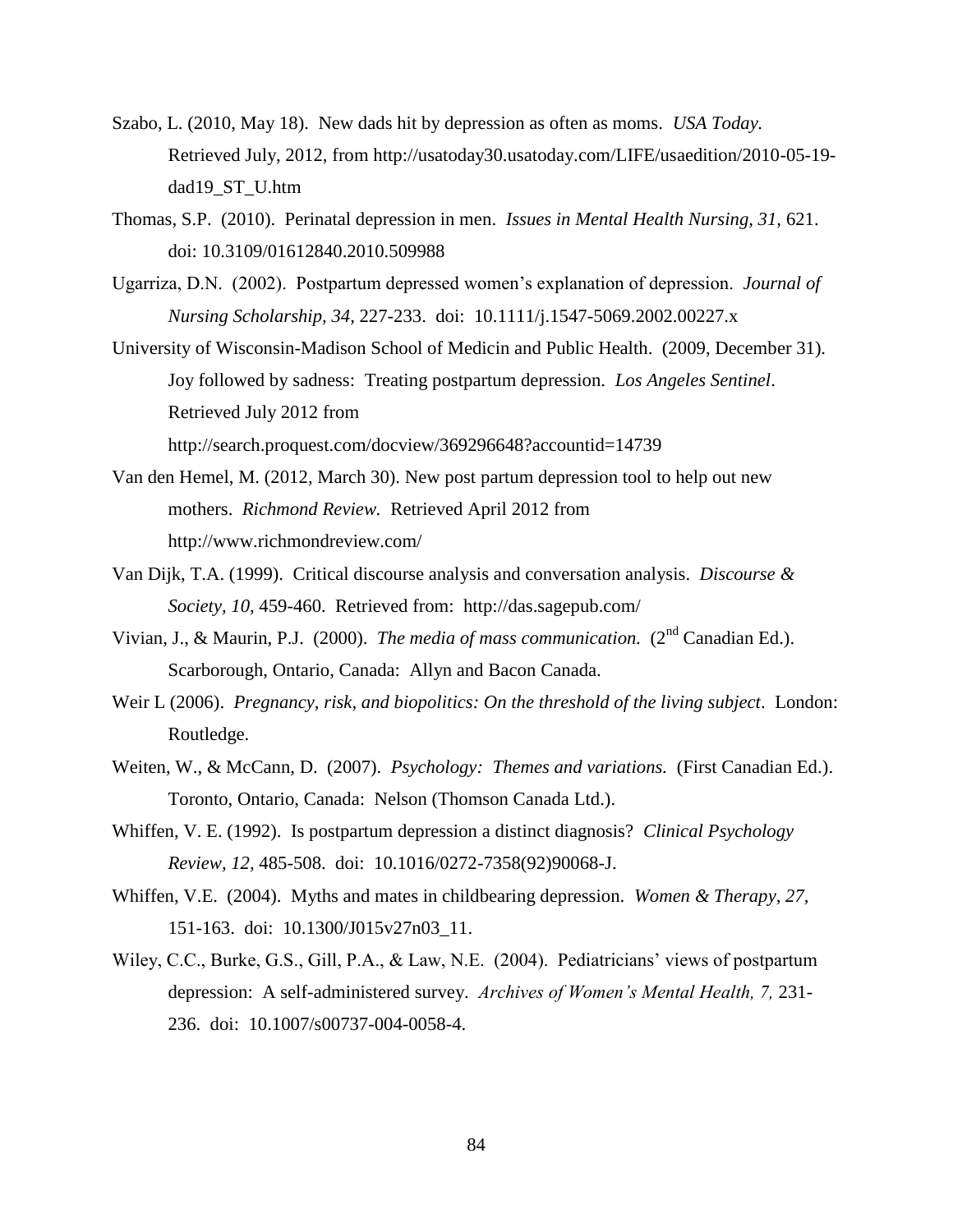- Wilkinson, S., & Kitzinger, C. (2008). Conversation analysis. In C. Willig & W. Stainton-Rogers (Eds.), *The sage handbook of qualitative research in psychology* (pp. 54-70). Thousand Oaks, CA: Sage Publications Ltd.
- Willig, C. (2001). Discursive psychology. In *Introducing qualitative research in psychology: Adventures in theory and method* (pp. 87-104). Buckingham, PA: Open University Press.
- Willig, C. (2004). Discourse analysis and health psychology. In M. Murray (Ed.), *Critical Health Psychology*. Basingstoke: Palgrave Macmillan.
- Winston, I. (2012a, January 24). 'I had a real dislike of motherhood and my child'; Dealing with postpartum depression. *National Post*, p. AL4.
- Winston, I. (2012b, January 26). First step to treatment: Knowing you're depressed. *Edmonton Journal,* p. D.4.
- Wisner, K.L., Scholle, S.H., & Stein, B. (2008). Perinatal disorders: Advancing public health opportunities. *Journal of Clinical Psychiatry, 69,* 1602-1605. Retrieved from: http://www.psychiatrist.com/default2.asp
- Withey, E. (2011, January 23). There's help for postpartum depression. *Edmonton Journal*. Retrieved April 2013 from http://www2.canada.com/edmontonjournal/news/story.html?id=9353a68f-d574-4a2db74c-9bead4860bc4
- Withey, E. (2011, May 22). Seeing opportunity amid a setback. *Edmonton Journal*. Retrieve April 2013 from http://www2.canada.com/edmontonjournal/news/story.html?id=55bd011d-a48c-4bcebc7f-5a4a7d3f9a4b
- Wood, L. A., & Kroger, R. O. (2000). *Doing discourse analysis: Methods for studying action in talk and text*. Thousand Oaks, CA: Sage Publications, Inc.
- World Health Organization (WHO) (1994). Internation Classification of Diseases: Classifications of Mental and Behavioral Disorders: ICD-10. Washington, DC: American Psychiatric Association, Inc.
- Zdeb, C. (2011, January 24). More than just the baby blues. *Edmonton Journal.* Retrieved April 2013 from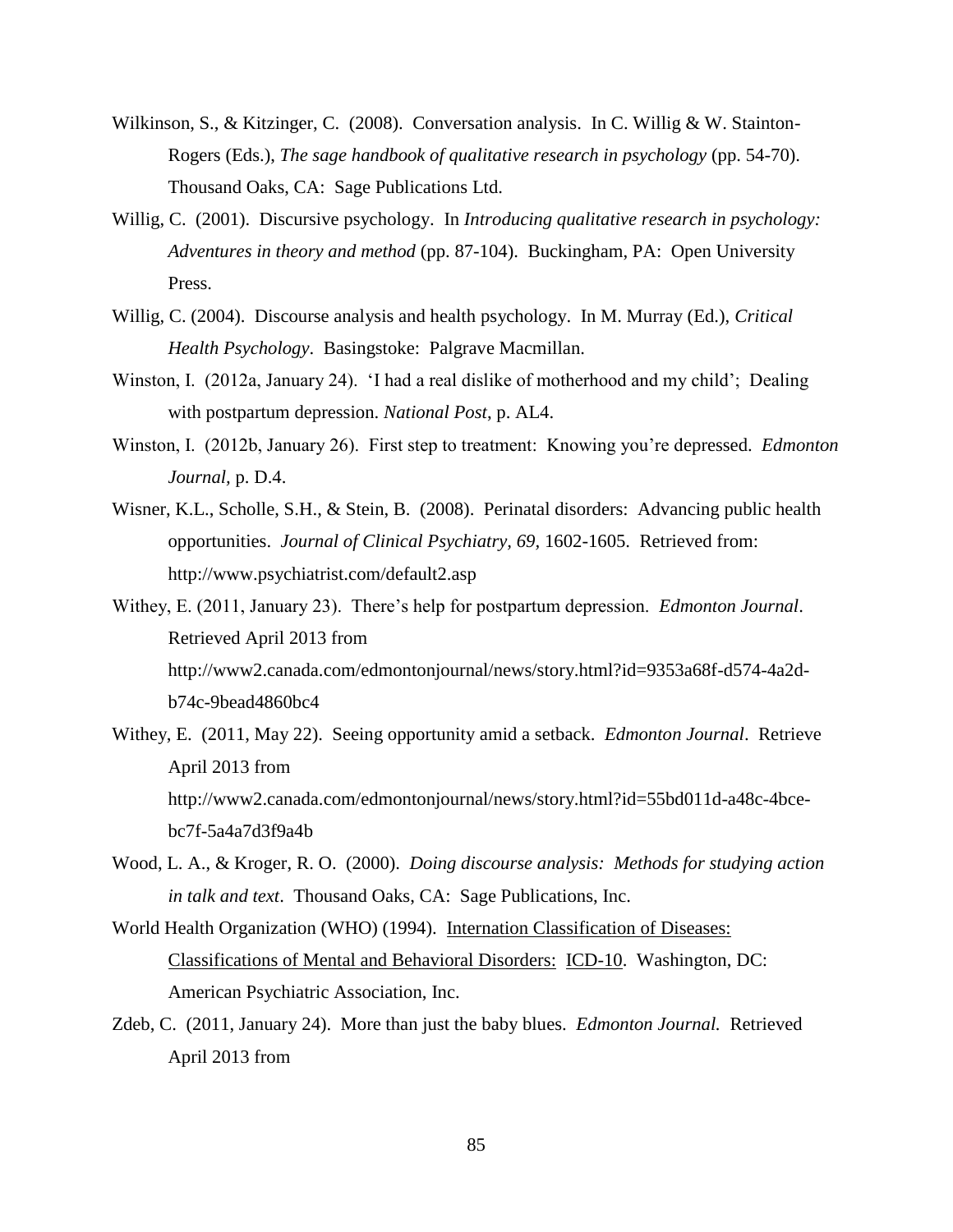http://www2.canada.com/edmontonjournal/news/story.html?id=24e90d6b-3d6d-46d2 ad77-bf80a154a030

- Zelkowitz, P., & Milet, T.H. (1997). Stress and support as related to postpartum paternal mental health and perceptions of the infant. *Infant Mental Health Journal, 18,* 424-435. doi: 10.1002/(SICI)1097-0355(199724)
- Zonana, J., & Gorman, J. M. (2005). The neurobiology of postpartum depression. *CNS*  Spectrums: The International Journal of Neuropsychiatric Medicine, 10, 792-799. Retrieved from: http://www.cnsspectrums.com/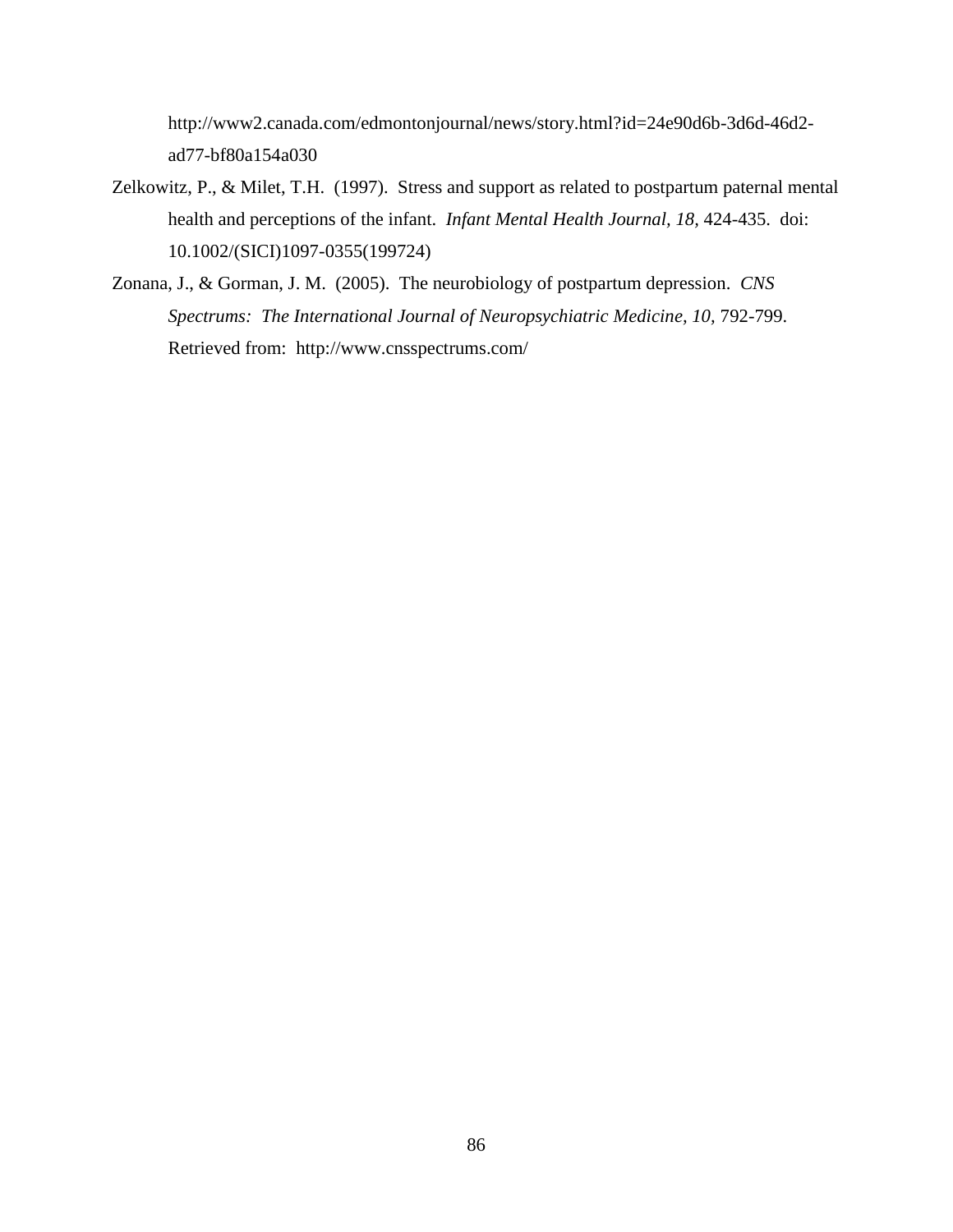| Canada                     | <b>United States</b>            |
|----------------------------|---------------------------------|
| <b>Belleville EMC</b>      | Baltimore Sun, The              |
| <b>Burnaby Now</b>         | <b>Buffalo News</b>             |
| Calgary Herald             | <b>Charlotte Post</b>           |
| Daily Gleaner              | Chicago Defender                |
| <b>Edmonton Journal</b>    | Chicago Tribune                 |
| Globe and Mail             | <b>Courier Post</b>             |
| <b>Leader Post</b>         | Courier, The                    |
| <b>National Post</b>       | Daily Camera, The               |
| Ottawa Citizen, The        | Dayton Daily News               |
| Province, The              | <b>Detroit Free Press</b>       |
| Review, The                | <b>Detroit News</b>             |
| Saskatoon Sun              | <b>Florida Times Union</b>      |
| Spectator, The             | Homes News Tribune              |
| <b>Star Phoenix</b>        | <b>Houston Chronicle</b>        |
| Telegraph Journal          | Indianapolis Star               |
| Gazette, The               | Journal and Courier             |
| Times - Colonist           | LA times                        |
| <b>Toronto Star</b>        | Ledger, The                     |
| Vancouver Sun, The         | Montgomery Advisor              |
| <b>Whitehorse Star</b>     | News Journal, The               |
| <b>Winnipeg Free Press</b> | Newsday                         |
|                            | <b>North Shore News</b>         |
|                            | Northumberland Area Health Unit |
|                            | Poughkeepsie Journal, The       |
|                            | Record, The                     |
|                            | Sentinel                        |
|                            | South Florida Sun - Sentinel    |
|                            | <b>USA Today</b>                |

## **Appendix A** Alphabetical lists of newspapers by country